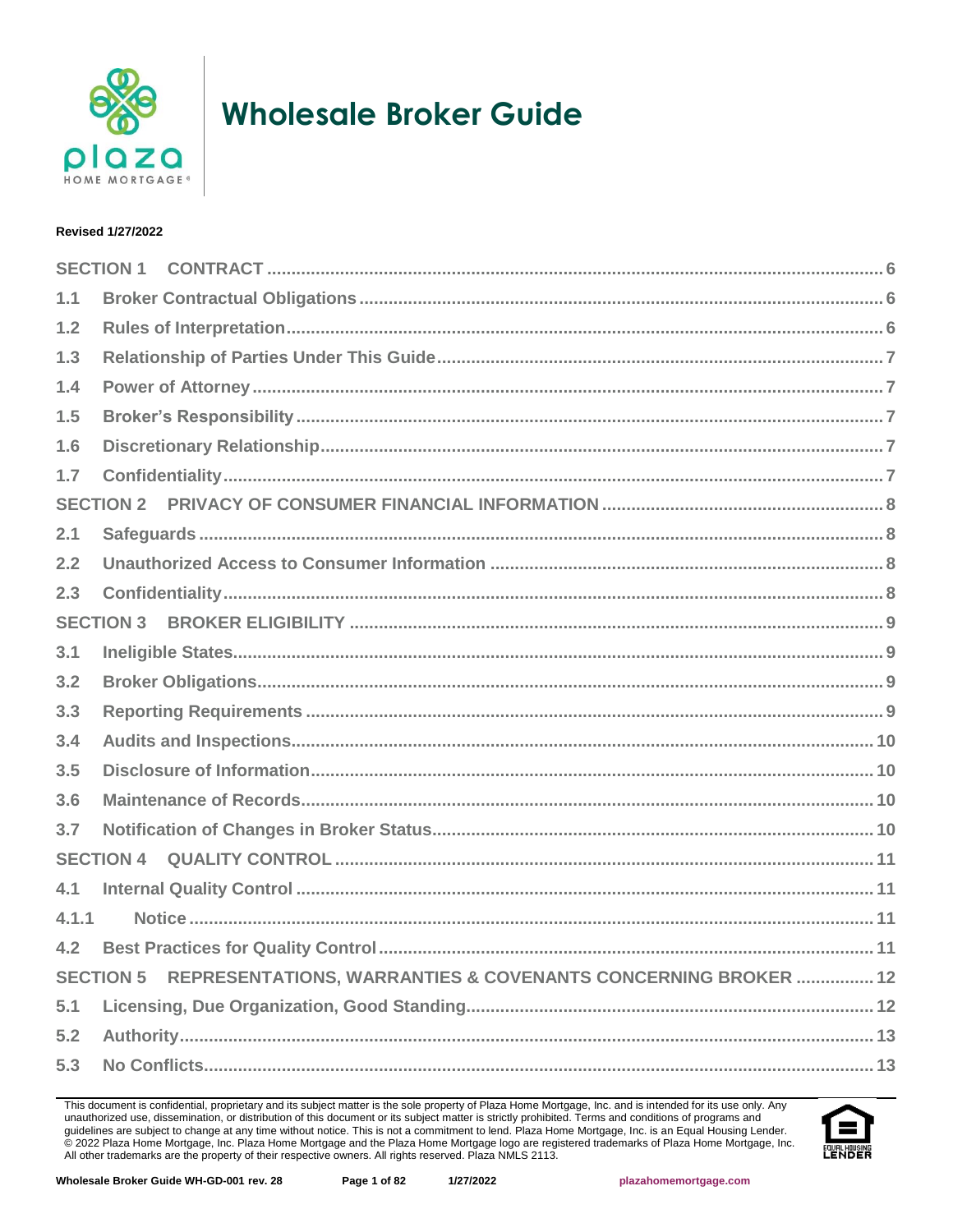| 5.4    |                                                                                         |  |  |  |
|--------|-----------------------------------------------------------------------------------------|--|--|--|
| 5.5    |                                                                                         |  |  |  |
| 5.6    |                                                                                         |  |  |  |
| 5.7    |                                                                                         |  |  |  |
| 5.8    |                                                                                         |  |  |  |
| 5.9    |                                                                                         |  |  |  |
| 5.10   |                                                                                         |  |  |  |
| 5.11   |                                                                                         |  |  |  |
|        | REPRESENTATIONS/WARRANTIES BY BROKER REGARDING INDIVIDUAL LOANS  14<br><b>SECTION 6</b> |  |  |  |
| 6.1    |                                                                                         |  |  |  |
| 6.2    |                                                                                         |  |  |  |
| 6.3    |                                                                                         |  |  |  |
| 6.4    |                                                                                         |  |  |  |
| 6.5    |                                                                                         |  |  |  |
| 6.6    |                                                                                         |  |  |  |
| 6.7    |                                                                                         |  |  |  |
| 6.8    |                                                                                         |  |  |  |
| 6.9    |                                                                                         |  |  |  |
| 6.10   |                                                                                         |  |  |  |
| 6.11   |                                                                                         |  |  |  |
|        |                                                                                         |  |  |  |
|        | 6.13 Predatory Lending/Home Ownership and Equity Protection Act/High Cost Loans 16      |  |  |  |
|        |                                                                                         |  |  |  |
|        |                                                                                         |  |  |  |
|        |                                                                                         |  |  |  |
|        | 6.17 Additional Broker Representations and Warranties Relating to Reverse Mortgages  17 |  |  |  |
|        |                                                                                         |  |  |  |
|        |                                                                                         |  |  |  |
| 6.19.1 |                                                                                         |  |  |  |
| 6.19.2 |                                                                                         |  |  |  |
| 6.19.3 |                                                                                         |  |  |  |
|        |                                                                                         |  |  |  |
|        |                                                                                         |  |  |  |
|        |                                                                                         |  |  |  |
|        |                                                                                         |  |  |  |

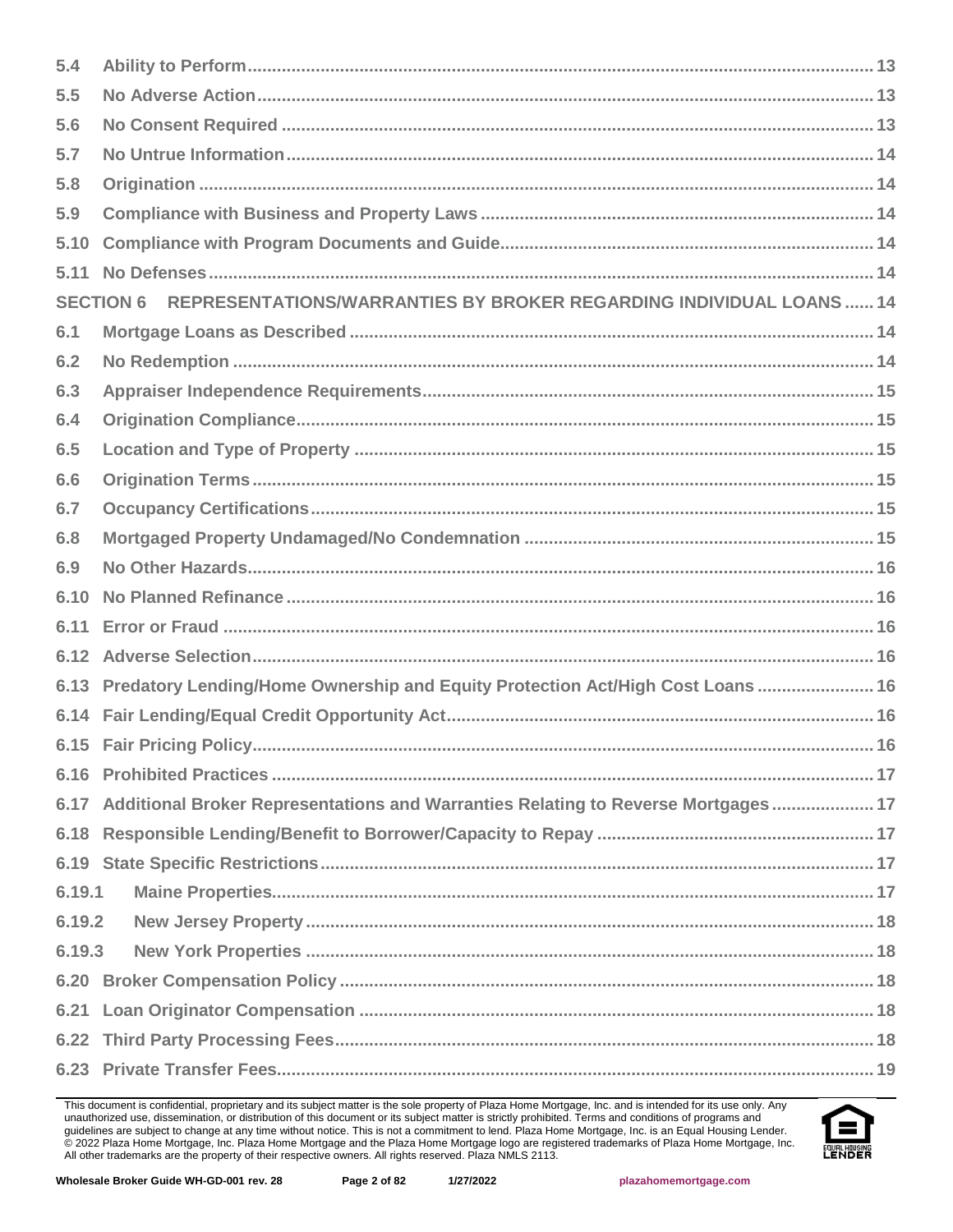|     | 6.25 Ability to Repay and Qualified Mortgages (ATR/QM), Residual Income Evaluation 19 |
|-----|---------------------------------------------------------------------------------------|
|     | RESPONSIBLE LENDING REPRESENTATIONS, WARRANTIES, COVENANTS  20<br><b>SECTION 7</b>    |
| 7.1 |                                                                                       |
| 7.2 |                                                                                       |
| 7.3 |                                                                                       |
| 7.4 |                                                                                       |
| 7.5 |                                                                                       |
| 7.6 |                                                                                       |
|     | <b>SECTION 8</b>                                                                      |
| 8.1 |                                                                                       |
| 8.2 |                                                                                       |
| 8.3 |                                                                                       |
| 8.4 |                                                                                       |
|     | <b>SECTION 9</b>                                                                      |
| 9.1 |                                                                                       |
| 9.2 |                                                                                       |
|     |                                                                                       |
|     |                                                                                       |
|     |                                                                                       |
|     |                                                                                       |
|     |                                                                                       |
|     |                                                                                       |
|     |                                                                                       |
|     |                                                                                       |
|     |                                                                                       |
|     |                                                                                       |
|     |                                                                                       |
|     |                                                                                       |
|     |                                                                                       |
|     |                                                                                       |
|     |                                                                                       |
|     |                                                                                       |
|     |                                                                                       |
|     |                                                                                       |

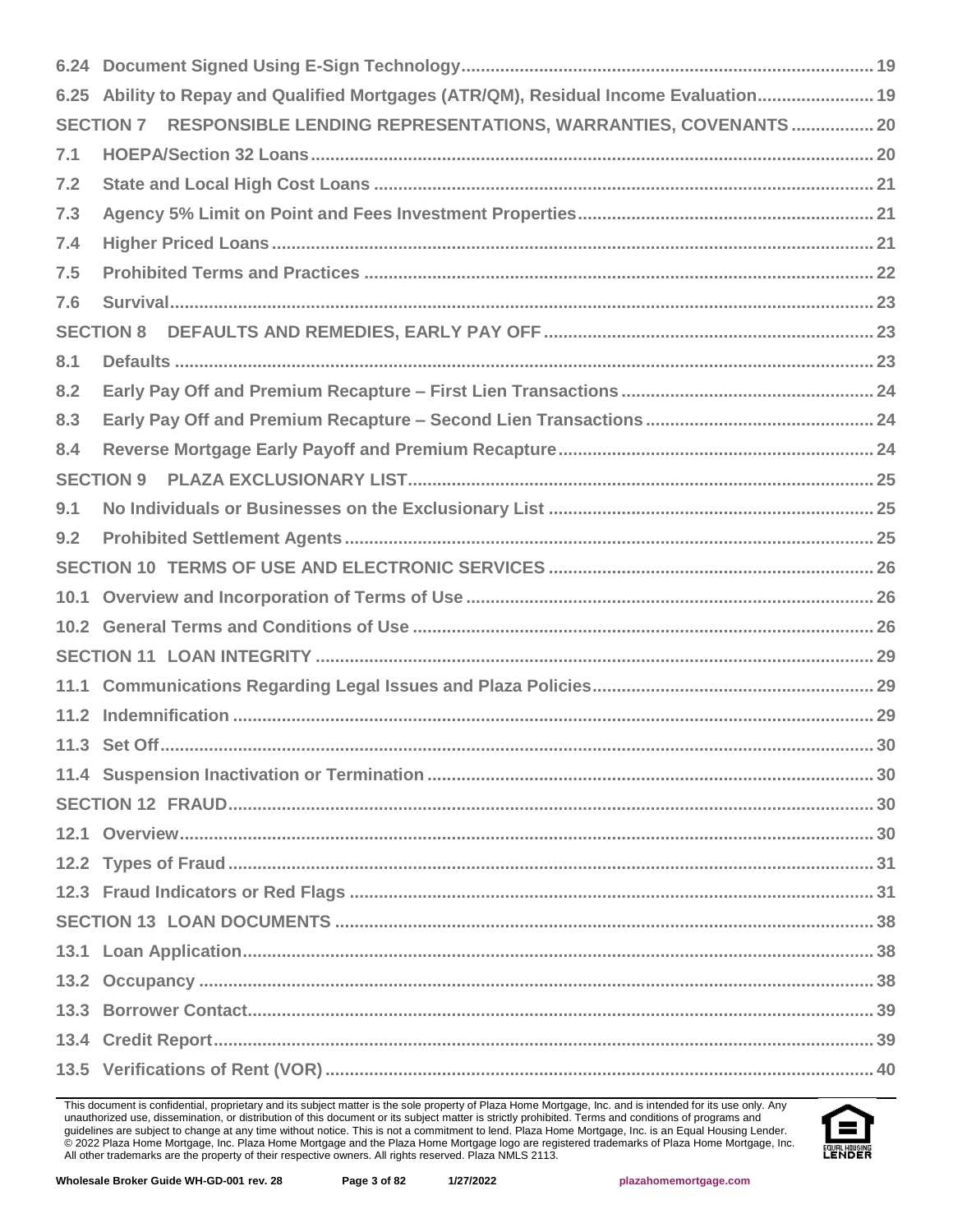| 14.3.1 |  |
|--------|--|
| 14.3.2 |  |
| 14.3.3 |  |
| 14.3.4 |  |
|        |  |
| 15.1   |  |
|        |  |
|        |  |
|        |  |
|        |  |
|        |  |
|        |  |
|        |  |
|        |  |
|        |  |
|        |  |
|        |  |
|        |  |
|        |  |
|        |  |

This document is confidential, proprietary and its subject matter is the sole property of Plaza Home Mortgage, Inc. and is intended for its use only. Any unauthorized use, dissemination, or distribution of this document or

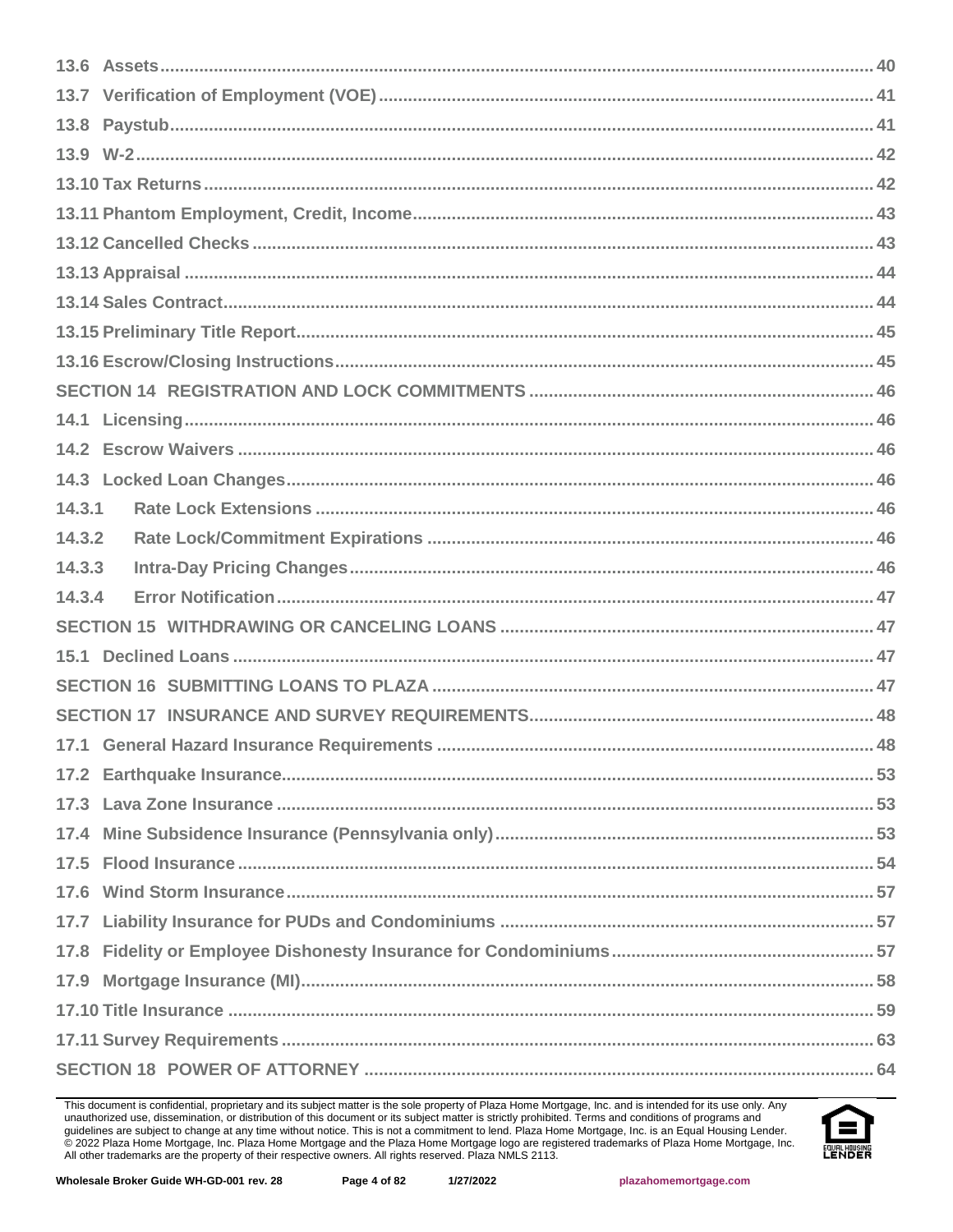| 20.4 |  |
|------|--|
|      |  |
|      |  |
|      |  |
|      |  |
|      |  |
|      |  |
|      |  |
|      |  |
|      |  |
|      |  |
|      |  |
| 21.1 |  |
| 21.2 |  |
|      |  |
|      |  |
|      |  |
|      |  |
|      |  |
|      |  |
|      |  |

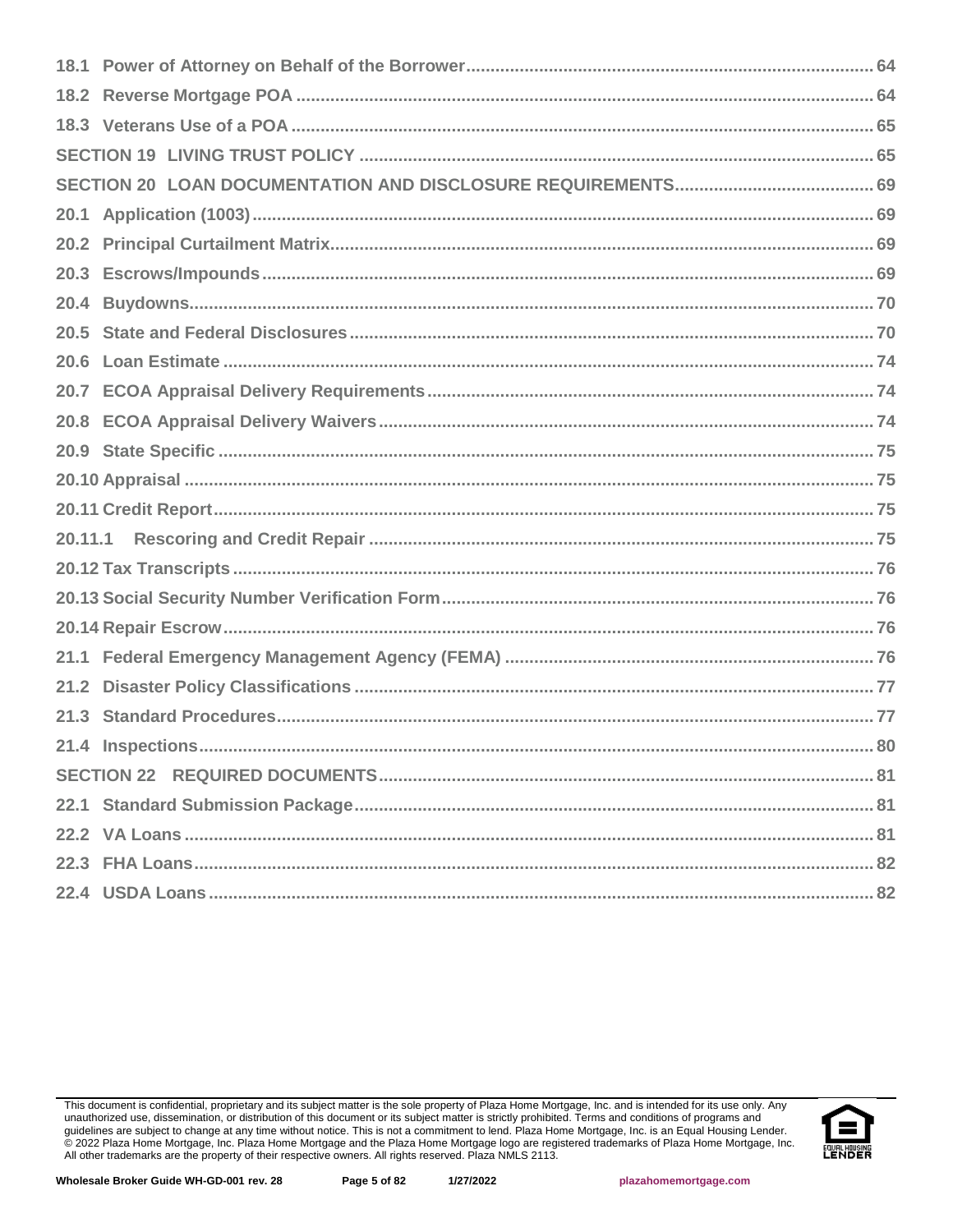## <span id="page-5-0"></span>**Section 1 Contract**

Plaza Home Mortgage, Inc.'s (Plaza) Wholesale Broker Guide (Guide), along with the Master Wholesale Broker Agreement (the "Agreement") governs the business relationship between Plaza and the Broker. This Guide sets forth the terms and conditions for delivering loans to Plaza. Loans delivered to Plaza must conform to all requirements of the Agreement, program guidelines, underwriting guidelines and this Guide (together, the "Program Documents").

#### <span id="page-5-1"></span>**1.1 Broker Contractual Obligations**

By signing the Agreement, Broker is bound by the requirements of the Program Documents. The Program Documents, subject to modification by Plaza at its sole discretion, govern the Agreement and assignment of loan applications by Broker to Plaza.

Plaza maintains a contractual relationship with each Broker with which it does business. Failure of a Broker to perform obligations under the Program Documents constitutes a default and permits Plaza to disqualify such Broker as an approved Broker and permits Plaza to terminate its relationship with that entity.

## <span id="page-5-2"></span>**1.2 Rules of Interpretation**

## **Defined Terms: General Rules of Interpretation**

Defined terms may be used in the singular or plural, as the context requires. Unless the context in which it is used otherwise clearly requires, the word "or" has the inclusive meaning represented by the phrase "and/or". The words "include", "includes" and "including" are deemed to be followed by the phrase "without limitation".

#### **Headings for Convenience**

All captions or paragraph headings in the Program Documents are for convenience only and in no way define, limit or describe the scope or intent of any provision in the Program Documents.

#### **Plaza's Sole Discretion**

Whenever any provision of the Program Documents require or allow Plaza to act in its discretion or to make a determination of fact or a decision to act, or to permit, approve, or deny another party's action, such determination or decision shall be made at Plaza's sole discretion.

#### **Plaza's Sole Opinion**

Whenever any provision of the Program Documents require or allow Plaza to make a determination of its opinion, such determination shall be made at Plaza's sole opinion.

#### **Updates and Amendments**

Plaza will update this Guide from time to time to reflect changes in Plaza's requirements and developments in Plaza's loan programs. Each update will amend the Guide. Plaza will provide updates by means of a notice to the Broker, as further described in the "Notice" section of this Guide. The notice will explain the update and specify the effective date of the change.

#### **Broker Guide Online**

This Guide, including all updates, is available to Brokers at: **<https://www.plazahomemortgage.com/brokersonly/>**. In the event of any conflict between a hard copy of this Guide and the online version of this Guide, the online version will control.

This document is confidential, proprietary and its subject matter is the sole property of Plaza Home Mortgage, Inc. and is intended for its use only. Any unauthorized use, dissemination, or distribution of this document or its subject matter is strictly prohibited. Terms and conditions of programs and guidelines are subject to change at any time without notice. This is not a commitment to lend. Plaza Home Mortgage, Inc. is an Equal Housing Lender. © 2022 Plaza Home Mortgage, Inc. Plaza Home Mortgage and the Plaza Home Mortgage logo are registered trademarks of Plaza Home Mortgage, Inc. All other trademarks are the property of their respective owners. All rights reserved. Plaza NMLS 2113.

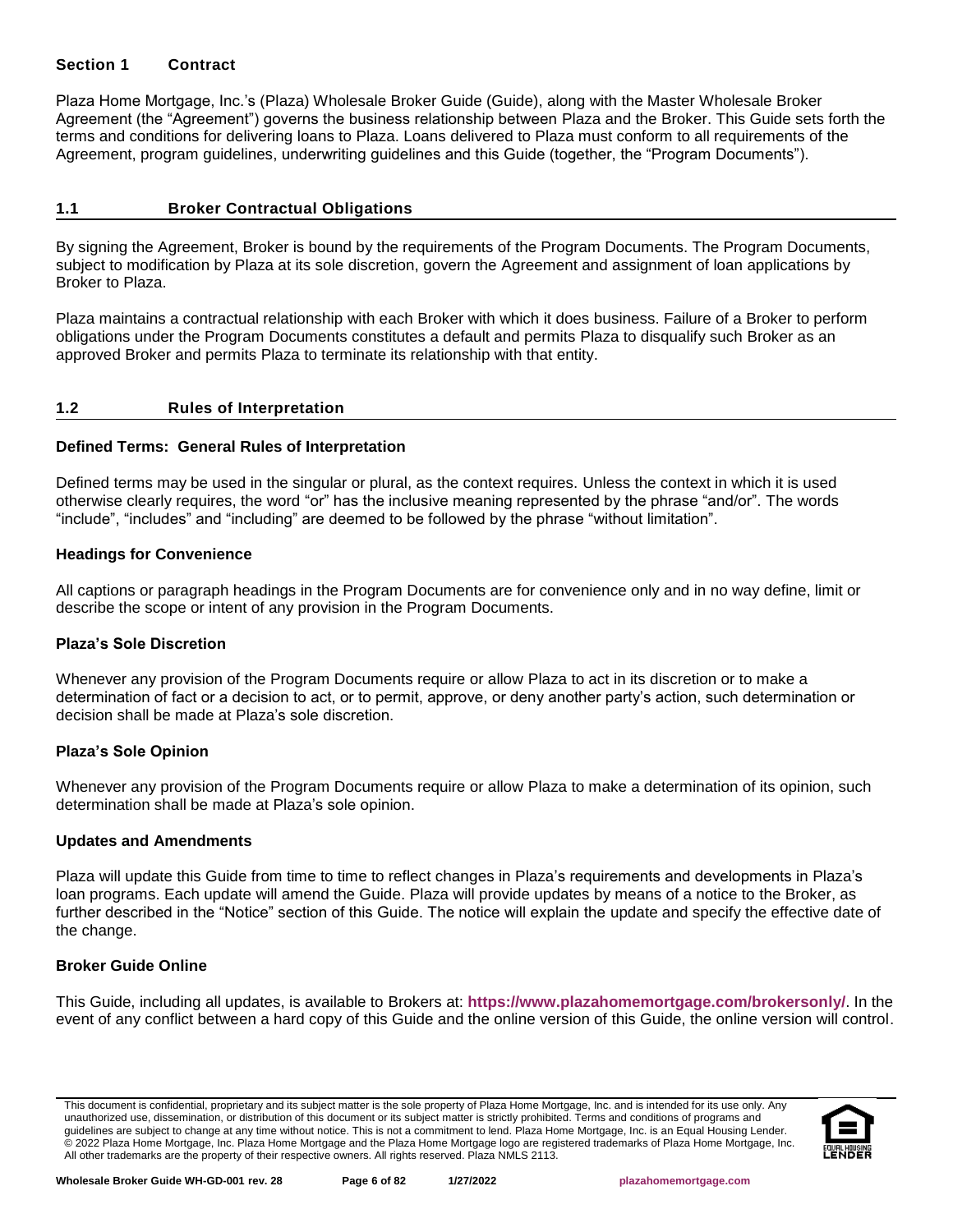<span id="page-6-0"></span>Nothing in this Guide, any related marketing or other materials creates or may be construed as permitting or obligating Plaza to act as a financial or business advisor or consultant to Broker, as permitting or obligating Plaza to control Broker or to conduct Broker's operations, as creating any fiduciary duty of the part of Plaza to Broker, or as creating any joint venture, agency, partnership or other relationship between Plaza and Broker. Broker acknowledges that it has had the opportunity to obtain the advice of experienced counsel of its own choosing in connection with the negotiation and execution of the Agreement as well as review of this Guide. Broker further acknowledges that it is experienced with respect to the transactions contemplated by this Guide and made its own independent decisions with respect to the Program Documents and any related transactions.

# <span id="page-6-1"></span>**1.4 Power of Attorney**

Broker hereby constitutes Plaza as attorney-in-fact for Broker, and in Broker's name and stead to endorse promissory notes from Broker to Plaza, and execute assignments from Broker to Plaza of mortgages, deeds of trust, deeds to secure debt and other security instruments securing said promissory notes for any mortgage loan closed or table funded by Plaza in the name of the Broker, granting unto Plaza full power and authority to do and perform each of the actions set out above as fully as Broker itself could or might do. Broker may only revoke this power of attorney in writing and only upon the expiration of 3 years from the effective date of the Agreement termination in accordance with the Agreement terms, and this power of attorney is a power coupled with an interest for such purposes.

# <span id="page-6-2"></span>**1.5 Broker's Responsibility**

Broker is responsible for the performance of requirements and obligations contained in this Guide, even if the requirement or obligation is performed by a third party.

# <span id="page-6-3"></span>**1.6 Discretionary Relationship**

The relationship between Plaza and Broker is a discretionary relationship. Broker is under no obligation to deliver Loans to Plaza and Plaza is under no obligation to accept Loans from Broker unless Broker and Plaza have entered into a separate binding commitment to deliver and accept specific Loans.

## <span id="page-6-4"></span>**1.7 Confidentiality**

As a result of its relationship with Plaza and access to the Program Documents, Broker will learn or have access to various trade secrets, confidential and proprietary methods, techniques, processes, applications, approaches, products, programs, policies, practices and procedures in various forms, which information is used or is useful in the conduct of Plaza's business, including Plaza's origination, sale and servicing of mortgage products (all such information is collectively referred to as "Confidential Information"). Broker acknowledges that such Confidential Information is the exclusive property of Plaza.

Broker shall (1) protect such Confidential Information at least with the same degree of care that it uses to protect its confidential information, and (2) not, at any time, regardless of if, when, and how its relationship with Plaza may terminate, directly or indirectly, disclose, publish, reveal, disseminate, or otherwise make available to anyone such Confidential Information, except to the extent required by applicable law. If Confidential Information is required to be disclosed pursuant to an authority to regulate or oversee any aspect of the Broker's business, Broker shall (a) formally request that such information be treated in confidence and (b) (i) provide Plaza with written notice of the required disclosure promptly upon receipt of notice of the required disclosure, to the extent such notice is permitted by law, (ii) disclose only that portion of the Confidential Information that is legally required to be furnished, and (iii) coordinate with Plaza in an effort to limit the nature and scope of such required disclosure.

This document is confidential, proprietary and its subject matter is the sole property of Plaza Home Mortgage, Inc. and is intended for its use only. Any unauthorized use, dissemination, or distribution of this document or its subject matter is strictly prohibited. Terms and conditions of programs and guidelines are subject to change at any time without notice. This is not a commitment to lend. Plaza Home Mortgage, Inc. is an Equal Housing Lender. © 2022 Plaza Home Mortgage, Inc. Plaza Home Mortgage and the Plaza Home Mortgage logo are registered trademarks of Plaza Home Mortgage, Inc. All other trademarks are the property of their respective owners. All rights reserved. Plaza NMLS 2113.

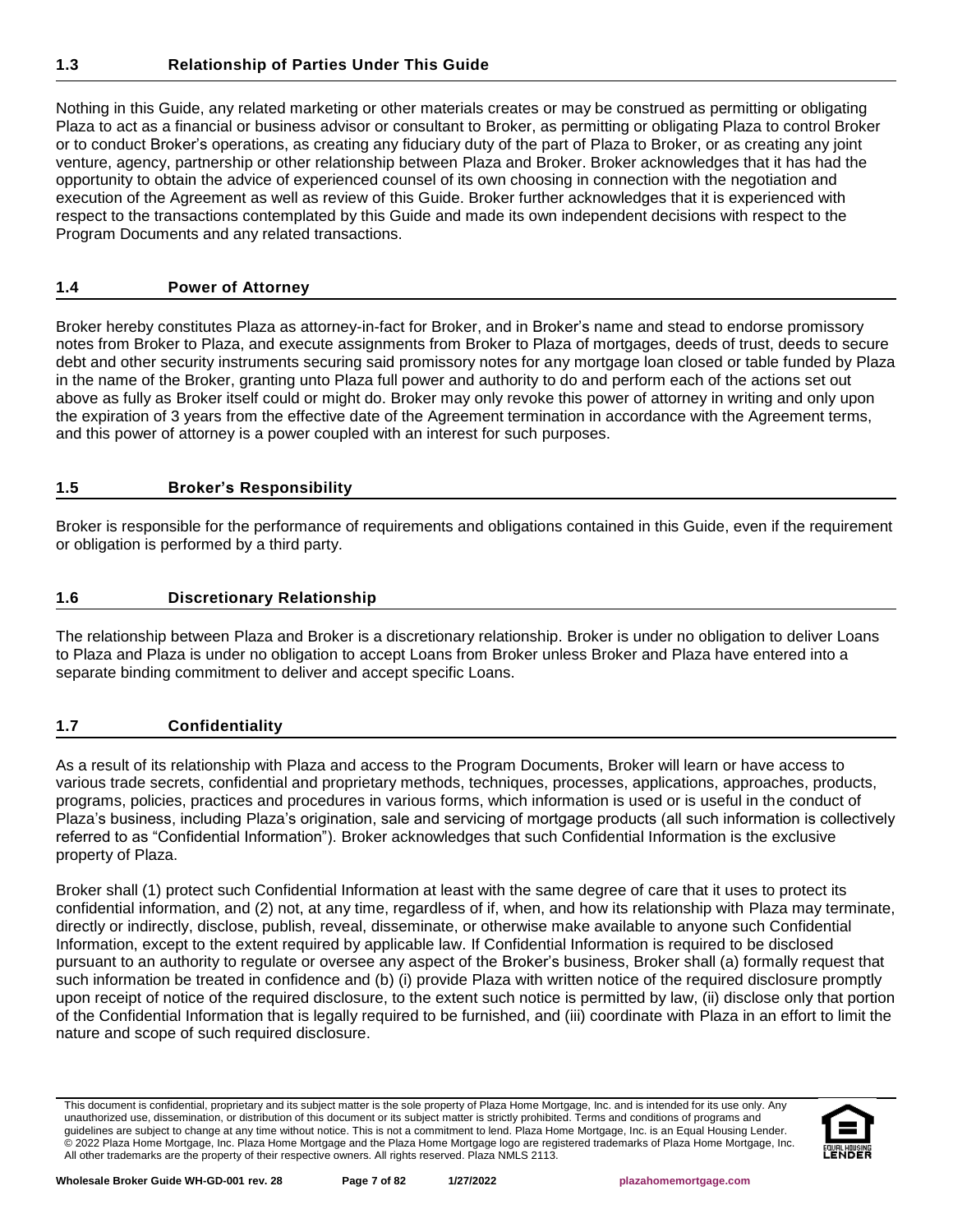# <span id="page-7-0"></span>**Section 2 Privacy of Consumer Financial Information**

All capitalized terms used in this section and not otherwise defined shall have the meanings set forth in 12 C.F.R. Part 332 ("Privacy of Consumer Financial Information"), as amended from time to time (the "Privacy Regulation"), issued pursuant to Section 504 of the Gramm-Leach-Bliley Act (15 U.S.C. § 6801 et seq.).

## <span id="page-7-1"></span>**2.1 Safeguards**

Broker and Plaza will maintain safeguards and take technical, physical and organizational precautions to ensure consumer information against destruction, loss, alteration, unauthorized access by or disclosure to third parties while in the possession or under the control of the Broker, Broker agents, Plaza or Plaza agents. The objective of each such precaution will be to (i) ensure the security and confidentiality of Consumer Information, (ii) protect against any anticipated threats or hazards to the security or integrity of Consumer Information, and (iii) protect against unauthorized access to or use of Consumer Information that could result in substantial harm or inconvenience to any customer.

## <span id="page-7-2"></span>**2.2 Unauthorized Access to Consumer Information**

**Detection and Response to Security Breaches:** Broker and Plaza will maintain sufficient procedures to detect and respond to any unauthorized possession, disclosure, use, or other security breaches involving Consumer Information.

**Notification of Unauthorized Access:** Broker and Plaza will, as soon as reasonably practicable, notify the other party of any unauthorized or attempted possession, disclosure, use or knowledge of Consumer Information when it becomes aware of it, including any material breach or potential material breach of security, on a system, LAN or telecommunications network which contains or processes Consumer Information.

**Furnishing Details of Unauthorized Access:** Broker and Plaza will, as soon as reasonably practicable, furnish to the other party full details of the unauthorized or attempted possession, disclosure, use or knowledge of Consumer Information, and use reasonable efforts to assist the other party in investigating or preventing the recurrence of any unauthorized or attempted possession, use or knowledge of Consumer Information.

**Cooperation:** Broker and Plaza will cooperate to correct any unauthorized possession, disclosure, use, or other security breaches, and in any litigation and investigation deemed necessary to protect Consumer Information.

**Recurrence:** Broker and Plaza will use all reasonable efforts to prevent a recurrence of any unauthorized possession, use or knowledge of Consumer Information.

## <span id="page-7-3"></span>**2.3 Confidentiality**

**Standard of Care:** Each Party will protect all Consumer Information with the same degree of care as it uses to avoid unauthorized use, disclosure, publication or dissemination of its own confidential information, but in no event, less than a commercially reasonable degree of care.

**Restricted Disclosure:** Plaza and Broker may disclose Consumer Information to its agents, marketing partners, accountants, attorneys, and affiliates or subsidiaries (respectively, each party's "Third Party Recipients") if reasonably necessary in performing its duties. Plaza and Broker agree that it will not disclose, release, or otherwise make available to any third party any Consumer Information without the other party's prior written consent; provided however, that Broker and Plaza are each responsible for any violation of these confidentiality obligations by its Third Party Recipients and will ensure that these individuals or entities are aware of these confidentiality obligations. Plaza may share Consumer Information with Third Party Recipients who are obligated under a joint marketing agreement executed between the parties. However, such information may only be used for the purposes set forth in the joint marketing agreements and may not be used for any other purpose.

This document is confidential, proprietary and its subject matter is the sole property of Plaza Home Mortgage, Inc. and is intended for its use only. Any unauthorized use, dissemination, or distribution of this document or its subject matter is strictly prohibited. Terms and conditions of programs and guidelines are subject to change at any time without notice. This is not a commitment to lend. Plaza Home Mortgage, Inc. is an Equal Housing Lender. © 2022 Plaza Home Mortgage, Inc. Plaza Home Mortgage and the Plaza Home Mortgage logo are registered trademarks of Plaza Home Mortgage, Inc. All other trademarks are the property of their respective owners. All rights reserved. Plaza NMLS 2113.

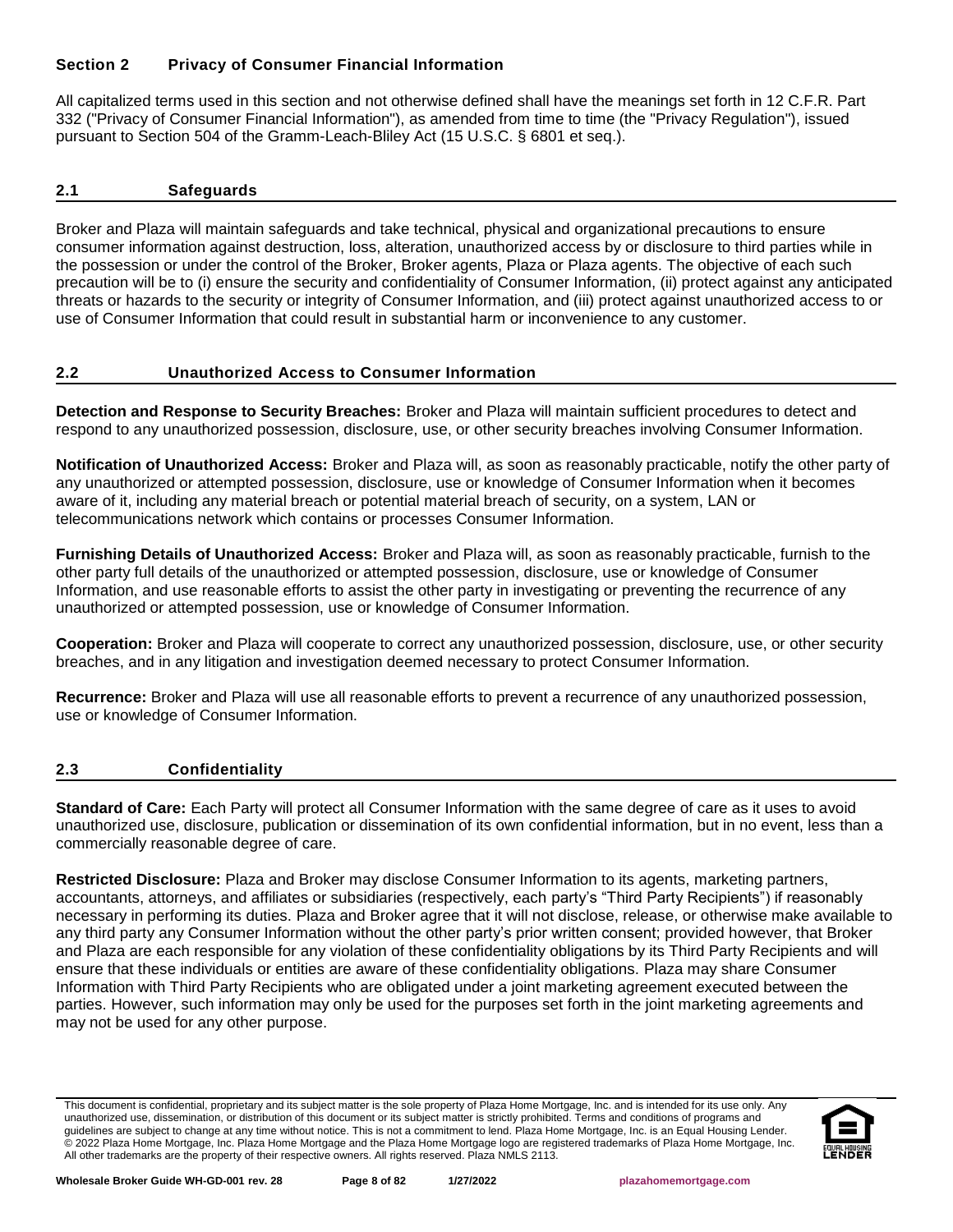## <span id="page-8-0"></span>**Section 3 Broker Eligibility**

Plaza will approve its Brokers as "approved in good standing" at Plaza's discretion. Brokers who are approved in good standing will be eligible to participate in Plaza's loan programs. In order to become an approved broker, an applicant must, complete, at a minimum all of the following:

- Satisfy the Plaza eligibility standards
- Have its completed application approved by Plaza **AND**
- Execute the Agreement

In order to remain eligible to participate in Plaza's loan programs, Broker must comply with all of the terms of the Program Documents as applicable.

**Note:** For Reverse Mortgage products, a Plaza Reverse Addendum must be executed.

## <span id="page-8-1"></span>**3.1 Ineligible States**

Reverse Mortgage's ineligible states:

| Alabama              | Nebraska       | Tennesse  |
|----------------------|----------------|-----------|
| Alaska               | New Hampshire  | Vermont   |
| Arkansas             | North Carolina | West Virc |
| District of Columbia | North Dakota   | Wyoming   |
| Maine                | Rhode Island   |           |

**Tennessee West Virginia** 

## <span id="page-8-2"></span>**3.2 Broker Obligations**

In order to remain eligible, Broker must be active with Plaza in the preceding calendar year, maintain the initial standards or eligibility standards currently in effect, and comply with the continuing obligations as defined in the Program Documents, as applicable. In addition, at Plaza's discretion, Plaza reserves the right to amend any or all continuing eligibility standards for a Broker based upon factors including Broker's current financial strength, volume and performance, and license and background checks. Plaza reserves the right to terminate the relationship with Broker at its sole discretion even if Broker is otherwise eligible.

## <span id="page-8-3"></span>**3.3 Reporting Requirements**

## **Interim Financial Statements**

On the date of the Agreement and each year afterwards, the Broker may be required to give to Plaza fiscal year-end financial statements and an Annual Certification in form and substance satisfactory to Plaza certifying Broker's compliance with the terms of this Agreement. Plaza may also require the Broker to provide interim financial statements. Broker shall immediately advise Plaza of any material change in the Broker's circumstances, financial or otherwise, including, but not limited to, a change in the Broker's ownership.

## **Mailing Address**

Submit all information required under the Reporting Requirements section above to:

Plaza Home Mortgage, Inc. Broker Approval Department 9808 Scranton Road, Suite 3000 San Diego, CA 92121

This document is confidential, proprietary and its subject matter is the sole property of Plaza Home Mortgage, Inc. and is intended for its use only. Any unauthorized use, dissemination, or distribution of this document or its subject matter is strictly prohibited. Terms and conditions of programs and guidelines are subject to change at any time without notice. This is not a commitment to lend. Plaza Home Mortgage, Inc. is an Equal Housing Lender. © 2022 Plaza Home Mortgage, Inc. Plaza Home Mortgage and the Plaza Home Mortgage logo are registered trademarks of Plaza Home Mortgage, Inc. All other trademarks are the property of their respective owners. All rights reserved. Plaza NMLS 2113.

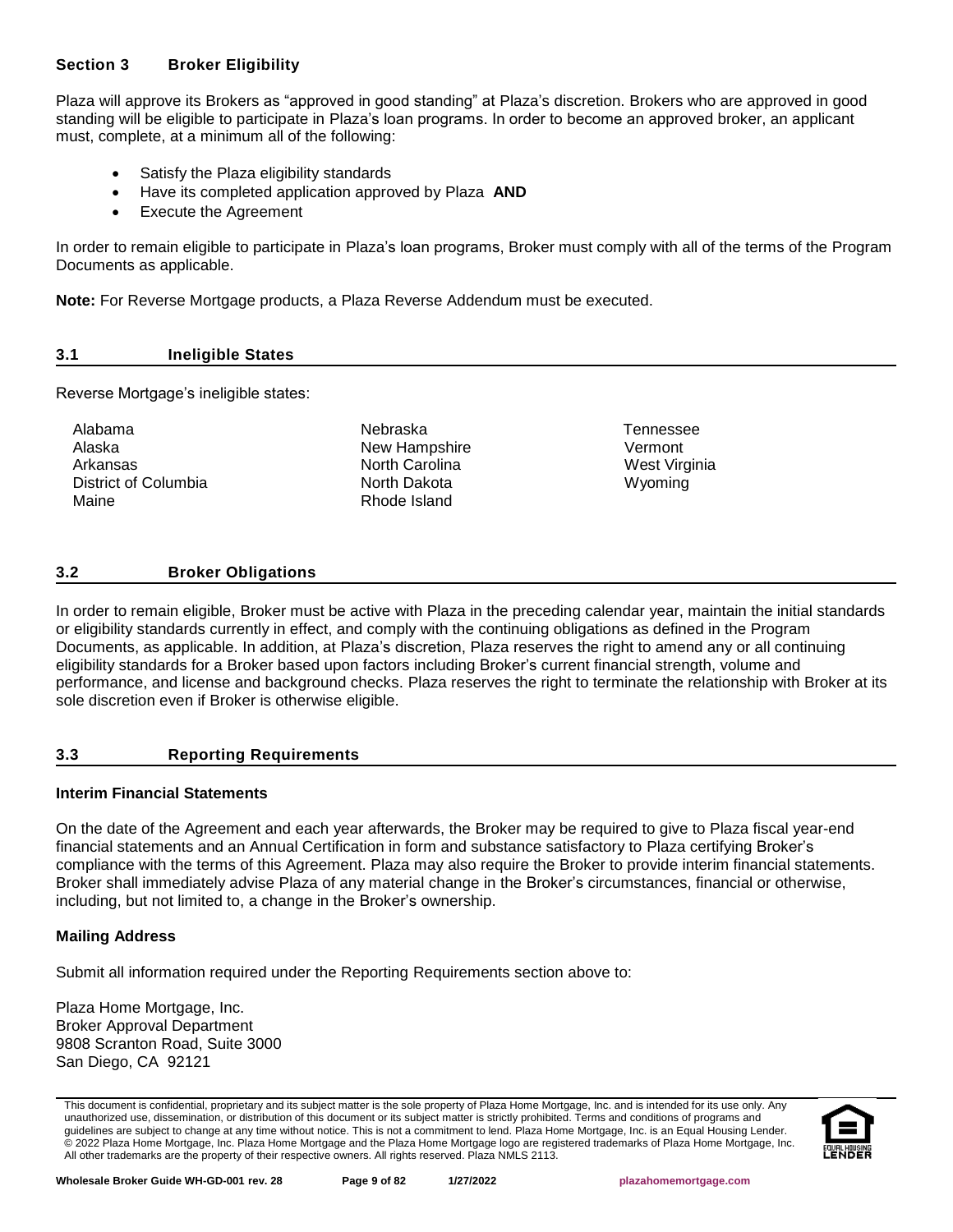## <span id="page-9-0"></span>**3.4 Audits and Inspections**

Broker agrees to allow Plaza to conduct audits or inspection, upon no less than five (5) business days notice, at one or more of the Broker's offices during normal business hours. At that time, Broker must provide the assistance of knowledgeable and responsible individuals and will grant Plaza access to all books, records, and files pertaining to Broker's compliance with the Program Documents.

## <span id="page-9-1"></span>**3.5 Disclosure of Information**

Upon the request of Plaza, Broker shall disclose to Plaza information relating to Broker's origination experience. Broker also consents to the disclosure by Plaza of any such information to investors, rating agencies, credit enhancement providers, or any other entity that needs the information in connection with Plaza's secondary marketing operation. Broker releases and agrees to hold harmless Plaza and any insurer or other entity that discloses information as provided above from and against any claims or liabilities connected with such disclosure.

## <span id="page-9-2"></span>**3.6 Maintenance of Records**

Broker shall maintain adequate records of all loans submitted to Plaza for such periods of time as may be necessary to comply with all applicable federal and state laws. Plaza has the right to examine any and all records that pertain to loans governed by the Agreement and the Program Documents. The records must include the individual loan file, any and all accounting reports associated with the loan and any other reports, data, information and documentation that Plaza in its discretion considers necessary to ensure that Broker is in compliance with Plaza's requirements. Broker must satisfy a request for records within 15 days of the request. Broker must reproduce all records at its own expense, regardless of whether these records are maintained in paper or other format.

State and federal law recognize electronic images that meet certain standards as being equivalent to paper documents for legal purposes. Plaza's requirements for document accessibility and retention apply equally to paper and electronic documents. Broker is responsible for ensuring that any electronic documents it uses meet all legal standards and must have appropriate storage, retrieval, and back-up systems for such electronic documents. Upon request, Broker must provide Plaza with information about the methods it uses for document and records storage and must convert the documents and records to a different format if requested by Plaza.

Broker shall maintain an individual loan file for each loan delivered to Plaza. Each file must contain all of the following:

- Copies of all documents delivered in their original form to Plaza
- All other loan and related documents not required to be sent to Plaza.

#### <span id="page-9-3"></span>**3.7 Notification of Changes in Broker Status**

Broker must notify Plaza prior to the occurrence of any of the following:

- Any change in Broker's business address and/or telephone number or change in company structure.
- Any material increases or decreases in capital or changes in management ordered or required by a regulatory authority supervising or licensing Broker.
- Resignation of any senior management overseeing the origination or processing operations.
- Entry of any court judgment or regulatory order in which Broker is or may be required to pay a claim or claims which may have a material adverse effect on Broker's financial condition.
- The winding up or dissolution of Broker's business.

When Plaza receives this written notification, it will contact Broker if further documentation is required. Plaza reserves the right to suspend further business with Broker while determining the impact of the change on Broker's qualifications.

This document is confidential, proprietary and its subject matter is the sole property of Plaza Home Mortgage, Inc. and is intended for its use only. Any unauthorized use, dissemination, or distribution of this document or its subject matter is strictly prohibited. Terms and conditions of programs and guidelines are subject to change at any time without notice. This is not a commitment to lend. Plaza Home Mortgage, Inc. is an Equal Housing Lender. © 2022 Plaza Home Mortgage, Inc. Plaza Home Mortgage and the Plaza Home Mortgage logo are registered trademarks of Plaza Home Mortgage, Inc. All other trademarks are the property of their respective owners. All rights reserved. Plaza NMLS 2113.

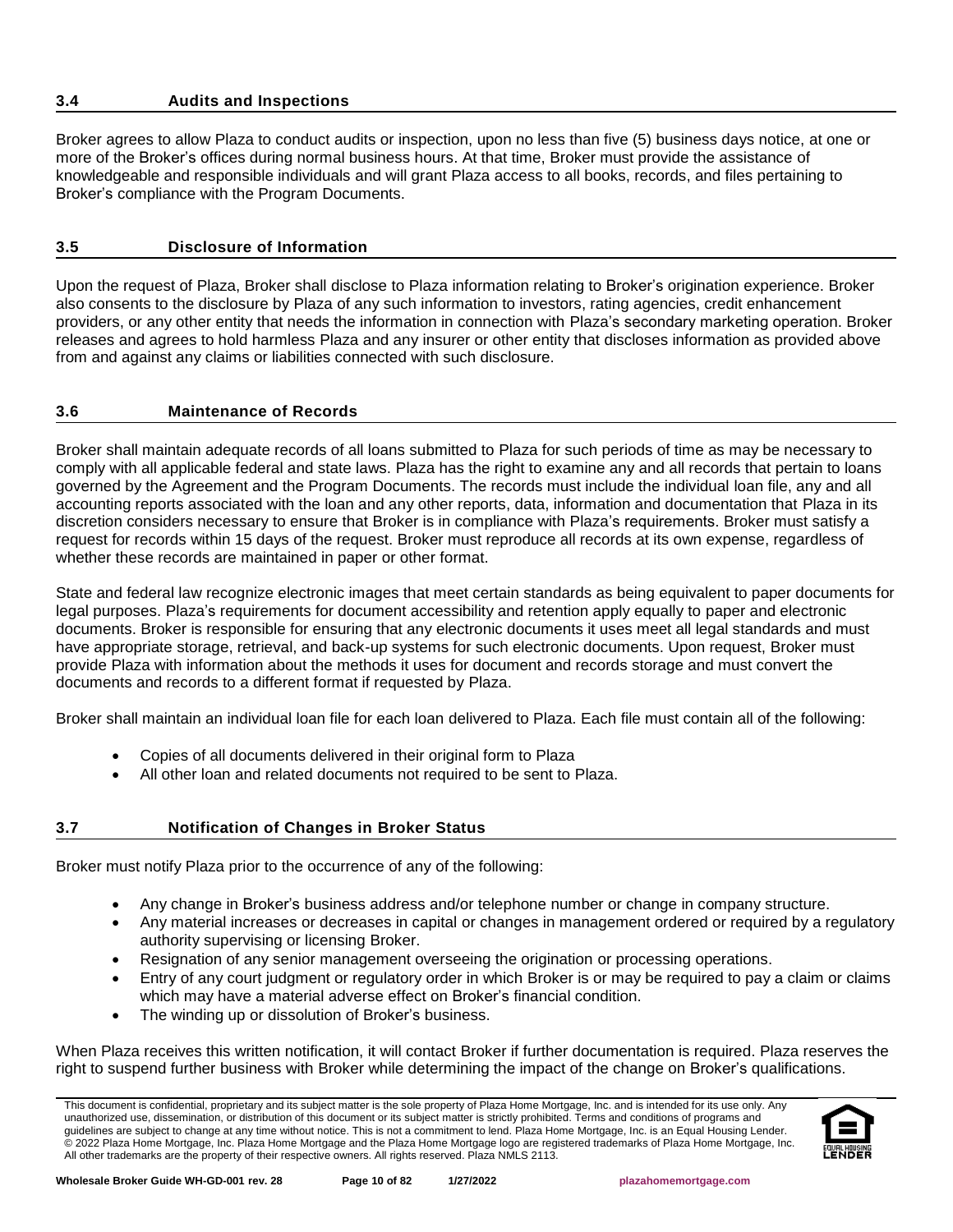Failure to notify Plaza of any such change may result in termination, disqualification, suspension, inactivation or other remedies available to Plaza under the Program Documents.

## <span id="page-10-0"></span>**Section 4 Quality Control**

## <span id="page-10-1"></span>**4.1 Internal Quality Control**

Broker must maintain an internal quality control program commensurate with the size of their business to ensure:

- Accuracy of legal and origination documents
- Detection of fraud and misrepresentation
- Identification of systemic issues and their root causes
- Monitoring of corrective action plans
- Sound reporting procedures

The program must be supported by a written plan outlining the objectives and scope of the review and applicable policies and procedures. Upon request, Broker must have the ability to produce a copy of the Quality Control Plan.

<span id="page-10-2"></span>

| 4.1 | гіг<br>. |  |  |
|-----|----------|--|--|
|     |          |  |  |

If Broker becomes aware of the following occurring on a loan delivered to Plaza, Broker must give prompt written notice setting forth the details of the discovery and any supporting documentation.

• Material misrepresentation or fraudulent activity of any nature

A written notice may be sent to:

Plaza Home Mortgage, Inc. 9808 Scranton Road, Suite 3000 San Diego, CA 92121 Attn: Risk Management

OR

To make an anonymous and confidential report of suspected fraud, contact (888) 936-1206.

#### <span id="page-10-3"></span>**4.2 Best Practices for Quality Control**

Each Broker is unique in size, target market, product mix, and other risk characteristics. It is important that Broker's quality control program and fraud controls be customized to be appropriate and effective for its specific situation. In addition to the other quality control requirements contained in the Program Documents, the following best practices are recommended for all Brokers:

- Broker's quality control staff, if applicable, is free from the influence of the production/origination and reports directly to senior management.
- Broker's employees receive appropriate background checks prior to being hired and are aware of Broker's code of conduct regarding fraud and appropriate handling of confidential consumer information. Employees and others have a means to report fraud and unethical behavior to Broker, which will be objectively investigated.
- Broker maintains an active focus on preventive controls, such as fraud awareness training, and document procurement policies. **AND**

This document is confidential, proprietary and its subject matter is the sole property of Plaza Home Mortgage, Inc. and is intended for its use only. Any unauthorized use, dissemination, or distribution of this document or its subject matter is strictly prohibited. Terms and conditions of programs and guidelines are subject to change at any time without notice. This is not a commitment to lend. Plaza Home Mortgage, Inc. is an Equal Housing Lender. © 2022 Plaza Home Mortgage, Inc. Plaza Home Mortgage and the Plaza Home Mortgage logo are registered trademarks of Plaza Home Mortgage, Inc. All other trademarks are the property of their respective owners. All rights reserved. Plaza NMLS 2113.

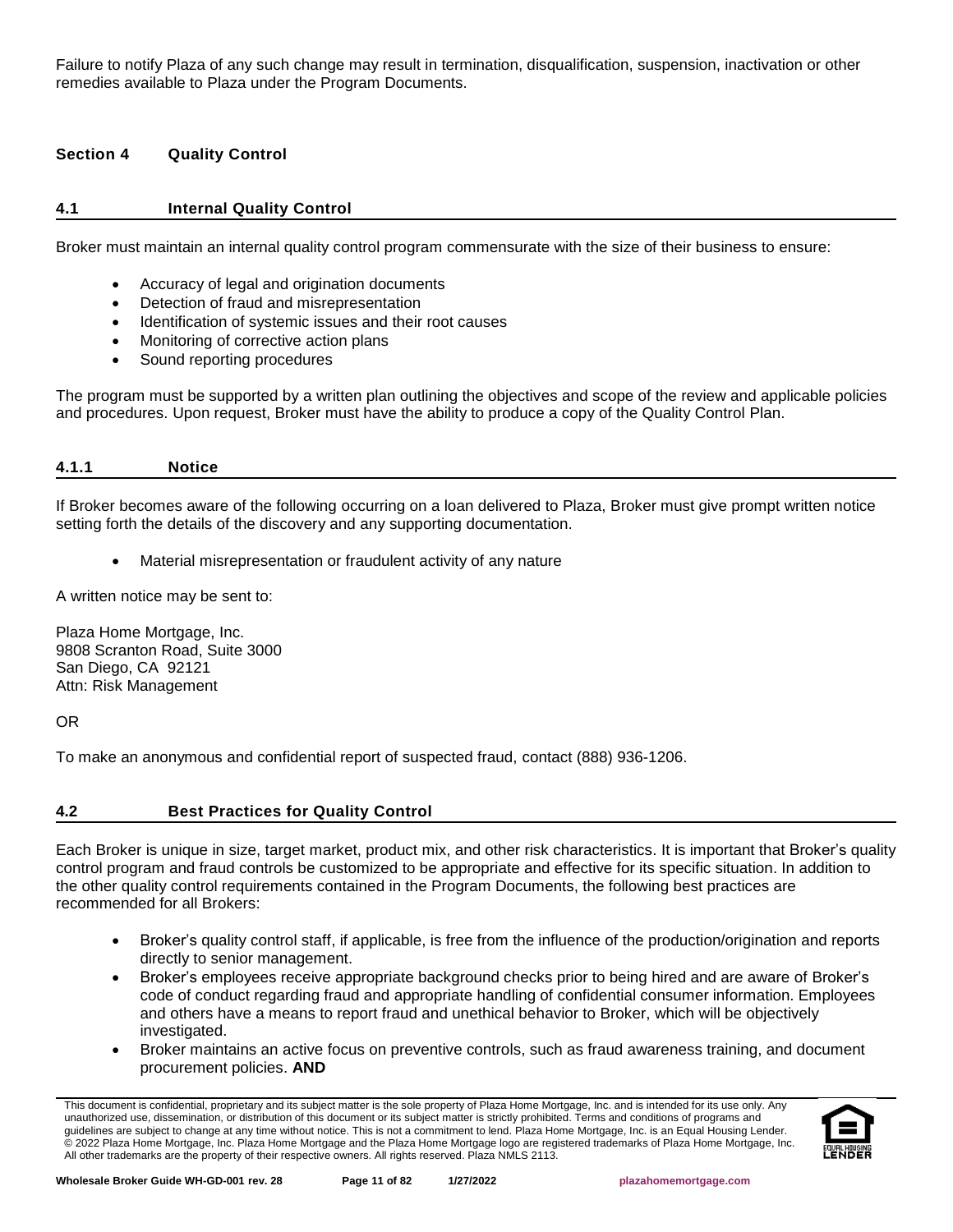• Broker makes appropriate use of current technology and tools in protecting itself from fraud including, but not limited to independent sources of information about the property.

## <span id="page-11-0"></span>**Section 5 Representations, Warranties & Covenants Concerning Broker**

Broker acknowledges that Plaza has relied upon the accuracy, completeness and truth of Broker's representations, warranties, covenants, and upon Broker's compliance with the terms and conditions set forth in the Program Documents.

All representations, warranties, and covenants are absolute and Broker is fully liable for any breach of any representation, warranty or covenant regardless of whether it or Plaza actually had, or reasonably could have been expected to obtain, knowledge of the facts giving rise to such breach of representation, warranty or covenant.

The representation, warranty or covenants pertaining to each loan are not affected by any investigation or review made by, or on behalf of, Plaza except when expressly waived in writing by Plaza. The representation, warranty or covenants pertaining to each loan are applicable regardless of whether Broker serviced or performed any other actions with respect to the loan.

#### **The representations and warranties:**

- Apply to each loan referred to Plaza for underwriting and closing.
- Are for the benefit of Plaza as well as the benefit of Plaza's successors and assigns.

Plaza reserves the right to require Broker to make additional representations, warranties or covenants in writing.

## <span id="page-11-1"></span>**5.1 Licensing, Due Organization, Good Standing**

The Broker is and shall continue to be duly organized, validly existing and in good standing under the laws of the United States, and under the laws of each state in which the Broker is incorporated, chartered, organized and conducting business.

The Broker, and as applicable each employee, officer, Broker and agent:

- Has and shall continue to maintain all federal, state and local licenses, registrations and certifications necessary to carry on business; **AND**
- Is and shall continue to be licensed, qualified and in good standing under the laws of the United States and each state where a mortgaged property and/or borrower is located, as applicable; **AND**
- Will remain in good standing with state and federal authorities to the extent necessary to ensure enforceability of all Loans; **AND**
- Has not taken into account any "de minimus" licensing or registration exemptions to deliver any Loans to Plaza.

The Broker has disclosed to Plaza all final written reports, actions and sanctions of all federal and state agency and instrumentality reviews, investigations, examinations, audits, actions and sanctions undertaken or imposed within 2 years prior to the Agreement's effective date. Except as the Broker has disclosed to Plaza and Plaza has approved in writing, the Broker is not operating under any type of agreement or order (including, without limitation, a supervisory agreement, memorandum of understanding, cease and desist order, capital directive, supervisory directive, and consent decree) with or by any federal or state government agency, licensing, banking or regulatory authority, and the Broker is in compliance with any and all financial or regulatory standards imposed by any applicable regulatory authority.

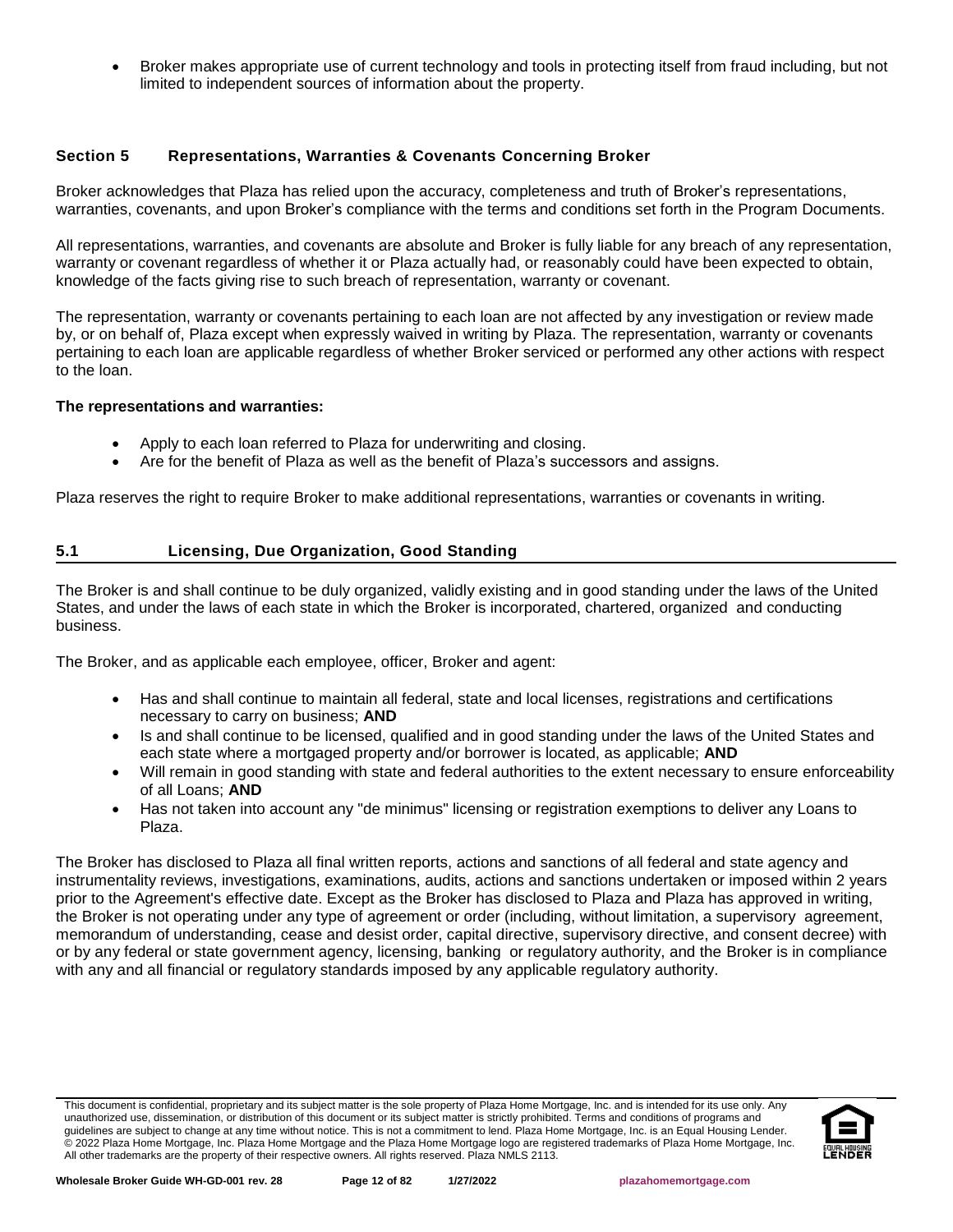## <span id="page-12-0"></span>**5.2 Authority**

The Broker has and will maintain full corporate and partnership power and authority, as applicable, to execute and deliver the Program Documents and perform in accordance with its terms, and the Broker has taken all requisite corporate or partnership action to make the Program Documents valid, binding and enforceable upon the Broker in accordance with its terms, subject as to enforcement or remedies, to bankruptcy, insolvency, reorganization, receivership or other laws affecting creditors' rights generally from time to time in effect and general equity principles. The Broker is duly and validly authorized to execute and deliver all documents, instruments and agreements the Broker is required to execute and deliver under the terms of the Program Documents and to consummate the transactions contemplated by the Program Documents. The Program Documents and this Guide evidence the Broker's legal, valid, binding and enforceable obligations.

## <span id="page-12-1"></span>**5.3 No Conflicts**

The Broker's execution and delivery of the Master Wholesale Broker Agreement, fulfillment of and compliance with the terms and conditions of the Program Documents will not conflict with or result in a breach of any terms, conditions, or provisions of the Broker's articles of incorporation, charter, by-laws, partnership agreement, or other organizational document, or of any legal restriction or regulatory directive or any agreement or instrument to which the Broker is now a party or by which it is bound; nor will such actions by the Broker constitute a default or result in an acceleration under any of the foregoing, result in the violation of any law, rule, regulation, order, judgment, or decree to which the Broker or any of its property is subject, impair the ability of Plaza to realize on a Loan or impair its value.

# <span id="page-12-2"></span>**5.4 Ability to Perform**

The Broker has the ability to perform each and every obligation contained in, and to satisfy each and every requirement imposed on the Broker, in the Program Documents and this Guide and no offset, counterclaim, or defense exists to the Broker's full performance of the Program Documents and this Guide's requirements.

## <span id="page-12-3"></span>**5.5 No Adverse Action**

There is no action, suit, proceeding, inquiry, review, audit or investigation pending or threatened by or against the Broker ("Adverse Action") that, either in any one instance or in the aggregate, could result in any material adverse change in the Broker's business, operations, financial condition, properties or assets or in any material liability on the Broker's part which would draw into question the validity or enforceability of the Program Documents, this Guide, any Loan, or any of the Broker's actions taken, or to be taken in connection therewith; or which would be likely to impair materially the Broker's ability to perform under the Program Documents or this Guide's terms. Broker shall advise Plaza immediately, in writing, of any pending or threatened adverse action, or any pending or threatened action to revoke or limit any license, permit, authorization or approval issued or granted to the Broker by any federal, state or local government or quasigovernmental body, or any agency or instrumentality thereof, which is necessary for the Broker to conduct its business, or to impose any penalty or other disciplinary sanction on the Broker, or any other sanction that would materially affect the Broker's business.

## <span id="page-12-4"></span>**5.6 No Consent Required**

The Broker's execution and performance of, and compliance with, the Program Documents and this Guide and consummation of any Program Documents transactions do not require the consent, approval, authority, or order of any court or governmental agency or body, or if required, the Broker has obtained such unconditional approval prior to the related Funding Date.

This document is confidential, proprietary and its subject matter is the sole property of Plaza Home Mortgage, Inc. and is intended for its use only. Any unauthorized use, dissemination, or distribution of this document or its subject matter is strictly prohibited. Terms and conditions of programs and guidelines are subject to change at any time without notice. This is not a commitment to lend. Plaza Home Mortgage, Inc. is an Equal Housing Lender. © 2022 Plaza Home Mortgage, Inc. Plaza Home Mortgage and the Plaza Home Mortgage logo are registered trademarks of Plaza Home Mortgage, Inc. All other trademarks are the property of their respective owners. All rights reserved. Plaza NMLS 2113.

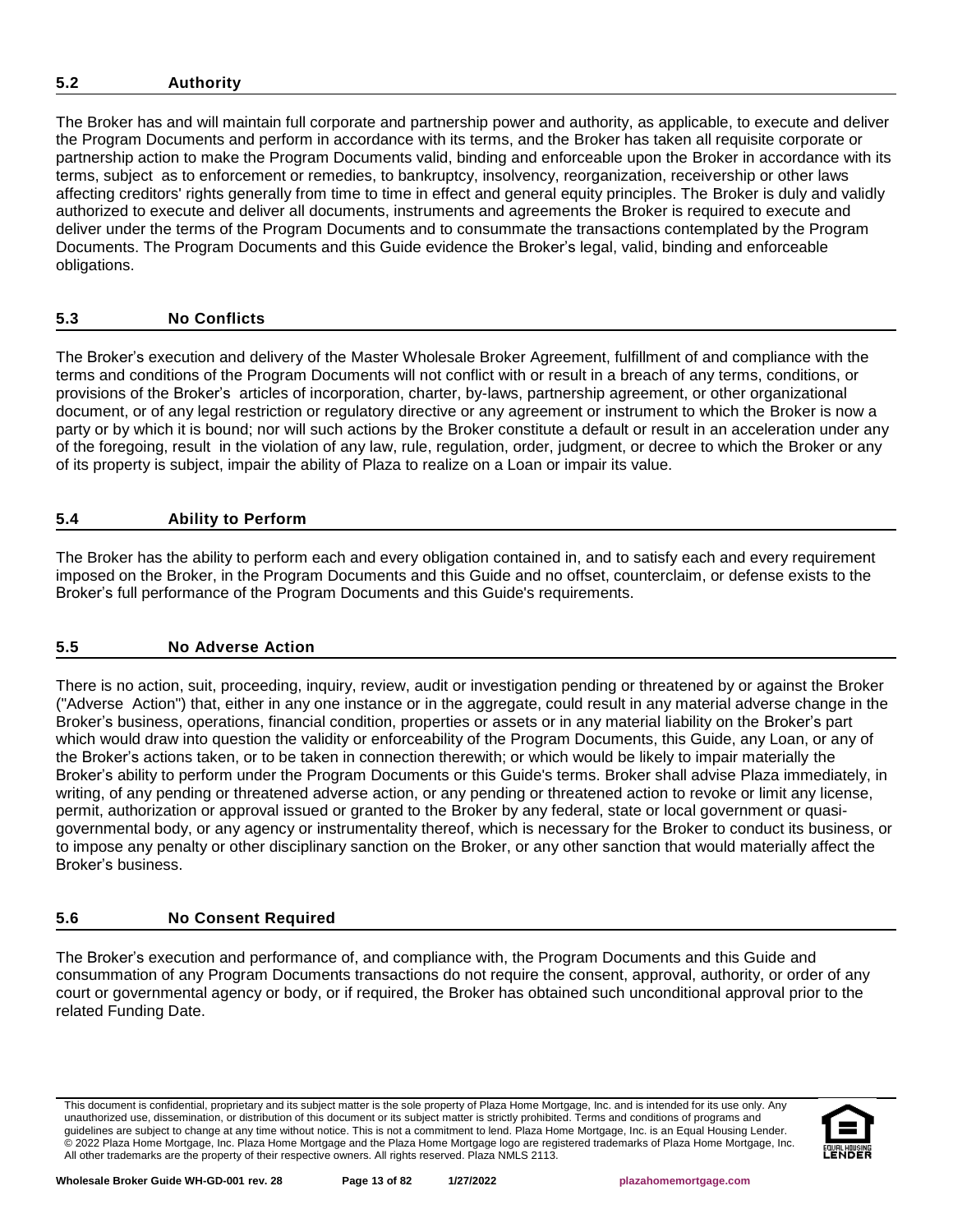## <span id="page-13-0"></span>**5.7 No Untrue Information**

The Broker's Application, the Program Documents, the promises, agreements, Representations and Warranties contained in this Guide and all other statements, reports, and documents the Broker furnished or will furnish pursuant to the Program Documents and this Guide contain no untrue statement of material fact nor do they fail to contain a material fact necessary to make the statements contained therein not misleading.

#### <span id="page-13-1"></span>**5.8 Origination**

The Loans have been legally, properly, prudently, and customarily originated in conformance with the highest standards of the residential mortgage origination business practices.

## <span id="page-13-2"></span>**5.9 Compliance with Business and Property Laws**

Broker has complied with, and shall continue to comply with, and has not violated and shall not violate any law, ordinance, requirement, regulation, rule or order applicable to its business or properties, the violation of which might adversely affect the Broker's operations or financial conditions, or the ability of Broker to originate the transactions contemplated by the Program Documents and this Guide.

## <span id="page-13-3"></span>**5.10 Compliance with Program Documents and Guide**

Broker has and will comply with, all applicable provisions of the Program Documents and this Guide and will promptly notify Plaza of any occurrence, act, or omission or regarding Broker, the loan, the mortgaged property or the Mortgagor, which occurrence, act, or omission may materially affect Broker, the loan, the mortgaged property or the mortgagor.

#### <span id="page-13-4"></span>**5.11 No Defenses**

Broker has no judgment, court order, claim, counterclaim, and defense, right of set-off or similar right against Plaza.

## <span id="page-13-5"></span>**Section 6 Representations/Warranties by Broker Regarding Individual Loans**

Broker hereby makes the following representations, warranties, and covenants, and all other representations, warranties, and covenants found elsewhere in this Guide to Plaza as to each loan.

#### <span id="page-13-6"></span>**6.1 Mortgage Loans as Described**

No document, report, data or material furnished to Plaza relating to any Loan (including, without limitation, the Mortgagor's Loan application executed by the Mortgagor) in any Loan file, whether delivered in hard copy, electronically or otherwise, contains any untrue statement of fact or omits to state a fact necessary to make the statements contained in the Loan file not misleading.

#### <span id="page-13-7"></span>**6.2 No Redemption**

The Mortgaged Premises are not subject to a redemption period by a previous owner under applicable state law.

This document is confidential, proprietary and its subject matter is the sole property of Plaza Home Mortgage, Inc. and is intended for its use only. Any unauthorized use, dissemination, or distribution of this document or its subject matter is strictly prohibited. Terms and conditions of programs and guidelines are subject to change at any time without notice. This is not a commitment to lend. Plaza Home Mortgage, Inc. is an Equal Housing Lender. © 2022 Plaza Home Mortgage, Inc. Plaza Home Mortgage and the Plaza Home Mortgage logo are registered trademarks of Plaza Home Mortgage, Inc. All other trademarks are the property of their respective owners. All rights reserved. Plaza NMLS 2113.

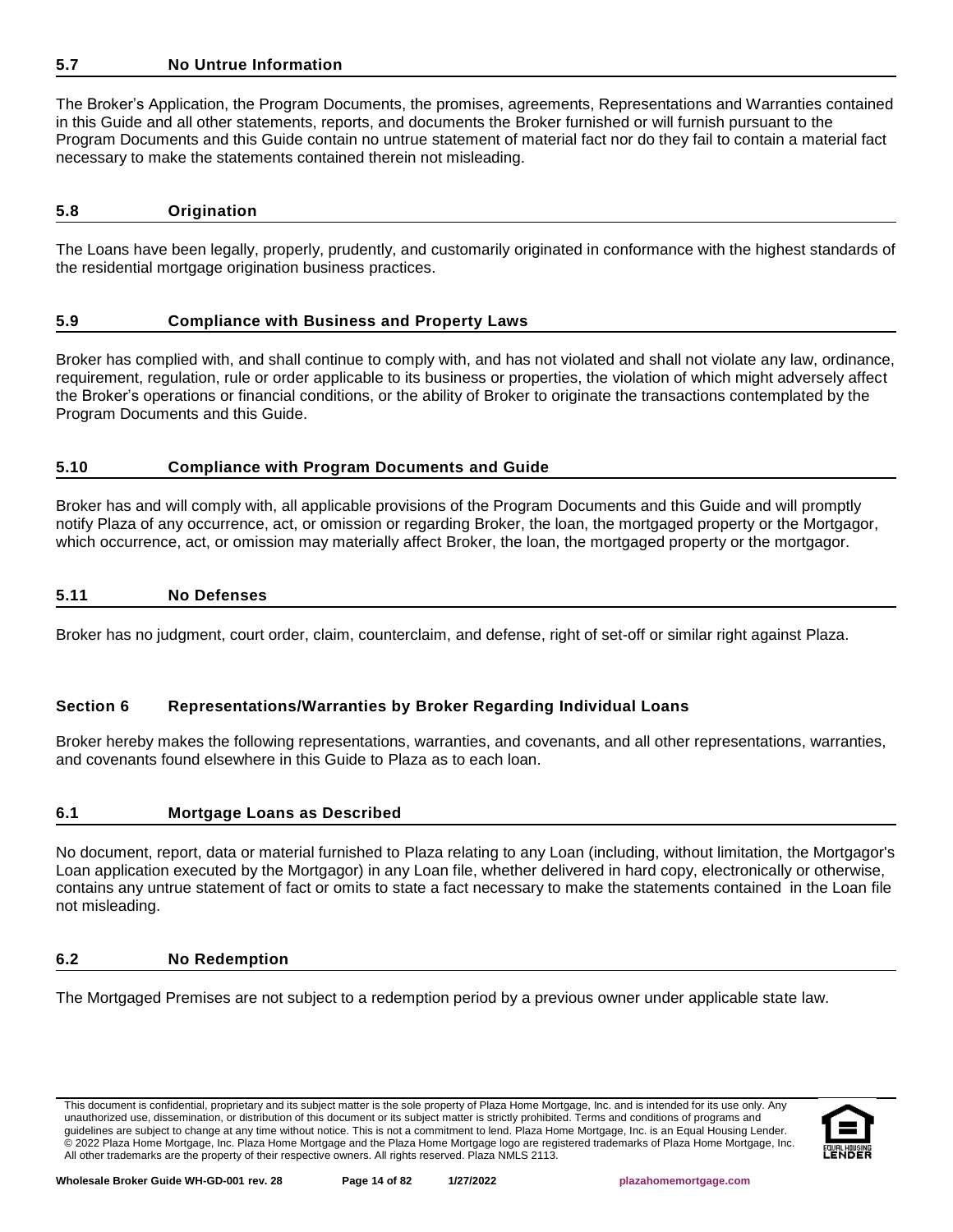## <span id="page-14-0"></span>**6.3 Appraiser Independence Requirements**

Each appraisal conducted in connection with single-family loans, must be obtained in compliance with the Appraiser Independence Requirements (AIR). Brokers must request appraisals through the **[plazahomemortgage.com](https://www.plazahomemortgage.com/brokersonly/)** website.

## <span id="page-14-1"></span>**6.4 Origination Compliance**

The origination of the Loan was in compliance with, and to the extent that it is within the Broker's control will continue to be in compliance with:

- All applicable laws, rules, regulations, decrees, pronouncements, directives, orders, and contractual requirements with respect to the origination of each Loan; **AND**
- Any and all other applicable federal, state, county, municipal, or other local laws, including, without limitation, those laws relating to truth-in-lending, real estate settlement procedures act, consumer credit protection, usury limitations, fair housing, equal credit opportunity, collection practices, and real estate appraisals and valuations.
- All applicable anti-money laundering laws and regulations, including but not limited to the Bank Secrecy Act and its subsequent revisions and enhancements, the Customer Identification Program requirements of the USA Patriot Act, Office of Foreign Assets Control requirements (collectively the "Anti-Money Laundering Laws"), and has established an anti-money laundering compliance program as required by the applicable Anti-Money Laundering Laws, and maintains, and will maintain, sufficient information to identify the applicable Mortgagor for purposes of the Anti-Money Laundering Laws.

# <span id="page-14-2"></span>**6.5 Location and Type of Property**

The property is located in the state identified in the Loan file and, unless otherwise provided for in the Program Documents, this Guide or any applicable Underwriting Guidelines, consists of a single parcel of real property with a single family residence erected thereon, or a 2-4 unit family dwelling, or an individual unit in a planned unit development (PUD), condominium project, or cooperative. No portion of the property is used for commercial purposes in such a manner that knowledgeable and sophisticated investors active in the residential secondary mortgage market would consider the property commercial, rather than residential property.

## <span id="page-14-3"></span>**6.6 Origination Terms**

The person or entity originating the Loan, originated and processed the Loan in accordance with the Broker Agreement's and this Guide's terms and in accordance with the applicable Underwriting Guidelines in effect when the Loan was originated and processed.

## <span id="page-14-4"></span>**6.7 Occupancy Certifications**

The mortgaged property is/will be lawfully occupied under applicable law and in accordance with the terms of the Note and Deed of Trust/Mortgage.

## <span id="page-14-5"></span>**6.8 Mortgaged Property Undamaged/No Condemnation**

The property is undamaged by waste, fire, earthquake or earth movement, windstorm, flood, tornado, or other casualty so as to affect adversely the property's value as security for the Loan or the use for which the premises were intended. The property is in good repair. There are no condemnation proceedings by any federal, state, or local authority pending or, to the best of the Broker's knowledge, threatened against the property.

This document is confidential, proprietary and its subject matter is the sole property of Plaza Home Mortgage, Inc. and is intended for its use only. Any unauthorized use, dissemination, or distribution of this document or its subject matter is strictly prohibited. Terms and conditions of programs and guidelines are subject to change at any time without notice. This is not a commitment to lend. Plaza Home Mortgage, Inc. is an Equal Housing Lender. © 2022 Plaza Home Mortgage, Inc. Plaza Home Mortgage and the Plaza Home Mortgage logo are registered trademarks of Plaza Home Mortgage, Inc. All other trademarks are the property of their respective owners. All rights reserved. Plaza NMLS 2113.

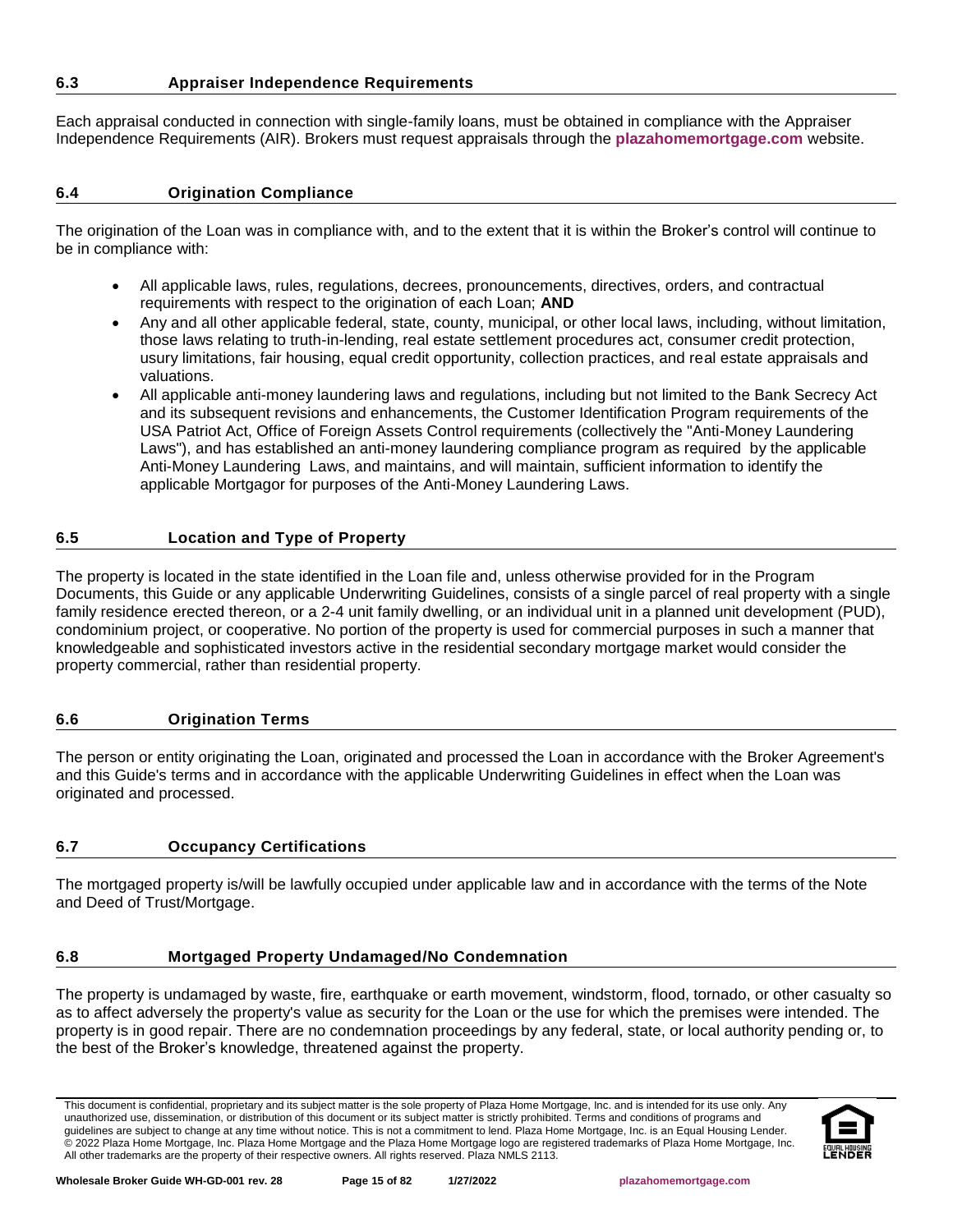# <span id="page-15-0"></span>**6.9 No Other Hazards**

To the best of the Broker's knowledge, the property is not exposed to Environmental Hazards which are not covered by fire and extended coverage insurance or other available insurance. Environmental Hazards refer to any natural or manmade characteristics that are present in, or affect, the property or neighborhood, including but not limited to, hazardous wastes, toxic substances, radon gas, asbestos-containing materials, urea-formaldehyde insulation, sulfur-containing drywall (also known as Chinese drywall).

## <span id="page-15-1"></span>**6.10 No Planned Refinance**

With respect to each loan delivered by the Broker to Plaza the Broker hereby certifies that:

• The Broker and any of their affiliates have not agreed to and will not agree to a planned refinance. A planned refinance is a refinance of the loan at an interest rate which is less than the immediately proceeding interest rate by less than the basis point decline in the market rate since the origination of the last refinance transaction.

## <span id="page-15-2"></span>**6.11 Error or Fraud**

Neither the Mortgagor nor any other person or entity involved in the Loan transaction or its underwriting or documentation (including without limitation, any appraiser, broker, credit reporting agency, or other provider of information) has made any false representation and/or has failed to provide information that is true, complete and accurate in connection with such transaction whether or not the Broker was a party to or had knowledge of such misrepresentation or incorrect information, and no error, omission, misrepresentation, negligence, fraud or similar occurrence with respect to the Loan has taken place on the part of the Broker or any other party involved in the Loan's origination.

## <span id="page-15-3"></span>**6.12 Adverse Selection**

The Broker used no adverse selection process or procedures in selecting the Loans to be delivered to Plaza.

## <span id="page-15-4"></span>**6.13 Predatory Lending/Home Ownership and Equity Protection Act/High Cost Loans**

No Mortgage Loan is subject to the provisions of the Home Ownership and Equity Protection Act (HOEPA) of 1994 as amended or is considered a "high cost", "covered" or "predatory" loan under any applicable state, federal, or local laws or ordinances.

#### <span id="page-15-5"></span>**6.14 Fair Lending/Equal Credit Opportunity Act**

To the best of Broker's knowledge, Broker and its originators have treated all borrowers in a fair and consistent manner. All borrowers have received the same level of assistance, on whether to apply for credit, how to best qualify for credit, how to resolve any issues relating to creditworthiness and other aspects in the credit extension process. Broker has complied with all provisions of the Equal Credit Opportunity Act (ECOA) and the Fair Housing Act.

#### <span id="page-15-6"></span>**6.15 Fair Pricing Policy**

All mortgage loans comply with fair pricing policy and Plaza's **[Wholesale Lock Policy](http://resourcecenter.plazahomemortgage.com/phmidocpublisher.nsf/All/D1165D371EE42A0107257A21005DEA87?OpenDocument)**.

This document is confidential, proprietary and its subject matter is the sole property of Plaza Home Mortgage, Inc. and is intended for its use only. Any unauthorized use, dissemination, or distribution of this document or its subject matter is strictly prohibited. Terms and conditions of programs and guidelines are subject to change at any time without notice. This is not a commitment to lend. Plaza Home Mortgage, Inc. is an Equal Housing Lender. © 2022 Plaza Home Mortgage, Inc. Plaza Home Mortgage and the Plaza Home Mortgage logo are registered trademarks of Plaza Home Mortgage, Inc. All other trademarks are the property of their respective owners. All rights reserved. Plaza NMLS 2113.

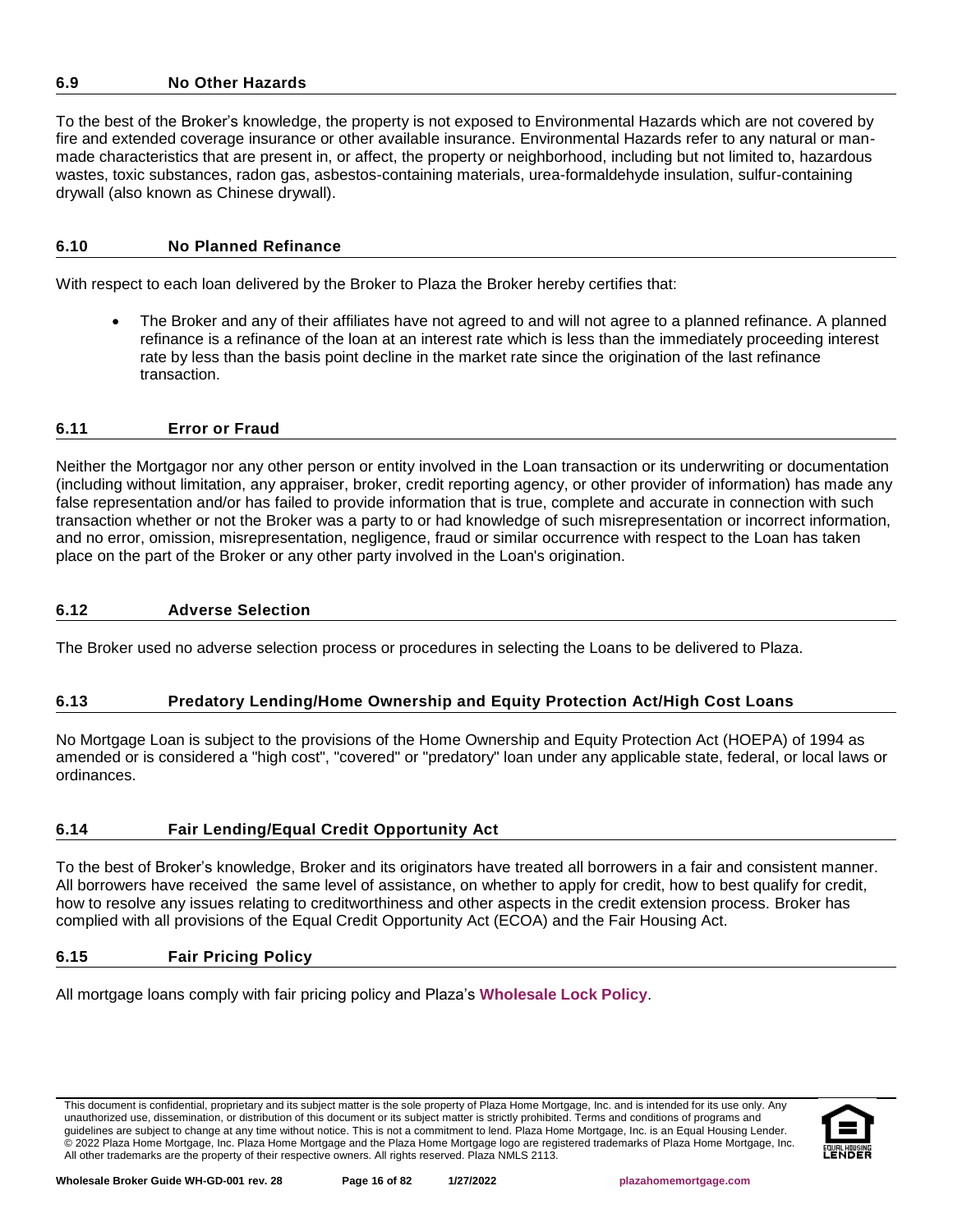<span id="page-16-0"></span>Broker and its originators have not engaged in any of the following practices with respect to loans delivered to Plaza:

- Encouraging a borrower to default on an existing loan in connection with the refinance of all or part of the existing loan.
- Financing, directly or indirectly, premiums or fees for single premium credit life, disability or unemployment insurance products, or any other accident, loss-of-income, life or health insurance, with the proceeds of the Mortgage Loan.
- Refinancing of a Special Subsidized Mortgage. A "Special Subsidized Mortgage" means a residential mortgage loan that is originated or subsidized by or through a state, local, or tribal government or nonprofit organization and that in some circumstances does not have to be completely repaid or requires only partial payments be made. Examples include, but are not limited to, a mortgage granted by organizations such as Habitat for Humanity or a local housing authority.
- Contracting for a prepayment penalty on any product or loan unless specifically allowed within Plaza product guidelines.

## <span id="page-16-1"></span>**6.17 Additional Broker Representations and Warranties Relating to Reverse Mortgages**

- Broker agrees to comply with all applicable state and federal requirements, rules, and regulations regarding the origination of reverse mortgage loans. With regard to each reverse mortgage loan submitted to Plaza, Broker has complied with each HUD requirement, rule, and regulation governing the origination of HECM of loans, including without limitation those governing borrower counseling requirements, and disclosures relating to the total annual loan cost, loan program comparisons, loan amortization schedules, ARM program disclosures, principal limit lock procedures, and a GFE of closing costs.
- Broker agrees to fully cooperate with Plaza to cure any deficiency required by HUD to be cured before it will issue a Mortgage Insurance Certificate for a HECM loan, or required by one of Plaza's investors before it will purchase any reverse mortgage loan. Broker's cooperation may include, without limitation, assistance with obtaining additional information from the borrower or third parties, explanation of document corrections to borrower, and assistance to borrowers with execution of corrected documents.

#### <span id="page-16-2"></span>**6.18 Responsible Lending/Benefit to Borrower/Capacity to Repay**

- Broker agrees to use best efforts to ensure that each loan offered to a borrower is consistent with his or her needs, objectives and financial situation.
- Each Mortgage Loan, the proceeds of which will be used to refinance a previous mortgage loan, offers a documented, demonstrable, tangible net economic benefit to the borrower.
- Appropriate assessment and documentation has been performed of the borrowers' capacity to repay each Mortgage Loan in accordance with its terms.
- Timely, sufficient and accurate information has been provided to borrowers concerning each Mortgage Loan's terms, costs, risks, and benefits.

## <span id="page-16-3"></span>**6.19 State Specific Restrictions**

## <span id="page-16-4"></span>**6.19.1 Maine Properties**

No Mortgage Loan meets the definitions of a "Rate Spread Home Loan" or a "High Rate, High Fee Mortgage" under Maine law, regardless of any theories of exemption or preemption.

This document is confidential, proprietary and its subject matter is the sole property of Plaza Home Mortgage, Inc. and is intended for its use only. Any unauthorized use, dissemination, or distribution of this document or its subject matter is strictly prohibited. Terms and conditions of programs and guidelines are subject to change at any time without notice. This is not a commitment to lend. Plaza Home Mortgage, Inc. is an Equal Housing Lender. © 2022 Plaza Home Mortgage, Inc. Plaza Home Mortgage and the Plaza Home Mortgage logo are registered trademarks of Plaza Home Mortgage, Inc. All other trademarks are the property of their respective owners. All rights reserved. Plaza NMLS 2113.

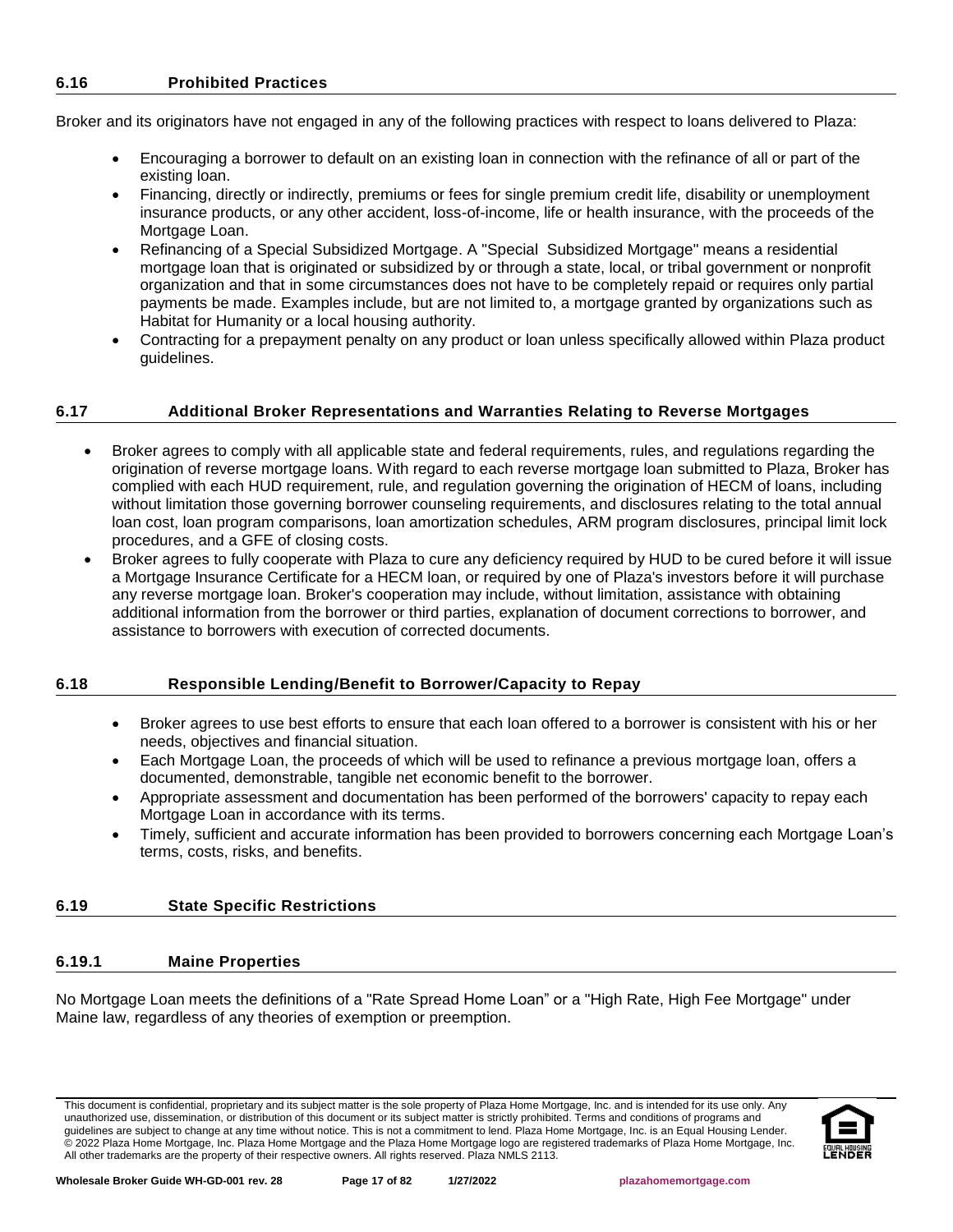## <span id="page-17-0"></span>**6.19.2 New Jersey Property**

No Mortgage Loan is a "High Cost Home Loan" as defined in the New Jersey Home Ownership Act ("NJ Act") effective November 27, 2003 (N.J.S.A. 46:106 22 et seq.). No Mortgage Loan is a "manufactured housing loan", or a loan made, arranged or assigned by a person selling home improvements to, or performing home improvements for the borrower, or made by or through a creditor to whom the borrower was referred by such person. The Broker represents and warrants that the Broker has in place a process based on the unique requirements of the NJ Act to ensure each Mortgage Loan secured by New Jersey property complies with these restrictions.

#### <span id="page-17-1"></span>**6.19.3 New York Properties**

No Mortgage Loan meets the definitions of either a "Subprime Home Loan" or a "High Cost Home Loan" under New York law, regardless of any theories of exemption or preemption.

## <span id="page-17-2"></span>**6.20 Broker Compensation Policy**

Plaza will compensate a broker in accordance with the Broker Compensation Policy, which can be found in the **[Wholesale Lock Policy](http://resourcecenter.plazahomemortgage.com/phmidocpublisher.nsf/All/D1165D371EE42A0107257A21005DEA87?OpenDocument)**.

## <span id="page-17-3"></span>**6.21 Loan Originator Compensation**

In compliance with the federal Truth-in-Lending Act (TILA), including 12 CFR 1026.36(d) and (f), as amended, Broker represents and warrants that, with respect to every Mortgage Loan:

- Neither Broker nor any other party has paid compensation to any loan originator based on a prohibited term (or proxy of a term) of the Mortgage Loan or multiple Mortgage Loans.
- If any Loan Originator has received non-deferred profits-based compensation, that amount does not exceed 10% of the Loan Originator's total compensation.
- Based upon information obtained from criminal background checks, credit reports and other sources, all Loan Originators meet all qualification requirements. **AND**
- All loan originators have demonstrated financial responsibility, character and general fitness to warrant a determination that they will operate honestly, fairly and have received periodic training covering Federal and State law requirements that apply to their loan origination activities.

## <span id="page-17-4"></span>**6.22 Third Party Processing Fees**

Plaza will exclude bona fide fees paid to a third-party processing company from broker compensation as long as certain requirements are met.

- The processing company is not affiliated with the broker company.
- The loan processor is properly licensed as a mortgage loan originator and registered in the NMLS to perform processing services in the State where the property is located.
- The loan processing company is properly licensed and registered in the NMLS to perform processing services in the State where the property is located.
- The fee is properly disclosed and identified as paid to a third party that is not an affiliate.
- The fee is bona fide and reasonable.
- A copy of the invoice is provided in the loan file and matches the charge on the CD.

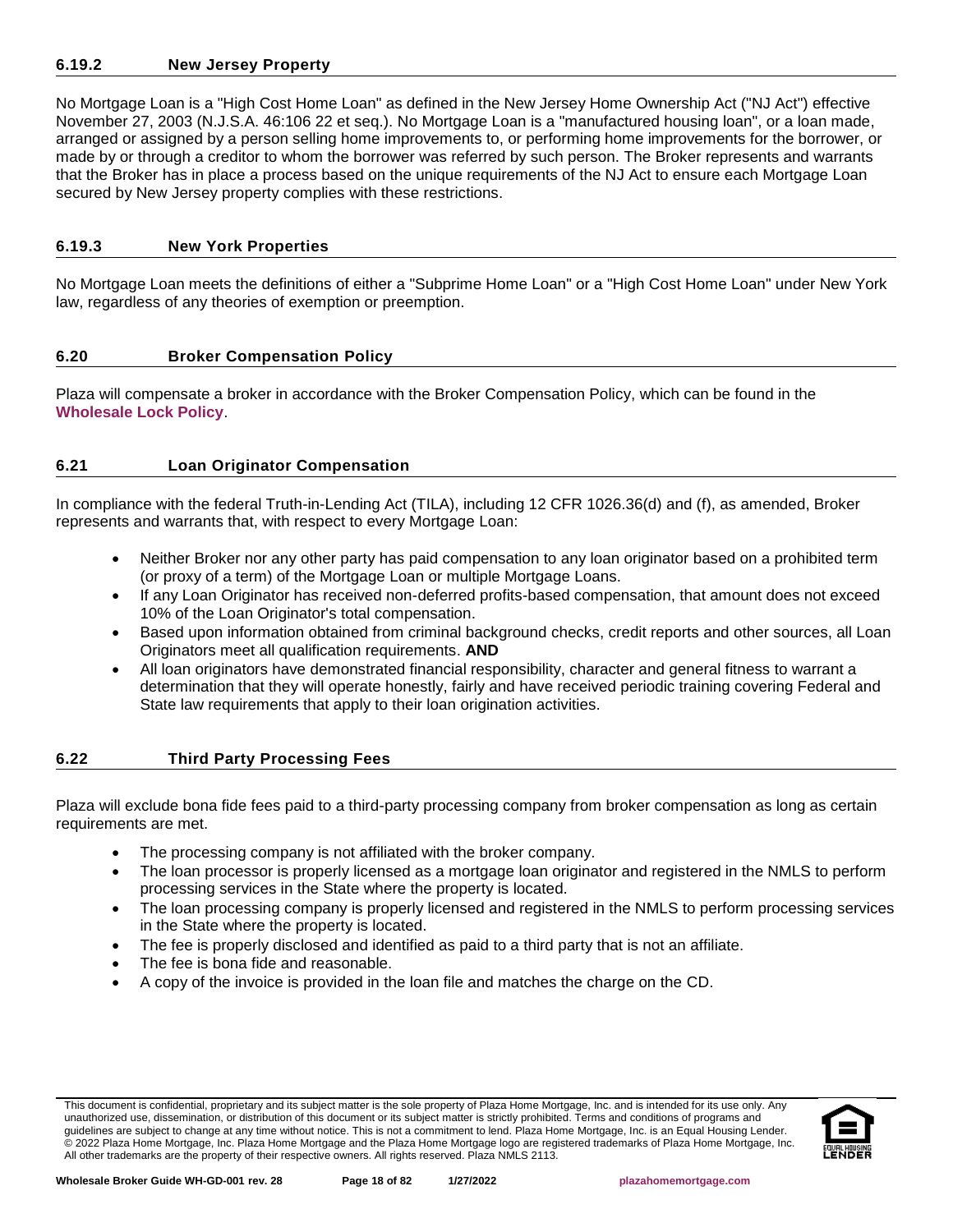#### <span id="page-18-0"></span>**6.23 Private Transfer Fees**

No Conforming Loan is secured by property that is encumbered by or subject to a "private transfer fee" or "private transfer fee covenant", as those terms are defined by and prohibited by 12 C.F.R. Part 1228, as amended.

## <span id="page-18-1"></span>**6.24 Document Signed Using E-Sign Technology**

The Broker hereby represents and warrants as to the individual Mortgage Loans that as of the origination date of any Mortgage Loan containing Electronic Application Documents signed via E-Sign Technology, the following statements are true:

- The Electronic Application Documents and Broker's E-Sign Technology will fully comply with the signature, presentment, delivery, Loan file documentation and retention requirements of all applicable Federal and State laws and regulations.
- Except as otherwise required by applicable law or regulation, Broker will undertake its best efforts to maintain its E-Sign Technology in accordance with the Standards and Procedures for electronic Records and Signatures (SPeRS) Version 1 .0 (September 2003)
- The process and technology used by Broker results in an effective, valid and enforceable borrower signature on the Electronic Application Documents, including the Uniform Residential Mortgage Loan Application (Freddie Mac Form 65) for each of the Mortgage Loans, and complies with all applicable State and/or Federal laws, rules and regulations.
- The Broker and the Mortgage Loan comply with all eSignature and eDelivery requirements set forth in this Guide.

## <span id="page-18-2"></span>**6.25 Ability to Repay and Qualified Mortgages (ATR/QM), Residual Income Evaluation**

At the time of origination, based on verifiable documentation, the Loan is a Qualified Mortgage (QM) as defined under the ATR provisions of the Dodd-Frank Wall Street Reform and Consumer Protection Act ("Dodd-Frank"), which amended the TILA (Reg. Z), and the implementing regulations.

#### **Points and Fees Limitation**

Total points and fees may not exceed 3% of the total loan amount or such different amount in accordance with the QM provisions of Regulation Z.

In order to comply with the High-Cost and ATR/QM Rules requirement and to accurately evaluate points and fees on all loans, Plaza will require that a complete itemization of all points and fees be provided in the loan package.

## **Bona Fide Discount Points**

Plaza will allow exclusion of eligible bona fide discount points from the total points and fees as provided for in the Consumer Financial Protection Bureau (CFPB), ATR/QM and High-Cost rules.

If permitted by the loan program chosen, the Loan may be a non-QM loan. In those cases, the Broker will ensure that sufficient loan documentation is provided in order to confirm the borrower's ability to repay, in accordance with Dodd-Frank.

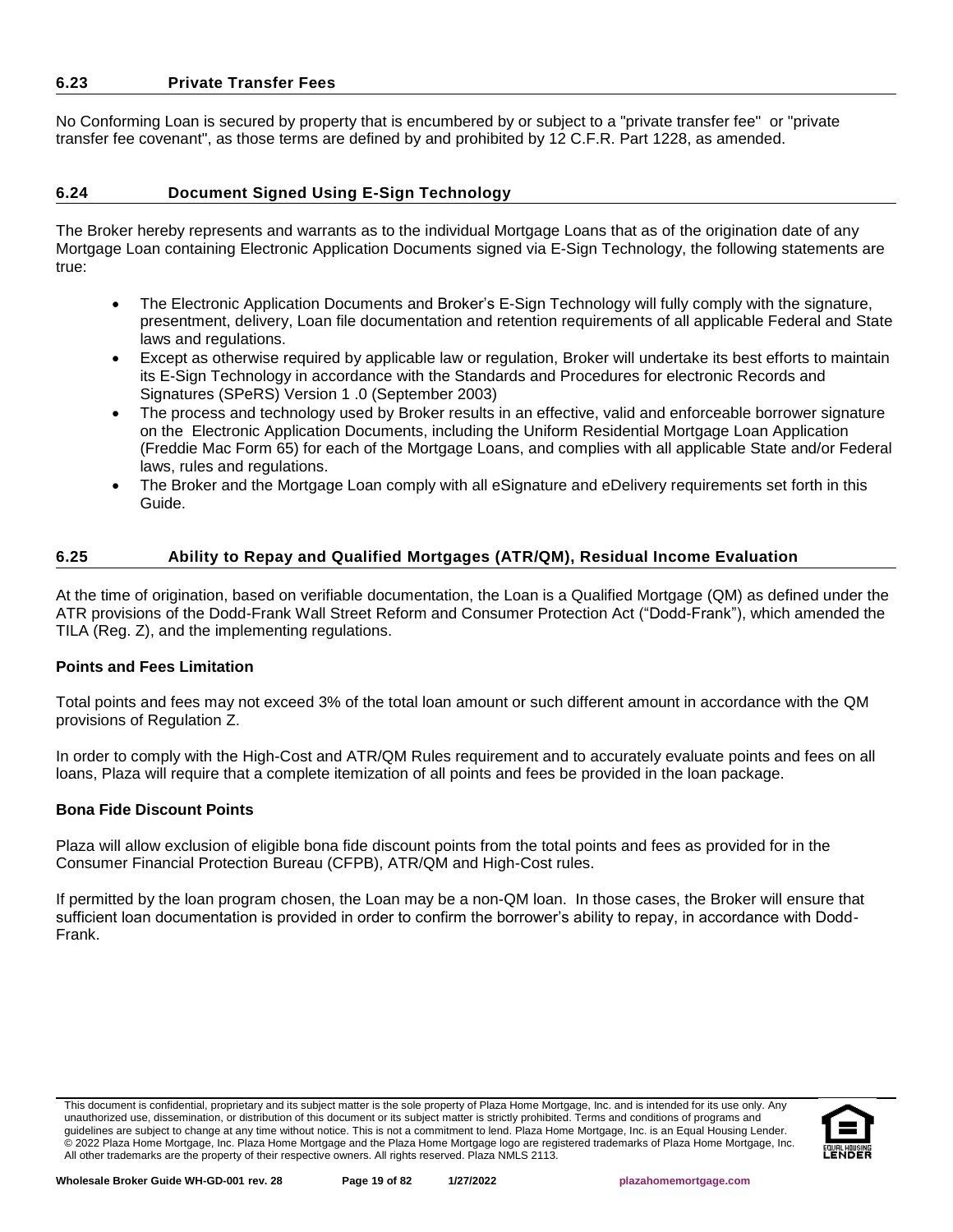## <span id="page-19-1"></span><span id="page-19-0"></span>**7.1 HOEPA/Section 32 Loans**

HOEPA became law in 1994. This law addresses certain deceptive and unfair practices in home equity lending. It amends the TILA and establishes requirements for certain loans with high-rates and/or high fees. The rules for these loans are contained in Section 32 of Regulation Z, which implements the TILA; therefore, these loans are often referred to as "Section 32 Mortgages". The purpose of this law is to protect consumers in high cost mortgages from predatory lending activities whereby creditors engage in a pattern or practice of lending based on the collateral value of a property without regard to the consumers ability to repay the loan. It also prevents deceptive and unfair practices in home equity lending.

The following types of consumer credit transactions that are secured by a consumer's principal dwelling are subject to the HOEPA coverage. These types of transactions are:

- Purchase-money mortgages
- **Refinances**

#### **Exempt Transactions**

The 2013 HOEPA Rule exempts the following type of transactions from HOEPA coverage.

• Reverse mortgages

Lenders must apply the HOEPA coverage tests to determine if the transaction is a high-cost mortgage. There are two separate HOEPA coverage tests, based on:

- The transaction's annual percentage rate (APR)
- The amount of points and fees paid in connection with the transaction

#### **APR Coverage Test**

First, determine if a transaction is a high-cost mortgage based on its Annual Percentage Rate (APR). A transaction is a high-cost mortgage if its APR (measured as of the date the interest rate for the transaction is set) exceeds the Average Prime Offer Rate (APOR) for a comparable transaction on that date by more than:

- 6.5 percentage points for first-lien transactions, generally
- 8.5 percentage points for first-lien transactions if the dwelling is personal property and the loan amount is less than \$50,000.

Calculate the APR used to determine if a transaction is a high-cost mortgage **differently** from the APR that is disclosed on the TILA disclosures.

- For fixed-rate transactions, calculate the APR by using the interest rate in effect on the date the interest rate is set for the transaction.
- For transactions where the interest rate varies with an index, use the greater of the introductory interest rate (if any) or the fully-indexed rate (i.e., the interest rate that results from adding the maximum margin permitted at any time during the term of the transaction to the value of the index rate in effect on the date the interest rate is set for the transaction).

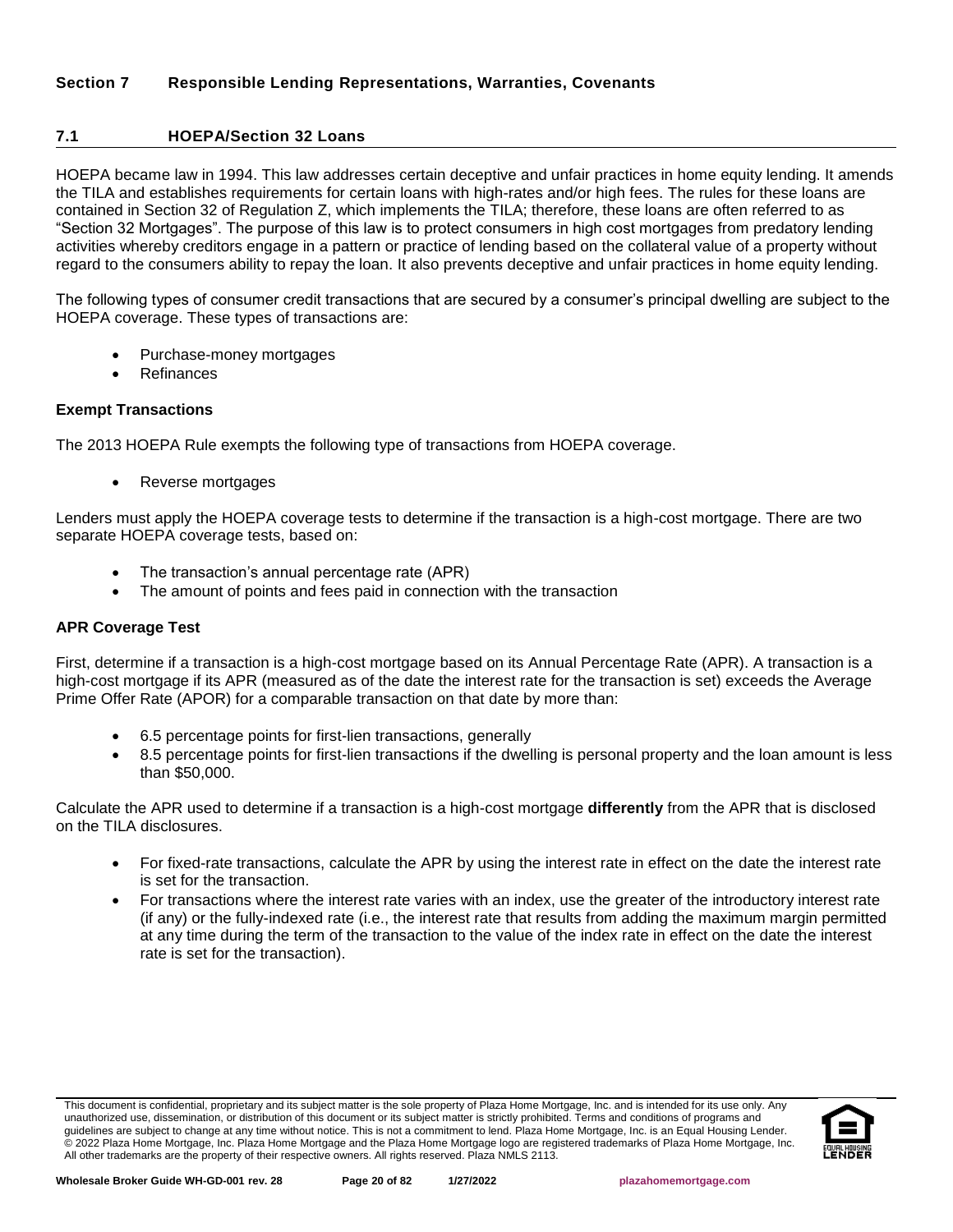## **Points and Fees Coverage Test**

Next, determine if a transaction is a high-cost mortgage based on the transaction's total points and fees. A transaction is a high-cost mortgage if its points and fees exceed the following thresholds:

- 5% of the total loan amount for a loan amount greater than or equal to \$22,969.
- 8% of the total loan amount or \$1,148 (whichever is less) for a loan amount less than \$22,969.

The dollar figures are adjusted annually based on changes to the Consumer Price Index. The updated figures will be published each year in the commentary to Reg. Z and are effective beginning January 1 of each year. To calculate points and fees for HOEPA coverage of closed-end credit transactions, use the same general approach used for calculating points and fees for QMs under the ATR/QM Standards under the TILA (Regulation Z).

Loans that are covered under the HOEPA are ineligible.

## <span id="page-20-0"></span>**7.2 State and Local High Cost Loans**

A loan considered a "high-cost," "covered," "high-risk," "predatory" or any other similar designation under any state or local law in effect at the time of the closing of the loan if the law imposes greater restrictions or additional legal liability for residential mortgage loans with high interest rates, points and/or fees.

Broker represents and warrants that:

• No person, with the intent to avoid the application or evade the provisions of one of the laws identified above, divided a loan transaction into separate parts (by creating a concurrent subordinate lien or otherwise) or performed any other subterfuge.

## **State Higher-Priced Mortgage Loans (HPML)**

Plaza will fund State HPML in all states with the exception of Maine and Connecticut. In addition, Plaza will only fund California Higher-Priced Mortgage Loans with Lender Paid Compensation OR with Borrower Paid Compensation provided that compensation does not exceed the Lender Paid Compensation plan.

#### **State Identified "Subprime Home Loans"**

As determined by regulation established in each state, loans classified as "Subprime" loans are ineligible. This includes but is not limited to the states of New York and Minnesota.

## <span id="page-20-1"></span>**7.3 Agency 5% Limit on Point and Fees Investment Properties**

Purchase and no-cash out transactions eligible for sale to Fannie Mae or Freddie Mac, have the following restrictions:

- The total "points and fees" charged to the borrower, may not exceed the greater of 5% of the loan amount or \$1,000.00, **AND/OR**
- The APR or points and fees may not exceed prescribed HOEPA thresholds.

Any loan that fails to meet the Freddie Mac/Fannie Mae limitations on points and fees is ineligible.

#### <span id="page-20-2"></span>**7.4 Higher Priced Loans**

Reg. Z includes rules related to "higher-priced mortgage loans." A HPML is defined by reference to an index called the "average prime offer rate." A HPML will be one in which the APR exceeds the index by 1.5 percentage points or more for

This document is confidential, proprietary and its subject matter is the sole property of Plaza Home Mortgage, Inc. and is intended for its use only. Any unauthorized use, dissemination, or distribution of this document or its subject matter is strictly prohibited. Terms and conditions of programs and guidelines are subject to change at any time without notice. This is not a commitment to lend. Plaza Home Mortgage, Inc. is an Equal Housing Lender. © 2022 Plaza Home Mortgage, Inc. Plaza Home Mortgage and the Plaza Home Mortgage logo are registered trademarks of Plaza Home Mortgage, Inc. All other trademarks are the property of their respective owners. All rights reserved. Plaza NMLS 2113.

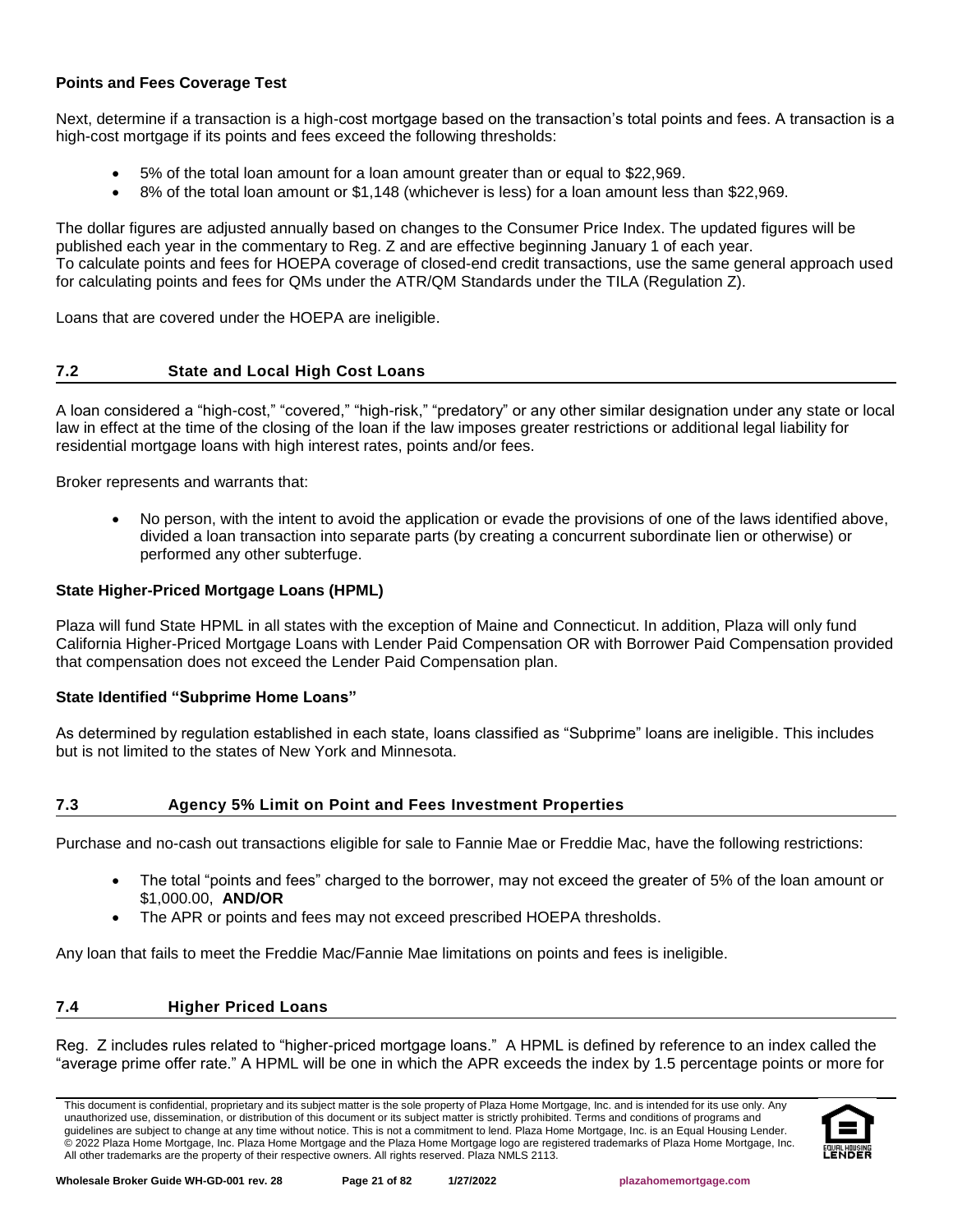first-lien loans, 2.5 percentage points for Jumbo loans, as defined as loans that exceed the amount eligible for purchase by Freddie Mac, or 3.5 percentage points for junior liens.

The CFPB issued a final rule amending TILA (Regulation Z). The rule implements statutory changes made by the Dodd-Frank Act that lengthen the time for which a mandatory escrow account established for a HPML must be maintained from 1 year after origination to at least 5 years on loan applications received by Plaza on or after June 1, 2013. In addition, even after 5 years have elapsed, TILA section 129D (d) provides that an escrow account shall remain in existence unless and until the consumer is current on the obligation and has accrued sufficient equity in the dwelling securing the consumer credit transaction "so as to no longer be required to maintain private mortgage insurance".

**Exemptions:** Reverse mortgages and home equity lines of credit are exempt.

An appraisal (the HPML Appraisal Rule) must be obtained on principal residences securing higher-priced loans. The timing requirement to receive a copy of the appraisal may not be waived by the consumer.

An appraisal is not required for a streamline refinance transaction provided:

- 1. The refinance loan is by the same lender, **OR**
- 2. The transaction is VA Interest Rate Reduction Refinancing Loan ( IRRRL) or a FHA streamline (even if with a new lender).

There can be no cash out, negative amortization, interest only or a balloon payment on a streamline refinance transaction.

The following programs are **INELIGIBLE** if determined to be "Higher-Priced":

- Elite Jumbo
- Preferred Purchase Jumbo

## <span id="page-21-0"></span>**7.5 Prohibited Terms and Practices**

A loan may not violate any of the following prohibited terms and practices.

#### **Arbitration**

No loan requires the borrower(s) to submit to arbitration to resolve any dispute arising out of or relating in any way to the loan transaction.

#### **Credit Insurance**

No loan requires the borrower(s) to pay for a single-premium credit insurance policy, regardless of whether the premium is paid directly by the borrower or paid indirectly by financing the premium/fee into the mortgage amount. This prohibition includes mortgage insurance with credit insurance features where a single-premium for the credit insurance is paid by the Borrower either directly or indirectly by rolling the credit insurance single-premium into the cost of the mortgage insurance, regardless of whether or not it is identified as including a credit insurance premium. Insurance premiums calculated and paid on a monthly basis are not prohibited. Disclosures for the credit insurance policies must be written in clear and simple terms, and provided to the borrower in advance of the purchase of the applicable policy. No loan includes a debt cancellation agreement.

## **Steering**

Broker may not engage in a practice of "steering" a mortgage applicant to a loan with a higher interest rate and/or fees designed for less creditworthy borrowers when the borrower could qualify for a less costly loan with similar characteristics.

A borrower should be offered the best available loan for their credit and personal profile.

This document is confidential, proprietary and its subject matter is the sole property of Plaza Home Mortgage, Inc. and is intended for its use only. Any unauthorized use, dissemination, or distribution of this document or its subject matter is strictly prohibited. Terms and conditions of programs and guidelines are subject to change at any time without notice. This is not a commitment to lend. Plaza Home Mortgage, Inc. is an Equal Housing Lender. © 2022 Plaza Home Mortgage, Inc. Plaza Home Mortgage and the Plaza Home Mortgage logo are registered trademarks of Plaza Home Mortgage, Inc. All other trademarks are the property of their respective owners. All rights reserved. Plaza NMLS 2113.

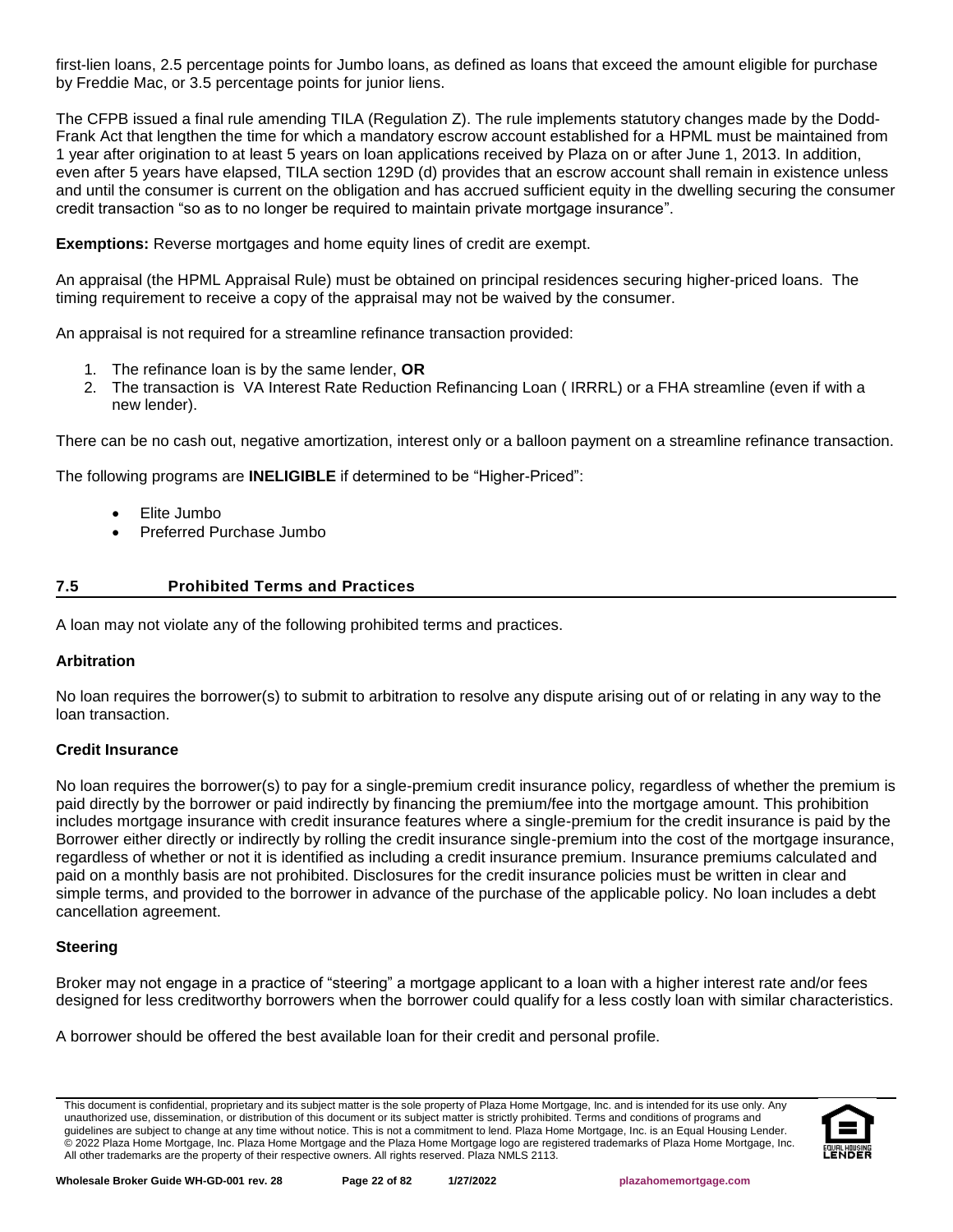## **Tangible Net Benefit**

Each mortgage loan, the proceeds of which are to be used to refinance a previous mortgage loan, offers a documented, demonstrable, tangible net benefit to the borrower.

#### <span id="page-22-0"></span>**7.6 Survival**

The representations, warranties, covenants and other obligations set forth in this Guide shall survive the assignment of Plaza's rights with respect to a loan, and will continue in full force and effect, notwithstanding any termination of the Agreement, this Guide or the Program Documents, and shall inure to the benefit of Plaza and its assigns.

# <span id="page-22-1"></span>**Section 8 Defaults and Remedies, Early Pay Off**

## <span id="page-22-2"></span>**8.1 Defaults**

Any one or more of the following events constitute an Event of Default:

- Broker has not complied with one or more of the requirements, terms or conditions, or has breached a representation, warranty or covenant, contained in this Guide or in the Program Documents.
- Broker or any guarantor changes its name or it's DBA without prior written notice to Plaza.
- Broker or any guarantor consolidates, merges or enters into any analogous reorganization or transaction with any person without prior written notice to Plaza.
- Any change in Broker's charter from federal to state or vice versa, if Broker is a bank, thrift, or savings and loan association, without prior written notice to Plaza.
- Any conversion from one entity type to another (e.g. corporation to LLC) without prior written notice to Plaza.
- Any guarantor revokes, purports to disavow or contests the validity or enforceability of its guaranty, or dies or becomes incapacitated.
- If Broker or any guarantor undergoes a sale outside the ordinary course of business without Plaza's prior written consent.
- Any changes in Broker's ownership whether by direct means, or indirect means, without prior written notice to Plaza. Indirect means include any change in ownership of 50% or more of Broker's direct or indirect parent.
- The actual or impending insolvency of Broker or any guarantor.
- The filing of a voluntary petition by Broker or any guarantor, or an involuntary petition or other insolvency proceedings against Broker or any guarantor under the federal bankruptcy laws or under any state bankruptcy or insolvency laws.
- Any assumption of control of Broker by the Federal Deposit Insurance Corporation (FDIC), the Office of the Comptroller of the Currency (OCC) or other similar governmental entity
- Broker or any guarantor admits in writing its insolvency or inability to pay debts.
- The appointment of trustee or receiver for Broker or any guarantor or their respective property
- The execution by Broker or any guarantor of an assignment for the benefit of creditors.
- Any other change in the financial or organization status of Broker or any guarantor that Plaza in its discretion believes could adversely affect Plaza or any loans delivered to Plaza.
- Broker or any guarantor liquidates winds up or dissolves.
- Broker ceases to engage in the business of originating loans.
- Broker or any guarantor sells, assigns, or transfers all or substantially all of Broker's business or assets.
- The placement of Broker on probation or restriction of its activities in any manner by a (a) federal or state government agency, including Freddie Mac, Fannie Mae, or HUD.
- Broker's or any guarantor's failure to deliver any documents required by Plaza.
- Broker's or any guarantor's misstatement or omission of any material fact on any application, certification or other document delivered to Plaza.

This document is confidential, proprietary and its subject matter is the sole property of Plaza Home Mortgage, Inc. and is intended for its use only. Any unauthorized use, dissemination, or distribution of this document or its subject matter is strictly prohibited. Terms and conditions of programs and guidelines are subject to change at any time without notice. This is not a commitment to lend. Plaza Home Mortgage, Inc. is an Equal Housing Lender. © 2022 Plaza Home Mortgage, Inc. Plaza Home Mortgage and the Plaza Home Mortgage logo are registered trademarks of Plaza Home Mortgage, Inc. All other trademarks are the property of their respective owners. All rights reserved. Plaza NMLS 2113.

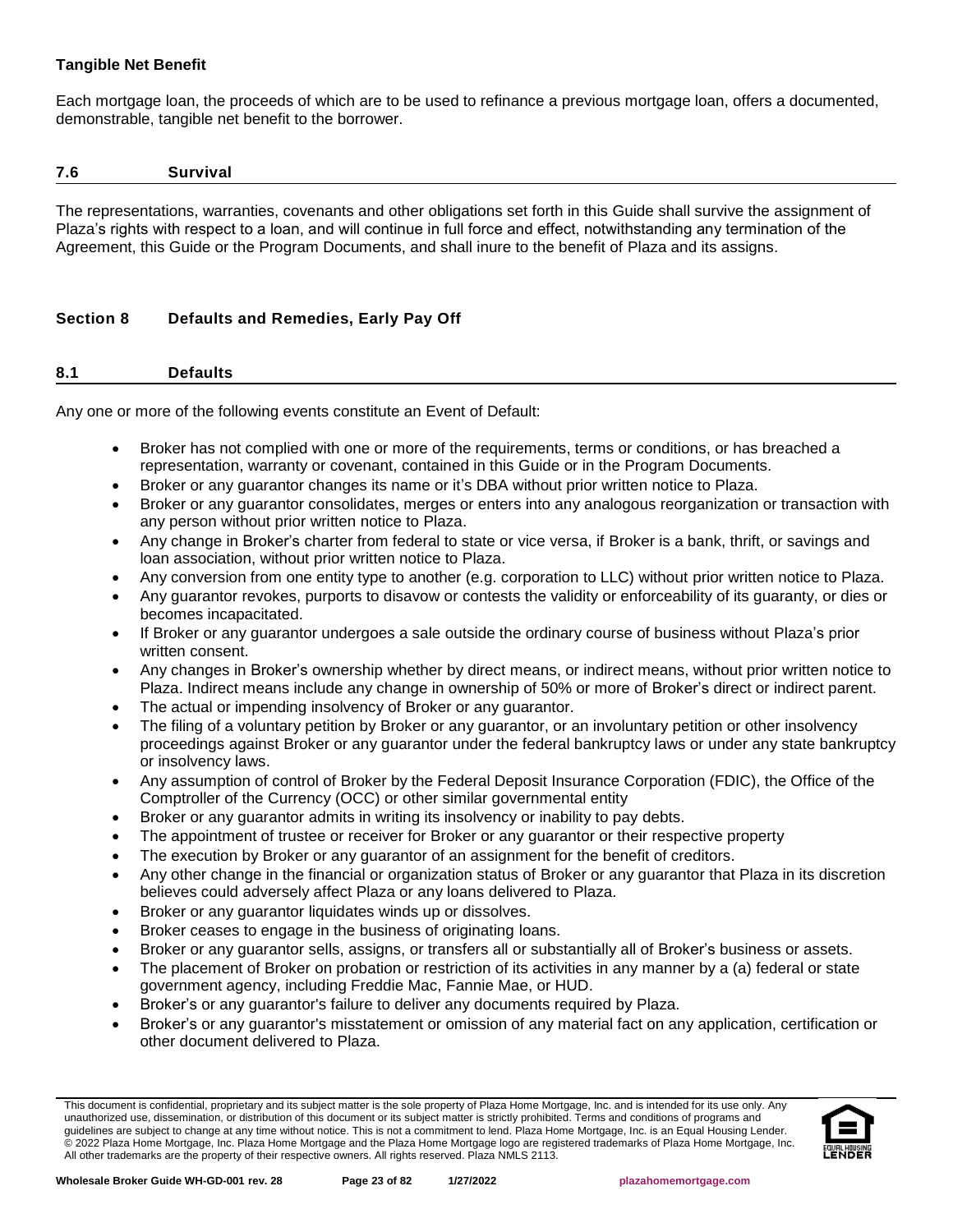- Broker's failure to maintain a qualified loan origination staff, and acceptable ongoing quality control program adequate facilities and written policies and procedures to ensure the investment quality of loans delivered to Plaza.
- Broker's failure to meet any prescribed eligibility test.

# <span id="page-23-0"></span>**8.2 Early Pay Off and Premium Recapture – First Lien Transactions**

If any loan submitted by Broker to Plaza shall be prepaid in full within one hundred eighty (180) days of the date the Mortgage Loan was consummated/funded, then Broker shall, within twenty (20) days after receipt of notice from Plaza, reimburse the amount of any Lender-paid broker compensation previously paid to Broker by Plaza in connection with that loan or which had been directly or indirectly utilized by the borrower to offset costs or fees incurred during the origination of such loan. In the event the payoff is due to a refinance by the same Broker, and the new loan is delivered back to Plaza, part or all of the above requirements may be waived upon the sole discretion of Plaza. If payment is not timely received by Plaza, the amount owing may be offset against any amount due Broker, or an affiliated Broker, as determined by Plaza.

# <span id="page-23-1"></span>**8.3 Early Pay Off and Premium Recapture – Second Lien Transactions**

If any loan submitted by Broker to Plaza shall be prepaid in full within one hundred eighty (180) days of the date the Mortgage Loan was consummated/funded, then Broker shall, within twenty (20) days after receipt of notice from Plaza, reimburse the amount of any Lender-paid broker compensation previously paid to Broker by Plaza in connection with that loan or which had been directly or indirectly utilized by the borrower to offset costs or fees incurred during the origination of such loan. Loans prepaid in full greater than 180 Days up to within 365 Days of the date the Mortgage Loan was consummated/funded are subject to reimbursement to Plaza of 50% of the Lender-paid broker compensation. In the event the payoff is due to a refinance by the same Broker, and the new loan is delivered back to Plaza, part or all of the above requirements may be waived upon the sole discretion of Plaza. If payment is not timely received by Plaza, the amount owing may be offset against any amount due Broker, or an affiliated Broker, as determined by Plaza.

## <span id="page-23-2"></span>**8.4 Reverse Mortgage Early Payoff and Premium Recapture**

In the event that any reverse mortgage loan Substantially Prepays, Broker agrees to pay Plaza a "Recapture Fee." "Substantially Prepays" is defined as a Loan that within 6 months of closing of borrower(s) loan is paid down by:

- 1. 20% (twenty percent) or more of its unpaid principal balance ("UPB"); **AND/OR**
- 2. \$10,000

The Recapture Fee shall be the percentage of the unpaid principal balance that is prepaid, multiplied by the purchase price/premium paid by Plaza to Broker for the subject loan. In the event more than 80% of the unpaid principal balance is prepaid within 6 months of closing, the Recapture Fee shall be 100% of the purchase price/premium paid by Plaza to Broker for the subject loan.

Broker shall pay to Plaza the Recapture Fee within 10 calendar days of receipt of invoice from Plaza. Plaza may set-off such Recapture Fee against any other amounts due Broker. If Plaza, in its sole discretion, elects to waive this Recapture Fee at any time, such waiver shall not be deemed a waiver of Plaza's right to enforce this provision with respect to any other loan.

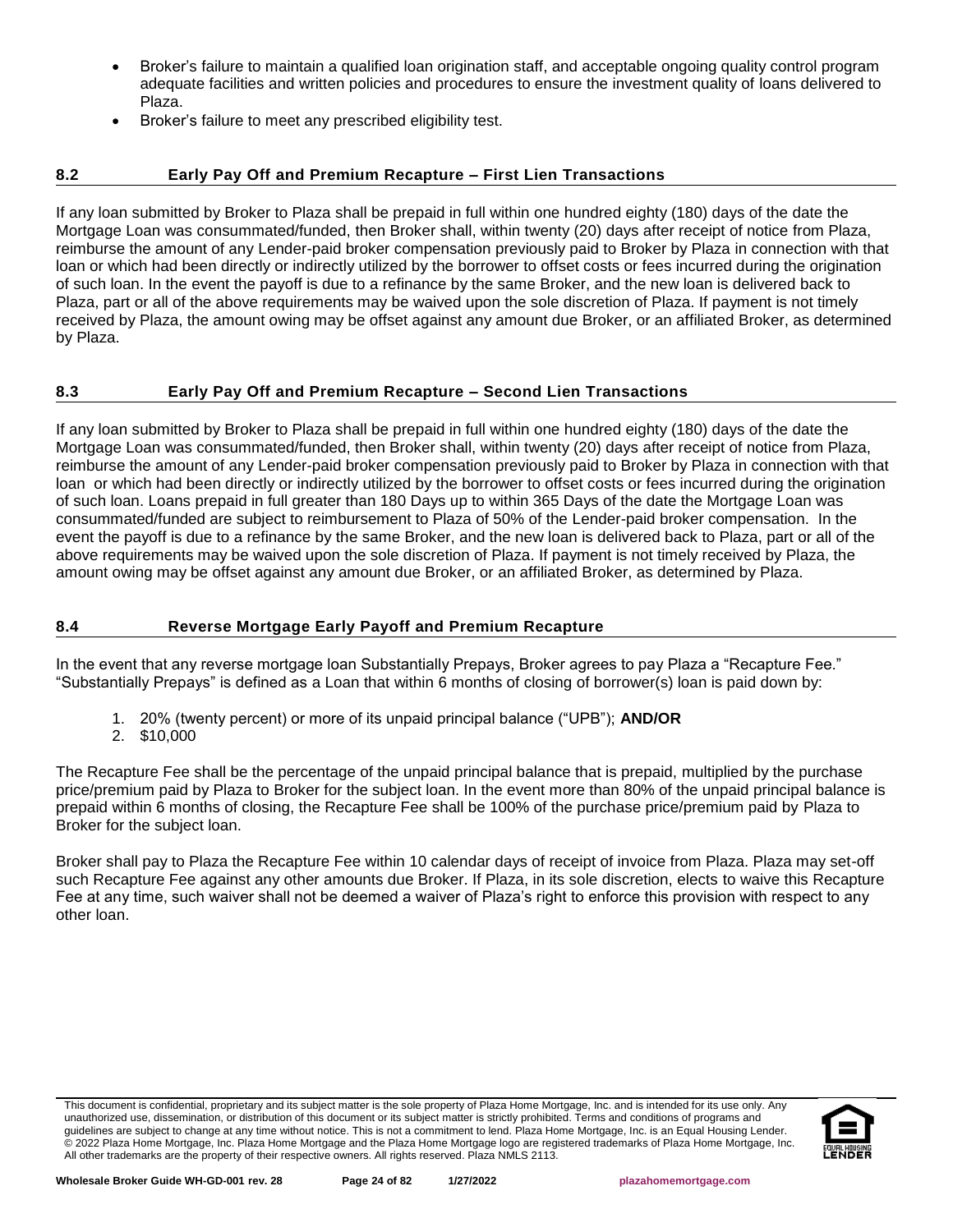## <span id="page-24-1"></span><span id="page-24-0"></span>**9.1 No Individuals or Businesses on the Exclusionary List**

Individuals and businesses on the Plaza exclusionary list have played no role in the origination of a loan assigned to Plaza. Excluded individuals and businesses may include any party who deals directly or indirectly with Plaza who have a material influence on the mortgage origination, including individuals in a management or supervisory position.

## **Parties involved in the Origination of Loans**

No person or entity on the Plaza exclusionary list has played a role in the origination of the loan or in the underlying real estate transaction. Prohibited roles include, but are not limited to, borrowers, trustees on the deed, builders, developers, property Brokers, loan officers, loan processors, underwriters, mortgage brokers, correspondents, mortgage service providers, appraisers, title insurers, real estate brokers and agents, closing or settlement agents, notaries and insurance agents.

## **Confidentiality**

Broker maintains the Plaza exclusionary list and information contained on the Plaza exclusionary list in a confidential manner. By accessing or using the Plaza exclusionary list, Broker agrees to indemnify Plaza for any loss, damage, or expense, including attorneys' fees, resulting from the Broker's failure to maintain the confidentiality of the Plaza exclusionary list or information contained on the Plaza exclusionary list. Broker uses the Plaza exclusionary list only in connection with its responsibilities as a Broker of Plaza.

## **GSA, LDP, Freddie Mac Exclusionary List and FHFA Suspended Counterparty Program List**

Plaza is prohibiting loans where any company or individuals who are material parties to the transaction listed on HUD's "Limited Denial Participation" (LDP) list or the federal General Services Administration (GSA) excluded party list, FHFA Suspended Counterparty Program List or the Freddie Mac Exclusionary List. All lists must be checked for all parties to the transaction. If any of the names appear on either list, the loan is not eligible. This applies to all loans and is not limited to FHA and VA loans.

## <span id="page-24-2"></span>**9.2 Prohibited Settlement Agents**

Unless the Broker obtained prior approval from Plaza:

- Broker has no ownership interest of any amount or nature in the title company, title agent, escrow company or other settlement agent closing the loan.
- No Principal of Broker has any ownership interest of any amount or nature in the title company, title agent, escrow company, or other settlement agent closing the loan.
- No Principal of Broker is related to the first degree by blood (including adoption) or marriage to a principal of the title company, title agent, escrow company, or other settlement agent closing the loan.

For purposes of this Section, a "Principal" of an entity is any person or entity that:

Plaza uses the same definition for affiliate as outlined in the NMLS. If a company is required to disclose an affiliate in the NMLS, it should also be disclosed as an affiliate to Plaza for purposes of points and fees calculation under the QM Rules.

The "first degree of relationship" includes children and parents. A husband and wife are related in the first degree by marriage. For other relationships by marriage, the degree of relationship is the same as the degree of underlying relationship by blood. Example: John is Steve's son and John and Steve are therefore first degree relatives by blood. John's wife, Linda, is related to Steve in the first degree by marriage.

This document is confidential, proprietary and its subject matter is the sole property of Plaza Home Mortgage, Inc. and is intended for its use only. Any unauthorized use, dissemination, or distribution of this document or its subject matter is strictly prohibited. Terms and conditions of programs and guidelines are subject to change at any time without notice. This is not a commitment to lend. Plaza Home Mortgage, Inc. is an Equal Housing Lender. © 2022 Plaza Home Mortgage, Inc. Plaza Home Mortgage and the Plaza Home Mortgage logo are registered trademarks of Plaza Home Mortgage, Inc. All other trademarks are the property of their respective owners. All rights reserved. Plaza NMLS 2113.

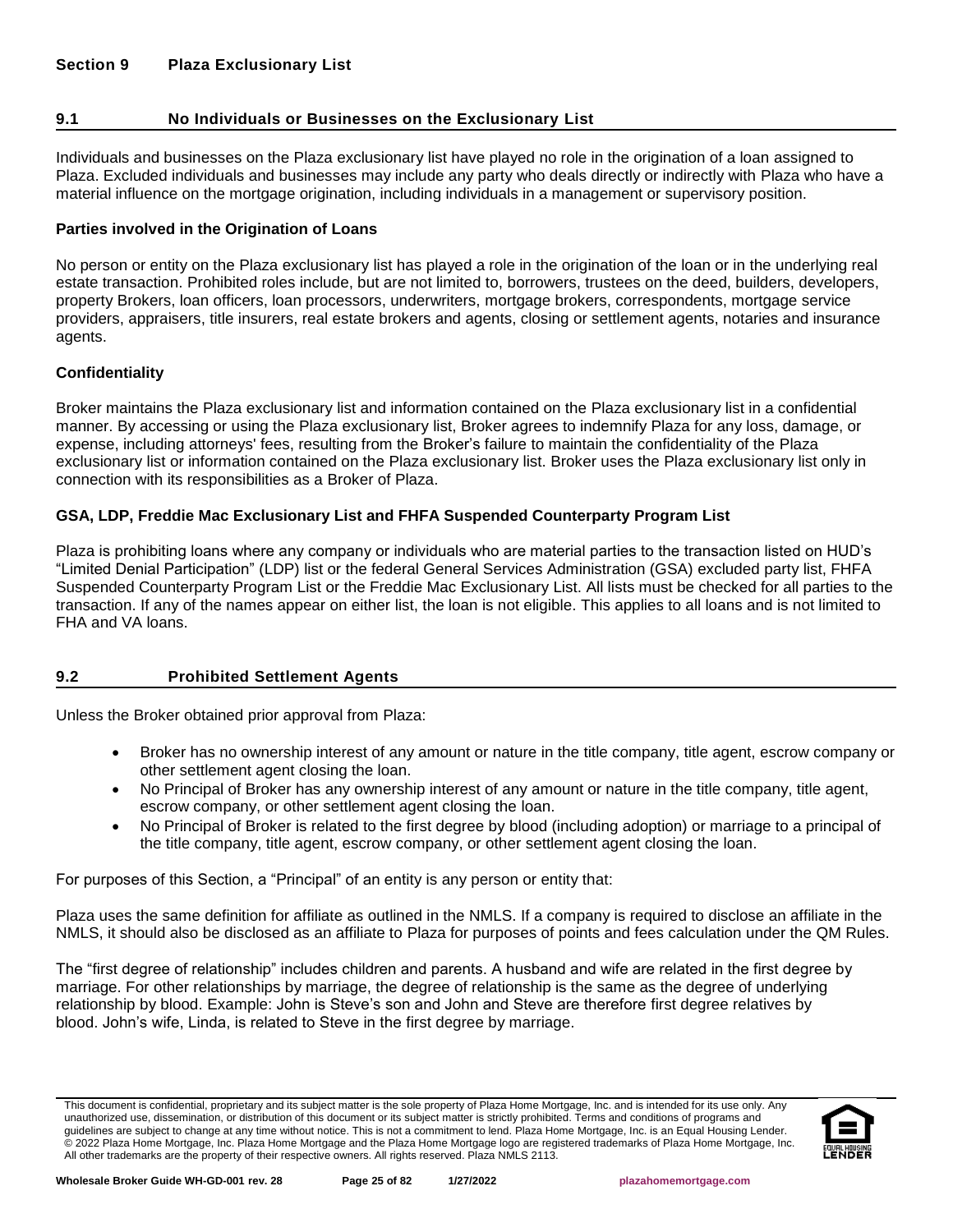## <span id="page-25-0"></span>**Section 10 Terms of Use and Electronic Services**

This Electronic Services section sets out standards that apply to all Plaza loan programs. Generally, requirements that vary from one loan program to another are described in Plaza's program guidelines. In most cases, differences will not be referenced in this section.

## <span id="page-25-1"></span>**10.1 Overview and Incorporation of Terms of Use**

Plaza may require all Brokers who wish to use any of the electronic services, forms and/or materials to obtain a user ID and password for each of the Broker's individual users. Additionally, Plaza may require Brokers to obtain an administrator user ID and issue user IDs and passwords to each of the Broker's individual users. Plaza may make the forms, materials and/or one or more of the electronic services available through those user IDs, depending on the requests and needs of the Broker. From time to time, Plaza may also make forms, materials and certain electronic services available via selected third party providers. A Plaza user ID and password may or may not be required to access Plaza's forms, materials and electronic services through these third parties, but the third party provider may require Brokers to obtain and use user IDs and passwords and to agree to terms and conditions of use.

# <span id="page-25-2"></span>**10.2 General Terms and Conditions of Use**

## **Authorized Users**

Broker may appoint authorized users to use the electronic services. Broker shall only appoint persons to be authorized users where it has been determined that the person: (i) has a need to access the electronic services for the purposes set forth in this Guide, and (ii) will be capable of complying with the applicable obligations set forth in this Guide. Broker and its authorized users shall use the services strictly in compliance with this Guide and with any user documentation and security guidelines that Plaza may provide, either through the site or through other means. Broker shall be responsible for the acts or omissions of its authorized users using the products.

## **User Names/Passwords**

Broker agrees that it is solely responsible for properly using and maintaining the security and confidentiality of any user name and/or password issued to Broker pursuant to this Guide and any related agreement. Broker agrees not to permit unauthorized individuals to use any such user ID and/or password to access Plaza's PULSE. Broker's authorized users may not share their user ID and/or password with anyone else or use any user ID for group purposes. Broker agrees to immediately notify Plaza of any unauthorized use of any user ID or password or of any other breach of security. Broker agrees to ensure that Broker and Broker's authorized users will logoff from the site at the end of each session. Broker warrants that Broker will deactivate the user ID and password for each user who later is not an authorized user or in the event his or her employment role changes such that the user's access to the products is unnecessary or inappropriate. Broker shall be responsible for the acts or omissions of any user accessing the products through any user name and/or password issued to the Broker or its authorized users even if such user is not a valid authorized user. Broker acknowledges and agrees that Plaza shall have no obligation, other than confirming use of the correct password for a user ID, to identify, confirm or otherwise authenticate the authority of the end user using such user name even if Plaza assists in the issuance of such user IDs.

## **Restrictions**

Subject to the terms of this Guide, Broker and Broker's authorized users may use, access, download and print the materials and forms and use and access the site and services for the purpose for which it is intended. Except as otherwise expressly permitted, Broker and Broker's authorized users may not modify, copy, distribute or create derivative works from the forms. Subject to the prior sentence, Broker and Broker's authorized users may not modify, copy, distribute, transmit, display, perform, reproduce, publish, license, create derivative works from, frame in another web page, use on any other web site, transfer or sell any information, software, lists of users, databases or other lists, products or services obtained on the Site. The foregoing prohibition expressly includes, but is not limited to, the practices of "screen scraping" or "database scraping" to obtain lists of users or other information. Unless the user was issued a password from either a secure or non-public area of the Site, Broker and Broker's authorized users agree not to access or attempt to

This document is confidential, proprietary and its subject matter is the sole property of Plaza Home Mortgage, Inc. and is intended for its use only. Any unauthorized use, dissemination, or distribution of this document or its subject matter is strictly prohibited. Terms and conditions of programs and guidelines are subject to change at any time without notice. This is not a commitment to lend. Plaza Home Mortgage, Inc. is an Equal Housing Lender. © 2022 Plaza Home Mortgage, Inc. Plaza Home Mortgage and the Plaza Home Mortgage logo are registered trademarks of Plaza Home Mortgage, Inc. All other trademarks are the property of their respective owners. All rights reserved. Plaza NMLS 2113.

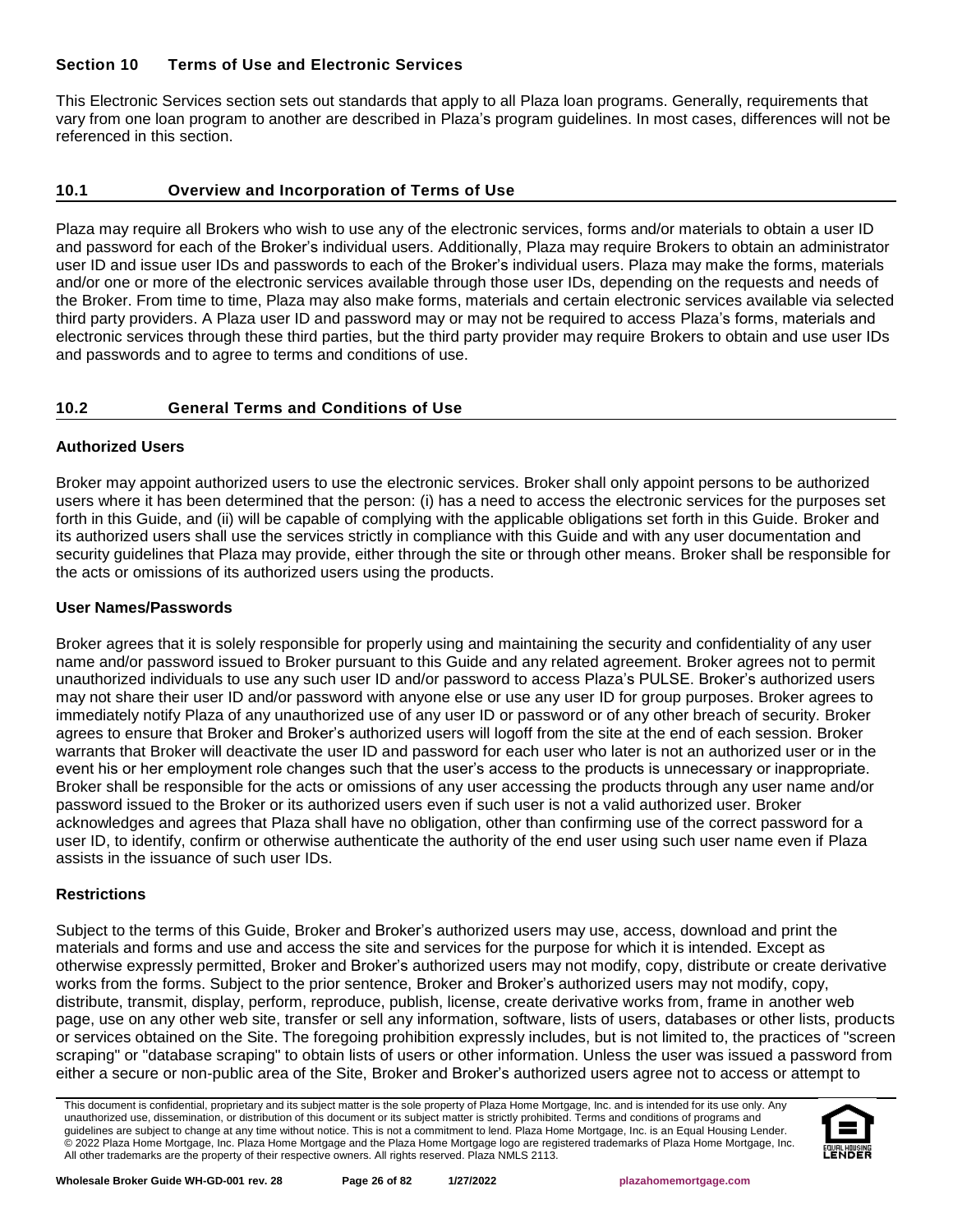access password protected information. No service bureau work, multiple-user license, or time-sharing arrangement is permitted, except as expressly authorized by Plaza in writing. Broker shall not acquire any title, ownership or other rights, except for the express limited right to use the system under the terms of this Guide. Except as otherwise expressly permitted in this Guide, Broker and Broker's authorized users may not provide access to any third party. Broker shall not permit consumers to use the system, provided that Broker may provide forms to consumers to the extent such forms, by its nature, and are intended to be provided to consumers. Broker and Broker's authorized users shall comply with all applicable laws in the course and scope of Broker's and its authorized user's use of the system.

## **Proprietary Rights and Data Rights**

The site (including all materials on the site as well as the organization and layout of the site), services, materials and forms, including all copyrights, trademarks, trade names, trade secret or patent rights therein, are owned and copyrighted or licensed by Plaza. Provided that Broker complies with the confidentiality provisions of this Guide and all applicable laws, Plaza may use and analyze all data generated from the use of the system to audit the use of the system, to operate and improve the system, and for any other purposes within Plaza's ordinary business activities.

## **Recordkeeping**

The systems are not designed as, and are not intended to be used as a means for Broker to meet any recordkeeping requirements Broker may have under its applicable laws. Broker agrees that Broker shall implement and use, at Broker's own cost, whatever policies and data backup technologies and procedures Broker deems necessary for Broker's longerterm data storage needs.

#### **Termination**

Either party may terminate this Systems Agreement or the Broker's authorized users' right to use the system at any time with or without cause. Broker may terminate its and its authorized users' right to use the system by giving notice of such to Plaza, and such termination shall be effective at such time as Plaza receives the notice. Plaza may terminate Broker's and Broker's authorized users' right to use the system at any time by giving notice of such to Broker, and such termination shall be effective at such time as Broker receives the notice, unless an alternative termination date is specified within such notice.

In the event Broker breaches any term or obligation within any of the Program Documents, Broker shall be deemed to have received such notice of termination at the same time as the breach.

As of the effective time of termination, of Broker and Broker's authorized users' right to use the terminated system, Plaza will disable Broker and Broker's authorized users' access to the terminated system which Plaza shall attempt to do with reasonable promptness. Broker and Broker's authorized users agree not to use or access terminated systems even if Broker and Broker's authorized users access to the terminated systems has not yet been disabled. All of Broker and Broker's authorized users obligations arising out of use of terminated systems which proceeded the effective time of termination shall survive termination.

#### **Confidentiality**

All Confidential Information disclosed by one party (a "Disclosing Party") to the other party (a "Receiving Party") shall be subject to the terms of this section. For all such disclosed Confidential Information, the Receiving Party shall: (i) hold all of the Disclosing Party's Confidential Information in confidence; (ii) use reasonable efforts to maintain the confidentiality of the Disclosing Party's Confidential Information, which efforts shall accord the Disclosing Party's Confidential Information at least the same level of protection against unauthorized use and disclosure that the Receiving Party customarily accords to its own information of a similar nature, provided that the protection shall be at least commercially reasonable; (iii) implement reasonable administrative, physical, and technical safeguards designed to protect the security and integrity of Confidential Information disclosed by the other party against any anticipated threats or hazards to the security or integrity of Confidential Information; and (iv) use or permit the use of the Disclosing Party's Confidential Information solely in accordance with the Systems Agreement and the requirements of all its applicable laws.

The restrictions on use and disclosure set forth above shall not apply when, and to the extent that the Confidential Information: (i) is or becomes generally available to the public through no fault of the Receiving Party (or anyone acting on

This document is confidential, proprietary and its subject matter is the sole property of Plaza Home Mortgage, Inc. and is intended for its use only. Any unauthorized use, dissemination, or distribution of this document or its subject matter is strictly prohibited. Terms and conditions of programs and guidelines are subject to change at any time without notice. This is not a commitment to lend. Plaza Home Mortgage, Inc. is an Equal Housing Lender. © 2022 Plaza Home Mortgage, Inc. Plaza Home Mortgage and the Plaza Home Mortgage logo are registered trademarks of Plaza Home Mortgage, Inc. All other trademarks are the property of their respective owners. All rights reserved. Plaza NMLS 2113.

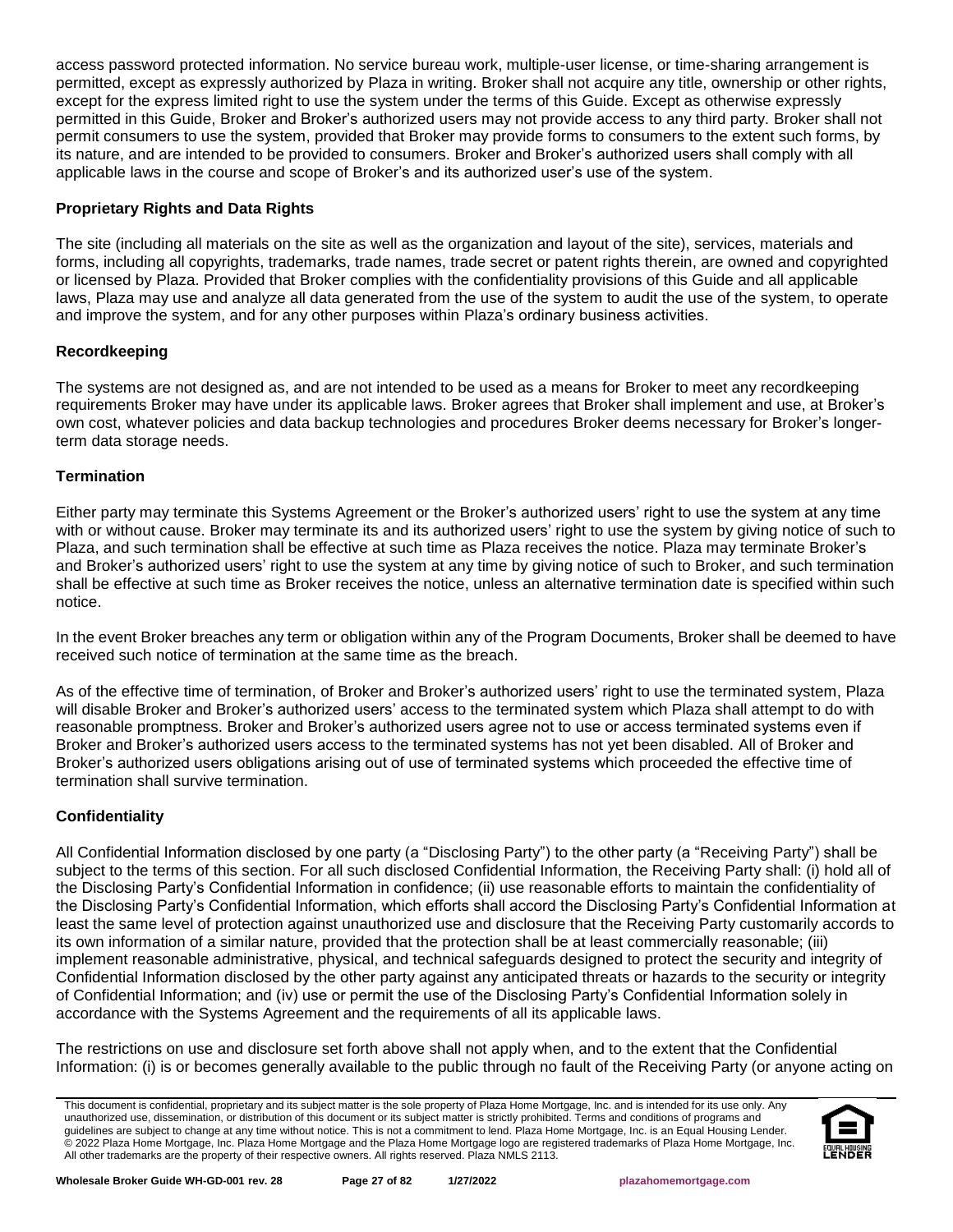its behalf); (ii) was previously rightfully known to the Receiving Party free of any obligation to keep it confidential on behalf of the Disclosing Party; (iii) is subsequently disclosed to the Receiving Party by a third-party who may rightfully transfer and disclose the information without restriction and free of any obligation to keep it confidential; (iv) is independently developed by the Receiving Party or a third-party without reference to the Disclosing Party's Confidential Information, or (v) is required to be disclosed by the Receiving Party as a matter of law, provided that the Receiving Party unless prohibited by law, uses all reasonable efforts to provide the Disclosing Party with at least 10 days prior notice of the disclosure and the Receiving Party discloses only that portion of the Confidential Information that is legally required to be furnished.

However, exemption (i) above shall not apply to any Confidential Information to the extent it is comprised of information that identifies a consumer or the consumer's personal information that may be protected under the Receiving Party's applicable laws. The burden of proof that Confidential Information falls into any one of the above exemptions will be borne by the Party claiming such exemptions.

## **Liability Disclaimer**

Broker acknowledges and agrees that Broker and Broker's authorized user's use the system at its own risk. Neither Plaza not its suppliers or any of their officers, directors, or employees, agents, third party content providers, merchants, sponsors, or licensers or the like, warrant or represent that the system will be uninterrupted or error free. Nor do they make any warranty or representation as to the results that may be obtained from the use of the system or, as to the accuracy, reliability, or timeliness of any systems. Plaza and their respective agents, employees, officers or directors assume no responsibility for any consequence relating directly or indirectly to Broker's use of the system or to any action or inaction that Broker takes based on the system.

#### **Indemnification**

Broker agrees to indemnify, defend and hold harmless Plaza and/or suppliers from any liabilities, losses, claims, damages, fees, expenses, fines and other liabilities, including attorneys' fees, arising from or relating to (i) Broker and Broker's authorized user's misuse of the system or (ii) Broker and Broker's authorized user's breach or violation of the Systems Agreement.

#### **Links to Third Party Sites**

The Site may contain hyperlinks to web sites operated by parties other than Plaza. Inclusion of hyperlinks by Plaza to other web sites does not imply any endorsement of the material on such web sites or any association with their operators, and Broker accesses and use such web sites, including the information, material, products and/or services therein, solely at Broker's own risk. Furthermore, because the terms of use on the Site are applicable only when Broker is on the Site, once linked to another web site, Broker should read that web site's terms of use before accessing that web site.

#### **Marks/Logos**

Broker agrees not to display or use in any manner the marks/logos without the prior express written permission of Plaza.

#### **No Legal Advice**

Plaza is not engaged in the practice of law, and the delivery of any information should not be interpreted as the offering of legal advice or opinion. If Broker desires to obtain an opinion concerning the legality of the information provided under the Systems Agreement, Broker should seek its own legal counsel.

#### **Non-Waiver**

Any failure by Plaza to promptly exercise any right under the Systems Agreement or any express waiver by Plaza shall not create a continuing waiver or any expectation of non-enforcement.

This document is confidential, proprietary and its subject matter is the sole property of Plaza Home Mortgage, Inc. and is intended for its use only. Any unauthorized use, dissemination, or distribution of this document or its subject matter is strictly prohibited. Terms and conditions of programs and guidelines are subject to change at any time without notice. This is not a commitment to lend. Plaza Home Mortgage, Inc. is an Equal Housing Lender. © 2022 Plaza Home Mortgage, Inc. Plaza Home Mortgage and the Plaza Home Mortgage logo are registered trademarks of Plaza Home Mortgage, Inc. All other trademarks are the property of their respective owners. All rights reserved. Plaza NMLS 2113.

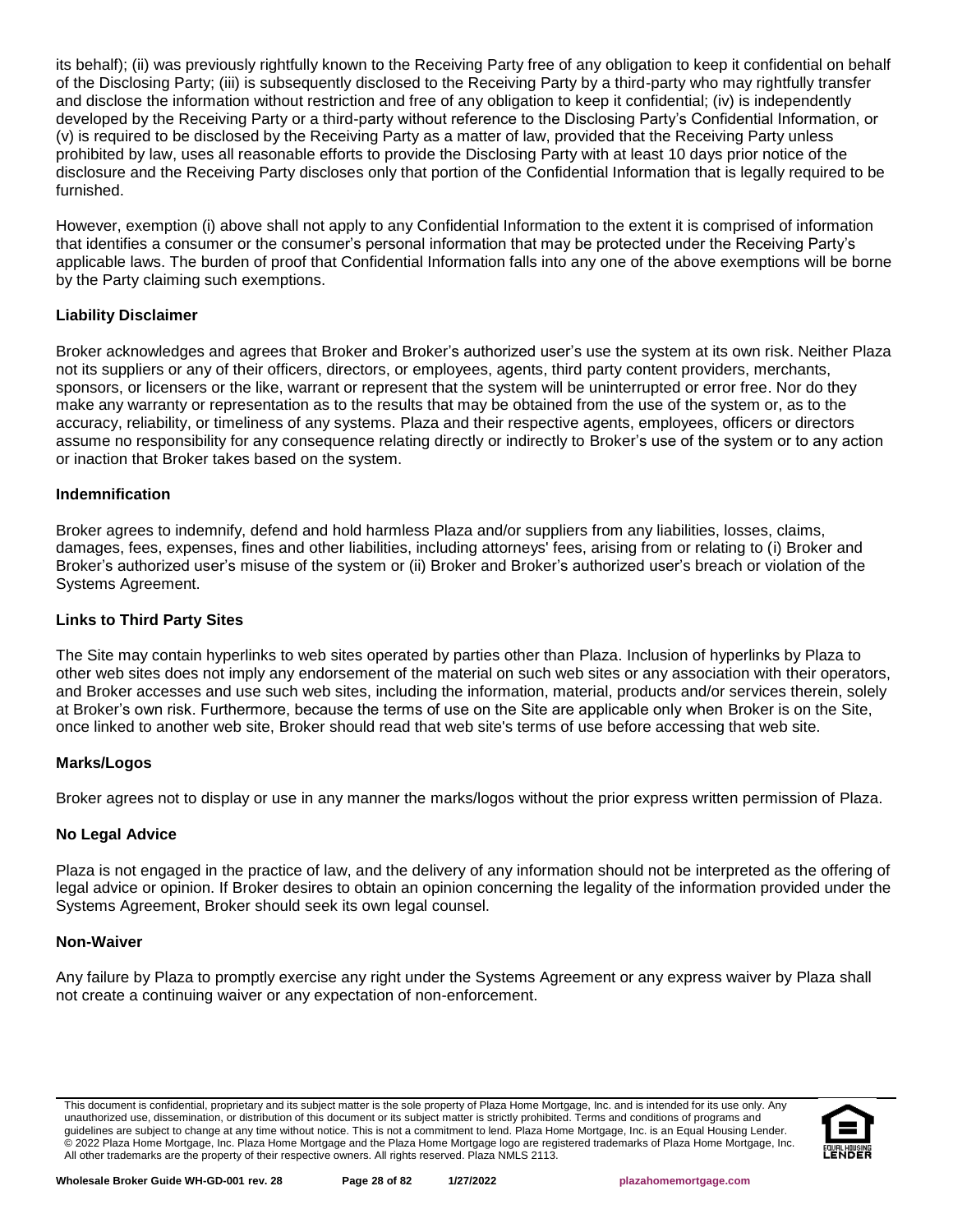## **Modifications**

Plaza may modify this Guide at any time upon notice to the Broker and such modifications shall be effective upon notice except as otherwise set forth in the notice. Plaza may notify Broker of any such modifications either by mail or e-mail notice to the primary contact in Broker's organization as shown on Plaza's current records, or by posting such modifications on the Site, and Brokers continuing use of the system after Broker has been notified of such modifications shall constitute Broker's acceptance of the modifications.

## **Severability**

If any provision of the Agreement is declared invalid or unenforceable by a court of competition jurisdiction, the remaining provisions of the Agreement will remain in full force.

## **Pricing Functions Services**

If Broker accesses any register/pricing, and/or locking services (collectively "Pricing Functions"), then the following terms shall apply:

- **Acknowledgement -** Broker acknowledges that: (i) the Pricing Functions are intended only for use as an estimate of a price as of a particular moment in time, and that neither Broker and Broker's authorized users should rely upon the Pricing Functions as a determination of an actual final price for a loan and (ii) any output from the Pricing Functions does not reflect an offer by Plaza to purchase a loan.
- **Limited Purposes -** Broker shall use the Pricing Functions solely for the purpose of making bona fide requests for price quotes, rate locks and registrations for loans that Broker intends to deliver to Plaza.

## <span id="page-28-0"></span>**Section 11 Loan Integrity**

## <span id="page-28-1"></span>**11.1 Communications Regarding Legal Issues and Plaza Policies**

From time to time, Plaza will alert its Brokers to important legal requirements related to the origination of mortgage loans. However, Broker should not rely upon Plaza to inform them of the legal requirements applicable to the origination of mortgage loans. Instead, as described in the **Eligibility, [Representation, Warranties, and Covenants](#page-19-0)** section, and other sections of this Guide, Broker must ensure that it is aware of, understands and implements all applicable federal, state and local laws.

Plaza may also inform Brokers of its specific policies regarding certain laws, and may provide the above-described information regarding legal requirements or policies in this Guide. Alternatively, Plaza may provide the information through other means, including bulletins, communications, or compliance alerts, by whatever name or other communications. Regardless of the method of communication, Broker must comply with such policies.

#### <span id="page-28-2"></span>**11.2 Indemnification**

Broker shall indemnify Plaza from all liabilities, obligations, losses, damages, penalties, fines, forfeitures, court costs and reasonable attorneys' fees, judgments, suits and any other costs, fees and expenses, directly or indirectly resulting from or arising out of (i) an Event of Default, (ii) any litigation or governmental proceeding that alleges any violation of local, state or federal law or an event which, if true, would be an Event of Default, by Broker or any other party in connection with the origination of a loan, (iii) any breach of a representation, warranty, or covenant made by Plaza in reliance upon any representation, warranty, or covenant made by Broker, or (iv) Plaza's enforcement of the Agreement, including this Guide.

Broker must reimburse Plaza within 20 days of receiving Plaza's demand for indemnification. Except for notices of demand for indemnification, Plaza is not required to give Broker notice of any events that may trigger Broker's indemnification obligations. Broker and its counsel must cooperate with Plaza in connection with the defense of any

This document is confidential, proprietary and its subject matter is the sole property of Plaza Home Mortgage, Inc. and is intended for its use only. Any unauthorized use, dissemination, or distribution of this document or its subject matter is strictly prohibited. Terms and conditions of programs and guidelines are subject to change at any time without notice. This is not a commitment to lend. Plaza Home Mortgage, Inc. is an Equal Housing Lender. © 2022 Plaza Home Mortgage, Inc. Plaza Home Mortgage and the Plaza Home Mortgage logo are registered trademarks of Plaza Home Mortgage, Inc. All other trademarks are the property of their respective owners. All rights reserved. Plaza NMLS 2113.

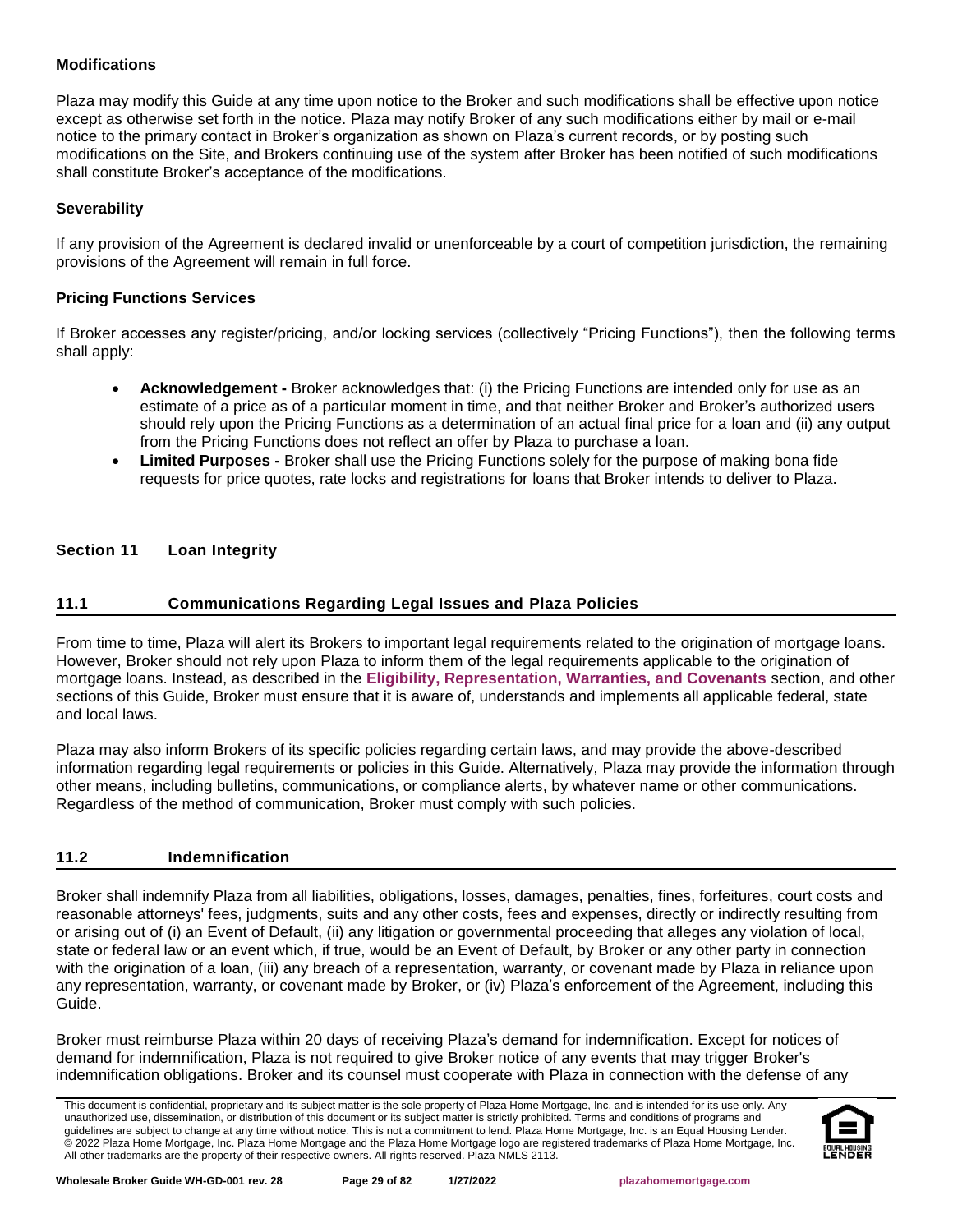litigation or governmental proceeding involving a loan. Broker has the right to control any litigation or governmental proceeding related to a loan, including choosing defense counsel and making settlement decisions, however Plaza will have to approve any settlements being made indirectly on its behalf.

#### <span id="page-29-0"></span>**11.3 Set Off**

Upon any Event of Default Plaza may, without prior notice to Broker, set off and apply all or any amounts owed by Plaza to Broker. Plaza will notify Broker within a reasonable time after any set off, provided, however that the failure of Plaza to give such notification shall not affect the validity of the set off.

## <span id="page-29-1"></span>**11.4 Suspension Inactivation or Termination**

Either party may terminate the Agreement and the Program Documents by giving the other party 5 days written notice. Provided that no Event of Default has occurred, the suspension, inactivation, or termination will not apply to any loans that have been registered with Plaza before the effective date of the suspension, inactivation, or termination.

Plaza may suspend, inactivate, or terminate the Agreement and the Program Documents and Broker's ability to submit loans to Plaza immediately if Plaza has cause to believe an Event of Default has occurred. Plaza may refuse to register or fund any or all loans after the effective date of the suspension, inactivation, or termination.

Inactivation, suspension, and termination does not affect Broker's obligations with respect to loans already sold or referred for underwriting and closing to Plaza.

## <span id="page-29-2"></span>**Section 12 Fraud**

Plaza, its investors and Brokers can experience substantial losses if either fraud or misrepresentation occurs on a loan. Fraud can occur with any type of loan. A common definition of fraud is an act of intentional misrepresentation, concealment or omission of the truth for the purpose of deception or manipulation with the intent of securing something by taking unfair advantage of another. Plaza has a Zero Tolerance Policy on matters relating to fraud or misrepresentation.

#### <span id="page-29-3"></span>**12.1 Overview**

Today, most individuals have access to a personal computer and the Internet. With a simple click of a mouse, one can quickly and easily find personal information on an individual or a company, including financial statements, real property information, court records, and a myriad of other data. With the purchase of software, a scanner and a color printer, a thief can create documents and provide supporting information to create identities, employer documentation, appraisals, and a credit history to support a mortgage request.

Fraud perpetrators seek the path of least resistance, targeting those lenders with the weakest controls for detecting and preventing fraud. Financial institutions that fail to ensure adequate internal controls, fraud detection tools, staff training, business partner due diligence and quality control reviews risk becoming targets for organized mortgage fraud rings. High incidence of fraud in a financial institution's portfolio risks the company's reputation, raises its costs to sell in the secondary market, and could ultimately impact its viability. Financial institutions are obligated to their borrowers, shareholders, investors and the industry to manage fraud effectively.

Mortgage fraud is a serious issue for financial institutions. Institutions may recover only a portion of a mortgage if the property value is inflated or if the mortgage was provided to an unqualified borrower. High foreclosure costs, including unpaid back taxes and interest, liens for unpaid homeowner dues, brokers' commissions, reappraisals, rehabilitation costs, attorneys' fees, and other related expenses plague the industry. Foreclosure attorneys' fees in particular can be substantial.

This document is confidential, proprietary and its subject matter is the sole property of Plaza Home Mortgage, Inc. and is intended for its use only. Any unauthorized use, dissemination, or distribution of this document or its subject matter is strictly prohibited. Terms and conditions of programs and guidelines are subject to change at any time without notice. This is not a commitment to lend. Plaza Home Mortgage, Inc. is an Equal Housing Lender. © 2022 Plaza Home Mortgage, Inc. Plaza Home Mortgage and the Plaza Home Mortgage logo are registered trademarks of Plaza Home Mortgage, Inc. All other trademarks are the property of their respective owners. All rights reserved. Plaza NMLS 2113.

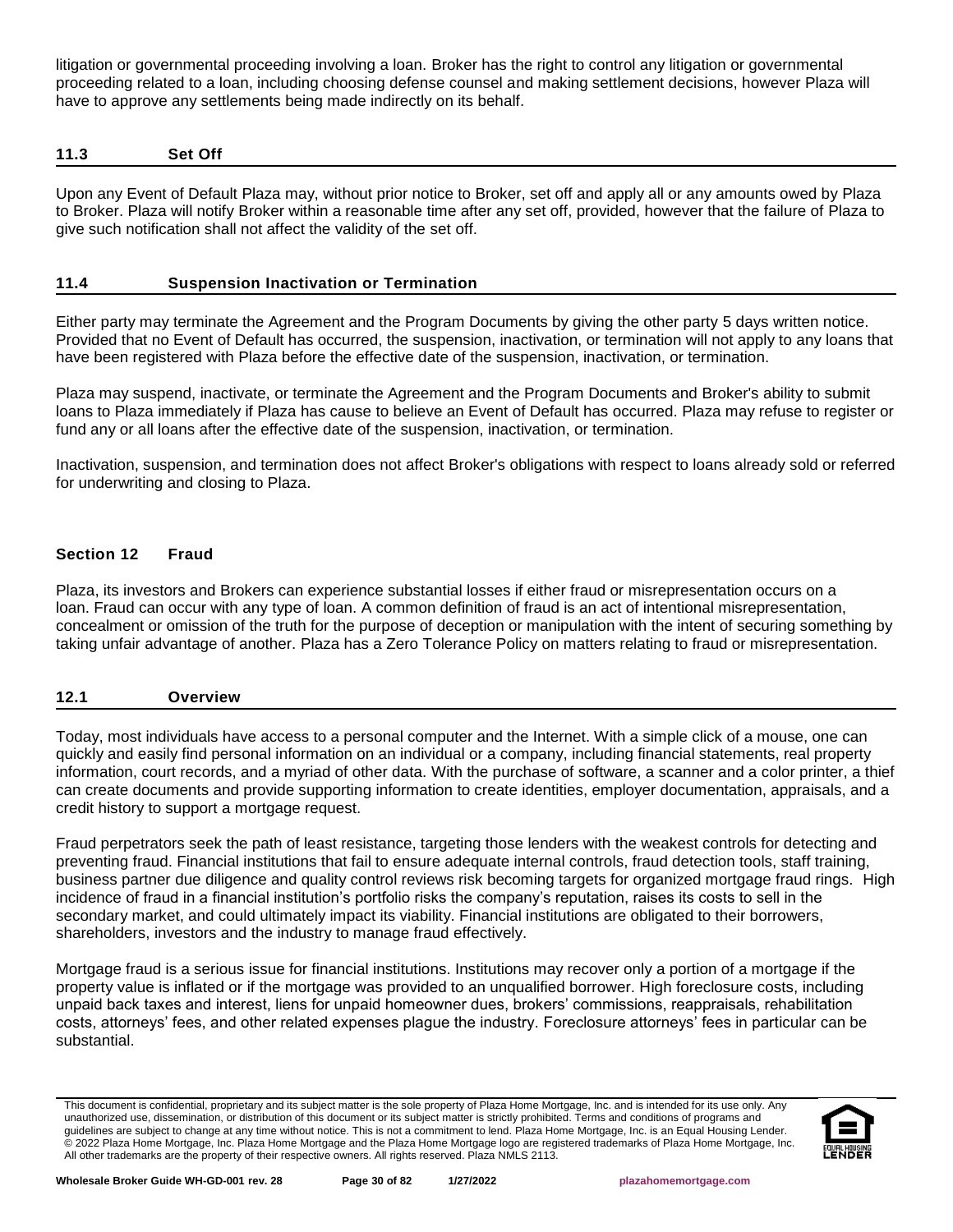#### <span id="page-30-0"></span>**12.2 Types of Fraud**

A loan file can contain warning signs that point to irregularities in the information submitted by the borrower or other parties involved in the transaction. This information may not seem unusual when viewed separately, but a comparison may indicate a pattern of deception. Typically, there are two types of fraud involving real property:

## **Fraud for Property**

The borrower or other interested party misrepresents or omits information with the intent to deceive or mislead the lender into extending credit that would not likely be offered if the true facts were known or to obtain more favorable terms on the loan, but not to intentionally and significantly over encumber the property. However, there is intent to repay the loan as agreed. Participants usually involve the borrower and borrower's family members.

## **Fraud for Profit**

The borrower or other interested party enters into a transaction with the primary intention of creating inappropriate and significant financial gain, beyond just getting better pricing and terms for the loan, to the detriment of the lender. The borrower or other interested party does not intend that the loan be repaid as agreed, or the property has been significantly and intentionally overvalued and over encumbered or the lender's collateral interest in the subject property has been intentionally impaired or undermined. Participants may include multiple parties including the borrower, real estate agent, appraiser, loan officer, loan processor, underwriter, lender, closing attorney, or property management company.

## <span id="page-30-1"></span>**12.3 Fraud Indicators or Red Flags**

The presence of one or more fraud indicators, or red flags, is not absolute proof of a fraudulent loan, but when viewed as a whole, a pattern of deception may begin to emerge. To determine if a loan is fraudulent, Plaza strongly encourages a review of all loan types for document-specific loan fraud indicators, or red flags that can identify irregularities in the information submitted by a borrower or other parties in the transaction. The following are some of the more common types of fraud, but should not be seen as a complete list.

## **Affinity Fraud**

Affinity fraud similar to investment club schemes explained above, exploits the trust and friendship that exist in groups of people who have something in common. The fraudsters who promote affinity frauds frequently are, or pretend to be, members of the group, often preying on their own community of friends, family and co-workers. Affinity fraud has been found in many different types of groups such as religious, military, ethnic, professional, workplace, elderly and fitness/gym. Investment property schemes often take root from affinity groups. With affinity fraud, there is an immediate level of trust within the group. Some members may have invested and made high returns, becoming advocates for the scheme. Loyalty to the group may deter members from reporting schemes or monetary losses to authorities.

#### **Air Loans**

An air loan is a loan to a straw or nonexistent buyer, on a nonexistent property. An example of an air loan would be a broker invents borrowers and properties, establishes accounts for payments, and maintains custodial accounts for escrows. They may set up an office with a bank of telephones, each one used as the employer, appraiser, credit agency, etc., for verification purposes.

- Air loans typically involve straw buyers refer to straw buyer red flags.
- Unable to independently validate chain of title.
- Mortgage payments are made by an entity other than the borrower.
- No real estate agent is employed (fictitious transaction).

#### **Builder Bailout**

A "builder bailout" occurs when the builder or developer moves property quickly in a depressed real estate market.

This document is confidential, proprietary and its subject matter is the sole property of Plaza Home Mortgage, Inc. and is intended for its use only. Any unauthorized use, dissemination, or distribution of this document or its subject matter is strictly prohibited. Terms and conditions of programs and guidelines are subject to change at any time without notice. This is not a commitment to lend. Plaza Home Mortgage, Inc. is an Equal Housing Lender. © 2022 Plaza Home Mortgage, Inc. Plaza Home Mortgage and the Plaza Home Mortgage logo are registered trademarks of Plaza Home Mortgage, Inc. All other trademarks are the property of their respective owners. All rights reserved. Plaza NMLS 2113.

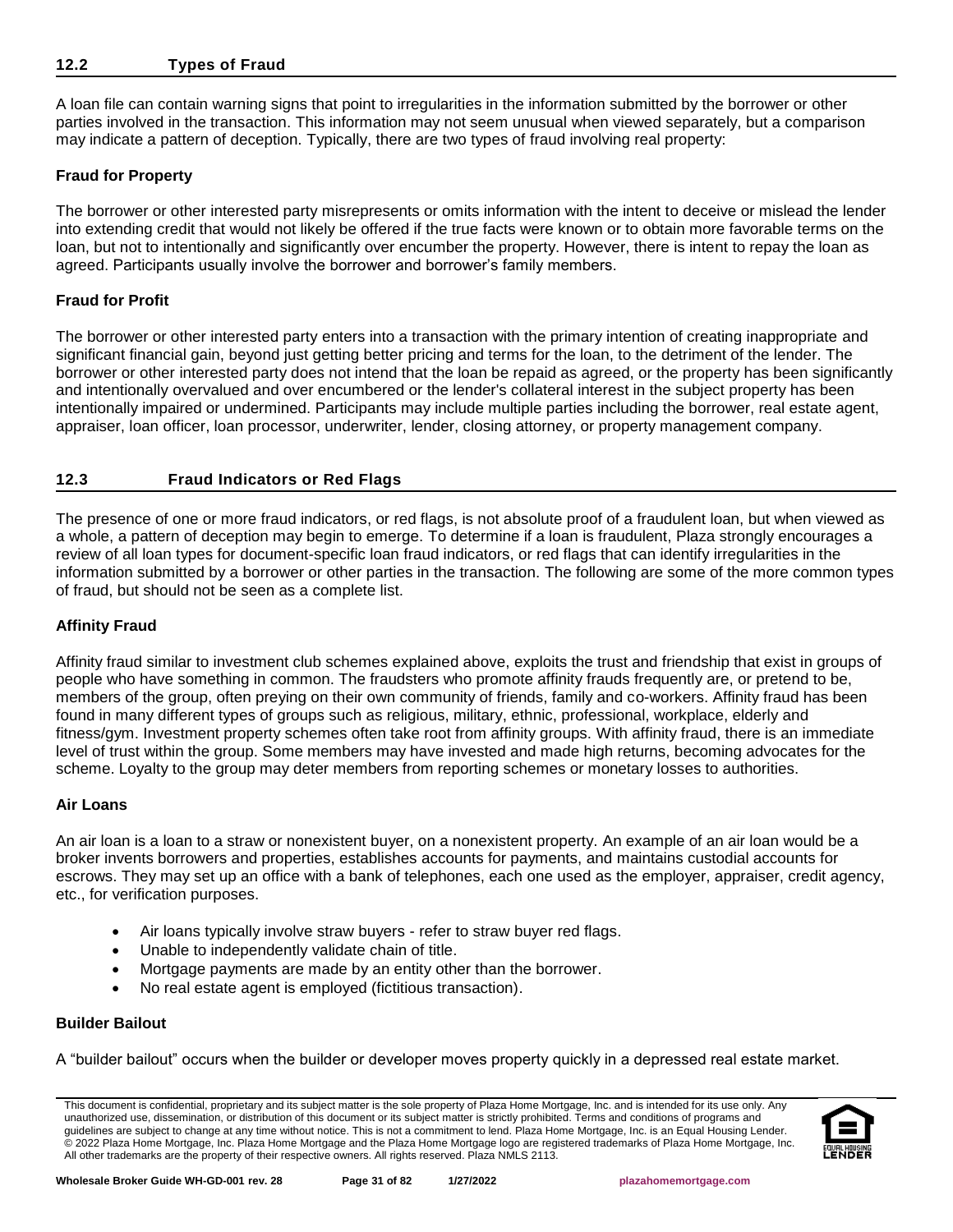Potential indicators of builder bailouts include the following:

- The builder is willing to "do anything" to sell the property.
- Builder's marketing material advertises rent credit to investors and/or payment credit.
- The borrower is barely qualified or unqualified.
- The sales price and appraised value are inflated.
- No-money-down sales are included.
- "Silent" or "concealed" second mortgages are involved.
- Significant incentives and/or concessions are offered.
- Sales price adjusted upwards.
- Questionable source of funds.
- Reference to unexplained payouts, inflated commissions or secondary financing on the Closing Disclosure or purchase contract.
- Parties to the transaction are affiliated.

## **Buy and Bail**

The borrower is current on the mortgage, but the value of the home has fallen below the amount owed. The borrower continues to make payments on the home, while applying for a purchase money mortgage on another home that has been priced in alignment with today's prices. After the new property has been obtained, the buy and bail borrower will allow the first home to go to foreclosure.

Red flags common to this type of fraud are:

- The borrower will be a first time property owner renting out the original property.
- The borrower has minimal or no equity in the original property.
- Inability to validate lease terms with the purported tenant.
- Purported tenant has a pre-existing relationship with the homeowner.

## **Cash-Out Purchases**

A cash-out purchase normally involves one closing and occurs when properties have been on the market an extended length of time and a desperate property Broker is unable to find a qualified buyer. The property seller may be offered a way out of the situation with an offer that exceeds the selling price of the property and an agreement to make a refund to the buyer after closing. The appraisal is inflated and a straw buyer is used to purchase the property. The loan often goes into early payment default and ends in a foreclosure.

The following red flags may indicate a cash-out purchase:

- The home may have been on the market for an extended period of time.
- The appraisal may include red flags symptomatic of an inflated value.
- The Loan Estimate or Closing Disclosure may already indicate a portion of the net proceeds going back to the borrower.
- Many of the same flags that accompany a traditional flip also apply: straw buyer, false source of funds and false occupancy.

# **Condominium Conversion Bailouts**

Condominium conversion bailout fraud commonly involves multiple parties who create and promote incentive packages, which are deliberately concealed from lenders. Inflated property values may also be part of this type of fraud, along with the masking of illegitimate cash disbursements on the settlement statement or failure to disclose them at all. As a condition of the sale, the buyer executes a purchase contract detailing the incentive package, which often includes substantial cash back to the borrower.

Red flags common to condominium conversion bailouts are:

This document is confidential, proprietary and its subject matter is the sole property of Plaza Home Mortgage, Inc. and is intended for its use only. Any unauthorized use, dissemination, or distribution of this document or its subject matter is strictly prohibited. Terms and conditions of programs and guidelines are subject to change at any time without notice. This is not a commitment to lend. Plaza Home Mortgage, Inc. is an Equal Housing Lender. © 2022 Plaza Home Mortgage, Inc. Plaza Home Mortgage and the Plaza Home Mortgage logo are registered trademarks of Plaza Home Mortgage, Inc. All other trademarks are the property of their respective owners. All rights reserved. Plaza NMLS 2113.

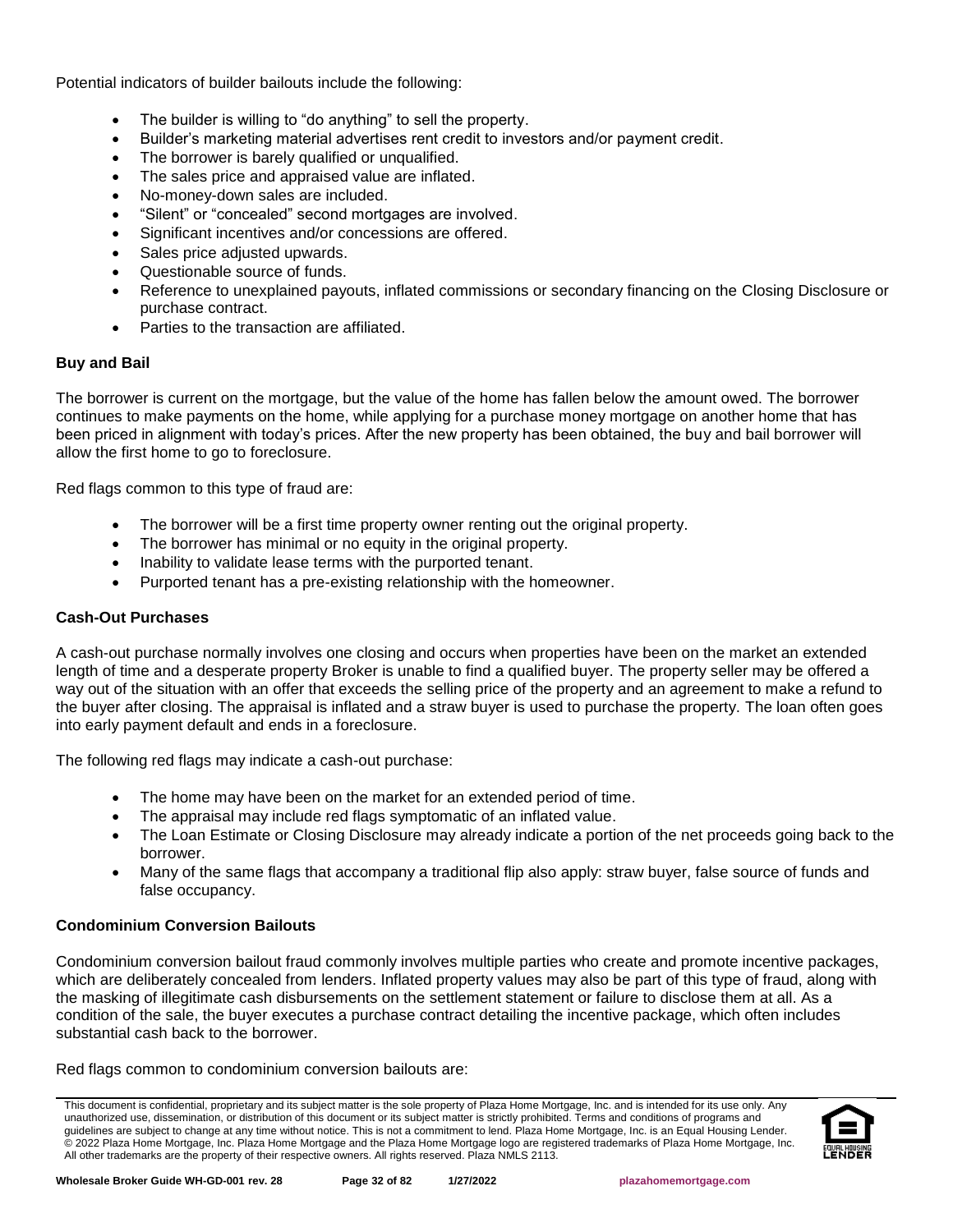- Out of state borrowers with strong credit scores
- Excessive real estate fees
- Large non-lien disbursements on the Loan Estimate or Closing Disclosure
- Large number of condominium conversions in a particular area

#### **Double Escrows**

Double escrow transactions are not illegal however; they are considered high risk since they are often associated with nomoney-down purchase transactions, and/or inflated property values. Double escrows are one of the methods used to avoid down payment requirements. Parties involved in property flipping schemes often use double escrows in the original acquisition of the property.

Example of typical double escrow: A buyer's offer is accepted to purchase a property for \$150,000. Before escrow closes, the buyer acts as the seller of the property and opens a second escrow using a "straw buyer" who purchases the same property for \$185,000. The straw buyer obtains a 90 percent loan. With the proceeds from the second escrow transaction, the first escrow closes concurrently with the second escrow, resulting in no exchange of money.

## **Equity Skimming**

Equity skimming involves investment property. The owner/investor collects the monthly rents and fails to make the mortgage payments. The investor usually obtains the property through a purchase transaction or an assumption.

- If obtained through a purchase transaction, the investor generally executes a second trust deed to the property seller as the down payment, resulting in no cash investment in the property.
- Once the property is assumed, the investor profits, by collecting rents during the time it takes the lien holder to complete the foreclosure process. Investors using this method frequently obtain several properties within a short period. The investor makes mortgage payments while acquiring other properties using the same scheme, before finally defaulting on the mortgage payments.

#### **Foreclosure Bailout**

A foreclosure bailout may be a refinance or purchase transaction when the true purpose of the loan is to bail out the property owner from an existing lien that is in foreclosure. These transactions can be structured as a refinance or a purchase. When structured as a refinance, title is transferred or gifted to a friend or family member who applies for a loan in his/her own name. When structured as a purchase, the borrower acts as a "straw buyer" for the true owners of the property. In this case, the sales price and appraisal may be inflated to support an artificially low LTV.

Indicators of a foreclosure bailout transaction are:

## **Purchase Transaction**

- Existing loan or lien on title is presently in default.
- Borrower's mortgage loan is not rated on the credit report.
- Gift equity or non-arms length purchase transaction
- Borrower is unable to clearly document the source of funds to close.
- An "investment company" is somehow involved in the transaction.
- There is an "unreasonable" proposed occupancy (for example, commuting distance) on the subject property.

#### **Refinance Transaction**

- Borrower cannot verify "equitable interest".
- The mortgage loan on title is not in the borrower's name.
- The property is not in the borrower's name.

This document is confidential, proprietary and its subject matter is the sole property of Plaza Home Mortgage, Inc. and is intended for its use only. Any unauthorized use, dissemination, or distribution of this document or its subject matter is strictly prohibited. Terms and conditions of programs and guidelines are subject to change at any time without notice. This is not a commitment to lend. Plaza Home Mortgage, Inc. is an Equal Housing Lender. © 2022 Plaza Home Mortgage, Inc. Plaza Home Mortgage and the Plaza Home Mortgage logo are registered trademarks of Plaza Home Mortgage, Inc. All other trademarks are the property of their respective owners. All rights reserved. Plaza NMLS 2113.

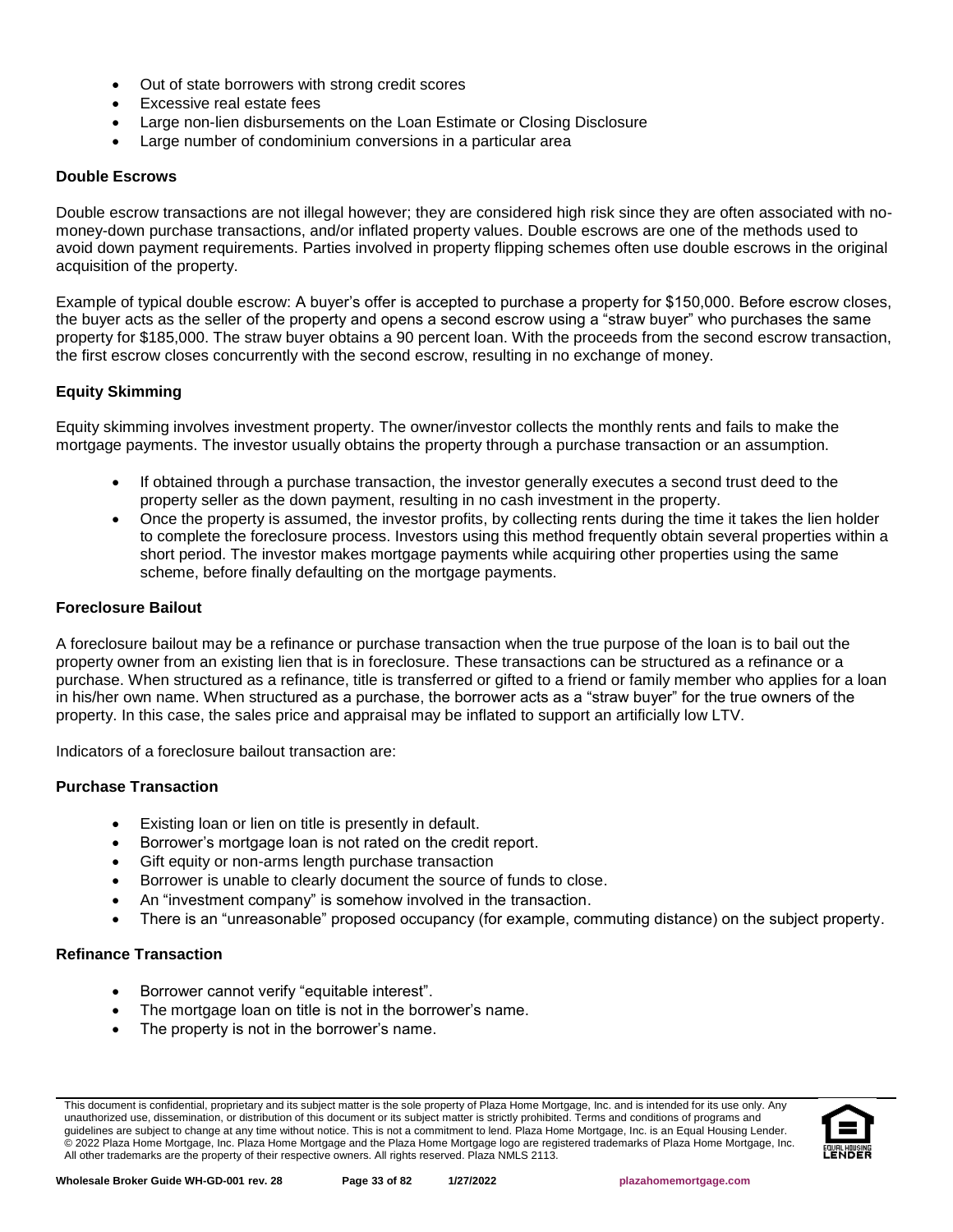• All loan file documentation (such as paystubs, W-2s, tax returns, bank statements, credit report address) indicate that the borrower is living at another address, but the loan as a refinance was presented as "owneroccupied".

## **Foreclosure Rescue**

A foreclosure specialist promises to assist the defaulted borrower in avoiding foreclosure. The specialist usually charges the borrower an up-front fee (HUD-approved counseling agencies do not charge) for services that are not delivered. These frauds usually further encumber the property and/or result in the homeowners losing title. The frauds always ultimately force the borrower into foreclosure status, but sometimes delay the servicer's ability to accomplish the foreclosure, through elaborate bankruptcy filings.

Red flags common to this type of fraud are:

The borrower or current owner was:

- Advised by a foreclosure specialist to avoid contact with their servicer.
- Has paid someone to negotiate with the servicer on his or her behalf.
- States that they are sending their mortgage payments to a third party.
- Receives a purchase offer, which is greater than the listing price.
- States that they will be renting back from new owner.
- Quitclaimed any portion of title to a third party at the advice of a foreclosure specialist.

## **Identity Theft**

Identity fraud is the act of unlawfully using one or more pieces of another individual's personal identifying information. When identity theft is recognized during the mortgage loan process, it is recommended that third party documentation, such as a police report, letter from the borrower, previous year and current year tax returns & W-2s and a letter from the IRS be provided to substantiate the fraud claim. In most instances, this involves the use of another person's Social Security number (SSN), or use of a fraudulent SSN. Red flags associated with identity theft are:

- SSN issued recently or death claim filed under Social Security.
- Borrower's name is not associated with SSN.
- The number of years employed is greater than the issue date of the SSN.
- Employment and/or addresses on credit report do not match borrower's application.
- Credit patterns are inconsistent with income, assets, age and education.
- Tax Identification numbers instead of Social Security numbers are used.
- Borrower lives out of the area and does not appear, based on the credit report, to have any tie to the area in which the subject property is located.

Another form of identify theft involves tax return fraud, which is the use of another person's name and SSN to file a tax return and obtain tax refund.

#### **Investment Club Schemes**

Investment club schemes also referred to as chunking, involve property sales pitched as investment opportunities to consumers who are promised improbable high returns and low risks. In some cases, the perpetrators charge membership fees to the victim-purchasers. In other cases, the victim-purchasers may not even realize that they will be personally responsible for repayment of the mortgages. In the initial phases of an investment club scheme, victim-purchasers may receive some of the promised financial benefit, as the perpetrator uses money received from new victim-purchasers to pay initial club members in order to elude detection and attract new investors. Typically, the fraud perpetrator purchases distressed properties at low prices, paying an appraiser to illegally inflate the value in order to deceive lenders into financing at, or above 100% of the value. The perpetrator convinces the purchaser that no or minimal down payment, cash incentives and/or a guaranteed return on their investment justify the sales price. As with flipping schemes, the perpetrator profits from the difference between the prices at which the perpetrator purchased the property and the new

This document is confidential, proprietary and its subject matter is the sole property of Plaza Home Mortgage, Inc. and is intended for its use only. Any unauthorized use, dissemination, or distribution of this document or its subject matter is strictly prohibited. Terms and conditions of programs and guidelines are subject to change at any time without notice. This is not a commitment to lend. Plaza Home Mortgage, Inc. is an Equal Housing Lender. © 2022 Plaza Home Mortgage, Inc. Plaza Home Mortgage and the Plaza Home Mortgage logo are registered trademarks of Plaza Home Mortgage, Inc. All other trademarks are the property of their respective owners. All rights reserved. Plaza NMLS 2113.

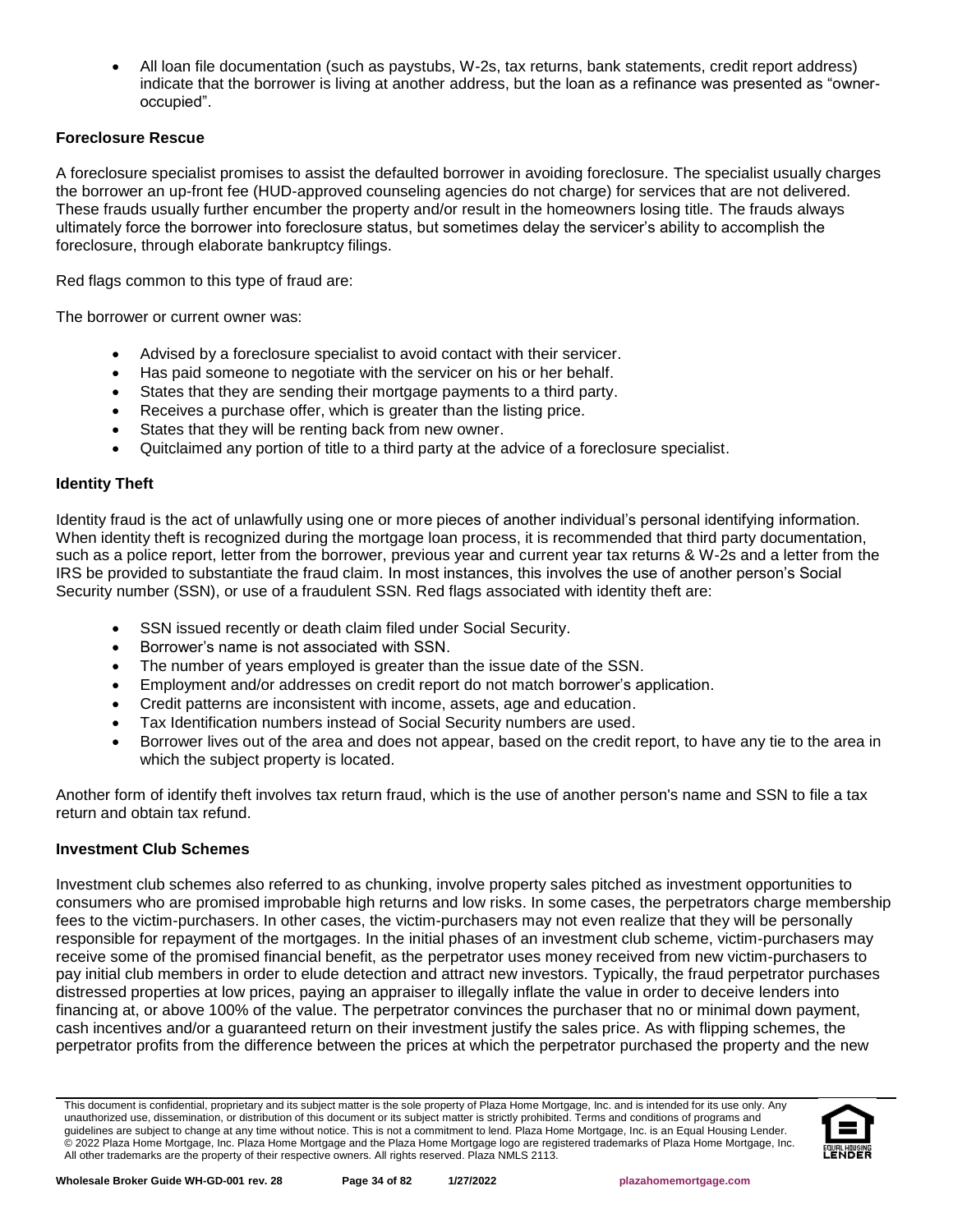(inflated) loan amount. Frequently, perpetrators of these frauds market to purchasers who are distant from the properties, to facilitate deception about the condition and value of the properties.

Red flags common to this type of fraud are:

- No real estate agent is employed (club recruits buyers and/or non-arm's length transaction).
- Property was recently in foreclosure, or acquired at Real Estate Owned (REO) sale at a much lower sales price.
- Borrower may have paid a membership fee to participate in the club.
- First-time landlord, non-savvy investors
- Property seller offers to manage these rental properties.
- Borrower may have been told that the property seller or the club would make mortgage payments.
- Borrower purchased multiple properties simultaneously, but did not disclose other loans in process to their lender, also known as shot gunning, watch for credit inquiries.
- The appraised value is fraudulently inflated (see appraisal red flags mentioned in this section).
- The borrower's signature may vary throughout the file.
- Multiple mortgage inquiries: The perpetrator guides the borrower to apply simultaneously for purchase money mortgages for multiple properties, withholding information about the other purchases from each lender.

# **Power of Attorney**

The use of a Power of Attorney (POA) means the principal will not actually sign the loan documents, therefore forming a risk that the principal may not be aware of the loan transaction or that the principal is a fictitious person. If any wrongdoing is suspected, investigate the circumstances to ensure use of the POA is legitimate before proceeding with the loan. The settlement agent must not act as the attorney-in-fact or sign documents on behalf of any party to the transaction.

# **Property Flips**

A transaction in which a property is purchased and resold quickly for a significant profit is commonly referred to as a flip. Property flipping becomes illegal when a home is purchased and resold within a short period at an artificially inflated value. The flip typically involves a fraudulent appraisal, which may falsely indicate that renovations were made to the home. Properties targeted for property flips generally include properties that can be acquired at lower prices than other properties in the same neighborhood and often include REO properties, properties subject to a short sale, other distressed properties or newly constructed properties where the builder or developer must liquidate housing inventory quickly. A property involved in a flip may be resold on the same day or within days, weeks or months of the purchase. In some cases, the seller of the property flip never holds title to the property, but instead sells or assigns their interest in a contract to purchase the property to a third party.

Property flips are not inherently illegal, and not all transactions involving a rapid purchase and resale are improper. Legitimate property flips are acceptable transactions. Some indications of property flips that may be legitimate include:

- Sales of properties by a GSE state or federally chartered financial institution, mortgage insurer, or federal state or local government agency.
- Property sales by employers or relocation agencies related to employee relocations.
- Sales of properties that have been substantially improved by bona fide and verified renovations since the property was acquired by the property seller in which any increase in sales price over the property seller's acquisition costs is representative of the market given the improvements to the house.

Red flags common to property flipping are:

- Ownership changes two or more times in a brief period.
- Appreciation of the subject property exceeds that in the normal marketplace.
- The property seller recently acquired the property for a significantly lower price or there have been several transfers of the property according to the real estate tax assessment record.
- No real estate agent is employed (non arms-length transaction).
- Property was recently in foreclosure, or acquired at REO sale at a much lower sales price.

This document is confidential, proprietary and its subject matter is the sole property of Plaza Home Mortgage, Inc. and is intended for its use only. Any unauthorized use, dissemination, or distribution of this document or its subject matter is strictly prohibited. Terms and conditions of programs and guidelines are subject to change at any time without notice. This is not a commitment to lend. Plaza Home Mortgage, Inc. is an Equal Housing Lender. © 2022 Plaza Home Mortgage, Inc. Plaza Home Mortgage and the Plaza Home Mortgage logo are registered trademarks of Plaza Home Mortgage, Inc. All other trademarks are the property of their respective owners. All rights reserved. Plaza NMLS 2113.

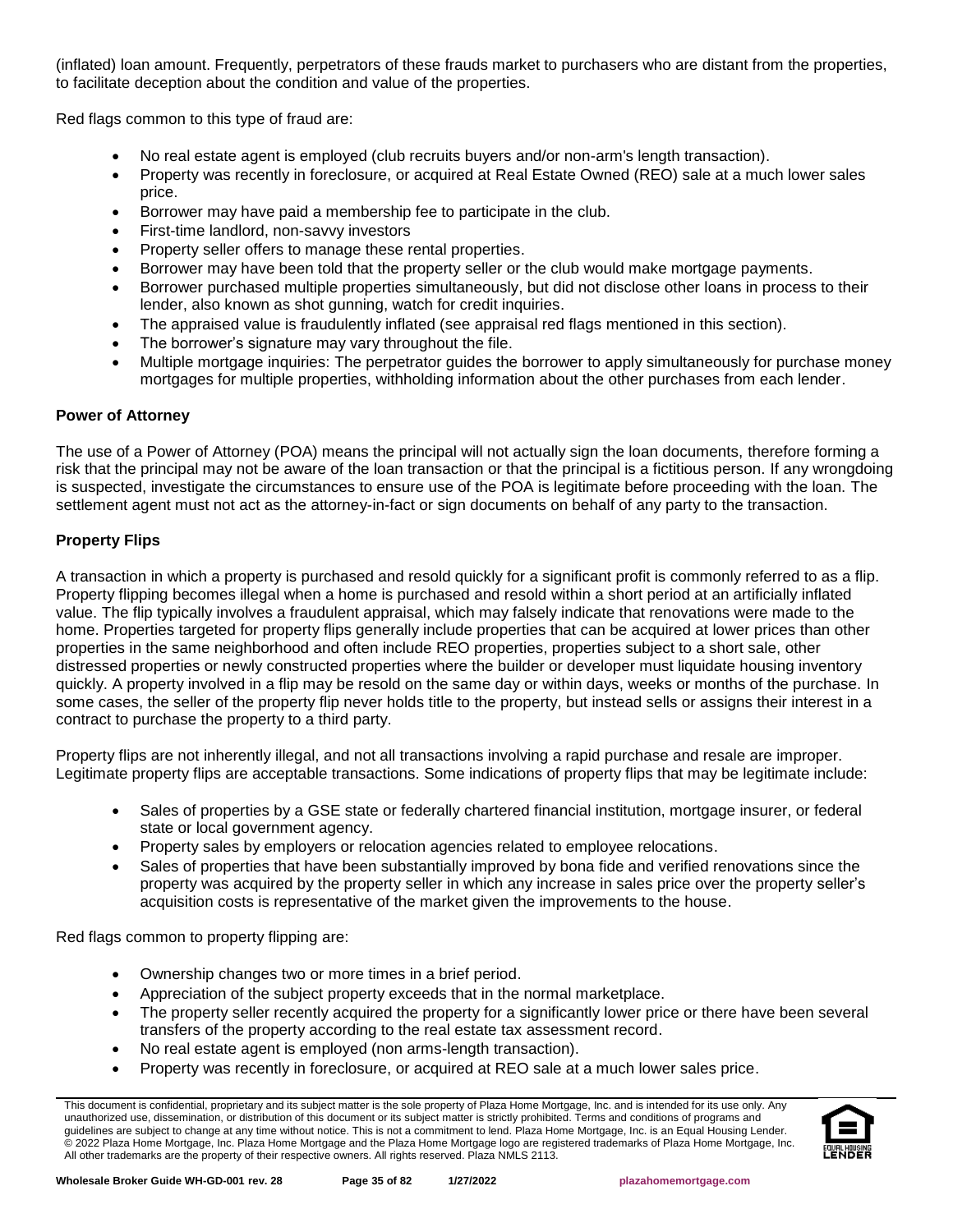- Parties to the transaction are affiliated or related by birth or marriage.
- Owner listed on appraisal and/or title may not match the property seller on the sales contract.
- A quitclaim deed is used right before or right after closing.
- Sales contract has unusually large earnest money deposit held by property seller.
- Unusual fees or credits are found on the Closing Disclosure.
- Title commitment references other deeds to be recorded simultaneously.
- Property seller is a corporation (i.e. LLC).
- Comparable sales or listings used in the appraisal report are properties involving the same property seller and/or real estate broker as the subject property in an attempt to create an artificially inflated market.

#### **Purchase Disguised as Refinance**

A purchase disguised as a refinance scheme is often used to disguise the borrower's equity contribution in the transaction, inflate the property value and close the loan as a refinance, providing cash out to the fraudster.

The following red flags may be present:

- Borrower does not hold title on the commitment.
- Recent transfers of the subject property may have been flipped.
- Multiple investment properties purchased within a short time frame.

#### **Rental Property**

#### **Income**

Red flags related to income include:

- Tax returns not signed or dated.
- Address discrepancies within the file
- Discrepancies on a lease
- Paid preparer signs taxpayer's copy of tax returns.
- Applicant reports substantial income but has not cash in bank.
- Excessive number of Automated Underwriting Systems (AUS) submissions
- A purchaser of an investment property does not own a residence.
- The rental income per the IRS tax transcripts deviates significantly from the other rental income documentation.
- Borrower claims rental income on the loan application but amount conflicts with obtained documentation and/or the IRS tax transcripts.

#### **Occupancy**

Red flags related to occupancy include:

## **Purchase Transactions**

- Real estate listed on application, yet applicant is a renter.
- Applicant intends to lease current residence.
- Significant or unrealistic commute distance.
- Applicant is downgrading from a larger or more expensive house.
- Sales contract is subject to an existing lease.
- Occupancy affidavits reflect applicant does not intent to occupy.
- New homeowner's insurance is a rental policy (declaration's page).

This document is confidential, proprietary and its subject matter is the sole property of Plaza Home Mortgage, Inc. and is intended for its use only. Any unauthorized use, dissemination, or distribution of this document or its subject matter is strictly prohibited. Terms and conditions of programs and guidelines are subject to change at any time without notice. This is not a commitment to lend. Plaza Home Mortgage, Inc. is an Equal Housing Lender. © 2022 Plaza Home Mortgage, Inc. Plaza Home Mortgage and the Plaza Home Mortgage logo are registered trademarks of Plaza Home Mortgage, Inc. All other trademarks are the property of their respective owners. All rights reserved. Plaza NMLS 2113.

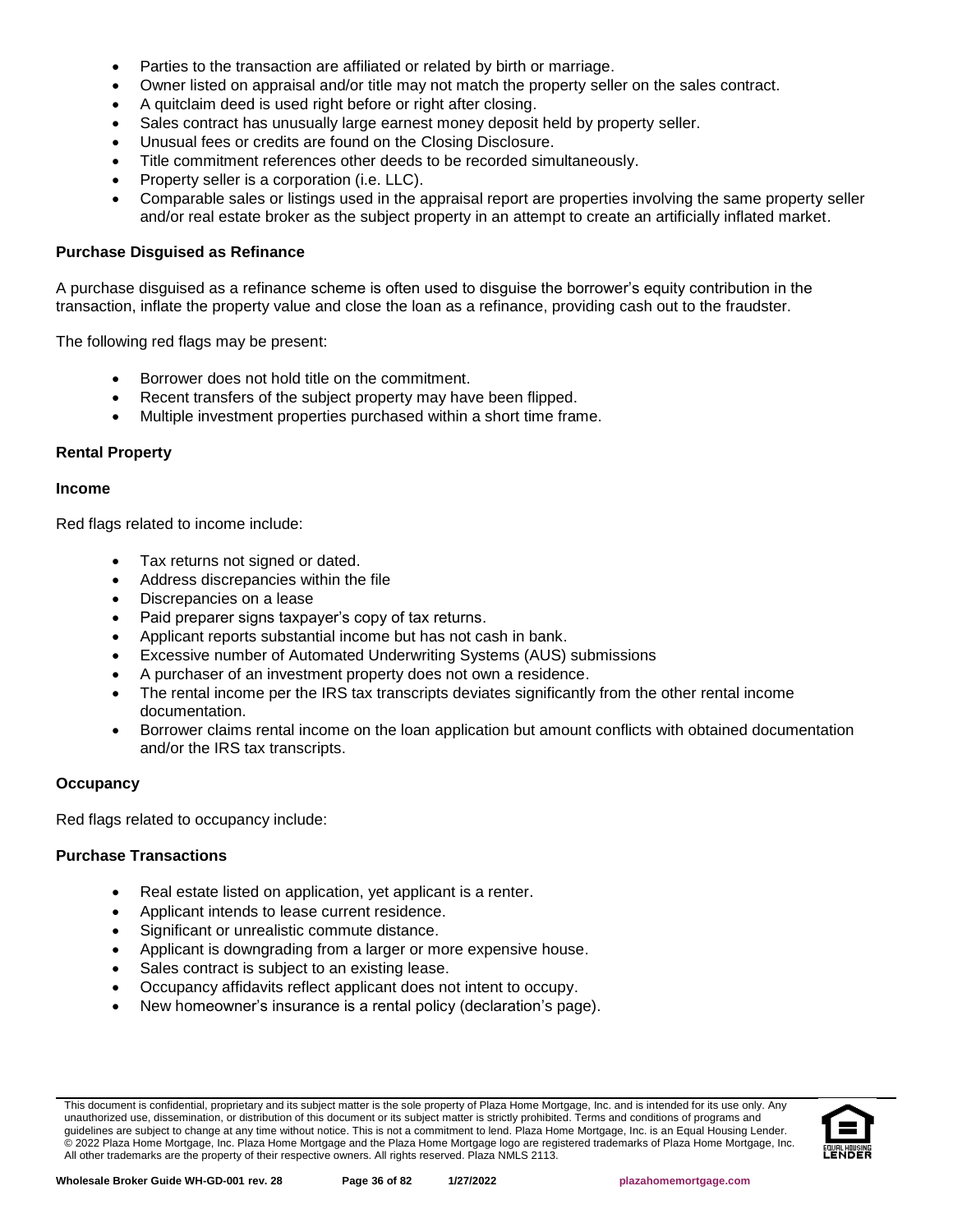### **Refinance Transactions**

- Rental property listed on application is more expensive than subject property.
- Different mailing address on applicant's bank statements, pay advices, etc.
- Different address reported on credit report.
- Significant or unrealistic commute distance
- Appraisal reflects vacant or tenant occupancy
- Occupancy affidavits reflect applicant does not intend to occupy.
- Homeowner's insurance is a rental policy (declaration's page).
- Reverse directory does not disclose subject property address.

### **Short Sale Fraud**

The borrower deliberately withholds mortgage payments, forcing the loan into default so that an accomplice can submit a straw short-sale offer at a purchase price less than the borrower's loan balance. The borrower deceives the servicer into believing that the straw short-sale offer is legitimate.

Red flags common to this type of fraud are:

- Sudden default, no workout discussions, and immediate offer at short sale price.
- Ambiguous or conflicting reasons for default.
- The mortgage delinquency is inconsistent with the borrower's spending, savings and other credit patterns.
- Short sale offer is from a related party.
- Short sale offering price is less than current market.
- Cash back at closing to the delinquent borrower, or other disbursements that have not been expressly approved by the servicer, sometimes disguised as repairs or other payouts.

### **Shot Gunning**

Shot gunning occurs when a fraud perpetrator simultaneously secures loans from multiple lenders, but does not disclose any of the other applications in process to the individual lender. Shot gunning can accompany several of the schemes covered in this section, such as property flipping and investment club schemes. In those cases, the perpetrator would not qualify for multiple purchase money mortgages and applies with various lenders but does not reveal the other applications to any given lender. Each lender simultaneously funds what it believes to be the only new mortgage loan. Until the loan closes, the only clues of this activity are credit bureau reported mortgage inquiries, which can be explained by the borrower as price and term comparison-shopping.

### **Straw Borrower**

A straw buyer is a person used to buy property in order to conceal the actual owner. The straw buyer does not intend to occupy the property or make payments and often deeds the property to the other individual immediately after closing. The straw buyer is usually compensated.

Participants in a straw borrower situation:

- Act as a substitute for the actual borrower
- Use a quit claim deed either immediately before or soon after closing the loan.
- Represent investment property as owner-occupied or a second home.
- Sign on the actual borrower's behalf.

Red flags common to transactions with straw buyers are as follows:

- First-time home buyer, with substantial increase in housing expense.
- Buyer does not intend to occupy unrealistic commute, size or condition of property, etc.
- No real estate agent is employed (non arm's-length transaction).
- Power of Attorney may be used.

This document is confidential, proprietary and its subject matter is the sole property of Plaza Home Mortgage, Inc. and is intended for its use only. Any unauthorized use, dissemination, or distribution of this document or its subject matter is strictly prohibited. Terms and conditions of programs and guidelines are subject to change at any time without notice. This is not a commitment to lend. Plaza Home Mortgage, Inc. is an Equal Housing Lender. © 2022 Plaza Home Mortgage, Inc. Plaza Home Mortgage and the Plaza Home Mortgage logo are registered trademarks of Plaza Home Mortgage, Inc. All other trademarks are the property of their respective owners. All rights reserved. Plaza NMLS 2113.

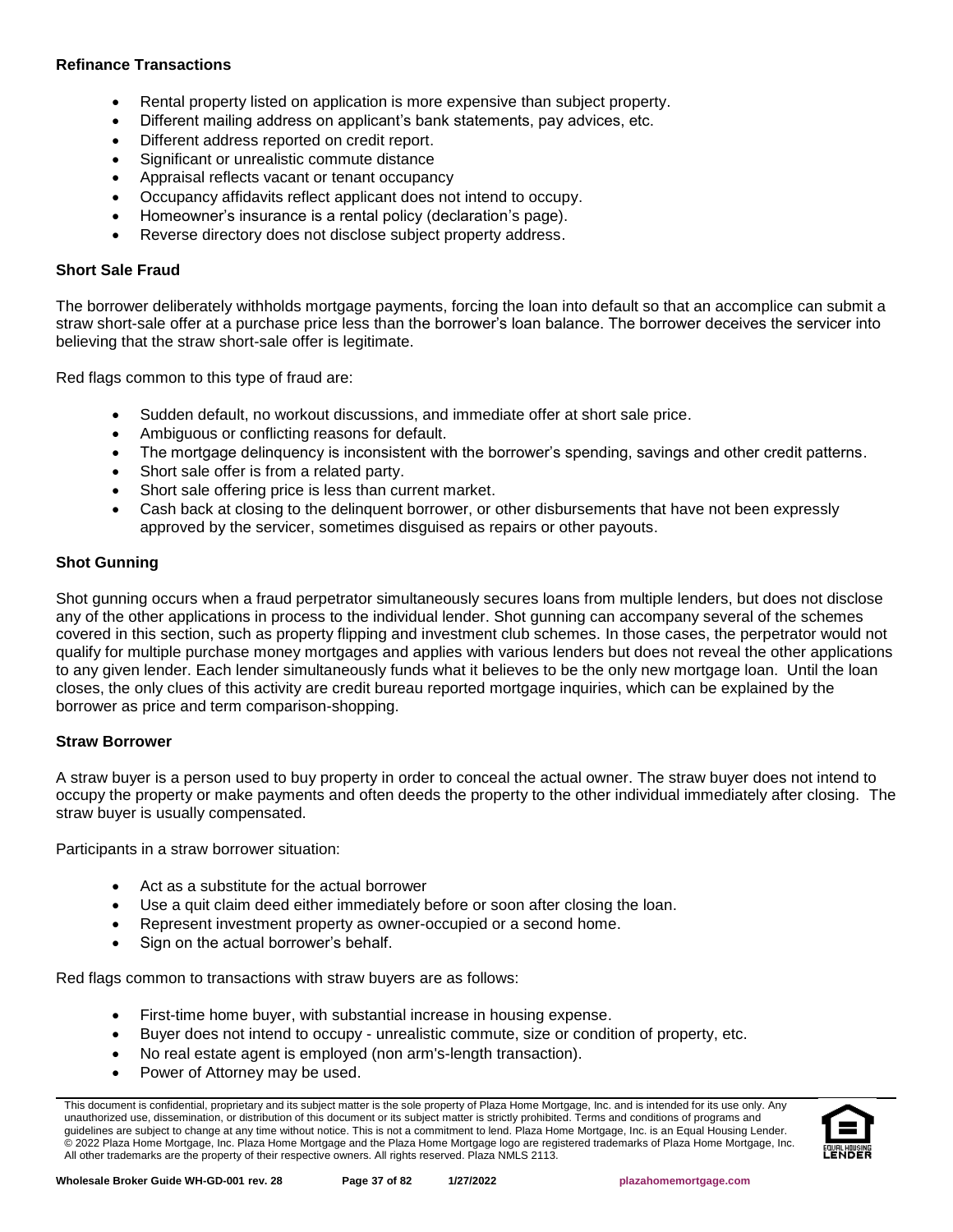- Boilerplate contract with limited insertions, not reflective of a true negotiation.
- Income, savings and/or credit patterns are inconsistent with the borrower's overall profile.
- High LTV, limited reserves and/or property seller-paid concessions.
- Inconsistent signatures throughout the file.
- Use of gift funds for down payment and/or closing costs

For all loan types and loan programs, a thorough review of specific loan documentation is essential to determine the validity of the information provided by the borrower and parties to the transaction.

### **Section 13 Loan Documents**

### **13.1 Loan Application**

Review the loan application for the following red flags:

- Inconsistent SSN from document to document.
- Invalid or recently issued SSN.
- Unsigned, undated, outdated and/or incomplete application.
- Compare borrower's names and address with property seller's names and address (could be a straw buyer).
- Inadequate documentation to support required owner occupancy.
- Borrower's signature is inconsistent throughout the loan file.
- Borrower is buying investment property, but does not own current residence.
- Borrower is buying investment property as an out-of-state investor.
- Number of years on the job/in that profession is inconsistent with borrower's age, years of education, borrower profile or type of employment.
- Employer's telephone number is a cell phone.
- Employer's address is a PO Box.
- Employer/company name is similar to the borrower's name.
- Significant increase or unrealistic change commuting distance.
- New housing not large enough to accommodate all occupants.
- Buyer is downgrading from larger to smaller home.
- Buyer currently resides in property and is purchasing it from the landlord.
- Buyer intends to rent/sell current residence with no documentation.
- Down payment is other than cash.
- Borrower/co-borrower working for same employer, or is an employee of the property seller.
- Same telephone number for home and business (may be self-employed).
- High income borrower has little or no personal property or minimal liquid assets.
- New housing expense exceeds 150% of current housing expense.
- Assets are not consistent with borrower's income.
- Inappropriate salary with respect to loan amount.
- Significant or contradictory changes from handwritten to typed loan application.

# **13.2 Occupancy**

For owner-occupied transactions containing address discrepancies, or red flags present that would imply occupancy other than indicated, the loan file must contain acceptable documentation to justify proceeding with the transaction. Documentation must be scrutinized to ensure reasonableness of the owner-occupancy status in order to proceed with the transaction.

Review the loan file for the following red flags:

This document is confidential, proprietary and its subject matter is the sole property of Plaza Home Mortgage, Inc. and is intended for its use only. Any unauthorized use, dissemination, or distribution of this document or its subject matter is strictly prohibited. Terms and conditions of programs and guidelines are subject to change at any time without notice. This is not a commitment to lend. Plaza Home Mortgage, Inc. is an Equal Housing Lender. © 2022 Plaza Home Mortgage, Inc. Plaza Home Mortgage and the Plaza Home Mortgage logo are registered trademarks of Plaza Home Mortgage, Inc. All other trademarks are the property of their respective owners. All rights reserved. Plaza NMLS 2113.

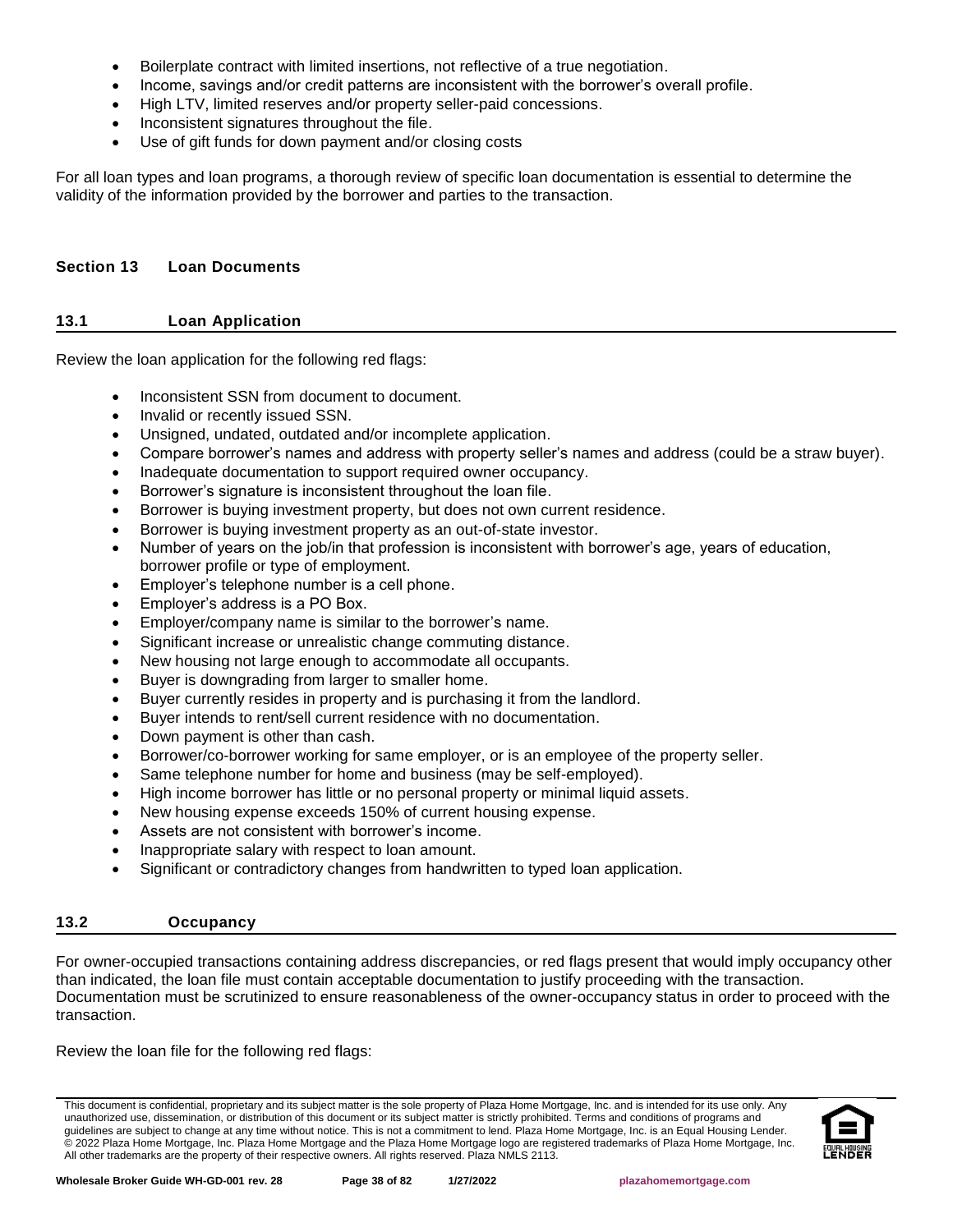### **Purchase**

- A previous mortgage transaction within the past 12 months was also the purchase of a principal residence.
- Hazard insurance policy indicates investment property when application states owner-occupied.
- The mailing address on the insurance policy is different from the subject property, when the subject is represented as a primary residence.
- Value of current residence exceeds subject property value when subject property is to be owner-occupied and current residence is to be investment property.
- Commute distance from work and subject owner occupied property is excessive (acceptable explanation may be a virtual office).
- Application is for a second home in area not typical for second home properties and/or not reasonable distance from current owner-occupied property.
- The borrower profile does not make sense for occupancy in subject property (i.e., elderly borrower moving from current residence of many years to a much larger home).
- There are duplicate applications with conflicting occupancy information.
- Borrower owns numerous properties or has multiple mortgages shown on credit report and purchase of new primary residence appears unreasonable.
- Request is for a second home, yet borrower already has a second home.
- Purchases of a second home in the same location as the principal or current second home residence or investment property owned.
- New housing square footage/bedroom count is insufficient to accommodate.

# **Refinance**

- Different address for paystubs, bank statements, or other financial documents when the loan is a refinance of an owner occupied property.
- Application is a refinance of the primary residence but the home telephone number does not match the subject address.
- Appraisal occupancy is different from the loan application. Appraisal indicates property is tenant occupied, but is stated as primary on the application.
- Title commitment does not show homestead exemption on an owner-occupied refinance.

# **13.3 Borrower Contact**

- Phone number is invalid or has been disconnected.
- Employer states the borrower does not work there or is out of the country for some time.
- Caller gives information that is inconsistent with the application.
- Borrower calls frequently for an application status.
- Inconsistent language/ability to communicate.
- E-mail address is inconsistent with the borrower or borrower's employer.
- Borrower discloses an unauthorized third party or broker.

# **13.4 Credit Report**

Review the credit report for the following red flags:

- Credit report "warning" messages must be carefully reviewed.
- Credit report lists an Also Known As (AKA) or Doing Business as (DBA) or name variances.
- Nicknames unrelated to the borrower's name.
- Age of accounts is inconsistent with the borrower's age.
- Address history on in-house credit is inconsistent.
- Trade lines were opened at the same time or opened recently.
- Recently added as authorized user on several trade lines or numerous authorized user accounts.

This document is confidential, proprietary and its subject matter is the sole property of Plaza Home Mortgage, Inc. and is intended for its use only. Any unauthorized use, dissemination, or distribution of this document or its subject matter is strictly prohibited. Terms and conditions of programs and guidelines are subject to change at any time without notice. This is not a commitment to lend. Plaza Home Mortgage, Inc. is an Equal Housing Lender. © 2022 Plaza Home Mortgage, Inc. Plaza Home Mortgage and the Plaza Home Mortgage logo are registered trademarks of Plaza Home Mortgage, Inc. All other trademarks are the property of their respective owners. All rights reserved. Plaza NMLS 2113.

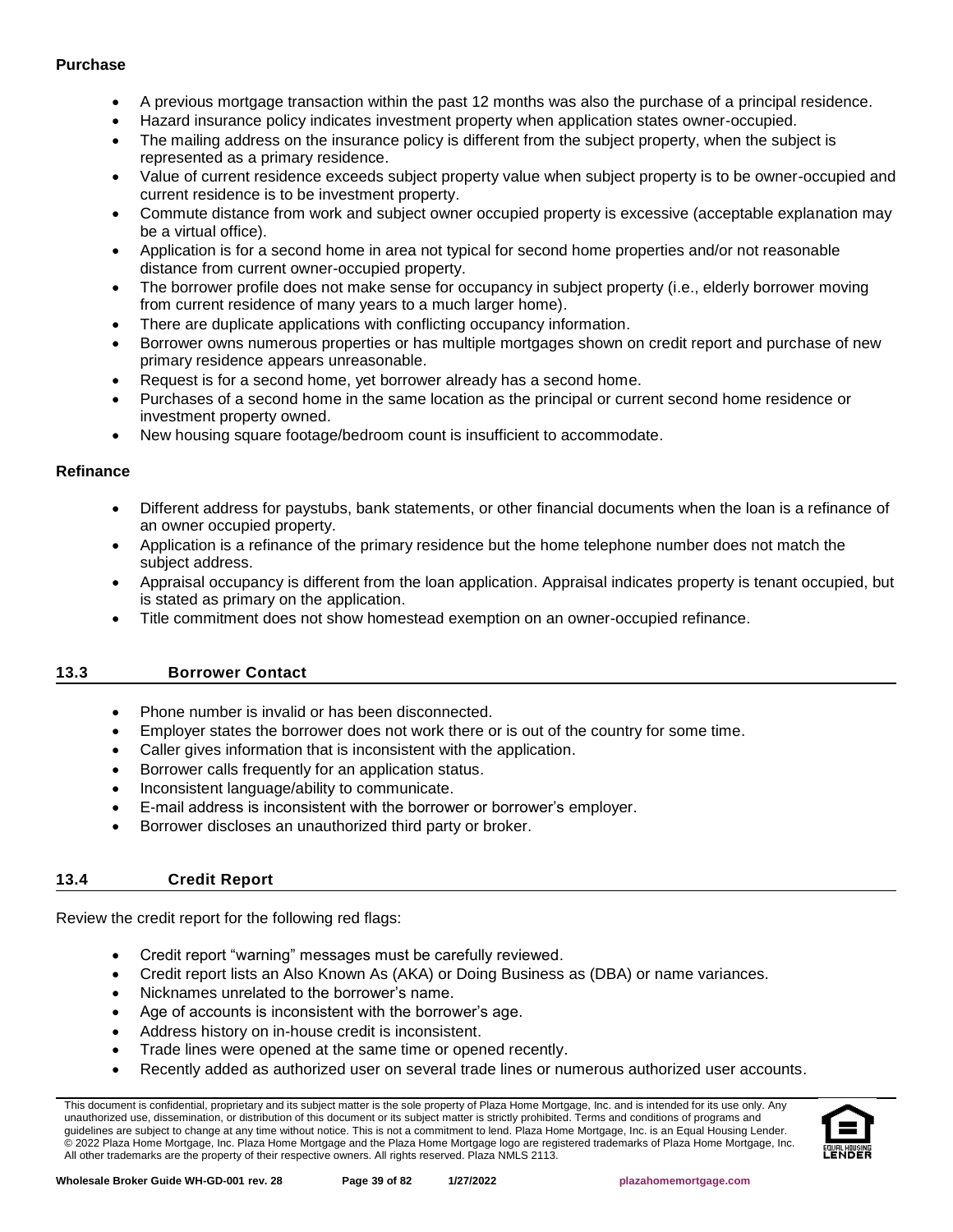- Pattern of delinquencies that are inconsistent with credit explanations.
- Undisclosed bankruptcies, foreclosures or debts
- Greater number of authorized user trade lines than traditional trade lines
- Contains authorized user accounts with trade line information inconsistent with the borrowers other accounts.
- Recently originated loan has been refinanced.
- All accounts have been recently paid in full.
- Disputed accounts appear on the credit report (possible credit doctoring).
- Open credit obligation listed on the application but does not appear on the credit report.
- Employment information and history varies from loan application and/or VOE.
- High income borrower or borrower is over 25 years old lacks established credit or has inappropriate accounts.
- Other sources show a variance in employment or residence data.
- SSN is invalid, issued before the borrower was born, issued to a minor, is attributed to a deceased individual or the numbers vary, or the SSN differs from the SSN on the loan application.
- Borrower has multiple SSNs.
- Multiple inquiries in a short time frame
- Recent (within 2 weeks) nonbank inquiries

### **13.5 Verifications of Rent (VOR)**

Review verifications of rent for the following red flags:

- Lease period dates on the VOR do not correspond to the dates on the application.
- Last name of the landlord on the lease is the same as the borrower.
- The landlord shares the same address as the borrower.
- The landlord's telephone number on the lease is invalid.
- Rent on lease does not match the amount disclosed on the application.
- Schedule E lists additional properties that are not on the loan application.
- VOR is not in the name of the borrower.
- Any visible sign that suggests the document has been altered.

# **13.6 Assets**

Review the asset documentation (bank statements, verification of deposit) for the following red flags:

- Excessive balance in checking versus savings account
- Bank statements mailed to address other than the borrower's residence, such as a P.O. Box or relative's address.
- Other names on the account with no explanation of why or backup documentation
- Check SSN against 1003, W-2s, 1040s.
- Savings account with average 2 month balance exactly equal to present balance (no interest accumulation).
- Prepared/signed by originator before or on the same date as completed/signed by depository.
- Large balances although the borrower has little or no interest income on tax returns.
- Account balance is significantly higher than the average balance or no average balance indicated on the Verification of Employment (VOE).
- Regular payroll deposits that do not agree with reported income.
- Deposits that exceed the borrower's normal take-home pay.
- Account numbers are inconsistent with the application.
- Cash in bank not sufficient to close escrow.
- New bank account opened within the past month.
- Bank statements are from an unfamiliar financial institution, have suspicious logo or do not identify the name or address of the financial institution.
- Round dollar amounts, especially on interest-bearing accounts

This document is confidential, proprietary and its subject matter is the sole property of Plaza Home Mortgage, Inc. and is intended for its use only. Any unauthorized use, dissemination, or distribution of this document or its subject matter is strictly prohibited. Terms and conditions of programs and guidelines are subject to change at any time without notice. This is not a commitment to lend. Plaza Home Mortgage, Inc. is an Equal Housing Lender. © 2022 Plaza Home Mortgage, Inc. Plaza Home Mortgage and the Plaza Home Mortgage logo are registered trademarks of Plaza Home Mortgage, Inc. All other trademarks are the property of their respective owners. All rights reserved. Plaza NMLS 2113.

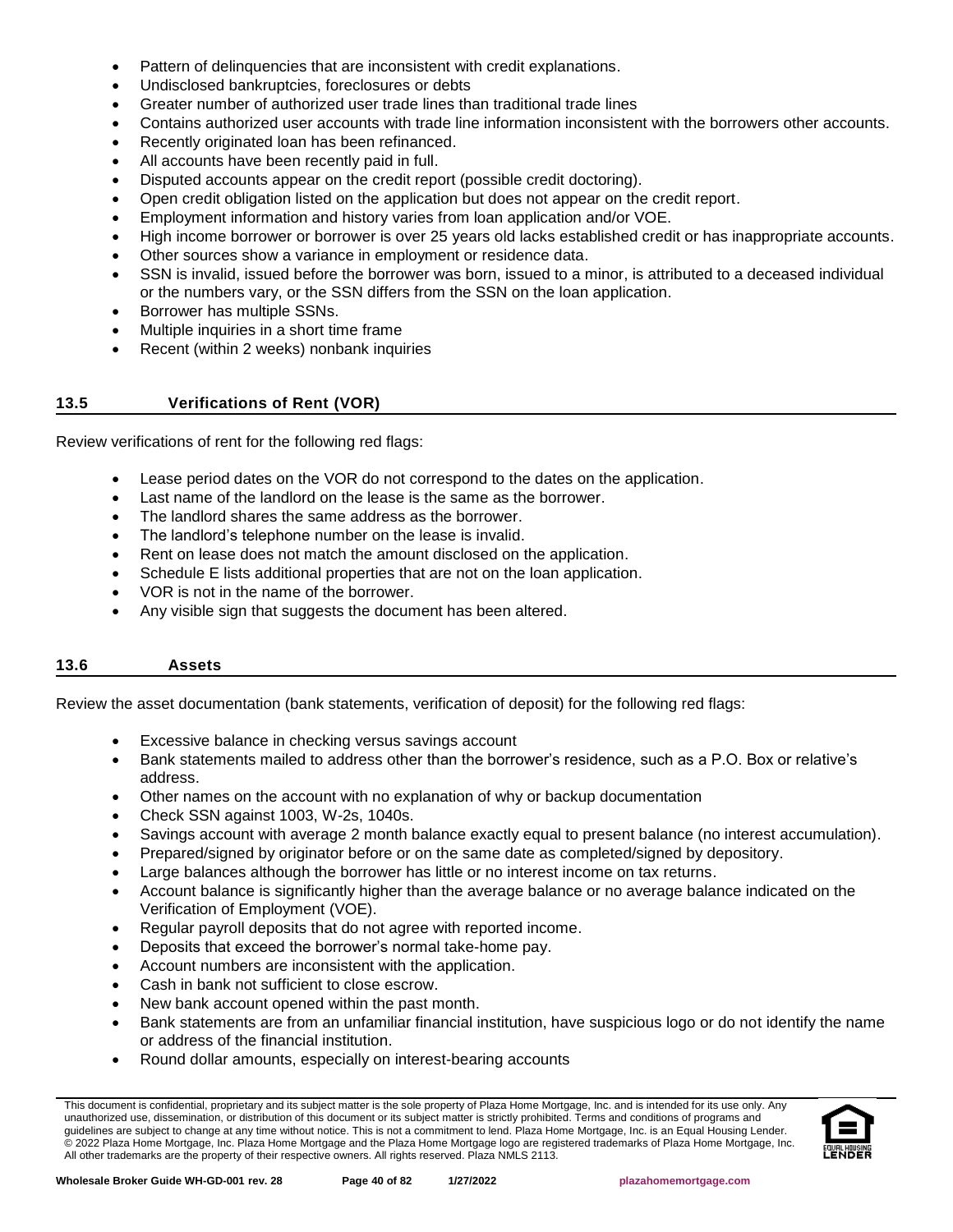- Borrower has no bank account or bank account is not in borrower's name.
- Significant changes in balance from prior 2 months of date of verification.
- Gift is given by current or former occupant/owner of the subject property.
- Type or handwriting identical throughout
- Document is not folded.
- High income borrower with little or no cash
- Evidence of ink eradicator or use of "white-out", or other alterations made to the document.
- Account was opened on a non-business day.
- Verification of Deposit (VOD) completed on a non-business day.
- Addressed to a specific individual at the depository institution.
- Assets used at closing/escrow not coming from a verified source.
- Borrower is unable to clearly document the source of funds to close.

### **13.7 Verification of Employment (VOE)**

Review the VOE for the following red flags:

- Verification form is forwarded to a P.O. Box may be acceptable with independent verification.
- Income is out of line with the borrower's occupation.
- Property seller's address is the same as the employer's.
- Year-to-date and/or past years income says see "W-2's and paystubs".
- VOE is prepared/signed by originator on the same date as completed/signed by employer.
- VOE is prepared by someone other than a representative of a payroll or human resources department or has a generic job title such as secretary, manager or general manager.
- Person verifying employment appears to be a relative of the borrower (i.e., same last name).
- Illegible phone number or name of person signing the document.
- Signature on the VOE reflects the same name as the borrower or other party affiliated with the transaction.
- The date the VOE was signed is not reasonable for processing time (i.e., VOE mailed out of state is signed the day after it was printed).
- Salary is displayed in round dollar amounts.
- VOE shows a company car allowance, yet applications shows an auto loan.
- Employer uses mail drop or P.O. Box or personal residence for business address.
- Borrower's profession changed from previous to current employer.
- Dates of employment on the VOE do not match dates on the application.
- Inappropriate verification sources such as, secretary or relative were used.
- Amount of overtime equals or exceeds base pay.
- Handwriting or type is inconsistent throughout the VOE.
- Document is not folded (never mailed).
- Evidence of ink eradicator ("white out") or other alterations appears on VOE.
- Name of employer is similar to name of borrower.
- No employer address on VOE.
- No indication the VOE was mailed or faxed to the employer.
- Faxed VOE has unknown fax number (number other than employer).
- Business phone number is determined to be a cell phone and not appropriate for size of the company.
- Type or handwriting is not identical throughout.

### **13.8 Paystub**

Review paystubs for the following red flags:

- Company name not imprinted.
- Employer's address is missing, is a P.O. Box, or is different than provided by borrower.

This document is confidential, proprietary and its subject matter is the sole property of Plaza Home Mortgage, Inc. and is intended for its use only. Any unauthorized use, dissemination, or distribution of this document or its subject matter is strictly prohibited. Terms and conditions of programs and guidelines are subject to change at any time without notice. This is not a commitment to lend. Plaza Home Mortgage, Inc. is an Equal Housing Lender. © 2022 Plaza Home Mortgage, Inc. Plaza Home Mortgage and the Plaza Home Mortgage logo are registered trademarks of Plaza Home Mortgage, Inc. All other trademarks are the property of their respective owners. All rights reserved. Plaza NMLS 2113.

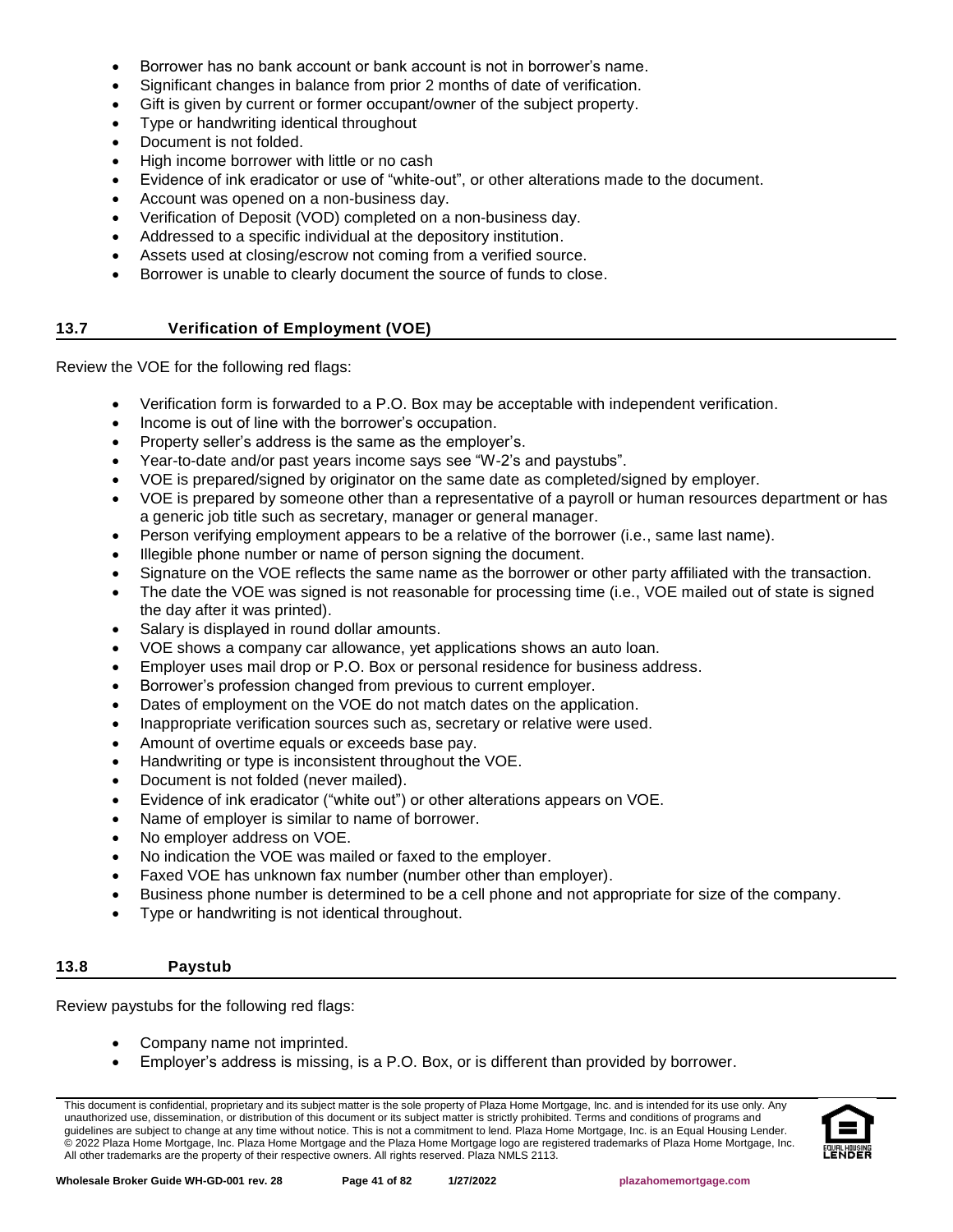- Name of employer is similar to the borrower's name.
- Employee or address name not printed.
- Handwritten
- Contains misspellings
- Round dollar amounts
- Year-to-date totals are not accurate from paycheck to paycheck.
- Date of pay period missing and/or inconsistent pay periods.
- No withholding
- No check issue date
- Lacks current income breakdown or year-to-date
- Incorrect or inconsistent Social Security/Medicare deductions for level required.
- Tax deduction not detailed (Social Security, Medicare, etc.).
- Paystub numbers are in sequential order or show the same check number repeatedly.
- Evidence of ink eradicator (white out) or other alterations
- Employee or employer name does not match the W-2, personal tax return or the loan application.
- SSN differs from W-2 or personal tax return or other documentation.
- Payroll deductions reveal additional liabilities not disclosed on loan application.

#### **13.9 W-2**

Review the W-2(s) for the following red flags:

- Invalid Employer Identification Number (format should be <xxxxxxxxx>).
- Employer Identification number same as borrower's SSN.
- Different type size or font within the form
- **Handwritten**
- Faxed document
- Inconsistencies in name spelling, address, employer's address, SSN, etc.
- Reported income does not match income reported on loan application or on the VOE.
- Evidence of ink eradicator ("white out") or other alterations.
- Incorrect withholding amounts (FICA and Medicare wages/taxes and local taxes exceed ceilings/set percentages)
- Taxes paid are lower compared to income stated on the W-2.
- Round dollar amounts
- No address or it is an incorrect address for the employee or employer.
- Incorrect form provided. The borrower should provide "Copy C," unless the closing is prior to April 15<sup>th</sup>.

# **13.10 Tax Returns**

Review tax returns for the following red flags:

- Handwritten by a paid preparer (call the preparer and verify the figures on the return).
- Paid preparer did not sign the income tax return or disclose their tax ID.
- Different paid preparer used each year.
- Paid preparer signs taxpayer's copy.
- The file does not contain a copy of a signed, updated IRS Form 4506-T (Request for Transcript of Tax Return).
- Gross income on Schedule C does not agree with total income on 1099s.
- No cost of goods "sold" shown on Schedule C for retail or similar type of business.
- Borrower with substantial stock, bonds and/or saving cash in the bank shows little or no related interest income on Schedule B.
- High tax bracket borrower does not use a professional tax preparer.

This document is confidential, proprietary and its subject matter is the sole property of Plaza Home Mortgage, Inc. and is intended for its use only. Any unauthorized use, dissemination, or distribution of this document or its subject matter is strictly prohibited. Terms and conditions of programs and guidelines are subject to change at any time without notice. This is not a commitment to lend. Plaza Home Mortgage, Inc. is an Equal Housing Lender. © 2022 Plaza Home Mortgage, Inc. Plaza Home Mortgage and the Plaza Home Mortgage logo are registered trademarks of Plaza Home Mortgage, Inc. All other trademarks are the property of their respective owners. All rights reserved. Plaza NMLS 2113.

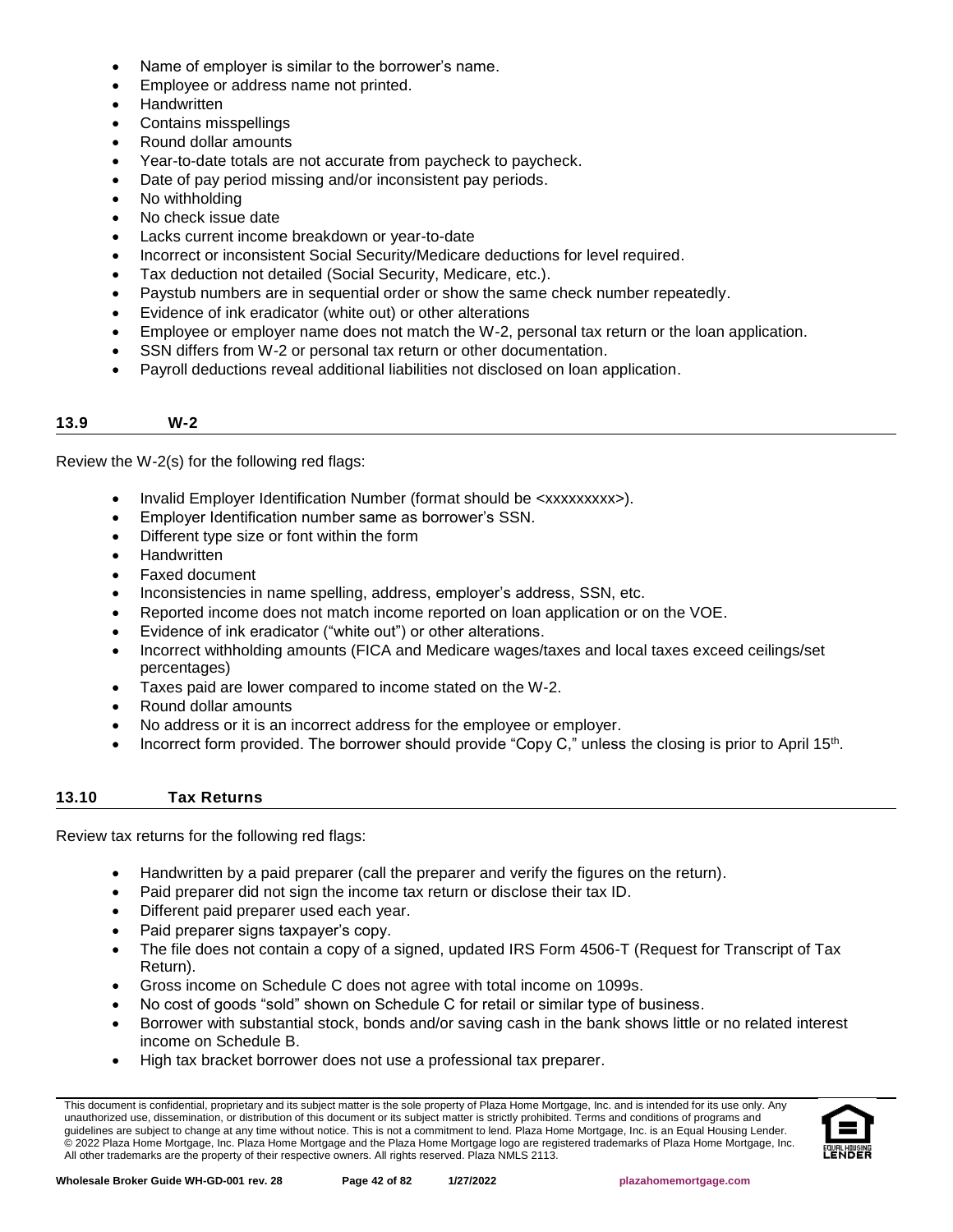- High tax bracket borrower with few or no deductions or tax shelters
- No deductions for taxes and licenses on Schedule C
- Schedule A shows unexplained real estate taxes paid for non-home owners.
- Tax preparation fee is deducted on Schedule A (itemized deductions), but prior years return was prepared by borrower.
- Tax returns are not signed or dated by the borrower.
- Name, SSN, address, or profession does not agree with the loan application.
- Address and/or profession do not agree with other information submitted with the loan application.
- No estimated tax payments by self-employed borrower (Schedule SE of IRS tax form 1040).
- Gross Income/wages on tax returns do not match W-2s or 1099s.
- Tax return indicates self-employment for salaried borrower.
- Self-employed borrower shows income as wages and salaries.
- Income from S-corporation does not match the personal return.
- Income and/or deductions are even dollar amounts (\$100,000.00 vs. \$97,243.00).
- Unemployment compensation reported although the application does not disclose gaps in employment.
- Type or handwriting varies within return.
- Evidence of ink eradicator ("white out") or other alterations.
- Real estate taxes paid but no property owned according to the loan application.
- No mortgage interest paid when borrower shows ownership of property (or vice versa).
- Additional properties listed on Schedule E but not shown on loan application.
- Math errors and totals do not add up.
- Tax return is incomplete (missing schedules, no occupation code on Schedule C, information missing, etc.).

### **13.11 Phantom Employment, Credit, Income**

Phantom employment or income occurs when the credit file is developed through fraudulent means. The following scenarios describe common methods of falsifying employment or income:

- A co-worker or superior completes a VOE with false information.
- A co-worker or superior acts as an authorized signer on a VOE.
- Verified employment is not consistent with employment reference on the credit report.
- The borrower may rent a post office box, or provide another address for his/her employer. When the VOE is mailed to the false address, someone who has been instructed on what information to provide to the requesting party then completes it.
- The borrower provides false telephone numbers for those lenders that perform telephone verifications.
- The borrower provides false tax returns, W-2s, and paystubs, all of which may be easily obtained through interested parties to the transaction.
- The borrower may use a fraudulent SSN on the original credit application. When the credit report is generated, it will reflect no credit, thereby effectively hiding the borrower's poor credit history.
- The borrower may assume the identity of someone else.

# **13.12 Cancelled Checks**

Review cancelled checks submitted as documentation for the following red flags:

- Encoding numbers are missing.
- Encoding numbers inconsistent with the date and amount of the check.
- Misalignment in type or variation in font type
- Check numbers and dates are not in numerical and chronological order.
- Bank account numbers on the checks are inconsistent with the application and asset verification.
- Any visible sign that suggests the document may have been altered or falsified including, but not limited to, misaligned text, variation in font type, or signs of information that has been cut and pasted.
- Earnest money deposit check is written on account that the application does not list.

This document is confidential, proprietary and its subject matter is the sole property of Plaza Home Mortgage, Inc. and is intended for its use only. Any unauthorized use, dissemination, or distribution of this document or its subject matter is strictly prohibited. Terms and conditions of programs and guidelines are subject to change at any time without notice. This is not a commitment to lend. Plaza Home Mortgage, Inc. is an Equal Housing Lender. © 2022 Plaza Home Mortgage, Inc. Plaza Home Mortgage and the Plaza Home Mortgage logo are registered trademarks of Plaza Home Mortgage, Inc. All other trademarks are the property of their respective owners. All rights reserved. Plaza NMLS 2113.

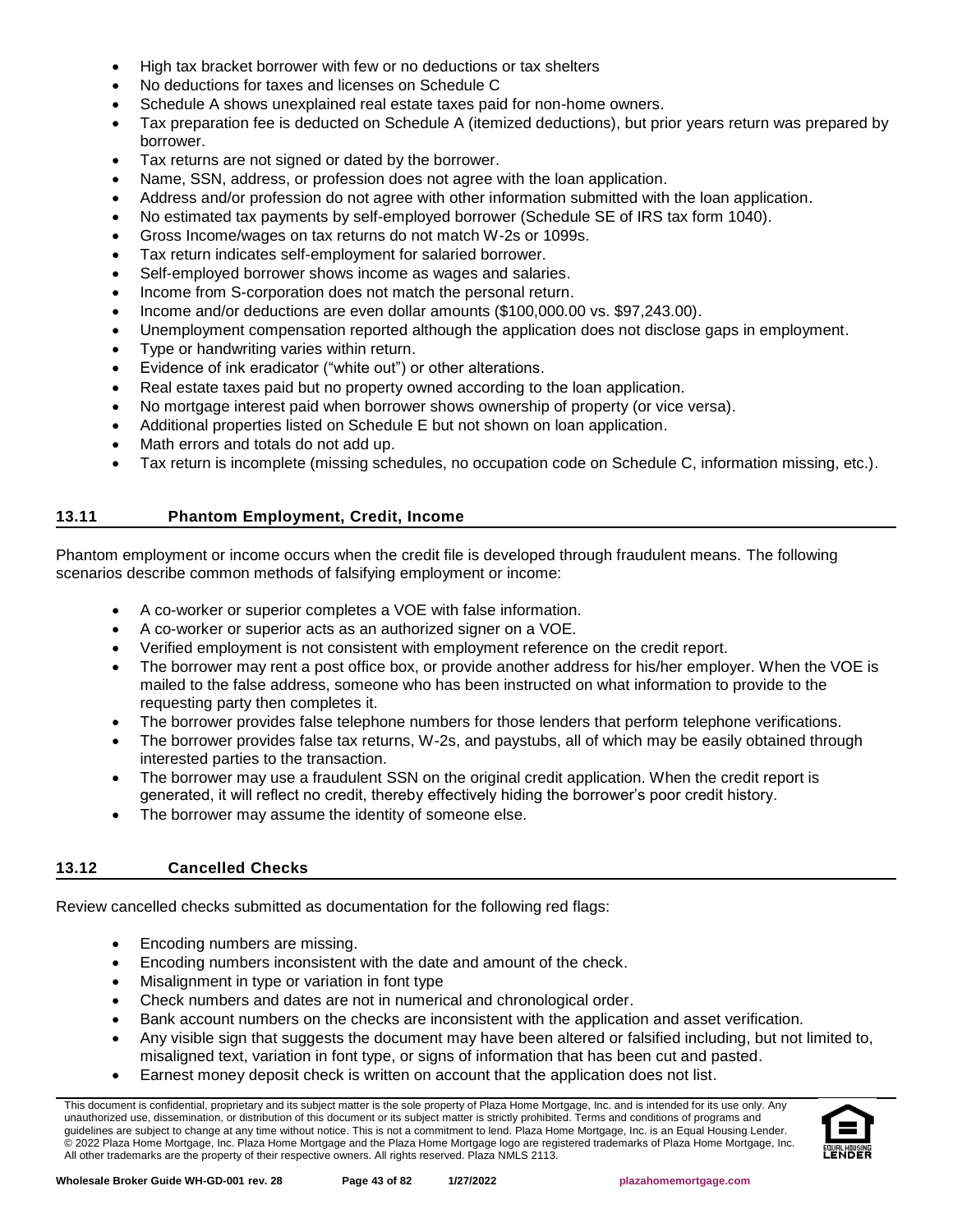- Money orders or several checks were used for deposit and they are not in sequential order.
- Check is dated prior to the sales contract execution date.

### **13.13 Appraisal**

Review the appraisal for the following red flags:

- Ordered by a party to the transaction other than the loan originator, such as a realtor, property seller, and borrower.
- Property seller's name does not match the name on the title preliminary report or purchase agreement.
- Borrower is not listed as the owner (non-borrowing owner).
- Ordered before sales contract written.
- Photos do not match property description.
- Photos of property taken from odd angles.
- Photos show a 'For Sale' sign in the yard for a refinance or a 'For Rent' sign in the yard for a purchase.
- Subject property has significant deferred maintenance.
- Comparable sales not verified as recorded (data source Multiple Listing Service (MLS), sales office).
- Comparable sales have prior sales within the last 12 months with substantially different value.
- All comparable sales are within the same neighborhood/subdivision and/or the same builder on new construction.
- Comparables are older than 6 months in a market that has a faster marketing time.
- All comparable sales are sourced from private sale transaction versus property sold through MLS, Clerks office, etc.
- Comparable sales are more than one mile away from subject property in an area where there are sufficient comparable sales closer to the subject property.
- All comparable sales are adjusted in the same direction.
- Overall adjustments are in excess of 25% without reasonable explanation.
- Appraiser is on the exclusionary list, appraisal is not acceptable.
- Appraiser name is the same as or similar to other parties engaged in the transaction.
- Appraiser comments that the property has been listed for sale within the last 90 days.
- Appraiser used incorrect, outdated or obsolete form.
- Income approach not used on tenant occupied properties.
- Tenant is shown as the occupant on an owner-occupied loan.
- Occupant is shown as tenant or unknown on a primary or secondary home property.
- Property ownership has been transferred within the last 120 days.
- The property has been sold one or more times in the last 12 months.
- The property's history shows recent sales within the year for a lower price.
- Out-of-area or non-local appraiser

### **13.14 Sales Contract**

Review the sales contract for the following red flags:

- The borrower is not shown as the purchaser of the subject property.
- Names are deleted from or added to the contract.
- The property seller is a party related to the transaction such as the realtor, employer, appraiser, relative, or broker.
- Earnest money deposit consists of the entire down payment or is a large amount not customary with the size of the purchase.
- Earnest money deposit is placed directly with the property seller and represents the entire down payment for the loan.
- There is no earnest money deposit in the sales contract.

This document is confidential, proprietary and its subject matter is the sole property of Plaza Home Mortgage, Inc. and is intended for its use only. Any unauthorized use, dissemination, or distribution of this document or its subject matter is strictly prohibited. Terms and conditions of programs and guidelines are subject to change at any time without notice. This is not a commitment to lend. Plaza Home Mortgage, Inc. is an Equal Housing Lender. © 2022 Plaza Home Mortgage, Inc. Plaza Home Mortgage and the Plaza Home Mortgage logo are registered trademarks of Plaza Home Mortgage, Inc. All other trademarks are the property of their respective owners. All rights reserved. Plaza NMLS 2113.

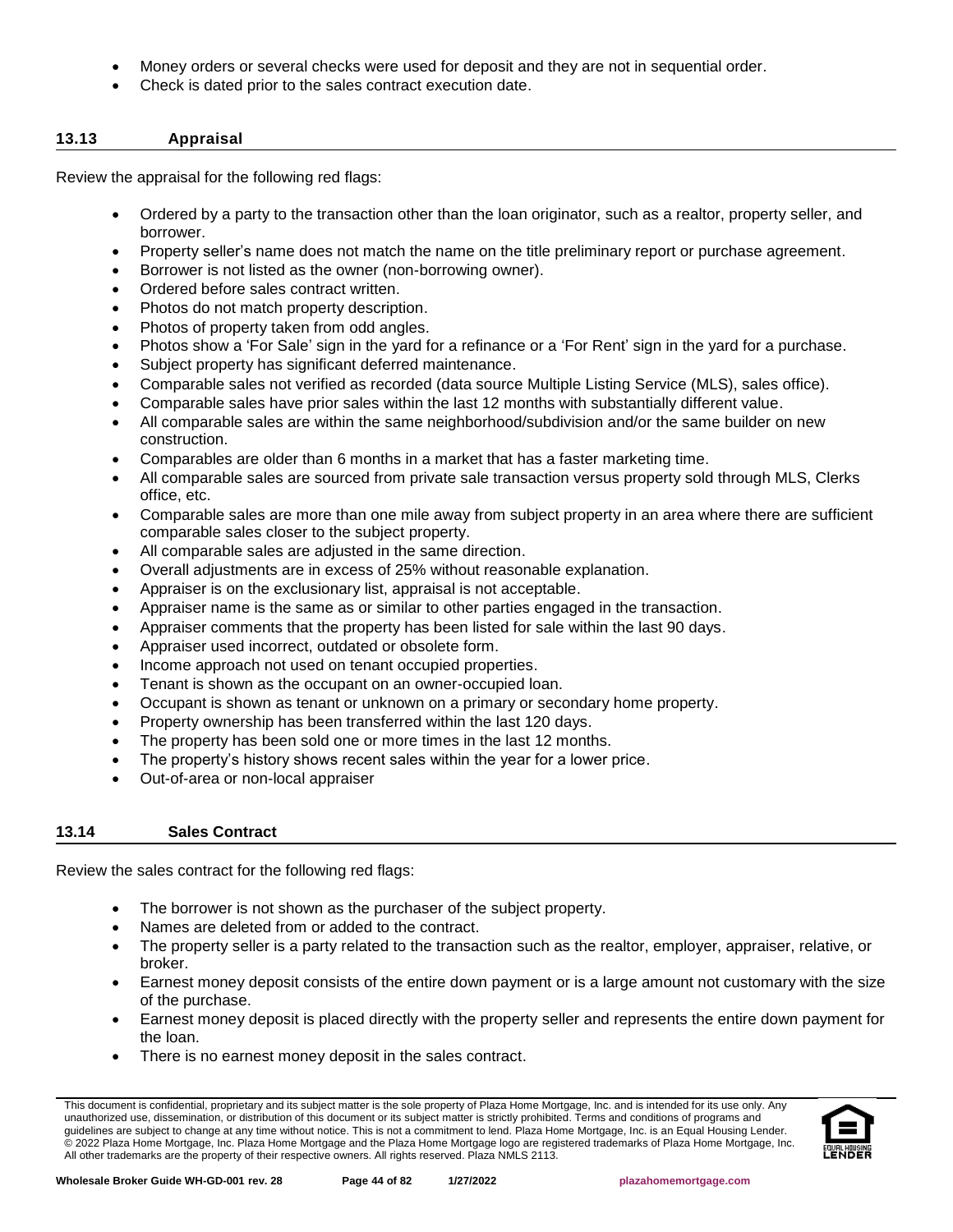- The earnest money deposit on the sales contract does not match the earnest money deposit on the loan application.
- Earnest money deposit with a realtor who does not sign the contract and acknowledges receipt of funds.
- Earnest money is deposited with unknown third party outside of the transaction.
- Earnest money check is dated prior to the sales contract or much later than the sales contract date.
- Sales price is substantially below or significantly higher than what is typical for the market.
- There is no realtor involved.
- Name and address on the earnest money deposit check do not match the borrower/buyer.
- Purchase contract indicates it has been assigned or is contingent upon another party (i.e. property seller) purchasing the subject property first, such as the property seller.
- Property seller or buyer is a corporation.
- Property seller's name on the sales contract is not the owner's name on the appraisal.
- Property seller's name on the sales contract is not the owner of the property per the title commitment.
- The buyer's name on the sales contract is not the proposed insured per the title commitment.
- Property seller's name listed on the contract is not consistent throughout or is not the same as the signature.
- Sales contract references an addendum but the addendum was not provided.
- Sales contract is dated after the date of the appraisal or after the date of the loan application.
- Sales contract has no date.
- Property seller concessions/contributions appear excessive and/or property seller is paying all of buyer's closing costs.
- Property seller concessions/contributions do not match the details of transaction on the application.
- Comments in appraisal indicate sales price is unreasonable for subject property.
- Comments in appraisal indicate that sale of property is not an arm's length transaction.

# **13.15 Preliminary Title Report**

Review the Preliminary Title Report for the following red flags:

- Prepared for or mailed to a party other than the originator.
- Title work is prepared by a title company that is not closing the transaction.
- Title company changes during the application process.
- Title commitment references other deeds to be recorded simultaneously.
- Delinquent property taxes tax liens or judgments on property.
- Notice of default/foreclosure recorded.
- Ownership of property has changed more than once in the last 120 days.
- Property seller is not on title (could indicate a double escrow).
- Borrower is not on title when transaction is a refinance.
- Buyer is not listed as proposed insured.
- Property seller is only on the title by rights under contract on a purchase transaction.
- Realtor, appraiser, or other interested parties are in the chain of title.
- Mortgages are being paid off that are not on the application or credit report.
- Property mortgage history indicates significant differences in lien amounts.

### **13.16 Escrow/Closing Instructions**

Review the Escrow/Closing Instructions for the following red flags:

- Reference to another (double) escrow/sale
- Power of Attorney being used with no explanation.
- Unusual amendments to the original transaction
- Related parties in the transaction
- Demands being paid to undisclosed third party.

This document is confidential, proprietary and its subject matter is the sole property of Plaza Home Mortgage, Inc. and is intended for its use only. Any unauthorized use, dissemination, or distribution of this document or its subject matter is strictly prohibited. Terms and conditions of programs and guidelines are subject to change at any time without notice. This is not a commitment to lend. Plaza Home Mortgage, Inc. is an Equal Housing Lender. © 2022 Plaza Home Mortgage, Inc. Plaza Home Mortgage and the Plaza Home Mortgage logo are registered trademarks of Plaza Home Mortgage, Inc. All other trademarks are the property of their respective owners. All rights reserved. Plaza NMLS 2113.

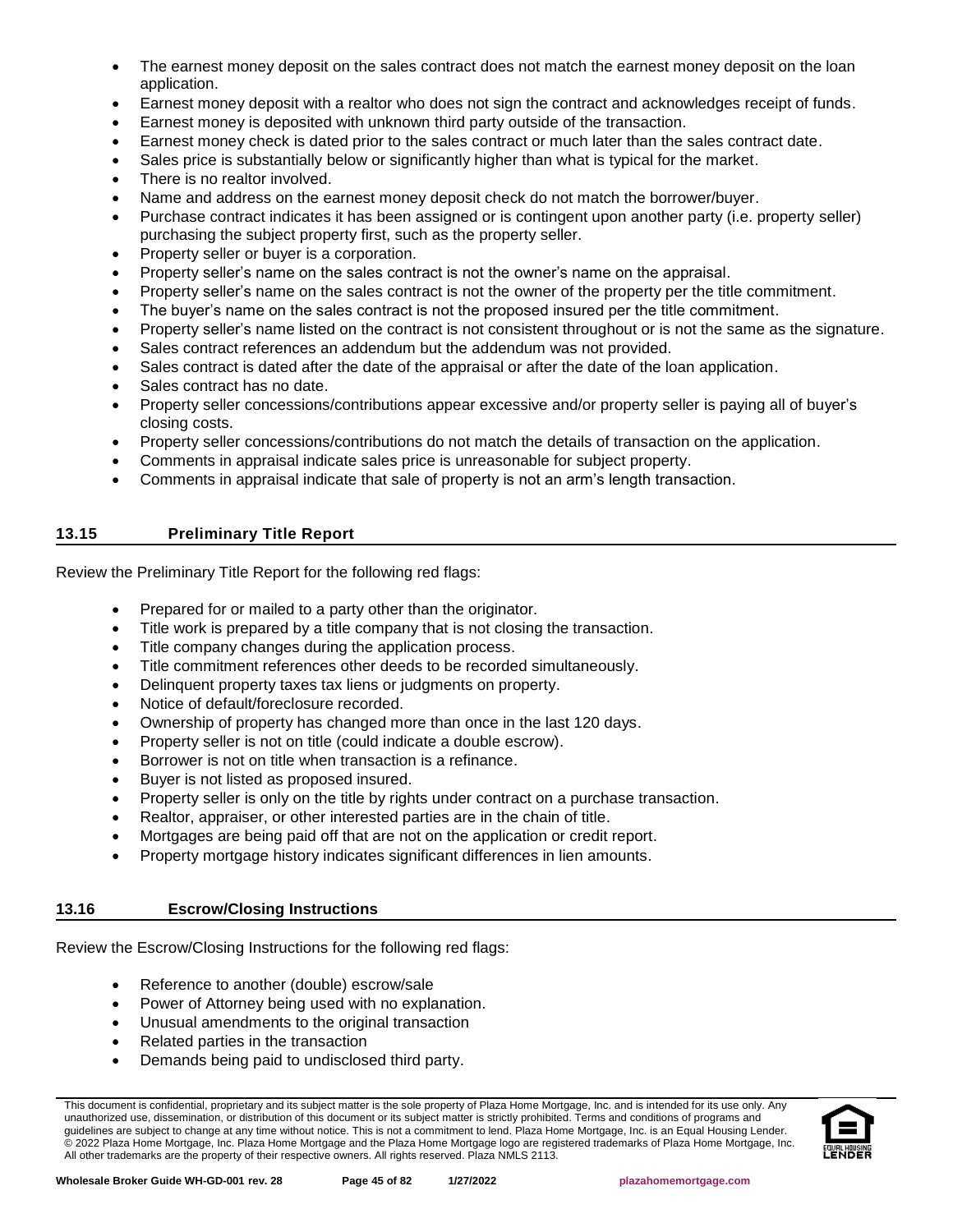- Cash is being paid to outside escrow to the property seller.
- Odd amounts being paid as a deposit/down payment.
- Buyer is required to use a specific broker/escrow company.
- Borrower has right of assignment.
- Sale is "subject to" property seller acquiring title.

# **Section 14 Registration and Lock Commitments**

# **14.1 Licensing**

Plaza will not accept loans in states where Brokers are not properly licensed to conduct business. In the event that Plaza does not have a Broker's current license or exemption on record, Plaza can not accept loan registrations or locks. If any Broker license issues are under review, the Broker's loans will be placed in a pending status. To remove the loans from pending status the Broker must take the following steps:

- Broker must update all state licensing information by emailing state licensing and exemption information directly to Plaza at **[Broker.Approval@plazahomemortgage.com](mailto:Broker.Approval@plazahomemortgage.com)**.
- Once this information is received and the system has been updated to reflect the appropriate approval, the Broker must submit a new lock request to the Registration Desk at the prevailing loan rate. Rates effective on the original request date will not be honored.

### **14.2 Escrow Waivers**

When the Broker elects to waive escrows for property tax and/or hazard insurance, wind, earthquake, flood, and HO-6 on a loan, certain restrictions and price adjustments will apply. To be eligible to waive the property tax and/or homeowner's insurance escrow, the loan must meet program eligibility guidelines and qualifications. Check the current rate sheet for state specific information and adjustments. Property tax exemptions will be subject to all applicable price adjustments for non-escrowed loans.

# **14.3 Locked Loan Changes**

Refer to Plaza's **[Wholesale Lock Policies](http://resourcecenter.plazahomemortgage.com/phmidocpublisher.nsf/All/D1165D371EE42A0107257A21005DEA87?OpenDocument)** for information regarding changes on locked loans.

# **14.3.1 Rate Lock Extensions**

Refer to Plaza's **[Wholesale Lock Policies](http://resourcecenter.plazahomemortgage.com/phmidocpublisher.nsf/All/D1165D371EE42A0107257A21005DEA87?OpenDocument)** for information regarding changes on rate lock extensions.

# **14.3.2 Rate Lock/Commitment Expirations**

Refer to Plaza's **[Wholesale Lock Policies](http://resourcecenter.plazahomemortgage.com/phmidocpublisher.nsf/All/D1165D371EE42A0107257A21005DEA87?OpenDocument)** for information regarding changes on rate lock expirations.

# **14.3.3 Intra-Day Pricing Changes**

Due to the volatile nature of the secondary market pricing, Plaza's pricing is subject to change at any time and without notice. Plaza reserves the right to determine the standard used to establish the cutoff time for intra-day pricing changes.

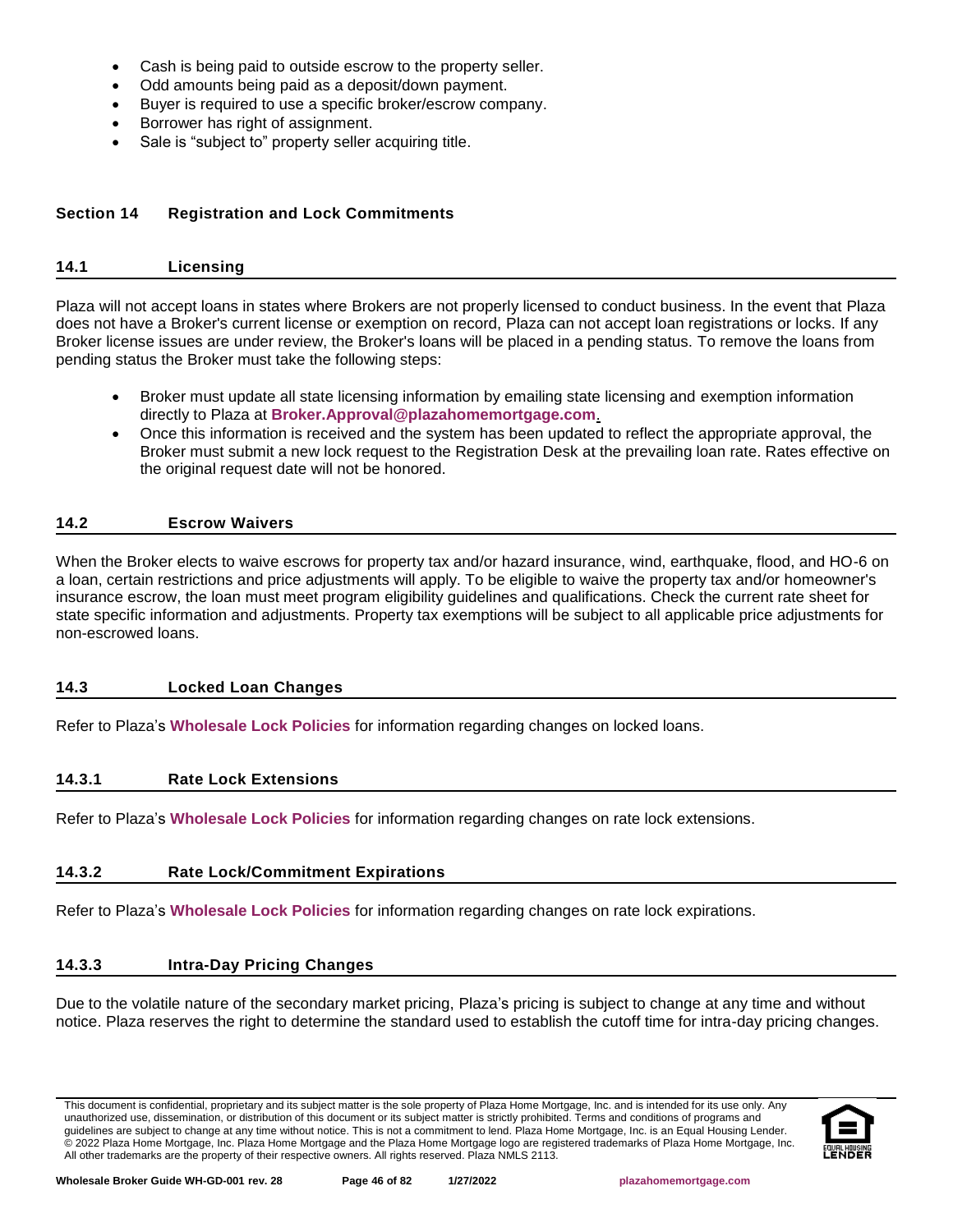### **Internet**

When Plaza is re-pricing or preparing new rate sheets, website transactions will be disabled.

### **Phone**

Brokers that are in the Plaza phone queue at the time of a re-price will typically be able to complete their registration, lock, or change requests as of the pricing in effect at the time they entered the phone queue. Brokers contacting the desk once re-pricing is in process will receive a message that Plaza is currently going through a rate change and will be asked to call back after the new prices are posted.

### **E-mail**

All registrations, changes, and other time-sensitive requests will be honored if received by Plaza via email before the established rate change and are deemed complete. Pricing for loan registrations, changes or locks received after the price change has started will be subject to pricing as of the next available Rate sheet. Plaza does not allow lock request via fax.

### **14.3.4 Error Notification**

Plaza will not be held responsible for incorrect registrations and/or loan lock errors. Errors, omissions, or mistakes that are reported to the Lock Desk within 24 hours after the incident occurs will be considered on a case-by-case basis for correction without penalty. It is the Broker's responsibility to contact the Plaza Lock Desk to report lock-in issues or missing lock-in requests within 24 hours of the initial request. Any correction of errors or supplemental information for omissions after the 24-hour period will require that the loan be re-priced based on prevailing rates.

# **Section 15 Withdrawing or Canceling Loans**

A Broker may request Plaza to cancel or withdraw a loan. Once cancelled or withdrawn for any reason, the loan immediately ceases to be price or guideline protected. There can be no reinstatement of that specific loan number. Should Broker request a loan reinstatement and should Plaza reinstate the loan, it will be re-registered and re-priced according to worst case pricing policies outlined in the **[Wholesale Lock Policy](http://resourcecenter.plazahomemortgage.com/phmidocpublisher.nsf/All/D1165D371EE42A0107257A21005DEA87?OpenDocument)**. All extension fees remain with the loan. Cancellation may take place through the website or through the Registration or Lock Desk.

Broker is responsible for monitoring and ensuring that only authorized personnel make requests for cancellation.

### **15.1 Declined Loans**

In order to ensure Plaza's ability to comply with the HMDA and the ECOA, all loans underwritten by Plaza that result in the loan being declined will be declined regardless of lock expiration. The rate lock will be cancelled.

Resubmissions after the decline date will require a new registration and underwriting submission. The new loan will be subject to worst case pricing review if locked within 30 days after the previous rate lock was cancelled regardless of when the loan was actually declined.

# **Section 16 Submitting Loans to Plaza**

For each and every loan application submitted or to be submitted by Broker to Plaza for approval, Broker hereby agrees, prior to submission, to:

• Verify the veracity of the information submitted in the loan application, including, but not limited to, verifying the identity of the parties to the loan application, their SSNs, address, employment, assets and income.

This document is confidential, proprietary and its subject matter is the sole property of Plaza Home Mortgage, Inc. and is intended for its use only. Any unauthorized use, dissemination, or distribution of this document or its subject matter is strictly prohibited. Terms and conditions of programs and guidelines are subject to change at any time without notice. This is not a commitment to lend. Plaza Home Mortgage, Inc. is an Equal Housing Lender. © 2022 Plaza Home Mortgage, Inc. Plaza Home Mortgage and the Plaza Home Mortgage logo are registered trademarks of Plaza Home Mortgage, Inc. All other trademarks are the property of their respective owners. All rights reserved. Plaza NMLS 2113.

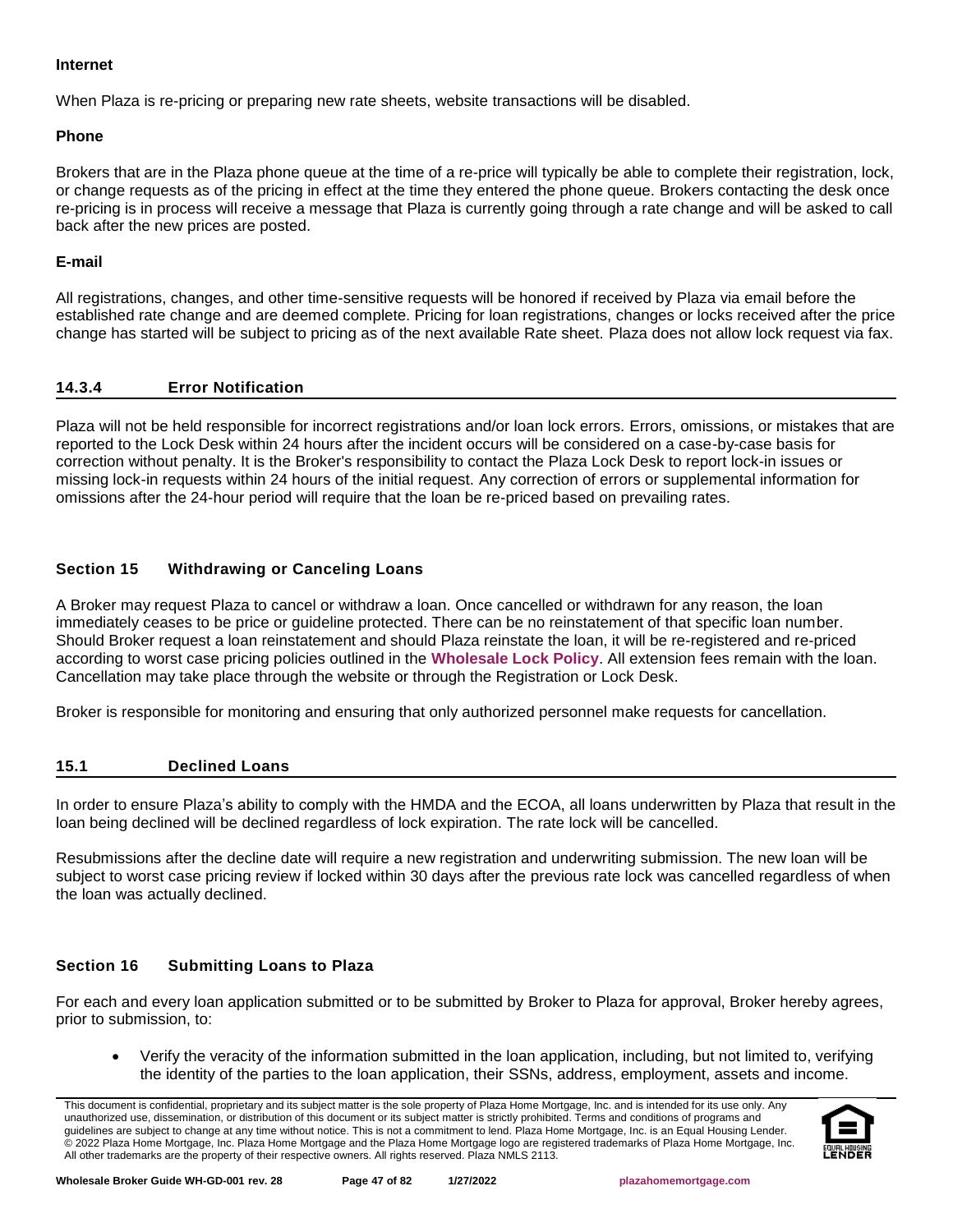- Obtain all necessary credit reports with respect to the potential borrowers from reputable independent credit reporting agencies.
- Verify that the procedures, eligibility requirements, forms and other aspects of the loan application are in accordance with the requirements of the Federal National Mortgage Association and/or Federal Home Loan Mortgage Corporation, and are in compliance with all applicable federal, state and local laws, rules, regulations and ordinances including, without limitation, the TILA, Regulation Z, the Real Estate Settlement Procedures Act, Regulation X, the Fair Credit Reporting Act, the Fair and Accurate Credit Transactions Act (FACTA), the Home Mortgage Disclosure Act, the Federal Housing Administrations (FHA's) Tiered Pricing Rule, and the Consumer Credit Protection Act. Broker agrees to include written evidence of such compliance with each loan application submitted to Plaza by Broker.
- Make prompt, timely, full, accurate and truthful disclosure to Plaza of all information and documentation that Broker may know, suspect or have notice of, relating to the application, the borrower(s), or the security for the loan, or that could affect or has affected the validity, collectability, collateral value, security or enforceability of any loan submitted by Broker for funding by Plaza. Such obligation of Broker shall continue after the submission of the loan application to Plaza. **AND**
- Perform such other acts as would be reasonable or advisable under the circumstances to confirm the accuracy and authenticity of the application and the information provided therein and to ensure the absence of any fraud, misrepresentation, or erroneous statements in connection with such application on the part of the borrower(s) or any third party.

In addition to the foregoing, Broker agrees to promptly submit to Plaza all information Plaza may request from time to time with respect to an application. The contents of all loan applications and other information submitted to Plaza shall become the property of Plaza upon funding of the loan.

# **Section 17 Insurance and Survey Requirements**

# <span id="page-47-0"></span>**17.1 General Hazard Insurance Requirements**

# **Carrier**

The hazard insurance policy for a property securing any first mortgage including blanket policies for condos and PUDs, must be underwritten by one of the following carriers:

# **An Insurer with an Acceptable Rating**

- Carriers rated by A.M. Best Company.
- "B" or better Financial Strength Rating and a Financial Size Category of a least "III" in Best's Insurance Reports.
- "A" or better Financial Strength Rating and a Financial Size Category of "VII" or better in Best's Insurance Reports Non-US Edition.

### **Carriers Rated by Demotech, Inc.**

• "A" or better rating in Demotech's Hazard Insurance Financial Stability Ratings

# **Carrier's Rated by Standard and Poor's**

• "BBB" or Insurer Financial Strength Rating in Standard and Poor's Ratings Direct Insurance Service

Insurers rated by more than one rating company need only meet one of the rating requirements.

This document is confidential, proprietary and its subject matter is the sole property of Plaza Home Mortgage, Inc. and is intended for its use only. Any unauthorized use, dissemination, or distribution of this document or its subject matter is strictly prohibited. Terms and conditions of programs and guidelines are subject to change at any time without notice. This is not a commitment to lend. Plaza Home Mortgage, Inc. is an Equal Housing Lender. © 2022 Plaza Home Mortgage, Inc. Plaza Home Mortgage and the Plaza Home Mortgage logo are registered trademarks of Plaza Home Mortgage, Inc. All other trademarks are the property of their respective owners. All rights reserved. Plaza NMLS 2113.

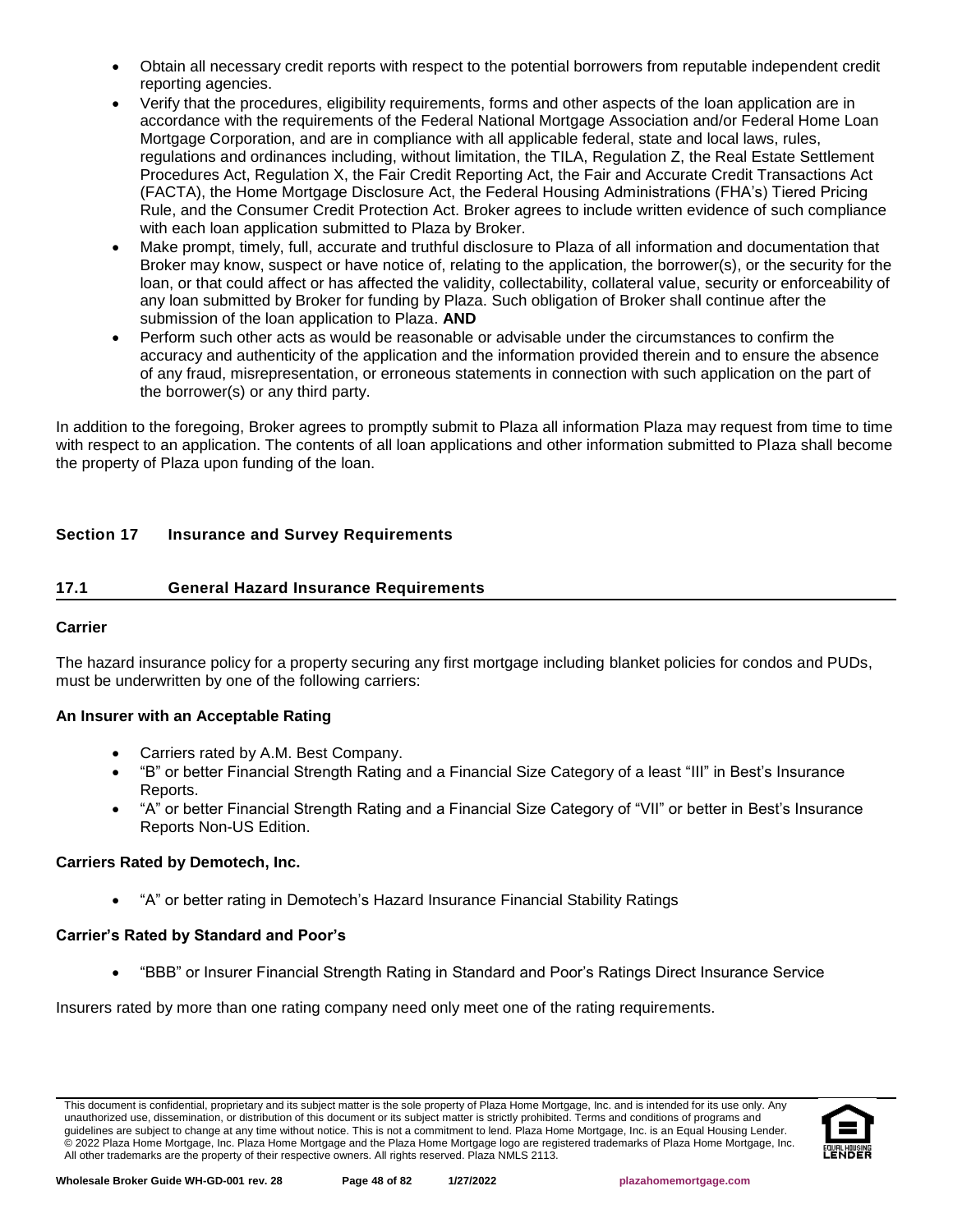### **Other Acceptable Insurance Underwriters**

A state insurance pool created by statutory authority to provide insurance for geographic areas or insurance lines which suffer from lack of voluntary market availability, if that is the only coverage that is available. Such pool may be designated as a property insurance plan, a Fair Access to Insurance Requirements (FAIR) plan, an underwriting association, a joint underwriting association or an insurance authority. The following are examples of such plans:

- Hawaii Property Insurance Association (HPA), **AND**
- Florida Citizens Property Insurance Corporation

In addition, all insurance companies (insurers) and insurance companies which guarantee coverage provided by other insurance companies (reinsurers) must also be licensed or otherwise authorized by law to conduct business in the jurisdiction where the Mortgaged Premises are located.

### **Assessments**

Insurance contracts must provide that no assessment may be made against the lender or the servicer, or any subsequent assignees, and that any assessment made against other may not become a lien on the Mortgaged Premises superior to the lien of the lender or any subsequent assignee.

### **Mortgagee Clause Endorsement**

The mortgagee clause on all first mortgage policies, binders, and certificates of insurance must show the lender as the mortgagee using the following language:

#### **All Loans**

Plaza Home Mortgage, Inc. ISAOA P.O. Box 5954 Springfield, OH 45501-5954

# **Borrower and Property Information**

The following must be accurate:

- Name(s) or Borrower(s) agree with the Note.
- Property address agrees with Note/Security Instrument.
- Mailing address is the same as the property address except on second homes and investment properties.

# **Policy Term**

The policy must be written for at least a 1 year term or be continuous until cancelled.

# **Policy Effective Date**

The policy effective date must be on or before the date the borrower's loan is funded.

# **Evidence of Insurance**

At closing, the borrower must provide evidence that the property is covered by hazard insurance in one of the following forms:

- Hazard Insurance Policy
- A Certificate of Insurance, Evidence of Insurance Form, Declaration Page, or Insurance Binder (temporary insurance contract) that contains at least the following information:
	- $\circ$  Name of insured (for condominiums and PUDs, the HOA is the named insured).
		- o Name of mortgagee

This document is confidential, proprietary and its subject matter is the sole property of Plaza Home Mortgage, Inc. and is intended for its use only. Any unauthorized use, dissemination, or distribution of this document or its subject matter is strictly prohibited. Terms and conditions of programs and guidelines are subject to change at any time without notice. This is not a commitment to lend. Plaza Home Mortgage, Inc. is an Equal Housing Lender. © 2022 Plaza Home Mortgage, Inc. Plaza Home Mortgage and the Plaza Home Mortgage logo are registered trademarks of Plaza Home Mortgage, Inc. All other trademarks are the property of their respective owners. All rights reserved. Plaza NMLS 2113.

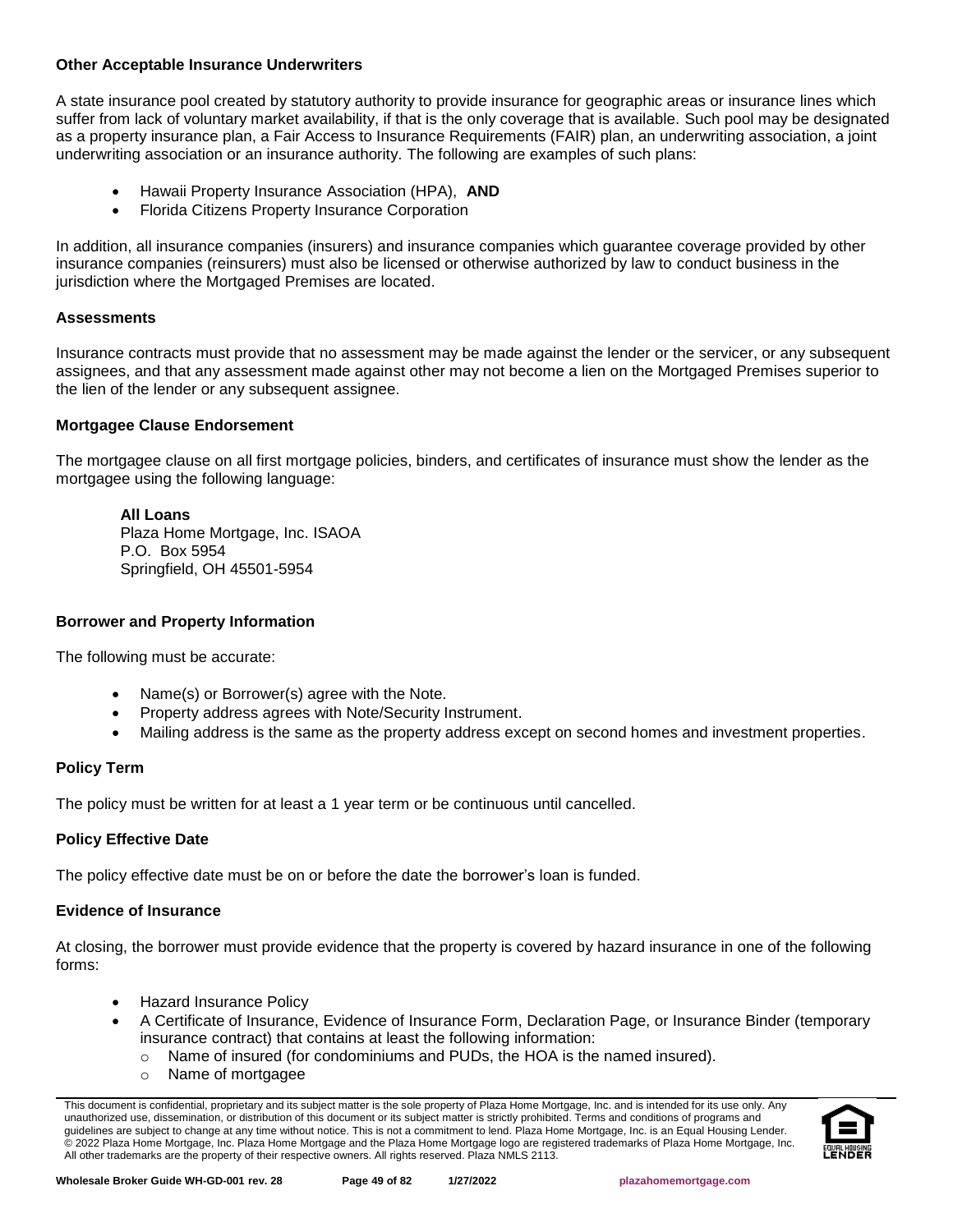- $\circ$  Property address, including zip code. A legal description must be shown for rural properties, condominiums, or other properties if the property address does not adequately define the location of the property. Example: Route 1, Box 5, is inadequate
- o Mailing address, if different from property address (second homes and non-owner occupied investment property).
- o Type, amount and effective dates of coverage
- o Deductible amount and coverage to which each such deductible applies.
- $\circ$  Any endorsement or optional coverage obtained and made part of the original policy.
- Insurer's agreement to provide at least 10 days notice to the mortgagee including any applicable PUD or condominium unit or ground lease community leasehold mortgagee before cancellation of the policy. **AND**
- o Signature of an authorized representative of the insurer, if required by law.

### **Purchase Transactions**

At closing, the borrower's must provide a paid receipt for the first year's premium.

### **Refinance Transactions**

If the insurance is due to expire within 30 days of closing, the borrower must submit a paid receipt for the next year's premium.

### **Minimum Property Insurance Types and Amounts**

### **1-4 Unit Properties:**

### **Type of Coverage**

At a minimum, the Mortgaged Premises must be protected against loss or damage from fire and other perils covered within the scope of the standard extended coverage endorsement. Correspondent Funding will not accept hazard insurance policies that limit or exclude from coverage in whole or in part windstorm, hurricane, hail damage, civil commotion including riots, smoke, hail, and damages caused by aircraft, vehicle, or explosion. If any of these perils is excluded from the primary insurance policy, coverage of the excluded peril must be picked up through a secondary insurance policy.

This document is confidential, proprietary and its subject matter is the sole property of Plaza Home Mortgage, Inc. and is intended for its use only. Any unauthorized use, dissemination, or distribution of this document or its subject matter is strictly prohibited. Terms and conditions of programs and guidelines are subject to change at any time without notice. This is not a commitment to lend. Plaza Home Mortgage, Inc. is an Equal Housing Lender. © 2022 Plaza Home Mortgage, Inc. Plaza Home Mortgage and the Plaza Home Mortgage logo are registered trademarks of Plaza Home Mortgage, Inc. All other trademarks are the property of their respective owners. All rights reserved. Plaza NMLS 2113.

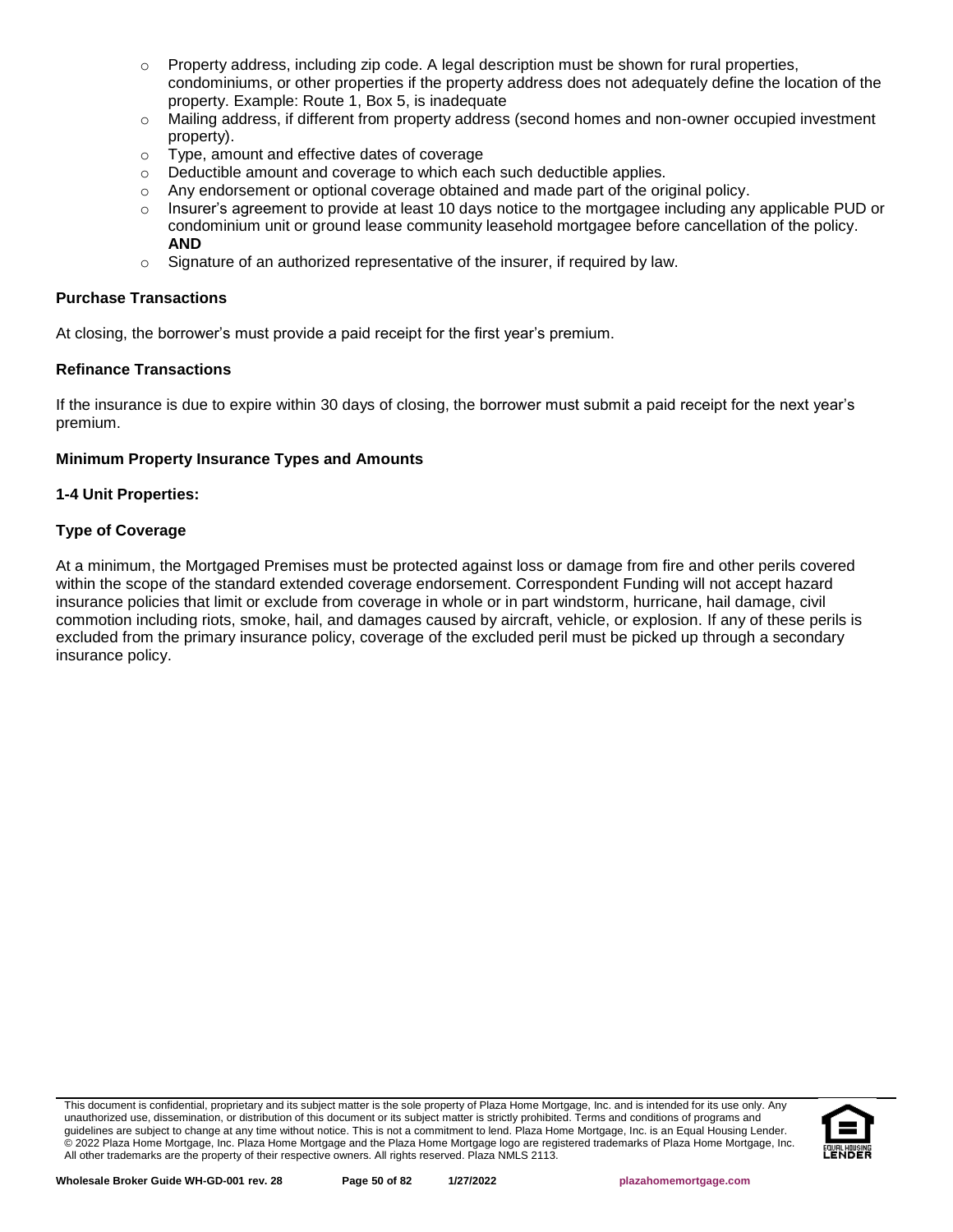### **Coverage Amount**

The hazard insurance coverage must equal the lesser of the following:

- 100% of the insurable value of the improvements as established by the property insurer, **OR**
- The unpaid principal balance of the first mortgage and the second mortgage loan amount, as long as it equals the minimum amount - 80% of the insurable value of the improvements - required to compensate for damage or loss on a replacement cost basis.

**Note:** Properties located in mudslide zones or sinkhole areas may require additional coverage.

### **Deductible**

The maximum allowable deductible is for all property types is 5% of the face amount of the insurance policy. When a policy provides for a separate wind-loss deductible either in the policy itself or in a separate endorsement, that deductible must be no greater than 5% of the face amount of the policy.

# **Condominiums and PUDs**

# **Type of Coverage**

This insurance policy must provide, at a minimum, fire and all other hazards that are normally covered by the standard extended coverage endorsement and all other perils customarily covered for similar types of projects, including those covered by the standard "all risk" endorsement.

### **Condominium Requirements**

The condominium association must maintain a master of blanket type of insurance policy, with premiums that are paid as a common expense. The policy must cover all general and limited common elements normally included, such as fixtures, building service equipment, and common personal property and supplies belonging to the homeowners' association (HOA). The policy also must cover fixtures, and other personal property inside individual units (e.g., stoves and refrigerators), whether or not the property is part of the common elements.

If the master or blanket policy does not provide interior unit coverage, replacement of improvements and betterment coverage to cover any improvements that the borrower may have made, the borrower must obtain an HO-6 Policy or "walls-in" coverage.

In addition, the hazard insurance policy should include the following provisions:

- Any Insurance Trust Agreement must be recognized.
- The right to subrogation against unit owners must be waived.
- The insurance must not be prejudiced by any acts or omissions of individual unit owners that are not under the control of the HOA.
- The policy must be primary, even if unit owners have other insurance that covers the same loss.

**Note:** A Special Condominium Endorsement usually covers the above four requirements.

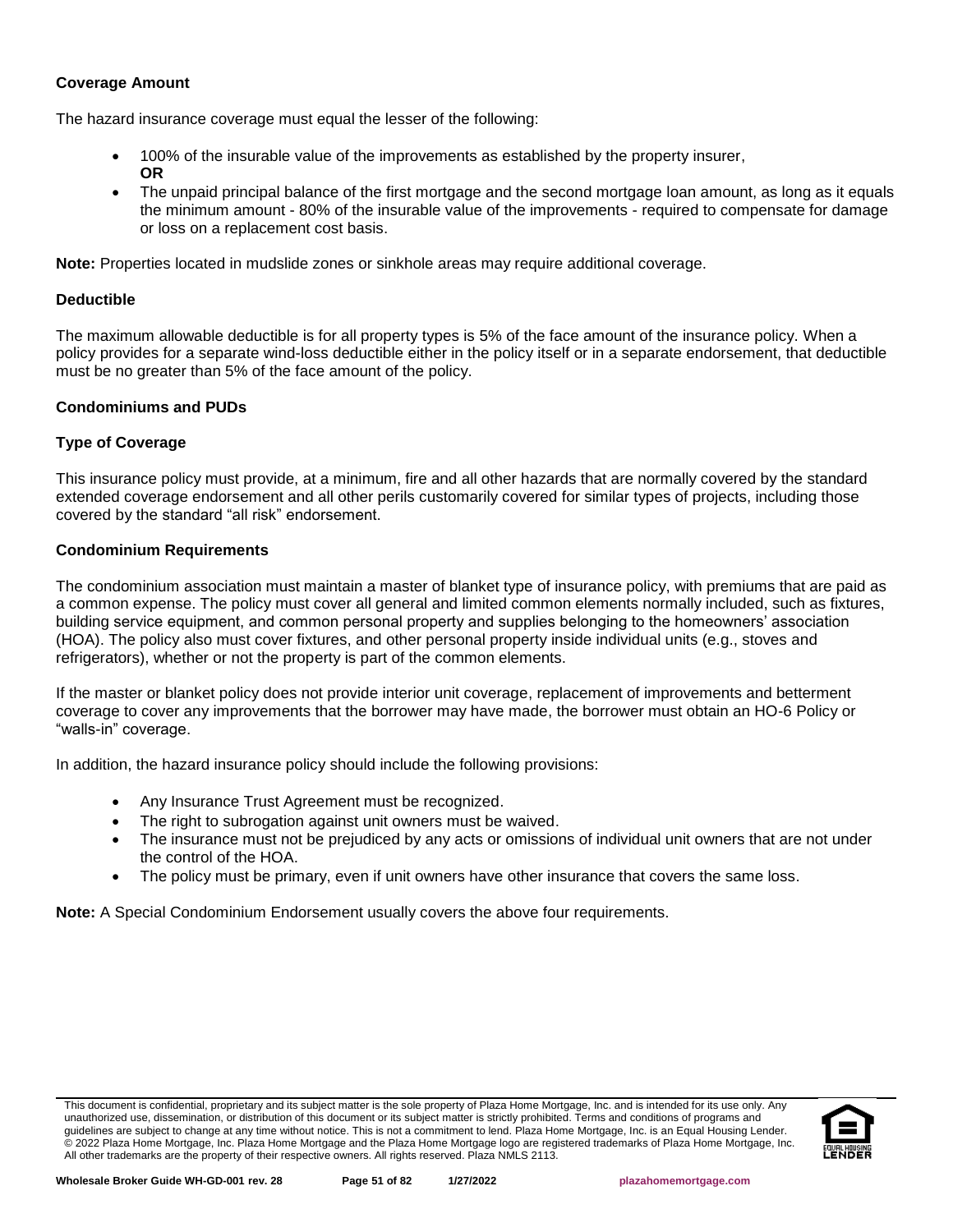### **PUD Requirements**

The HOA must maintain a property insurance policy, with premiums being paid as a common expense. The policy must cover all of the common elements except for those that are normally excluded from coverage, such as land, foundation, excavations, etc. Fixtures and building service equipment that are considered part of the common elements, as well as common personal property and supplies, should be covered.

Individual insurance policies are also required for each unit in the PUD project. If the project's legal documents allow for blanket insurance policies to cover both the individual units and the common elements, a blanket policy is acceptable in lieu of the insurance for the unit.

### **Impermissible Policies**

The following are not permitted:

- A blanket policy that covers multiple unaffiliated condominium associations or projects.
- Self-insurance arrangements whereby the HOA is self insured or has banded together with other unaffiliated associations to self insure all of the general and limited common elements of the various associations.

### **Coverage**

Insurance must cover 100% of the current replacement cost of the project improvements including the individual unit in a condominium project. Coverage does not need to include land, foundations, excavations or other items that are usually excluded from insurance coverage. An insurance policy that includes either of the following endorsements ensures full insurable value replacement coverage:

- A Guaranteed Replacement Cost Endorsement under which the insurer agrees to replace the insurable property regardless of the cost and, if the policy includes a coinsurance clause, an Agreed Amount Endorsement which waives the requirement for coinsurance. **OR**
- A Replacement Cost Endorsement under which the insurer agrees to pay up to 100% of the property's insurable replacement cost, but no more and, if the policy includes a coinsurance clause, an Agreed Amount Endorsement which waives the requirement for coinsurance.

### **Deductible**

For policies covering the common elements in a PUD project and for blanket policies covering condominium projects, the maximum deductible amount must be no greater than 5% of the face amount of the policy.

For losses related to individual PUD units that are covered by the blanket policy for the project, the maximum deductible amount related to the individual unit should be not greater than 5% of the replacement cost of the unit. If however, the policy provides for a wind-loss deductible either in the policy itself or in a separate endorsement, that deductible must be no greater than 5% of the face amount of the policy.

For blanket insurance policies that cover both the individual units and the common elements, the maximum deductible amount related to the individual unit should be no greater than 5% of the replacement cost of the unit.

# **Special Endorsements**

The following special endorsements are required:

- An Inflation Guard Endorsement, when it can be obtained.
- Building Ordinance or Law Endorsement, if the enforcement of any building, zoning, or land-use will result in loss or damage, increased cost of repairs or reconstruction, or additional demolition and removal costs. The endorsement must provide for contingent liability from the operation of building law, demolition costs and increased costs of reconstruction.

This document is confidential, proprietary and its subject matter is the sole property of Plaza Home Mortgage, Inc. and is intended for its use only. Any unauthorized use, dissemination, or distribution of this document or its subject matter is strictly prohibited. Terms and conditions of programs and guidelines are subject to change at any time without notice. This is not a commitment to lend. Plaza Home Mortgage, Inc. is an Equal Housing Lender. © 2022 Plaza Home Mortgage, Inc. Plaza Home Mortgage and the Plaza Home Mortgage logo are registered trademarks of Plaza Home Mortgage, Inc. All other trademarks are the property of their respective owners. All rights reserved. Plaza NMLS 2113.

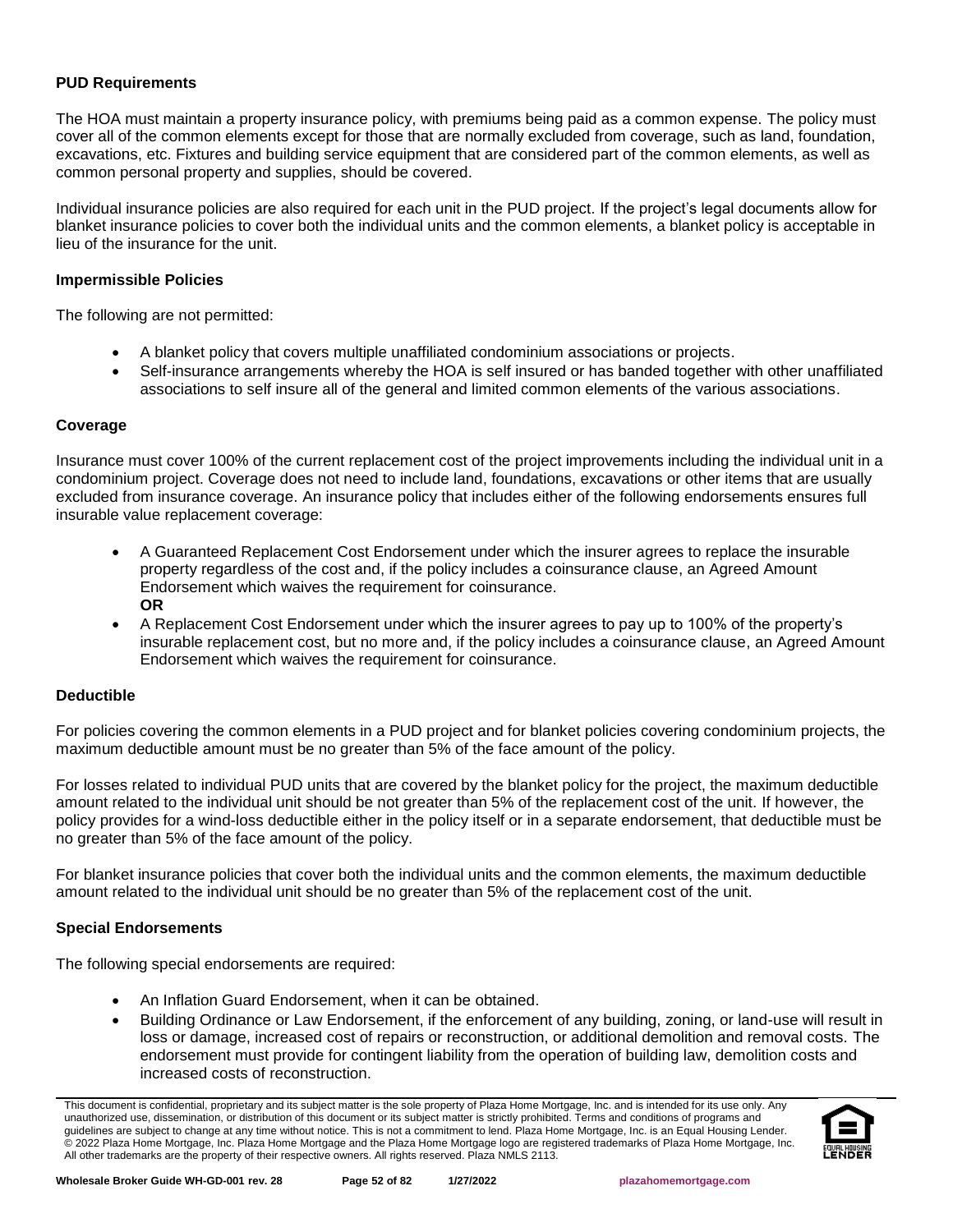• A Steam Boiler and Machinery Coverage Endorsement, if the project has central heating or cooling. This coverage should provide for the insurer's minimum liability per accident to at least equal the lesser of \$2 million or the insurable value any buildings housing the boiler or machinery.

# **Name of Insured**

The policy must show the HOA as the named insured. The named insured should be substantially similar to the following:

• "Association of Owners of the [name of condominium or PUD] for use and benefit of the individual owners" [designated by name, if required].

# **17.2 Earthquake Insurance**

Plaza does not require earthquake insurance unless it is an agency requirement as listed in Plaza's program guidelines; however, if coverage is in place, the following applies:

### **Mortgage Clause Endorsement**

Broker must ensure that the earthquake insurance policy contains a standard mortgagee clause identifying the first or second mortgage interest, and for second mortgage loans, it does not replace the mortgagee clause pertaining to the first mortgage loan.

### **17.3 Lava Zone Insurance**

Properties located in Lava Zones 1 are not insurable with standard hazard insurance and therefore, are not eligible.

# **17.4 Mine Subsidence Insurance (Pennsylvania only)**

Mine Subsidence Insurance is required for Pennsylvania loans if RFG has notice that the property is undermined (tunnels). If notification has been received or if it has been determined that the property is undermined, Mine Subsidence Insurance is required.

- Homeowner insurance companies sell Mine Subsidence Insurance to homeowners and also have special access to the Pennsylvania Department of Environmental Resources website to determine if properties require mine subsidence insurance. Due to the unique nature of this type of transaction, all homeowner insurance companies may not have the special access for completing the determination process.
- The Pennsylvania Department of Environmental Resources website at www.pamsi.org does allow individuals to key in their address to determine if their property requires Mine Subsidence Insurance, but the turnaround time can range from 2 days to 3 weeks depending on the research required.

# **Property Undermining Determination**

To determine if the property is undermined, such information may be included in one of the following documents:

- Purchase Contract
- Appraisal
- Title Commitment

# **Coverage**

Mine Subsidence Insurance must equal 80% of the value of the structure or the maximum insurance available from the Pennsylvania Department of Environmental Protection. The maximum insurance available is \$250,000.

This document is confidential, proprietary and its subject matter is the sole property of Plaza Home Mortgage, Inc. and is intended for its use only. Any unauthorized use, dissemination, or distribution of this document or its subject matter is strictly prohibited. Terms and conditions of programs and guidelines are subject to change at any time without notice. This is not a commitment to lend. Plaza Home Mortgage, Inc. is an Equal Housing Lender. © 2022 Plaza Home Mortgage, Inc. Plaza Home Mortgage and the Plaza Home Mortgage logo are registered trademarks of Plaza Home Mortgage, Inc. All other trademarks are the property of their respective owners. All rights reserved. Plaza NMLS 2113.

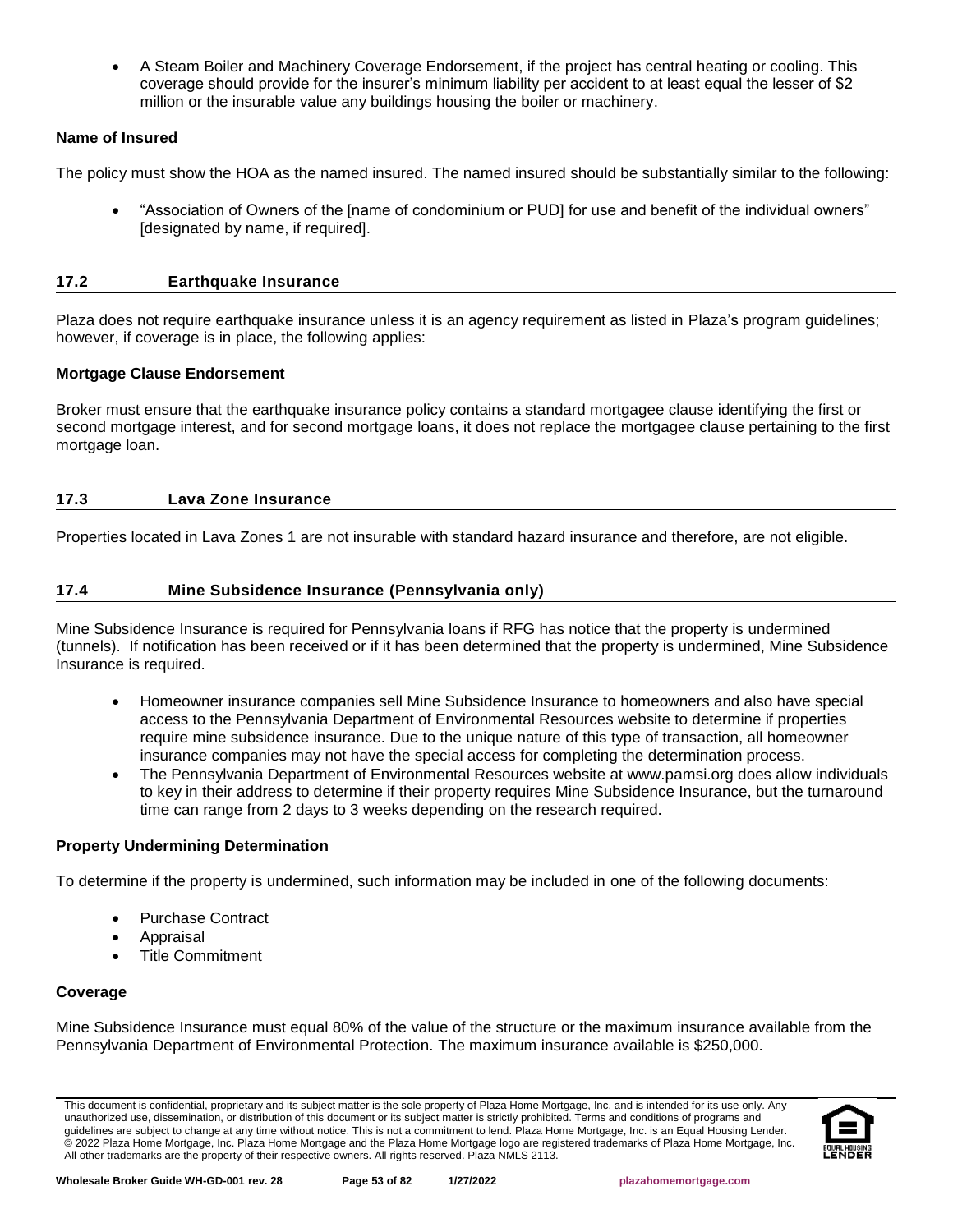# **Evidence of Insurance**

Evidence of Mine Subsidence Insurance may be any the following:

- An original Hazard Insurance Policy that includes Mine Subsidence Insurance.
- If the loan is a refinance, the original or a photocopy of an existing Mine Subsidence Insurance Policy from the Pennsylvania Department of Environmental Protection and an Assignment of Interest Endorsement form.
- If the property is located in the Anthracite (hard coal) Region, an Assignment of Interest Endorsement form and a town map which has been marked with an X to show the location of the property.
- If the property is located in the Bituminous (soft coal) Region, an Assignment.

# **17.5 Flood Insurance**

# **General Flood Insurance Requirements Standard Flood Hazard Determination (SFHD)**

# **Federally Available Flood Insurance**

Flood insurance is generally required if any building, dwelling, structure, or improvement is located within an Standard Flood Hazard Area (SFHA) that has mandated flood insurance purchase requirements under the NFIP unless the mortgage is an FHA Section 240 mortgage. If flood insurance is not available because a community does not participate in NFIP, Plaza will not purchase loans secured by properties located in those areas.

# **Location of Property within the SFHA**

# **Principal Structure Located Within an SFHA**

Flood insurance is required if any part of the principal structure is located within an SFHA. Flood insurance on detached buildings, such as stand-along garages, sheds, or greenhouses, located within an SFHA is required if they serve as part of the security for the loan.

# **Principal Structure Not Located Within an SFHA**

If the principal structure on a property is not located within a SFHA, flood insurance generally is not required even if another detached structure on the property is located within the SFHA. However, if the detached structure is attached to the land and serves as part of the security for the loan, flood insurance is required for the detached structure and may be purchased through a separate policy on a general property insurance form, unless Plaza determines that the principal structure represents sufficient security for the loan and releases the detached structure from the security. If buildings are "carved out" from the security, the property must be marketable in the event of foreclosure and the "carve out" must be permissible under local zoning rules.

### **Waivers**

Plaza will waive flood insurance requirements if the borrower obtains a letter from Federal Emergency Management Agency (FEMA) stating that its maps have been amended so that the buildings securing the loan are no longer in an SFHA.

# **Notice of Special Flood Hazards and Availability of Federal Disaster Relief Assistance**

If any part of the principal structure is located within a SFHA, the loan file must include the Notice of Special Flood Hazards and Availability of Federal Disaster Relief Assistance that was provided to a borrower in accordance with the Flood Disaster Protection Act. The loan file must contain evidence that the borrower received the Notice of Special Flood Hazards (NSFH) no later than 10 days prior to closing unless the loan file documents why it was not feasible to meet that time frame. The NSFH must be provided prior to the day of closing.

This document is confidential, proprietary and its subject matter is the sole property of Plaza Home Mortgage, Inc. and is intended for its use only. Any unauthorized use, dissemination, or distribution of this document or its subject matter is strictly prohibited. Terms and conditions of programs and guidelines are subject to change at any time without notice. This is not a commitment to lend. Plaza Home Mortgage, Inc. is an Equal Housing Lender. © 2022 Plaza Home Mortgage, Inc. Plaza Home Mortgage and the Plaza Home Mortgage logo are registered trademarks of Plaza Home Mortgage, Inc. All other trademarks are the property of their respective owners. All rights reserved. Plaza NMLS 2113.

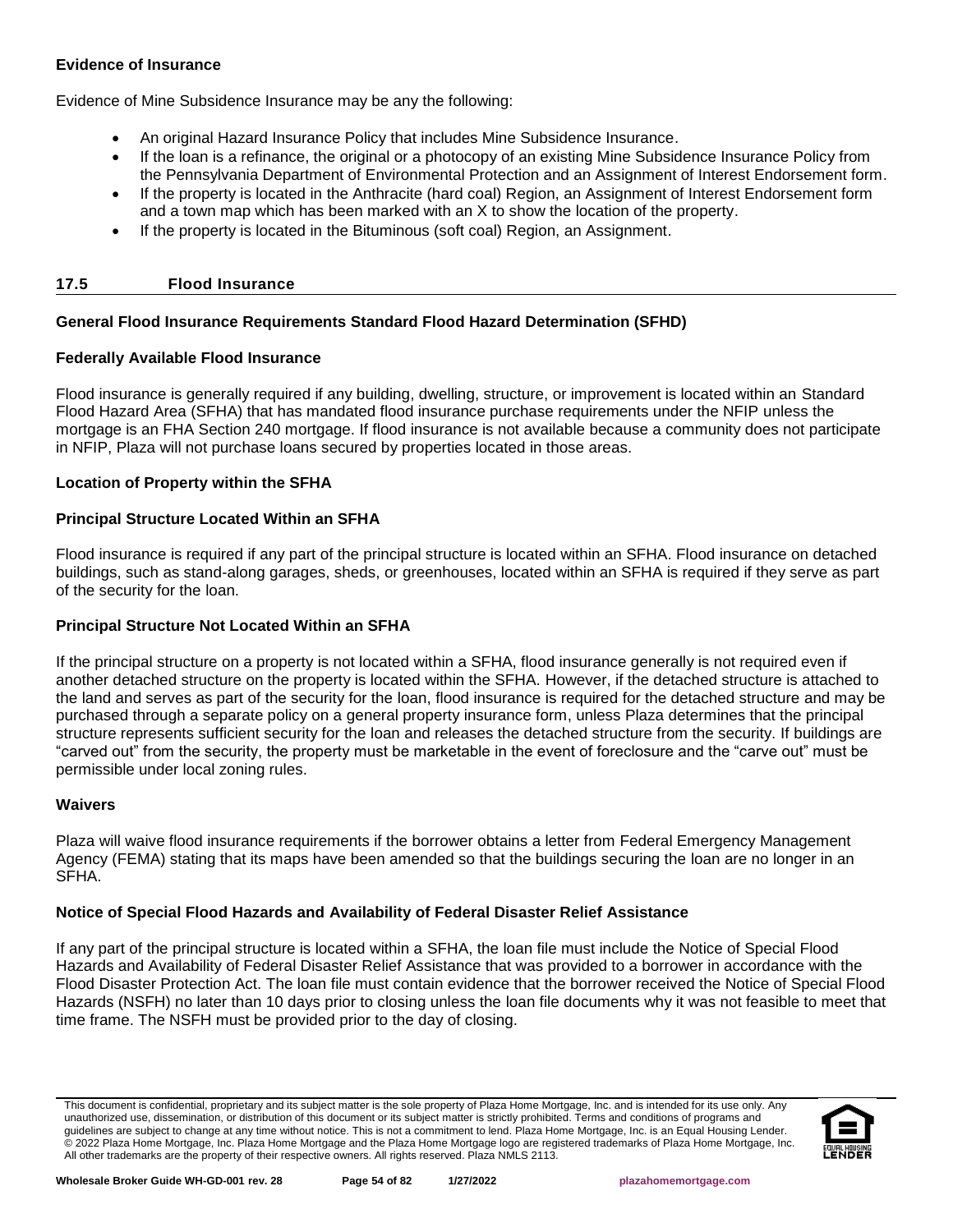### **Flood Insurance Coverage**

Flood insurance coverage in at least the minimum coverage required by the NFIP and in accordance with applicable government agency guidelines is required.

### **Acceptable Policies**

The flood insurance policy must be in the form of the standard policy issued under the NFIP. Policies that meet the NFIP requirements, such as those issued by licensed property and casualty insurance companies that are authorized to participate in the NFIP's "Write Your Own" program are acceptable.

### **Multiple Structures**

If multiple buildings securing the loan are located in an SFHA in a participating community, the insurance agent must determine the amount of insurance required on each building and add these amounts together to determine the minimum amount of flood coverage. Each building securing a loan must be covered by a separate policy. The amount of total required flood insurance can be allocated among the secured buildings in varying amounts, but all buildings in an SFHA must have some coverage.

### **Policy Term**

The policy must be written for at least a 1 year term.

### **Policy Effective Date**

The policy effective date must be on or before the date the borrower's loan is funded.

### **Evidence of Insurance**

At closing, the borrower must provide evidence that the property is covered by flood insurance in one of the following forms:

- Flood Insurance Policy
- Declarations Page **OR**
- Copy of the Flood Insurance Application with a paid receipt for the first year's premium.

# **Escrow Policy**

Plaza requires flood insurance premiums to be escrowed, regardless of loan-to-value. This applies to all loans where the property is located in a flood zone, regardless of whether any other funds associated with the loan are escrowed; i.e. taxes, hazard insurance premiums, or any other fees or charges. In cases where flood insurance premiums are paid by a condominium association or homeowners association, flood insurance will not be required to be escrowed.

### **Deductible**

The maximum allowable deductible is the maximum deductible available from the NFIP (currently \$5,000).

### **PUDS**

# **Coverage Amount for Individual PUD Unit**

The coverage amount is the same as for other 1-4 unit properties.

# **Coverage Amount for PUD Project**

The policy must cover any common elements buildings and any other common property located in an SFHA. The flood insurance coverage must equal the lesser of the following:

This document is confidential, proprietary and its subject matter is the sole property of Plaza Home Mortgage, Inc. and is intended for its use only. Any unauthorized use, dissemination, or distribution of this document or its subject matter is strictly prohibited. Terms and conditions of programs and guidelines are subject to change at any time without notice. This is not a commitment to lend. Plaza Home Mortgage, Inc. is an Equal Housing Lender. © 2022 Plaza Home Mortgage, Inc. Plaza Home Mortgage and the Plaza Home Mortgage logo are registered trademarks of Plaza Home Mortgage, Inc. All other trademarks are the property of their respective owners. All rights reserved. Plaza NMLS 2113.

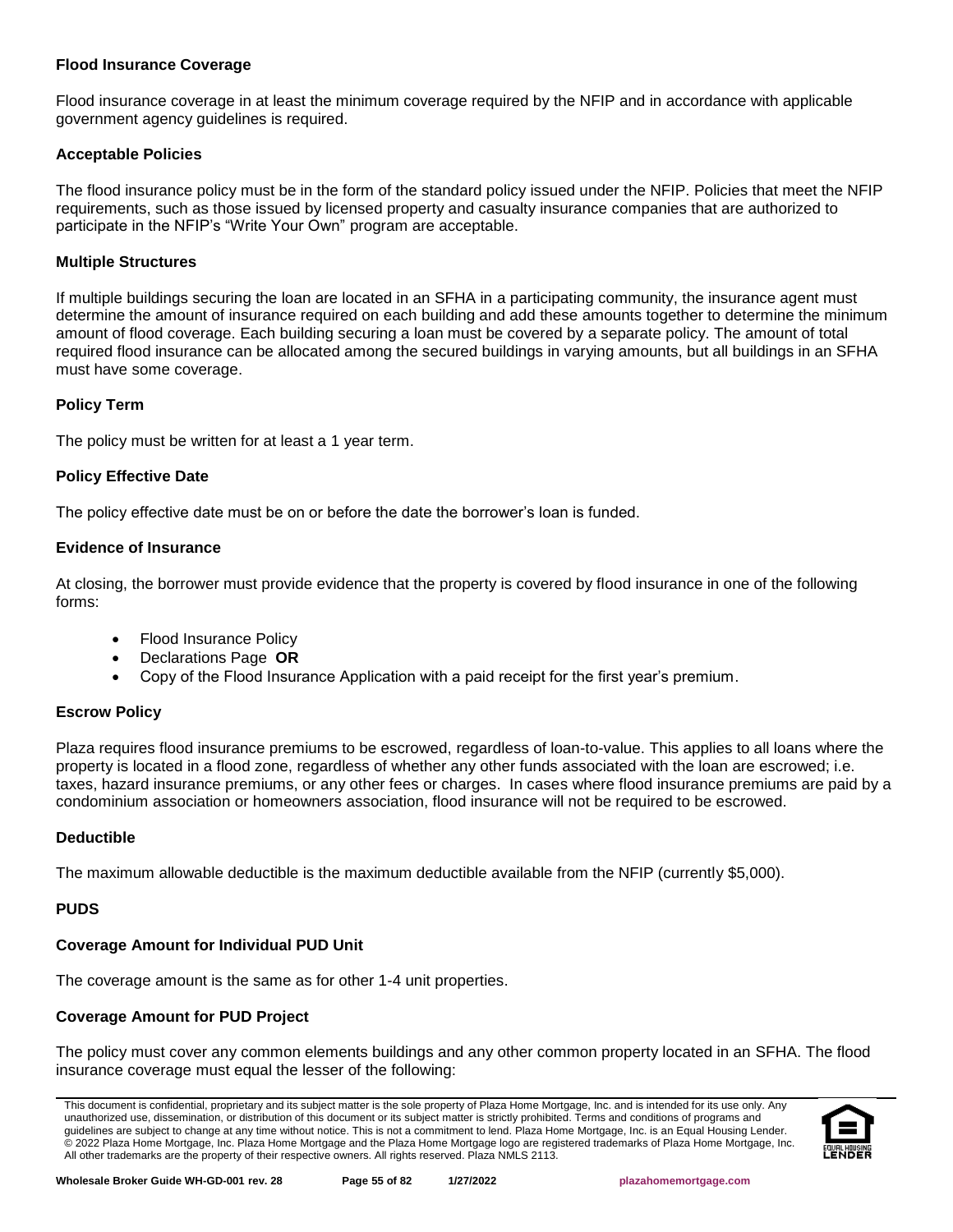- 100% of the insurable value of the facilities **OR**
- The maximum coverage available under the appropriate NFIP Program

# **Deductible**

- **Individual Unit -** The maximum deductible available from the NFIP currently \$5,000.
- **PUD Project -** The maximum deductible available from the NFIP currently \$25,000.

# **Condominiums**

# **Homeowners**' **Association (HOA)**

The condominium HOA must obtain an NFIP Residential Condominium Building Association Policy (RCBAP) with the following coverage's:

# **Building Coverage**

Building coverage must equal the lesser of the following:

- 100% of the insurable value replacement cost of the building, including amounts to repair or replace the foundation and its supporting structure. **OR**
- The total number of units in the condominium building times \$250,000.

# **Contents Coverage**

Contents coverage must equal the lesser of the following:

- 100% of the insurable value of all contents including machinery and equipment that are not part of the building, that are owned in common by the association members. **OR**
- The maximum amount of contents coverage sold by the NFIP for a condominium building.

# **Unit Owner**'**s Coverage**

Flood insurance is generally not required for individual condominium units. However, if a HOA refuses to obtain a RCBAP policy or when the RCBAP policy does not comply with the requirements above, the borrower must obtain a dwelling policy on the individual unit equal to the minimum amount of coverage for a 1-4 unit property as specified above.

# **Deductible**

- **Individual Unit (if required) -** The maximum deductible available from the NFIP currently \$5,000.
- **Condominium Project -** The maximum deductible available from the NFIP currently \$25,000.

# **Properties Located in the Coastal Barrier Resources System or in an Otherwise Protected Area**

Federal flood insurance may not be available for loans in the Coastal Barrier Resources System (CBRS) or Otherwise Protected Area (OPA), as defined by the Coastal Barrier Resources Act. Private flood insurance is acceptable for these loans. Coverage amounts and deductible must meet the requirements in this section. The carrier must meet the minimum rating requirements for insurance underwriters specified in the **[Hazard Insurance](#page-47-0)** section.

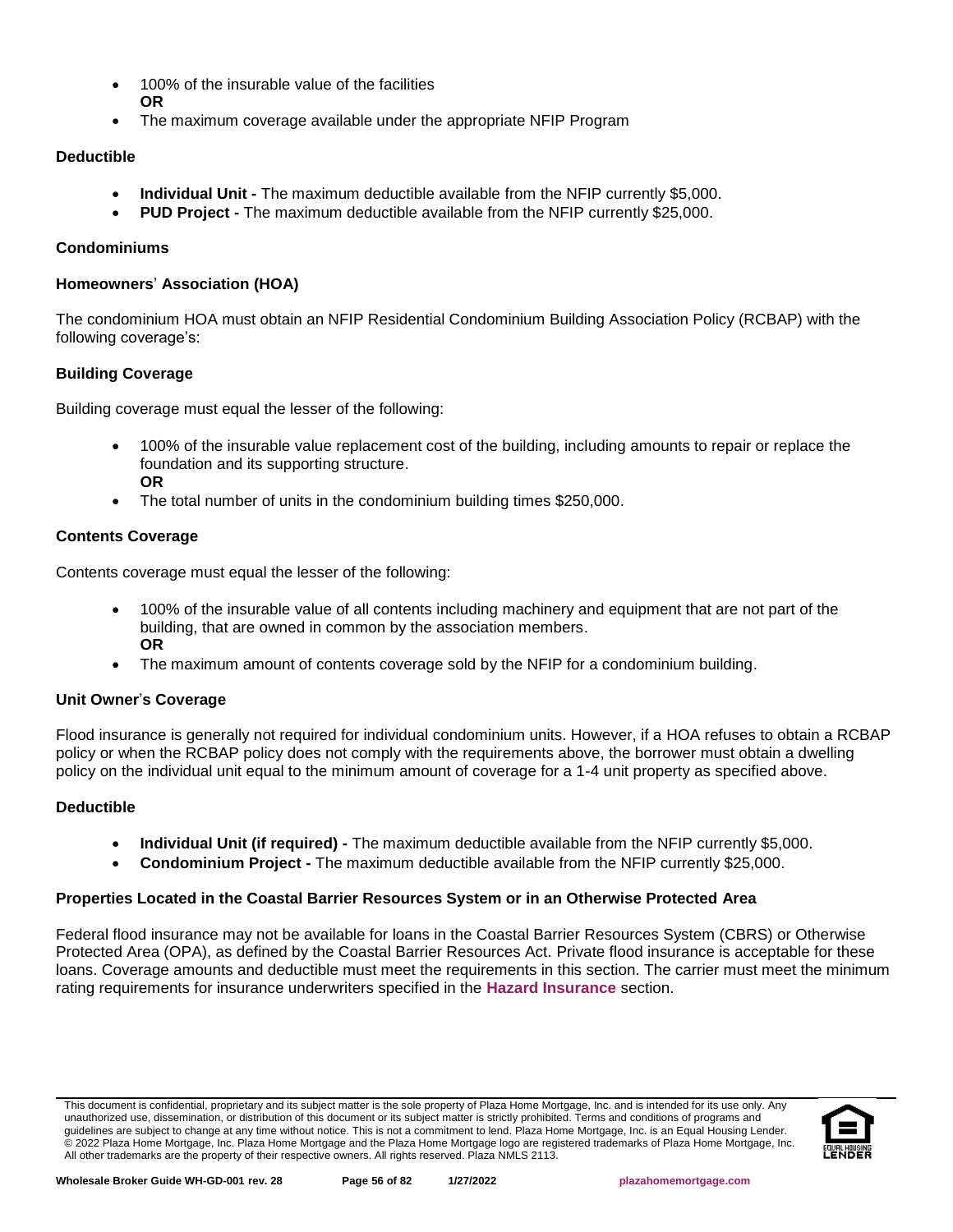### **17.6 Wind Storm Insurance**

Windstorm coverage is generally included under the standard extended coverage policy through an endorsement. If the policy excludes or limits the windstorm coverage, it is not acceptable. The borrower must obtain a separate policy or endorsement from another commercial insurer that, with the existing policy, provides adequate total coverage.

The maximum deductible for windstorm coverage is the highest of:

- 5% of the face amount of the policy
- \$2,000
- The maximum allowed under state law.

### **17.7 Liability Insurance for PUDs and Condominiums**

### **Type of Coverage**

The HOA must maintain a commercial general liability insurance policy for the entire project, including all common areas and elements, public ways, and any other areas that are under its supervision. The insurance must also cover commercial spaces that are owned by the HOA, even if they are leased to others. The commercial general liability insurance policy must provide coverage for bodily injury and property damage that result from the operation, maintenance, or use of the project's common areas and elements.

The association must also maintain any additional coverage commonly required by private institutional mortgage investors for projects similar in construction, location, and use.

### **Coverage Amount**

Liability coverage must be for at least \$1 million per occurrence for personal injury and/or property damage and the coverage must provide for claim settlements on an occurrence basis. This coverage is not required for limited project review condos or established, attached PUD projects.

### **Special Endorsements**

The insurance policy must contain a "severability of interest" endorsement, precluding the insurer from denying the claim of a condominium unit owner because of negligent acts of the HOA or other unit owners. **Cancellation/Modification Requirements**

The policy must provide for at least 10 days written notice to the HOA before the insurer can cancel or substantially modify it. For condominium projects, similar notice also must be given to each holder of a first mortgage or share loan on an individual unit in the project.

# **17.8 Fidelity or Employee Dishonesty Insurance for Condominiums**

### **Projects Requiring Fidelity Insurance**

Fidelity insurance is required for condominium projects consisting of more than 20 units.

### **Minimum Property Insurance Types and Amounts**

### **Type of Coverage**

The HOA must maintain a blanket fidelity or employee dishonesty insurance policy covering losses resulting from dishonest or fraudulent acts committed by the association's directors, managers, trustees, employees or volunteers responsible for handling funds belonging to or administered by the HOA. The policy must provide coverage for anyone who either handles or is responsible for funds that the HOA holds or administers, whether or not that individual receives

This document is confidential, proprietary and its subject matter is the sole property of Plaza Home Mortgage, Inc. and is intended for its use only. Any unauthorized use, dissemination, or distribution of this document or its subject matter is strictly prohibited. Terms and conditions of programs and guidelines are subject to change at any time without notice. This is not a commitment to lend. Plaza Home Mortgage, Inc. is an Equal Housing Lender. © 2022 Plaza Home Mortgage, Inc. Plaza Home Mortgage and the Plaza Home Mortgage logo are registered trademarks of Plaza Home Mortgage, Inc. All other trademarks are the property of their respective owners. All rights reserved. Plaza NMLS 2113.

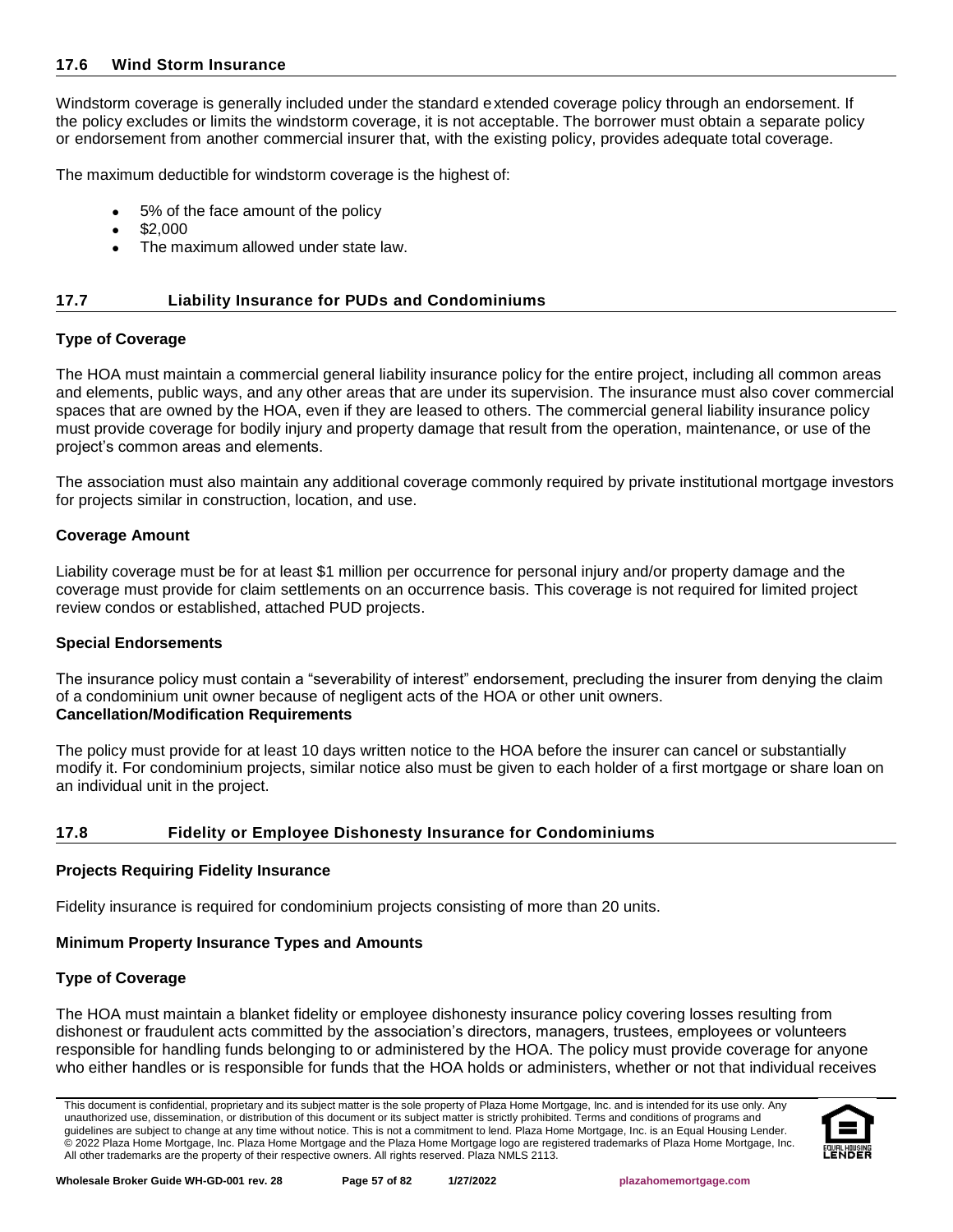compensation for services. A management agent that handles funds for the HOA should be covered by its own fidelity insurance policy, which must provide the same coverage required of the HOA.

# **Coverage Amount**

Coverage must equal the maximum amount of funds held by the HOA at any one time while the policy is in force. A lower coverage limit is acceptable if the project's legal documents require the HOA and any management firm to adhere to certain financial controls. However, in such case, the coverage limit must at least equal the sum of 3 months of assessments on all units in the condominium project. The financial controls must include at least one of the following:

- The condominium HOA or its management firm maintains separate accounts for the operating budget and the reserve fund. The depository institution in which funds are deposited sends copies of the monthly account statements directly to the association.
- Separate records and accounts are maintained for each condominium HOA or other community association using the management firm's services. The management firm does not have the authority to draw checks on or to transfer funds from the reserve fund of the condominium owners' association.
- Two or more members of the board of directors must sign any checks drawn on the reserve account.

# **Name of Insured**

The fidelity bond or insurance policy must name the HOA as the insured, and premiums must be paid as a common expense by the association.

# **Cancellation/Modification Requirements**

The policy must provide that the insurer will notify the HOA at least 10 days before cancellation or substantial modification of the policy.

# **17.9 Mortgage Insurance (MI)**

If primary mortgage insurance is required by the loan program, as stated in Plaza's program guidelines, an escrow/impound account must be established at closing for monthly payment of future premiums, unless a single premium is paid in full at closing or unless the loan was priced with lender-paid mortgage insurance.

**Note:** Refer to Plaza's program guidelines for specific MI requirements for each program type.

# **Mortgage Insurance Requirements for Properties Located in New York**

To ensure compliance with New York Insurance Law, use a LTV calculation based solely on the appraised value of the property to determine the MI requirement for loans secured by properties in the state of New York. If that LTV is </= 80%, the loan will not require mortgage insurance regardless of the LTV calculated using the sales price.

- To determine when MI is required on any loan transaction, calculate the LTV by dividing the loan amount by the appraised value, regardless of whether the sales price is higher or lower.
- If MI is required, the standard LTV calculation of loan amount divided by the lesser of the appraised value or sales price must be used to determine the required percentage of coverage on purchase transactions.

# **Examples of MI Calculations for New York Properties**

For all transactions and property types, determine whether MI is required by dividing the loan amount by the appraised value. If the LTV is greater than 80%, MI is required.

**Example:** The following LTV calculations are for the purpose of determining whether MI is required on New York loans.

This document is confidential, proprietary and its subject matter is the sole property of Plaza Home Mortgage, Inc. and is intended for its use only. Any unauthorized use, dissemination, or distribution of this document or its subject matter is strictly prohibited. Terms and conditions of programs and guidelines are subject to change at any time without notice. This is not a commitment to lend. Plaza Home Mortgage, Inc. is an Equal Housing Lender. © 2022 Plaza Home Mortgage, Inc. Plaza Home Mortgage and the Plaza Home Mortgage logo are registered trademarks of Plaza Home Mortgage, Inc. All other trademarks are the property of their respective owners. All rights reserved. Plaza NMLS 2113.

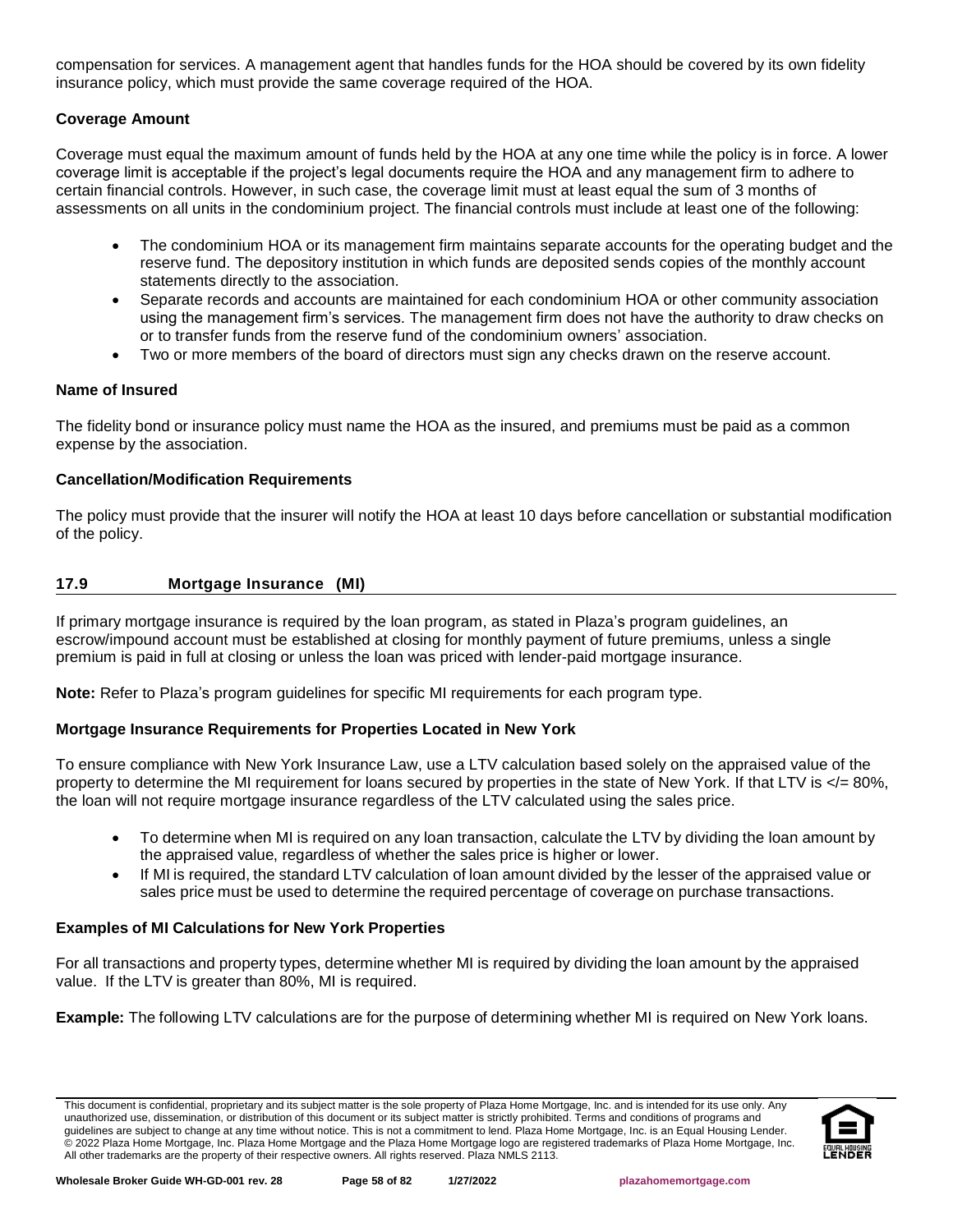| <b>Sales Price</b> | <b>Appraised</b><br>Value | Loan<br><b>Amount</b> | LTV by<br><b>Sales</b><br><b>Price</b> | LTV by<br><b>Appraised</b><br><b>Value</b> | <b>MI</b><br><b>Required</b> | <b>Rationale</b>                                                                                                                                     |
|--------------------|---------------------------|-----------------------|----------------------------------------|--------------------------------------------|------------------------------|------------------------------------------------------------------------------------------------------------------------------------------------------|
| \$100,000.00       | \$110,000.00              | \$85,000.00           | 85%                                    | 77.27%                                     | No                           | The LTV based on the appraised value<br>is 80% or less. The LTV based on the<br>sales price, although greater than 80%,<br>is not a consideration.   |
| \$110,000.00       | \$100,000.00              | \$85,000.00           | 77.27%                                 | 85%                                        | Yes                          | The LTV based on the appraised value<br>is greater than 80%. The LTV based on<br>the sales price, although less than<br>80%, is not a consideration. |

# **Private Mortgage Insurance (PMI) Drop Off in Payment Schedules**

The Homeowner's Protection Act sets out rules for termination of PMI insurance on residential home loans. It provides that the borrower may request PMI cancellation when the principal balance of the loan reaches 80% of the property's value and that the servicer must cancel PMI when the principal balance of the loan reaches 78% of the property's value.

Because the reduction in principal balance to 78% of the property's value would rarely coincide exactly with the timing of the monthly payment, lenders cut off the MI payment just above the cancellation figure (i.e. 78.05%) or just below (i.e. 77.95%). The calculation of when the servicer must cancel PMI affects the payment schedule on the TIL disclosure. If the PMI payment is dropped just above the 78% LTV, the payment schedule will show 1 month or more fewer PMI payments than if the PMI payment is dropped just below the 78% LTV.

Since the 78% does not coincide exactly with the timing of the monthly payment, this will mean the principal balance will actually be below 78% at the time that the PMI payments can be dropped.

### **Cancellation: Original Borrower**

The MI must be canceled if either it is required by law or all of the following conditions are met and the borrower requests:

- 2 years has elapsed since the origination of the Mortgage.
- The unpaid principal balance of the loan has been reduced to the LTV where mortgage insurance is not required under the loan programs, at the time the loan was purchased by Plaza, where value is:
	- $\circ$  Based upon the original appraised value of the property, and the Servicer represents that the current value of the Mortgaged Premises is at least equal to the original appraised value. **OR**
	- $\circ$  Based upon a current appraised value ordered by the Servicer from their approved appraiser list and paid for by the borrower. The applicable appraisal form must be used and it must have been performed within 120 days of the request for cancellation of the MI. Under certain circumstances based upon the structure of the pool a loan may be in, it may not be possible to cancel MI on an individual loan where a new appraisal is used as the basis of determining the current LTV.
- The borrower's monthly installment of principal, interest, and escrow/Impound was never more than 30 days past due for the 12 months immediately preceding the date insurance cancellation is requested and no payment 60 days or more past due in the past 24 months.
- There was no other default under the terms of the loan at any time during the same 12-month period.

# **17.10 Title Insurance**

Title insurance must comply with the following requirements:

• The amount of coverage must be equal to the face value of the mortgage. Loans with either scheduled negative amortization, or the potential for it, require coverage that equals the original mortgage amount of the loan plus the maximum amount of potential negative amortization as stated in the Note and/or rider. If an

This document is confidential, proprietary and its subject matter is the sole property of Plaza Home Mortgage, Inc. and is intended for its use only. Any unauthorized use, dissemination, or distribution of this document or its subject matter is strictly prohibited. Terms and conditions of programs and guidelines are subject to change at any time without notice. This is not a commitment to lend. Plaza Home Mortgage, Inc. is an Equal Housing Lender. © 2022 Plaza Home Mortgage, Inc. Plaza Home Mortgage and the Plaza Home Mortgage logo are registered trademarks of Plaza Home Mortgage, Inc. All other trademarks are the property of their respective owners. All rights reserved. Plaza NMLS 2113.

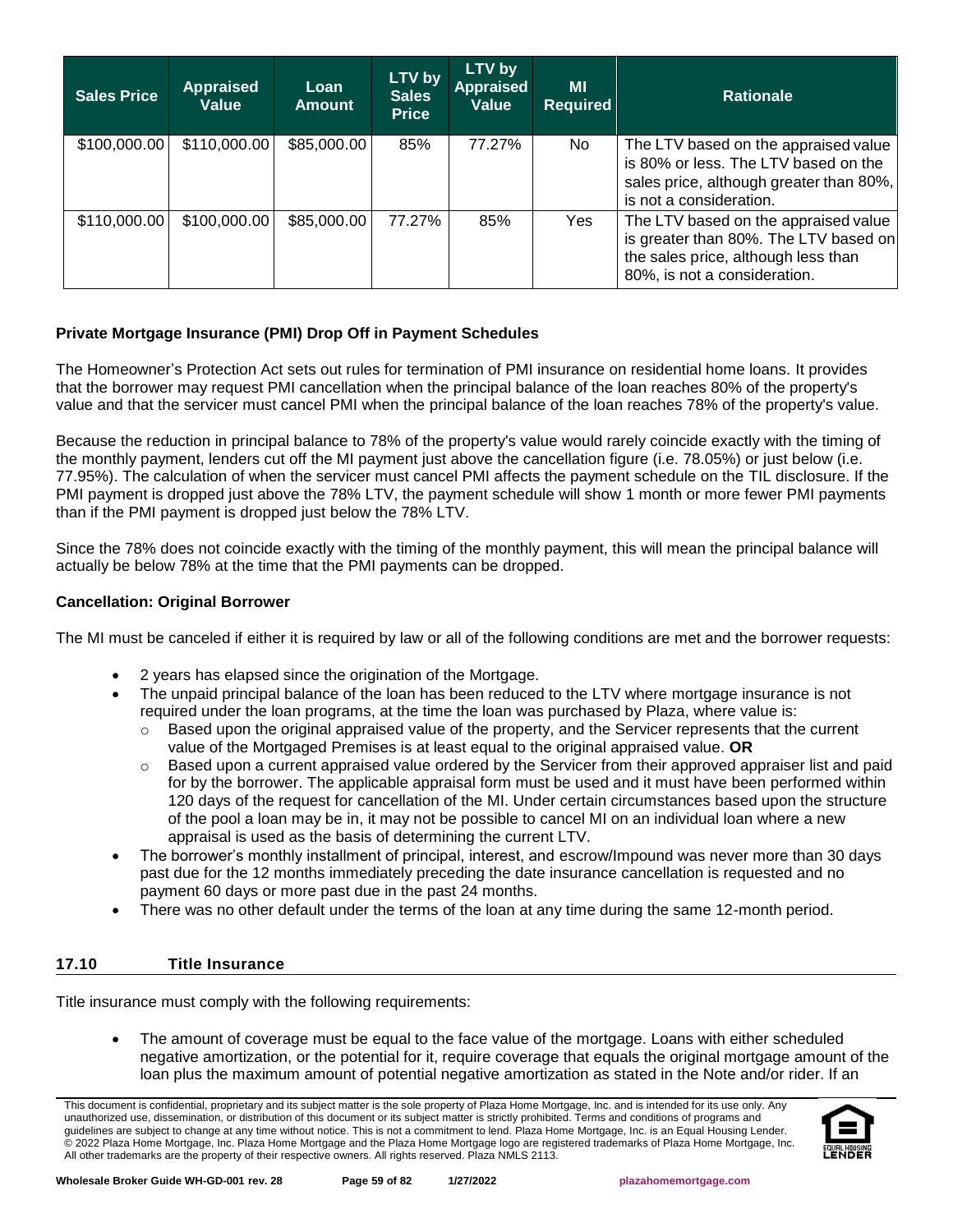equivalent endorsement is obtained, it must provide protection in an amount sufficient to cover the mortgage amount, plus the maximum amount of negative amortization that is permitted in the Note and/or rider.

- All title Commitments and/or policies must be issued by an approved American Land Title Association (ALTA) insurance company. Prior to any loan disbursement, a marked-up title binder for an ALTA title policy, indicating Plaza's proposed lien position is required. If proof of satisfaction/release is a condition for eliminating any liens on the title, copies of these documents must be retained with the title work.
- All judgments and liens must be paid off, subordinated, or insured over.
- Real estate taxes must reflect, "Not yet due and payable." On condominiums and PUD, taxes can only be assessable against the subject unit and its undivided interest in the common areas and not the project as a whole.
- In purchase transactions, the home seller must be the owner of record.

### **Title Insurer**

The title insurance policy must be issued by a title insurer who is acceptable to Fannie Mae or Freddie Mac, and who is qualified to do business in the state where the Mortgaged Premises is located.

### **Form**

The title insurance policy must be written on the current standard form required by ALTA or other form currently acceptable to Fannie Mae or Freddie Mac.

### **Short Form Title Policy**

Title insurance in the form of a Short-Form Residential Loan Policy is acceptable under the following conditions:

# **Eligible Property Types**

- Single Family
- Condominium
- PUD (Attached/Detached)
- 1-2 Units

**Note:** Title Insurers may have restrictions on issuance of the ALTA Short Form Policy in conjunction with an owner's policy.

### **Ineligible Transactions**

- Leasehold Properties require the use of a Standard ALTA Title Insurance Policy.
- Program Guideline restrictions Refer to specific program guidelines

### **Requirements**

- The loan file must contain a copy of the Warranty or Grant Deed (existing or new, based upon loan purpose).
- Contains Property Address and Legal Description in Paragraph 4 of Schedule A.
- Contains evidence of current vesting.
- Contains a 24-month chain of title.
- Always includes ALTA Form 100, Comprehensive Endorsement Form 9 for affirmative coverage and ALTA 8.1 Environmental Lien Endorsement.

### **Policy Endorsement**

- All applicable ALTA endorsements are included.
- For Condominium use ALTA Endorsement Form 4-Condominium.
- For PUD use ALTA Endorsement Form 5-PUD.
- For an Adjustable Rate (ARM) Loan use ALTA Endorsement Form 6-Variable Rate.

This document is confidential, proprietary and its subject matter is the sole property of Plaza Home Mortgage, Inc. and is intended for its use only. Any unauthorized use, dissemination, or distribution of this document or its subject matter is strictly prohibited. Terms and conditions of programs and guidelines are subject to change at any time without notice. This is not a commitment to lend. Plaza Home Mortgage, Inc. is an Equal Housing Lender. © 2022 Plaza Home Mortgage, Inc. Plaza Home Mortgage and the Plaza Home Mortgage logo are registered trademarks of Plaza Home Mortgage, Inc. All other trademarks are the property of their respective owners. All rights reserved. Plaza NMLS 2113.

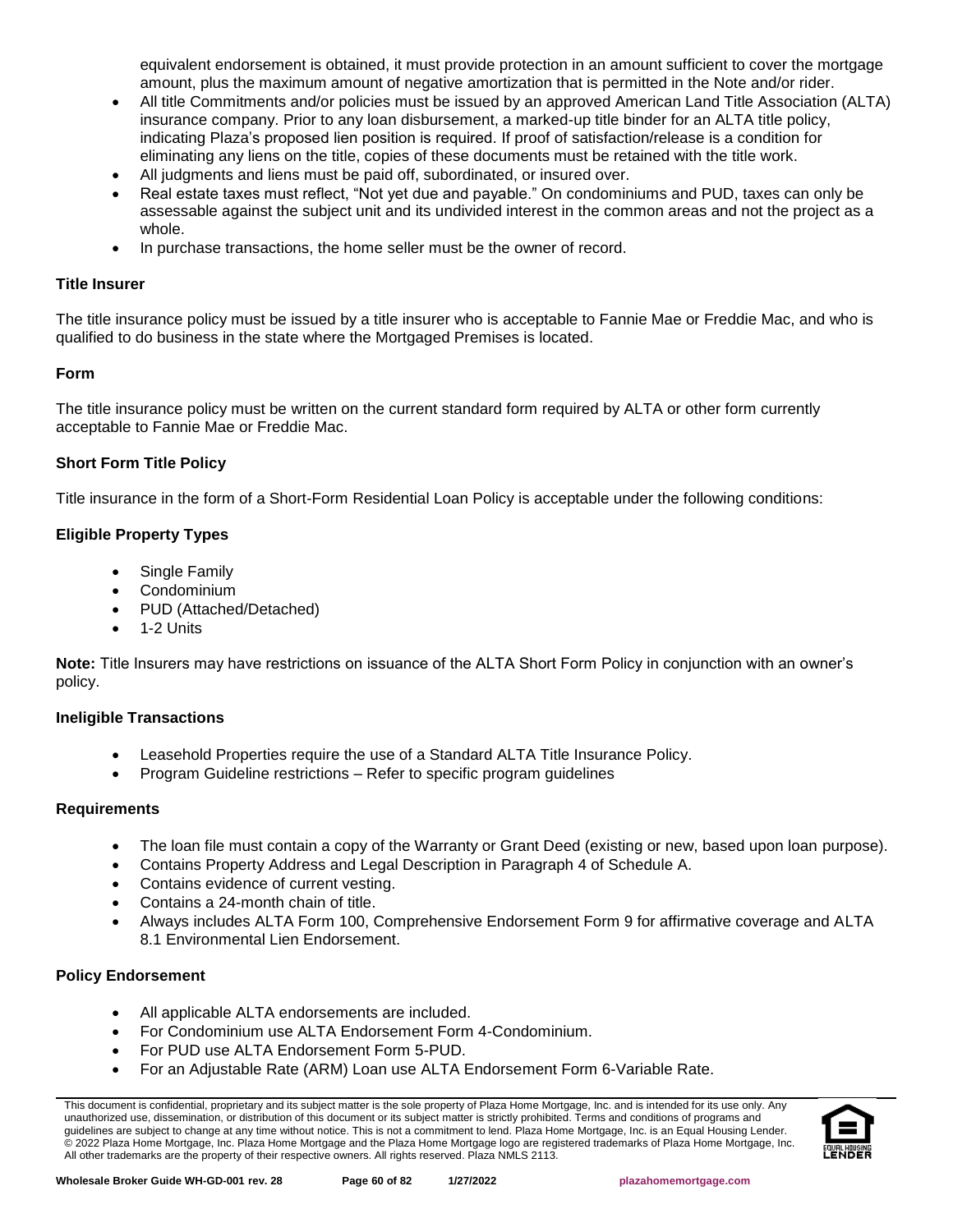• For Restrictions, Encroachments and Minerals, Form 9

# **Restrictions**

The standard ALTA Short Form Policy is NOT available in the following states:

- Iowa Title insurance in the state of Iowa is issued by the Iowa Title Guaranty Division.
- Oregon Standard ALTA Residential Loan Policy is required.
- Texas Must use the TX Short Form Residential Loan Policy of Title Insurance and Addendum T-2R.
- New York Must use NY ALTA Short Form Policy with TIRSA Amendments 1992.
- New Jersey Must use NJ Enhanced Coverage Short Form Policy 2-12.
- New Mexico Must use Short Form Residential Loan Policy 63.

Plaza may refuse to accept the master title insurance policy of any title insurer.

For a loan secured by Mortgaged Premises located in the state of Iowa, Plaza will accept an attorney's certificate of title in lieu of a title insurance policy, provided all the following conditions are met:

- The certificate must be addressed to Plaza and all of its successors in interest as evidenced by the Note and Security Instrument.
- The certificate must be given by an attorney licensed to practice law in the state of Iowa, who is insured against malpractice for rendering certificates of title in an amount not less than the amount commonly written in the state of Iowa, taking into account the number of these certificates rendered by the attorney.
- The certificate must state: "We (I) agree to indemnify you and your successors in interest in the Security Instrument opinioned hereto, to the full extent of any loss attributable to a breach of our (my) duty to exercise reasonable care and skill in the examination of the title and the giving of this opinion."
- The certificate must not be subject to any exceptions, other than those permitted under the following **Title Exceptions** section.

# **Effective Date**

The effective date of the title insurance policy must be no earlier than the date on which the Security Instrument was recorded.

# **Lien Requirements**

The title insurance policy must insure that the Security Instrument creates a valid first or second lien on the Mortgaged Premises.

The policy must list any lien for secondary financing and state that the lien is subordinate to the lien of the Security Instrument.

# **Acceptable Minimum Coverage**

The acceptable minimum title insurance coverage must at least equal the current principal balance of the loan.

# **Exceptions**

The title insurance policy must not be subject to any exceptions, other than those permitted under the **Title Exceptions** section.

# **Required Endorsements**

Each title insurance policy must contain the following endorsements or provide equivalent affirmative coverage, if applicable to the loan: ALTA Endorsement form 8.0 (CLTA 110.8) or 8.1 (CLTA 110.9), Environmental Protection Lien

This document is confidential, proprietary and its subject matter is the sole property of Plaza Home Mortgage, Inc. and is intended for its use only. Any unauthorized use, dissemination, or distribution of this document or its subject matter is strictly prohibited. Terms and conditions of programs and guidelines are subject to change at any time without notice. This is not a commitment to lend. Plaza Home Mortgage, Inc. is an Equal Housing Lender. © 2022 Plaza Home Mortgage, Inc. Plaza Home Mortgage and the Plaza Home Mortgage logo are registered trademarks of Plaza Home Mortgage, Inc. All other trademarks are the property of their respective owners. All rights reserved. Plaza NMLS 2113.

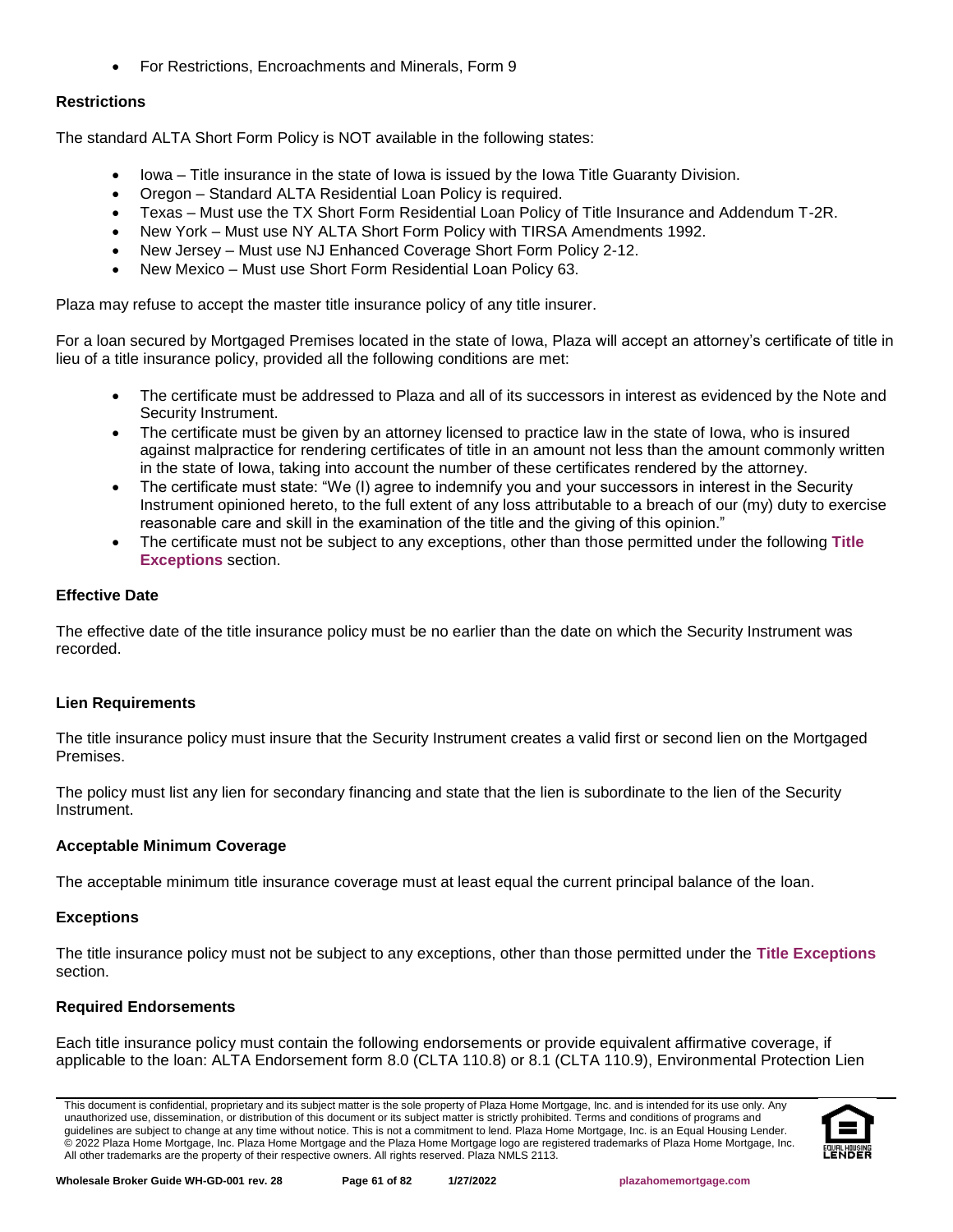Endorsement is required for all loans originated after 12/1/87. ALTA form 8.0 must be included with the 1987 ALTA form of title insurance policy. ALTA form 8.1 must be included with the 1970 ALTA form of title insurance policy.

- ALTA Endorsement form 4 (CLTA 115.1). Condominium Endorsement is required for all loans secured by a condominium unit.
- ALTA Endorsement form 5 (CLTA 115.2). PUD Endorsement is required for all loans secured by a PUD unit.
- ALTA Endorsement form 6.0 (CLTA 11.5) or 6.1 (CLTA 111.6) or 6.2 (CLTA 111.8). Variable Rate Mortgage Endorsement is required for all ARM loans. ALTA form 6.0 or 6.1 is required for all ARM loans.
- CLTA Endorsement form 100 and form 116. Comprehensive Endorsement and a Location Endorsement are required for all loans in areas where surveys are not customary.
- CLTA Endorsement form 110.5. Modification of Mortgage Endorsement (bring-down endorsement) is required for all converted ARM Loans and all loans that have had the terms of the Security Instrument modified.

### **Title Exceptions and Impediments**

# **Title Exceptions**

The title to the Mortgaged Premises must be good, marketable, and free and clear of all encumbrances and prior liens. Plaza will not purchase a loan secured by property that has an unacceptable title impediment, including unpaid real estate taxes and survey exceptions.

# **Minor Impediments to Title**

Title for a property is acceptable even though it may be subject to the following conditions, which Plaza considers minor impediments:

- Customary public utility subsurface easements, the location of which are fixed and can be verified, providing that the exercise of rights of easement will not interfere with the use and enjoyment of any present improvements on the Mortgaged Premises or proposed improvements upon which the appraisal or loan is based.
- Above-Surface public utility easements that extend along one or more property lines for distribution purposes or along the rear property line for drainage, as long as they do not extend more than 12 feet from the property lines and do not interfere with any of the buildings or improvements or with the use of the Mortgaged Premises itself.
- Any encroachment on an easement for public utilities by a garage or any other improvement, except those improvements that are attached to, or are a portion of the main dwelling structure, provided this encroachment does not interfere with the use of the easement or exercise of rights or repair and maintenance.
- Cost, minimum dwelling size, use, building materials or setback restrictions as long as its violation will not result in the forfeiture or reversion of the title or lien of any kind for damages, or have an adverse affect on the fair market value of the Mortgaged Premises.
- Mutual easement agreements that establish joint driveways or Party Walls constructed on the Mortgaged Premises and on an adjoining property, as long as all future owners have unlimited and unrestricted use of them.
- Encroachments of 1 foot or less on adjoining property by eaves or other overhanging projections or by driveways, as long as there is at least a 10 foot clearance between the buildings on the Mortgaged Premises and the property affected by the encroachments.
- Encroachments on the Mortgaged Premises by improvements on adjoining property where these encroachments:
	- o Extend 1 foot or less over the property line of the Mortgaged Premises. **AND**
	- o Have a total area of 50 square feet or less. **AND**
	- o Do not touch any buildings. **AND**
	- o Do not interfere with the use of any improvements on the Mortgaged Premises or the use of the Mortgaged Premises not occupied by improvements.
- Encroachments on adjoining properties by hedges or removable fences.

This document is confidential, proprietary and its subject matter is the sole property of Plaza Home Mortgage, Inc. and is intended for its use only. Any unauthorized use, dissemination, or distribution of this document or its subject matter is strictly prohibited. Terms and conditions of programs and guidelines are subject to change at any time without notice. This is not a commitment to lend. Plaza Home Mortgage, Inc. is an Equal Housing Lender. © 2022 Plaza Home Mortgage, Inc. Plaza Home Mortgage and the Plaza Home Mortgage logo are registered trademarks of Plaza Home Mortgage, Inc. All other trademarks are the property of their respective owners. All rights reserved. Plaza NMLS 2113.

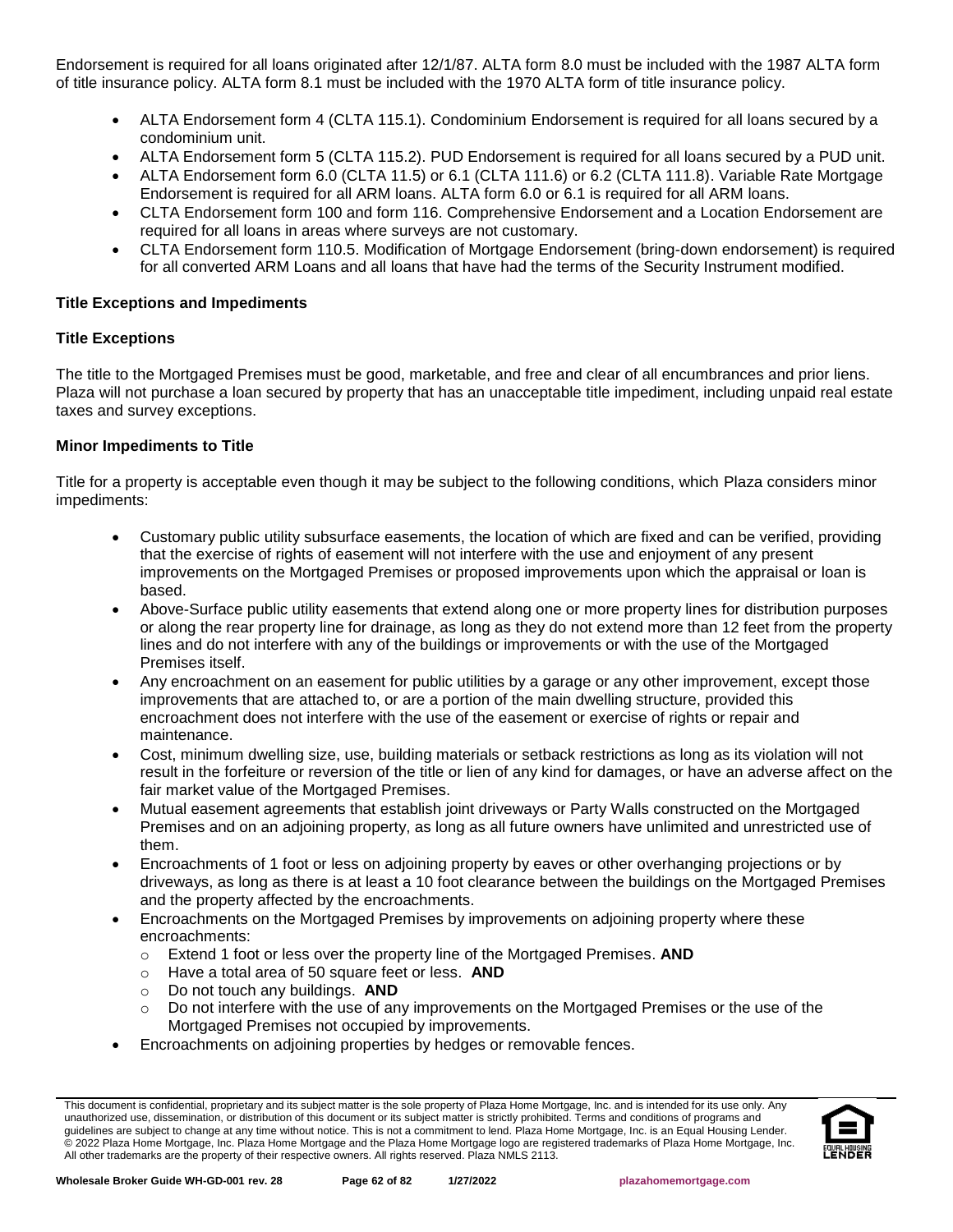- Outstanding oil, water, or mineral rights customarily waived by other lenders are acceptable, as long as they will not result in damage to the Mortgaged Premises or impair its use for residential purposes.
- Liens for real estate or ad valorem taxes and assessments not yet due and payable.

# **Title Defect - Unexpired Redemption Periods**

Certain state laws provide a "redemption period" after a foreclosure or tax sale has occurred. During the redemption period, the property may be reclaimed by the prior mortgagor or other party upon payment of all amounts owed. The length of the redemption period varies by state and does not expire automatically upon sale of the property to a new owner.

Properties with unexpired redemption periods have unacceptable title defects. If a loan is secured by a foreclosed property in a state where a redemption period is allowed, Plaza will not close until the redemption period has expired and the foreclosure sale has been confirmed. The purchase of additional insurance, a redemption bond or similar coverage during the redemption period does not remedy the title defect and the loan is ineligible.

# **17.11 Survey Requirements**

# **Plat of Survey or Improvement Survey**

Broker must submit a plat of survey or improvement survey with the title commitment it sends to Plaza. In areas where surveys are not customary, the title insurance policy must ensure against loss or damage by any violation, variation, encroachment, or adverse circumstance that an accurate survey would have disclosed. Note that a survey is not required for condominium units.

The survey must be based on the results of an instrument survey performed, dated and certified by a licensed civil engineer or registered surveyor. The survey must have been performed, dated, and certified within 1 year from the date of issuance of the title insurance policy insuring a particular Mortgaged Premises. A survey more than 1 year old will be accepted, provided the survey has been recertified by a licensed civil engineer or a registered surveyor within the past year. The survey must be certified to Plaza and the company furnishing the title insurance policy.

The survey must present the following information:

- The location by courses and distances of the plot covered by the Security Instrument. The relation of the point of beginning of the plot to the monument from which it is fixed. All easements adjacent to the plot, any established building line, the street or streets abutting the plot and the width.
- Any encroachments and the extent of any encroachments in terms of feet and inches upon the plot or any easement appurtenant to the plot.
- All structures and improvements on the plot with horizontal lengths on all sides and the relation of the structure and improvements by distances to all boundary lines of the plot, easements, established building lines and street lines.

If the plot is described as being on a filed map, the survey must contain a legend relating the plot to the map on which it is shown. The survey must disclose and provide assurance that the improvements erected lie wholly within the boundaries of the plot and that no part of the improvements encroach upon or overhang an easement or right of way or upon the land of other sections, unless an affirmative title policy endorsement is obtained.

The survey must also provide proof that the improvements are wholly within the established building restriction lines and that no adjoining structure encroaches upon the plot or upon any dominant easement appurtenant to the plot.

# **Variations in Length of Property Lines**

Variations between the property lines' length as shown on the appraisal and on the survey are acceptable as long as:

• The variance does not interfere with the current use of any of the improvements on the Mortgaged Premises.

This document is confidential, proprietary and its subject matter is the sole property of Plaza Home Mortgage, Inc. and is intended for its use only. Any unauthorized use, dissemination, or distribution of this document or its subject matter is strictly prohibited. Terms and conditions of programs and guidelines are subject to change at any time without notice. This is not a commitment to lend. Plaza Home Mortgage, Inc. is an Equal Housing Lender. © 2022 Plaza Home Mortgage, Inc. Plaza Home Mortgage and the Plaza Home Mortgage logo are registered trademarks of Plaza Home Mortgage, Inc. All other trademarks are the property of their respective owners. All rights reserved. Plaza NMLS 2113.

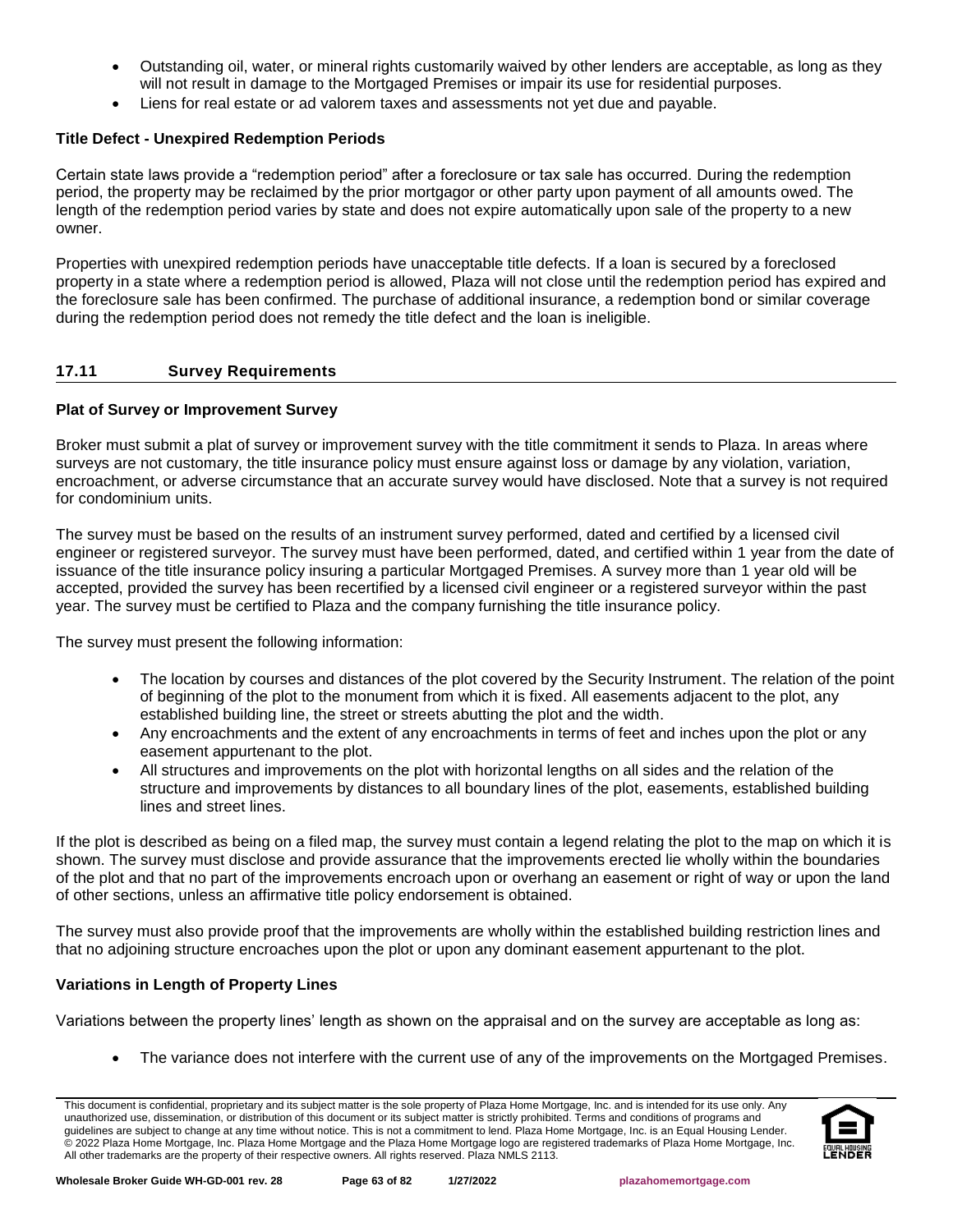The variance in the length of the front line is not deficient by more than 2%, and the variance in length of any other line is not deficient by more than 5%.

The appraiser must provide a statement about any other variations, explaining how they affect the Mortgaged Premises' value. If MI is required, Plaza must obtain a statement from its carrier, stating that the variance will not affect the insurability of the Mortgage.

# **Section 18 Power of Attorney**

# **18.1 Power of Attorney on Behalf of the Borrower**

Plaza will permit the use of a Power of Attorney (POA) to designate an attorney-in-fact/ agent to execute closing documents for individual borrowers in certain instances when a borrower is unable to execute closing documents.

The POA language must be specific to the transaction, meaning the POA document must identify the transaction and property (however, for soldiers on active duty, a standard military POA may be used instead of a POA that is specific to the transaction).

Borrower(s) names must match exactly the title commitment vesting section.

- The POA must be signed and dated prior to the Date of the Note.
- Be signed and dated by the party granting the POA.
- Be signed by an appropriate "witness" (if required by state law).
- Be in effect on the date of the closing transaction.
- Be notarized
- Recorded prior to closing or in correct sequence at time of recordation of all closing documents.
- No older than 6 months from the date of closing.
- Insured by the title company without exception to the POA.
- The attorney-in-fact must be a co-borrower on the loan or a disinterested third party. For example, the attorney-in-fact cannot be a realtor, loan officer, employee of the company, a party to the transaction, or a title company employee.
- POA may not be used when title is taken in the name of a trust.
- A POA may not be utilized in a Cash-Out Refinance Transaction. \*\*Exception: Military personnel, using a Military POA, deployed abroad where permitted by the applicable financing program. Proof must be submitted verifying deployment abroad.
- POA for borrower in conservatorship is not allowed.
- The initial 1003 must be signed by the borrower(s) or for active military borrower only, follow VA guidelines.
- If multiple borrowers exist on the loan, at least one borrower must sign the closing documents. All borrowers cannot be represented by an attorney-in-fact on the same loan.
- Meet all state specific requirements.

A Durable POA may be acceptable. Durable POA allows a mentally competent person, called the "Principal", to authorize a second party, called the "Agent or Attorney-in-Fact", to act on his or her behalf, even if the Principal later becomes incapacitated. This particular form becomes effective upon disability or incapacity of the Principal. A Durable POA should always be notarized, especially if the Agent will be dealing with real property. Notarization allows the Durable POA to be recorded as a public record, if necessary.

# **18.2 Reverse Mortgage POA**

Refer to program guidelines in the **[Reverse Mortgage User Guide.](http://resourcecenter.plazahomemortgage.com/phmidocpublisher.nsf/All/A38B30AEEBD452D507257A2B0079ECEC?OpenDocument)**

Closing documents may be executed via a POA provided the following conditions are met:

This document is confidential, proprietary and its subject matter is the sole property of Plaza Home Mortgage, Inc. and is intended for its use only. Any unauthorized use, dissemination, or distribution of this document or its subject matter is strictly prohibited. Terms and conditions of programs and guidelines are subject to change at any time without notice. This is not a commitment to lend. Plaza Home Mortgage, Inc. is an Equal Housing Lender. © 2022 Plaza Home Mortgage, Inc. Plaza Home Mortgage and the Plaza Home Mortgage logo are registered trademarks of Plaza Home Mortgage, Inc. All other trademarks are the property of their respective owners. All rights reserved. Plaza NMLS 2113.

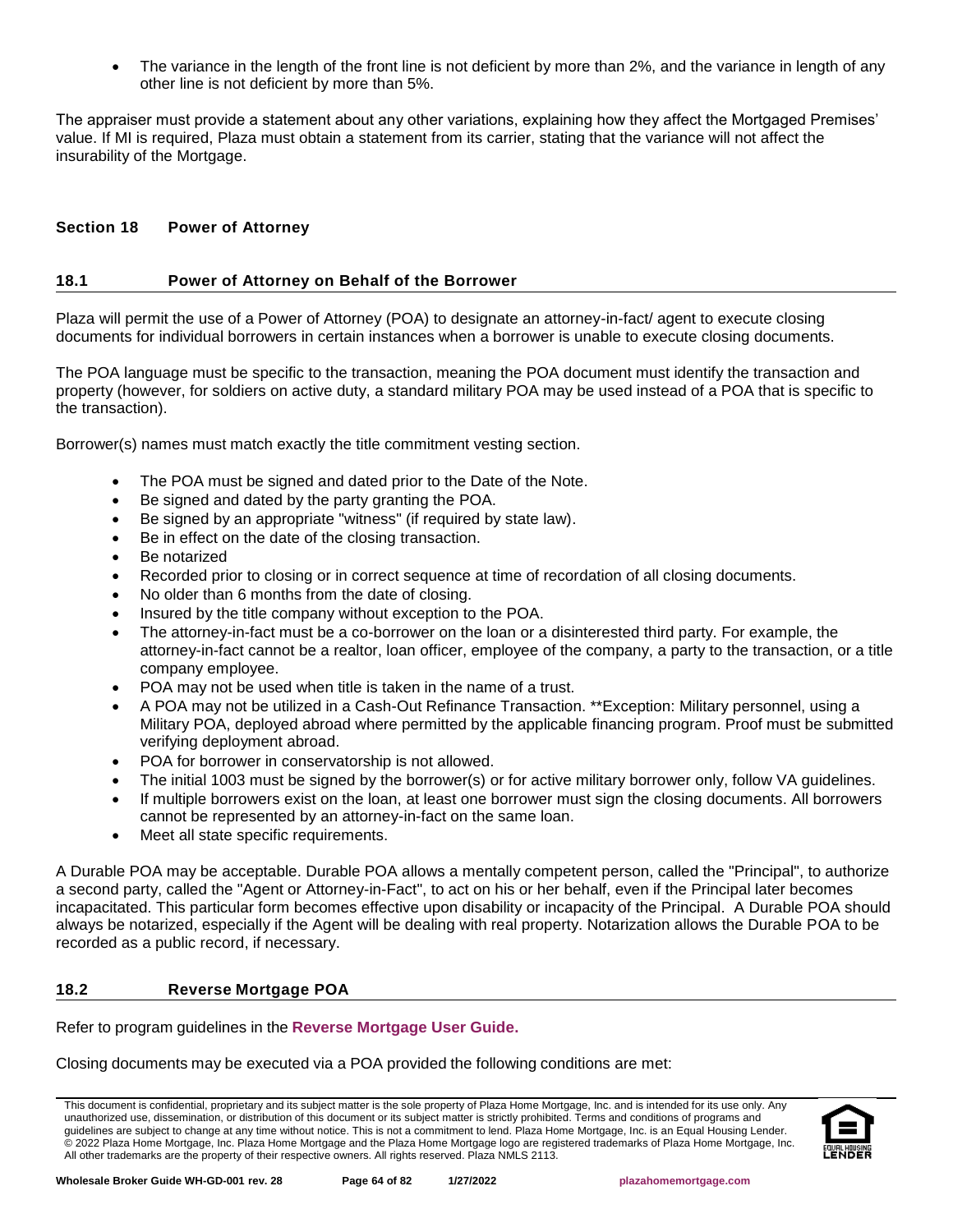- A separate POA is prepared and executed for each borrower not attending the closing.
	- POA is specific or special to the transaction, is executed and notarized on or before date of closing and recorded or will be recorded with closing instruments before mortgage or deed of trust.
	- $\circ$  The original or certified copy of a POA must be included in the closing package.
	- o The attorney-in-fact must execute all closing documents at settlement.
	- o All POA signers must sign as follows:
		- **Example:** John Smith as attorney-in-fact for Jane Smith

#### **18.3 Veterans Use of a POA**

Veterans who use General Military POA must include the "durable" language to be acceptable by Plaza.

- POA's on VA loans must meet all current VA requirements, including but not limited to all other POA requirements stated herein, as well as those additional requirements stated below.
- A POA may be used to make application for a VA loan.
- It must appear that the veteran intends to occupy the property upon his/her return from overseas service, or upon his/her termination from the Armed Forces.
	- $\circ$  An immediate family member must occupy the property during the veterans' absence.
	- $\circ$  A statement of intent to occupy the subject property as the veteran's primary residence must be included.
	- o The POA must include the following information:
		- The specific property address of the subject property.
		- The sales price of the subject property if used for a purchase, unless the veteran has signed the sales contract.
		- A statement authorizing use of all or a specific amount of entitlement, for purchase or refinance.
		- If the veteran is currently in the Armed Forces, the commanding officer or other Armed Forces representative, as permitted by VA requirements, may attest to the veteran's signature.
		- Obtain proof veteran is alive and not in a missing-in-action status, in accordance with current VA requirements.

### **Section 19 Living Trust Policy**

### **Overview**

A "Living Trust" also called an "Inter Vivos Revocable" trust is simply a trust one can create while alive, rather than a trust that is created upon one's death. In certain circumstances, a "Living Trust", will be acceptable as a borrower.

A Inter Vivos or Living Trust is established when one person known as the grantor/trustor/settlor transfers legal title to certain assets to a second person known as trustee, in trust, who will hold and manage such assets for the benefit of a third person known as the beneficiary. In most cases, the grantor/trustor/settlor will be the same individual as the trustee and/or the beneficiary.

### **Definitions**

- **Beneficiary**: The party that benefits from the property held by the living trust. For Plaza's lending purposes, the primary beneficiary must be a grantor/trustor/settlor.
- **Grantor/Trustor/Settlor:** The person(s) who established or created the living trust and contributed the property directly to the trust. The use of the term grantor, trustor, or settlor depends on the state where the living trust was created or originated.
- **Trustee:** A person who holds or controls property and manages it for the benefit of another (the beneficiary). It is the person who according to the living trust agreement, has been granted the power to mortgage, buy or sell the subject property and administer the living trust. For Plaza's lending purposes, the Trustee(s) must be or must include a grantor/trustor/settlor. An institutional trustee (i.e., bank, trust company or attorney) that customarily performs trust functions under the laws of the state may be a co-trustee

This document is confidential, proprietary and its subject matter is the sole property of Plaza Home Mortgage, Inc. and is intended for its use only. Any unauthorized use, dissemination, or distribution of this document or its subject matter is strictly prohibited. Terms and conditions of programs and guidelines are subject to change at any time without notice. This is not a commitment to lend. Plaza Home Mortgage, Inc. is an Equal Housing Lender. © 2022 Plaza Home Mortgage, Inc. Plaza Home Mortgage and the Plaza Home Mortgage logo are registered trademarks of Plaza Home Mortgage, Inc. All other trademarks are the property of their respective owners. All rights reserved. Plaza NMLS 2113.

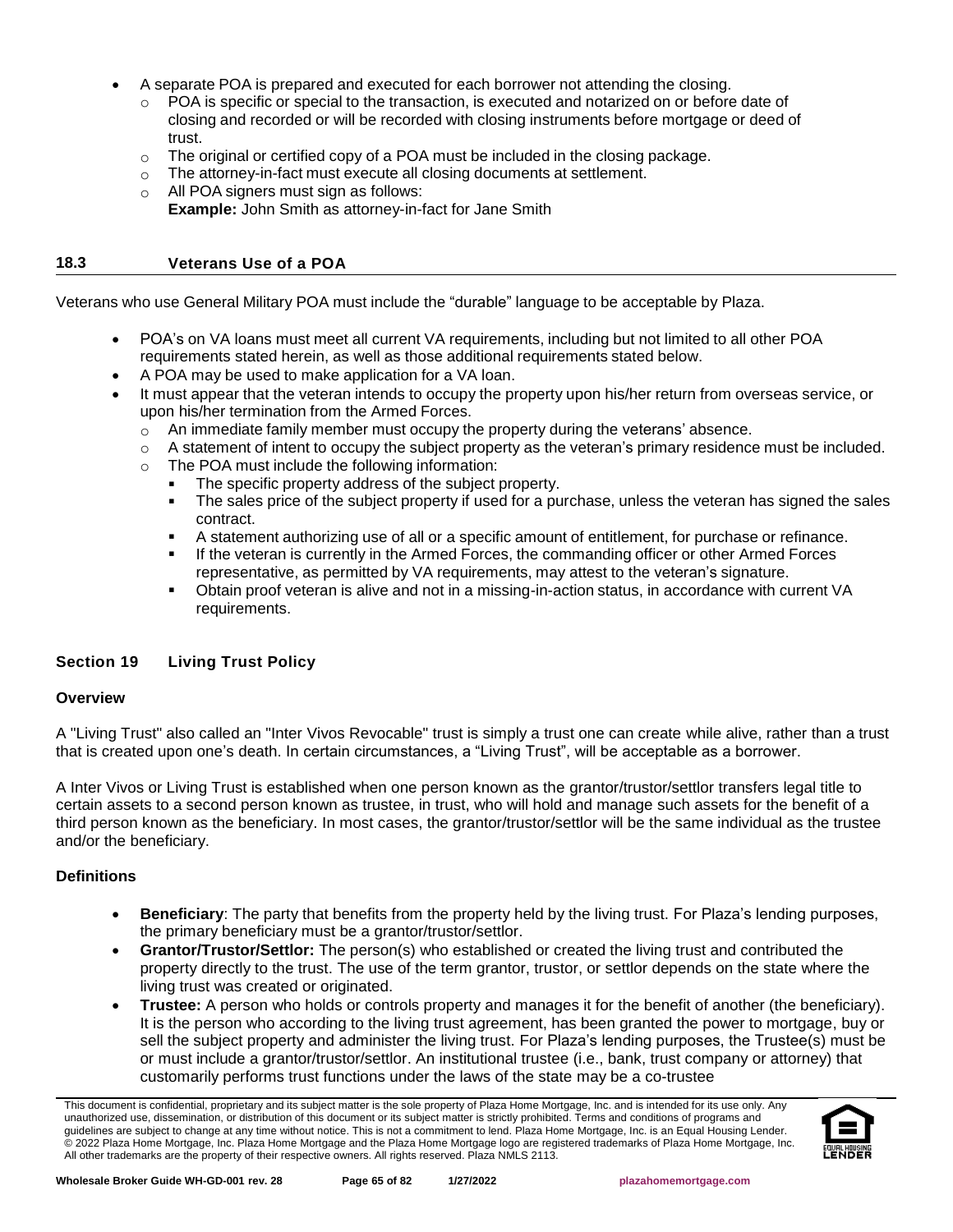- **Inter Vivos Revocable Trust:** Inter Vivos is the Latin term for "between the living." Therefore, it is a trust that an individual creates and which becomes effective during the creator's lifetime.
- **Revocable**: A living trust is referred to as "revocable" when the grantor/trustor/settlor can change or cancel it at any time, for any reason, while she/he is living. This ability to revoke the living trust is important because it allows the grantor/trustor/settlor, who would otherwise own the property directly, to retain control of the property.
- **Irrevocable Trust:** An Irrevocable Trust is a permanent trust that cannot be altered, amended or revoked by the grantor/trustor/settlor, once it is created. Irrevocable Trusts are not eligible for financing at Plaza.
- **Blind Trusts:** A blind trust is an arrangement where financial holdings of a person are placed in the control of a fiduciary, typically to avoid a conflict of interest. Therefore, someone other than the borrower has control over the trust assets. Blind trusts are not eligible for financing at Plaza.
- **Life Estates:** A life estate is an estate whose duration is limited to the life of the party holding it, or some other person, and upon whose death the right reverts to the grantor/trustor/settlor of his heirs. Life estates are not eligible for financing at Plaza.

# **Eligibility Requirements**

**Eligible Borrower:** The borrower must be an individual(s). Normally, this is the grantor/trustor/settlor and the beneficiary of the trust.

**Property Type:** 1-4 units, owner-occupied (satisfied by Grantor/Trustor/Settlor and occupies the property), second homes and investments

**Type of Trust Allowed:** Inter Vivos/Living Trusts are allowed. All Inter Vivos/Living Trusts must be revocable.

# **Ineligible Trust:**

- Irrevocable Trust
- Blind Trusts
- **Life Estates**

# **Program Eligibility**

- Fixed and ARM Agency Loans
- Elite Jumbo
- FHA and VA
- Texas 50 (A)(6) are eligible

Refer to Plaza's program guidelines for specific eligibility.

# **Restrictions**

• HECM transactions in the state of Texas are not eligible to close with a Trust.

# **Required Documents**

The following are required:

- Complete copy of the Trust certified by the borrower to be accurate.
- Attorney Opinion letter from the borrower's attorney verifying all of the following:
	- o The trust was validly created and duly exists under applicable law.
	- o The trust is revocable.
	- $\circ$  The borrower is the grantor/trustor/settlor of the trust and the beneficiary of the trust.
	- o The trust assets may be used as collateral for a loan.
	- o The trustee is:
		- Duly qualified under applicable law to serve as trustee.

This document is confidential, proprietary and its subject matter is the sole property of Plaza Home Mortgage, Inc. and is intended for its use only. Any unauthorized use, dissemination, or distribution of this document or its subject matter is strictly prohibited. Terms and conditions of programs and guidelines are subject to change at any time without notice. This is not a commitment to lend. Plaza Home Mortgage, Inc. is an Equal Housing Lender. © 2022 Plaza Home Mortgage, Inc. Plaza Home Mortgage and the Plaza Home Mortgage logo are registered trademarks of Plaza Home Mortgage, Inc. All other trademarks are the property of their respective owners. All rights reserved. Plaza NMLS 2113.

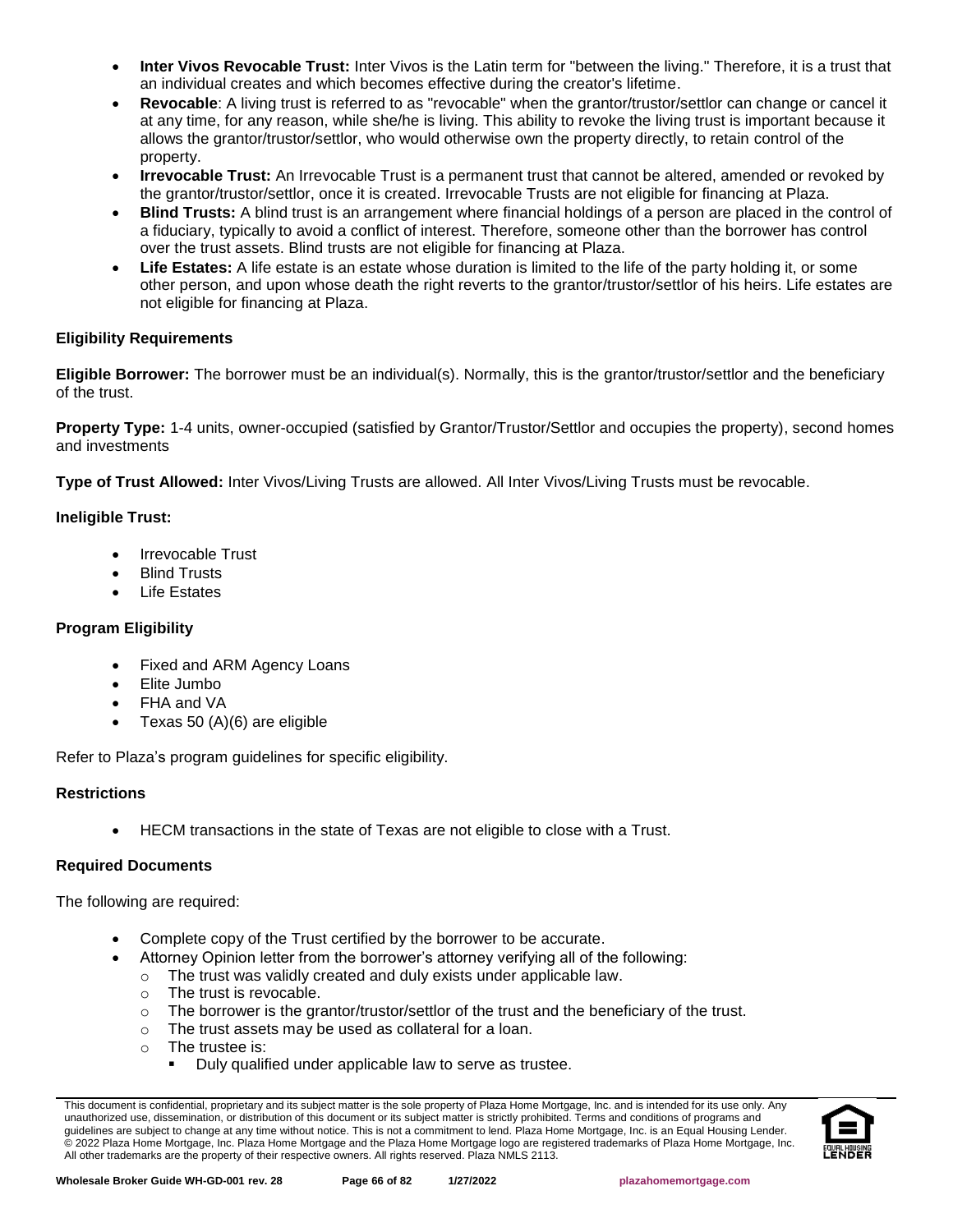- Is the borrower
- Is the settler
- **■** Is fully authorized under the trust documents and applicable law to pledge or otherwise encumber the trust assets.
- Completed Living Trust Checklist.
- Inter Vivos Revocable Trust Rider to the deed of trust/mortgage

### **Exception for Trust Certificate Authorized States**

In lieu of the Attorney's Opinion letter and copies of Trust documents a title company Trust Certification is acceptable for the following states:

| Alabama    | Washington D.C. | Michigan  | New Hampshire  | Pennsylvania   | Utah     |
|------------|-----------------|-----------|----------------|----------------|----------|
| Arizona    | Idaho           | Minnesota | New Mexico     | South Carolina | Vermont  |
| Arkansas   | lowa            | Missouri  | North Carolina | South Dakota   | Virginia |
| California | Kansas          | Nebraska  | Ohio           | Tennessee      | Wyoming  |
| Delaware   | Maine           | Nevada    | Oregon         | Texas          |          |

The same terms and conditions apply as shown above for the Attorney Opinion letter.

**Note:** Trust Certificates completed by the title company are not allowed on HECM loans. HECM loans must have the Trust Documents and Attorney Opinion Letter.

### **Legal Title Requirements**

Title may be held in the following manner only:

- One or more borrowers with one living trust. **OR**
- Two or more borrowers with separate living trusts. **OR**
- As an individual not a party to the trust and in the name of the Trust or the Trustee.

### **Title Insurance**

The title insurance policy cannot list any exceptions arising from the trust ownership of the property.

### **Executing the Loan Documents**

Due to the multi capacity of parties involved in an Inter Vivos revocable trust the loan documents must be executed by all required parties and in a set manner.

The following delineates who must sign the trust documents. Only the documents noted in the following tables need to be signed by the trust. All other loan documents may be signed as individual borrowers.

### **Document Signature Requirements**

### **The Note**

- Each Trustee as individual or trustee of the trust (whether individual or corporate) must sign
- Each grantor/trustor/settlor whose income or assets were used to qualify for the loan, as an individual.
- Each individual, not a trustee whose income or assets were used to qualify for the loan.
- The date of the Trust must be reflected on the Note as part of the description below the trustee's signature, e.g. Jane Doe, Trustee of the Jane Doe Trust dated April 1, 2000.
- A Note with a Signature Addendum may be used if there is not enough space on the Note for the signatures of the trustee(s). The Note must clearly reference the existence of the Signature Addendum.
	- $\circ$  Each Grantor/Trustor/Settlor (regardless of whether they are also signing as a trustee) must sign individually in the Borrower's signature lines on the Note itself; only the signature(s) of the trustee(s) may

This document is confidential, proprietary and its subject matter is the sole property of Plaza Home Mortgage, Inc. and is intended for its use only. Any unauthorized use, dissemination, or distribution of this document or its subject matter is strictly prohibited. Terms and conditions of programs and guidelines are subject to change at any time without notice. This is not a commitment to lend. Plaza Home Mortgage, Inc. is an Equal Housing Lender. © 2022 Plaza Home Mortgage, Inc. Plaza Home Mortgage and the Plaza Home Mortgage logo are registered trademarks of Plaza Home Mortgage, Inc. All other trademarks are the property of their respective owners. All rights reserved. Plaza NMLS 2113.

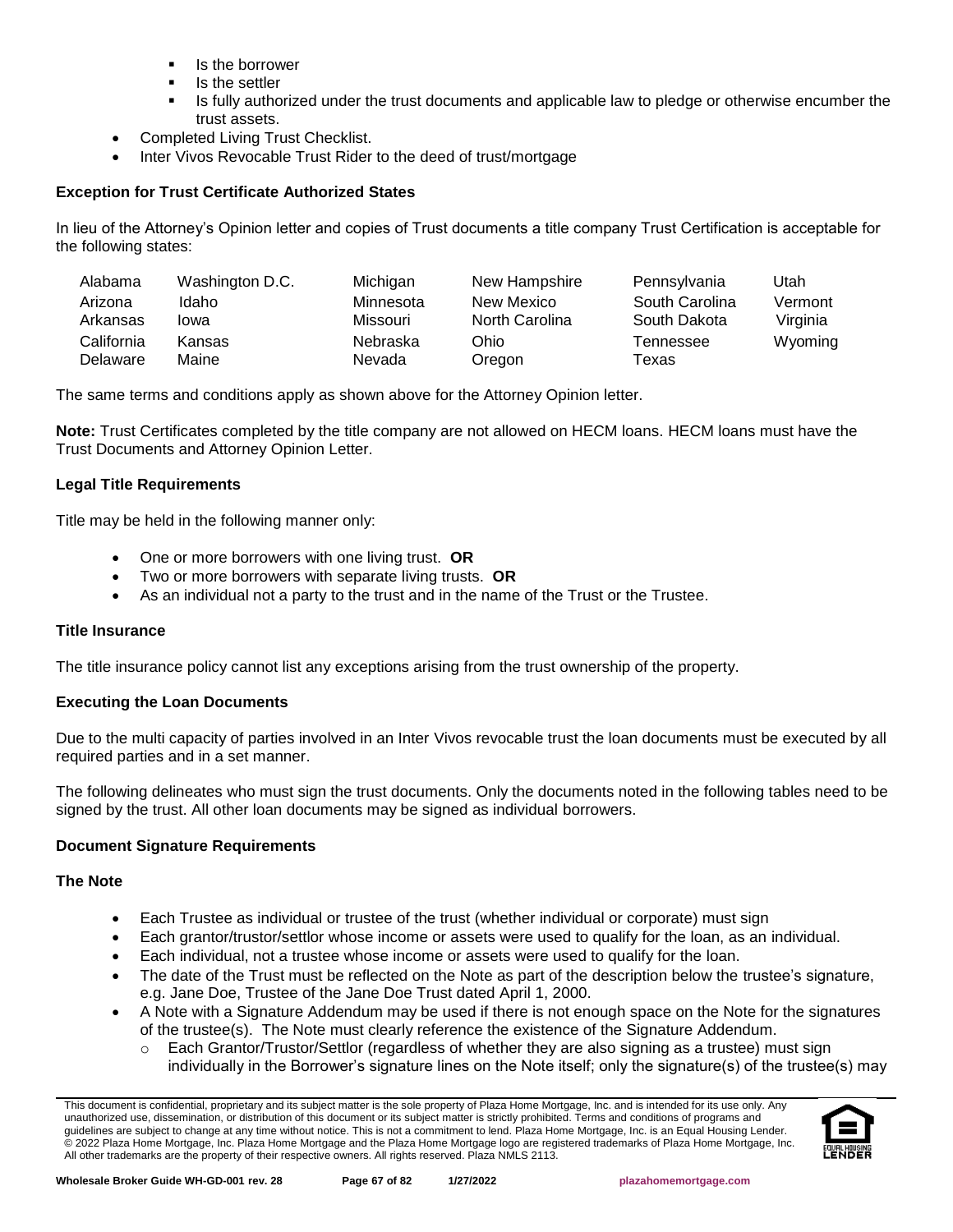be included on the Signature Addendum. The Signature Addendum must comply with all applicable laws and must result in a properly signed and legally enforceable Note. The Signature Addendum must be:

- Permanently affixed to the Note
- Clearly identify the Note by referencing the following:
	- Name(s) of Borrower(s)
	- Note Date
	- Property address
	- Original principal balance of the Note

Refer to the Signature Requirements section within this procedure for signature examples.

### **The Security Instrument and all Riders**

- Each trustee as trustee of the trust, whether individual or corporate.
- Each individual who is a borrower and/or has an interest in the property.

#### **The Inter Vivos Revocable Trust Rider**

- Each trustee as trustee of the trust, whether individual or corporate.
- Each settlor whose income or assets were used to qualify for the loan, as an individual.
- Each individual that has an interest in the property.
- A Security Instrument Signature and Acknowledgement Form may be used if there is not enough space on the Security Instrument for the signatures of the Trustee(s). The Security Instrument Signature and Acknowledgement must be executed by the Trustee(s) on behalf of the trust, indicating the complete legal name of the trust, using the following format:

Refer to the Signature Requirements section within this procedure for signature examples. Below is an example of a notary acknowledgement for the Security Instrument:

Settlor of the John Adams Smith Trust under Trust Agreement date April 1, 2010, agrees that the term "Borrower" when used in this Security Instrument shall include the Settlor and the Settlor acknowledgements and agrees to be bound by all of the terms and covenants contained in this Security Instrument and any Rider to this Security Instrument.

SETTLOR:

Mary Smith\_ (SEAL)

*(Acknowledgement by notary public)*

### **The Inter Vivos Trust as Borrower Acknowledgement**

Each grantor/trustor/settlor whose income or assets were used to qualify for the loan, as an individual.

### **Signature Requirements**

If a Note/Security Instrument is secured by a Mortgaged Premises held in a living trust (Inter Vivos or revocable), the Note must be signed by the borrower(s) as individual(s) and as trustee(s) on behalf of the trust. The Note/Security Instrument must clearly indicate the name of the trust on the signature page.

### **Trustees Use of POA**

Loan documents cannot be executed through the use of a POA.

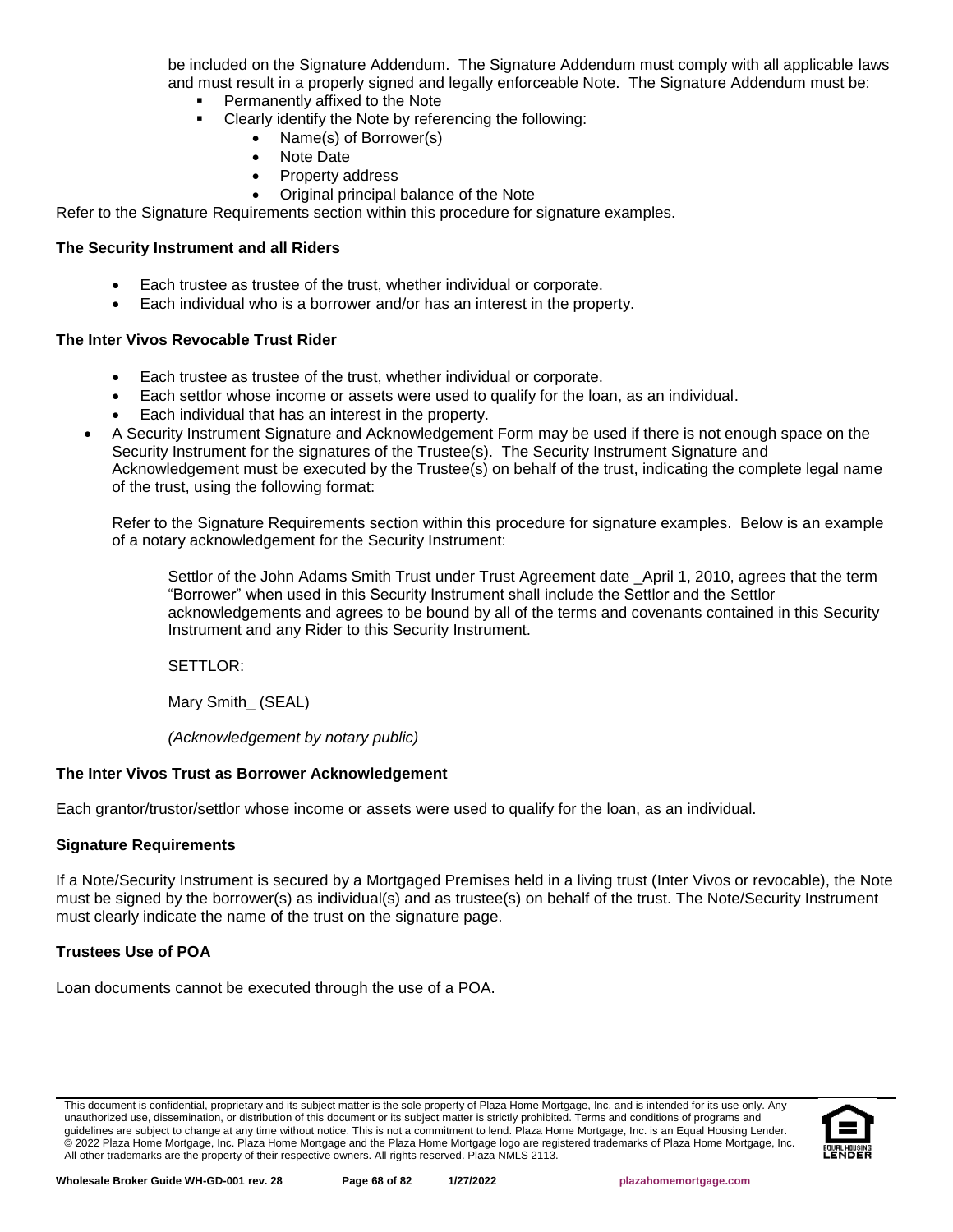### **20.1 Application (1003)**

All of the following guidelines on the 1003 must be met:

- Plaza requires a completed fully executed 1003.
- Initial and final 1003s must be provided.
	- o Initial must be complete; and signed by the loan officer and by the borrower(s).
	- o Final must be complete and signed by the borrower(s).
	- o All HMDA data must be completed.
	- o Loan originator's name and NMLS ID
	- o Company name and NMLS ID
		- Either the branch or the company NMLS ID number may be reflected on the initial and final 1003.

### **20.2 Principal Curtailment Matrix**

Plaza will allow Principal Curtailments under certain circumstances. Refer to Plaza's **[Wholesale Lock Policy](http://resourcecenter.plazahomemortgage.com/phmidocpublisher.nsf/All/D1165D371EE42A0107257A21005DEA87?OpenDocument)**.

### **20.3 Escrows/Impounds**

### **Establish Tax Due Date**

Tax due date is determined by using the Discount Date or Economic Loss date provided by each taxing authority, which represent payment dates most beneficial to the borrower. The settlement agent is to provide Plaza with the next tax due dates for each loan submitted.

### **Delinquent Taxes**

All delinquent taxes must be paid on or before the loan closing. Either a title binder showing these taxes as paid, or a paid receipt, must be included with the closing package.

### **Escrows for New Construction to Permanent and Purchase Transactions**

To avoid "payment shock" Regulation X applies to escrows for new construction loans.

The Broker shall estimate the amount of escrow account items to be disbursed. In cases of new construction which has not been assessed at the time of closing, the Broker may base an estimate on the assessment of comparable residential properties in the market area. Plaza must close the loan using the most accurate assessment of what the property taxes on the subject property will be once assessed by the local jurisdiction.

**Note:** Supplemental tax bills are not sent to lenders and are the sole responsibility of the borrower even if the loan is impounded. However, if Plaza receives a request from the borrower to pay supplemental taxes from their impound account and provides a copy of the bill Plaza will disburse it from escrow. The borrower would be responsible for any penalties incurred if the request is not received in a timely manner. Escrow shortages resulting from payment of supplemental taxes will result an escrow analysis and increased payment due from the borrower.

### **Insurance Policy**

**Escrow accounts:** The policy must have a remaining term of at least 120 days after closing. Escrow/impound accounts are not allowed on Reverse Mortgages.

This document is confidential, proprietary and its subject matter is the sole property of Plaza Home Mortgage, Inc. and is intended for its use only. Any unauthorized use, dissemination, or distribution of this document or its subject matter is strictly prohibited. Terms and conditions of programs and guidelines are subject to change at any time without notice. This is not a commitment to lend. Plaza Home Mortgage, Inc. is an Equal Housing Lender. © 2022 Plaza Home Mortgage, Inc. Plaza Home Mortgage and the Plaza Home Mortgage logo are registered trademarks of Plaza Home Mortgage, Inc. All other trademarks are the property of their respective owners. All rights reserved. Plaza NMLS 2113.

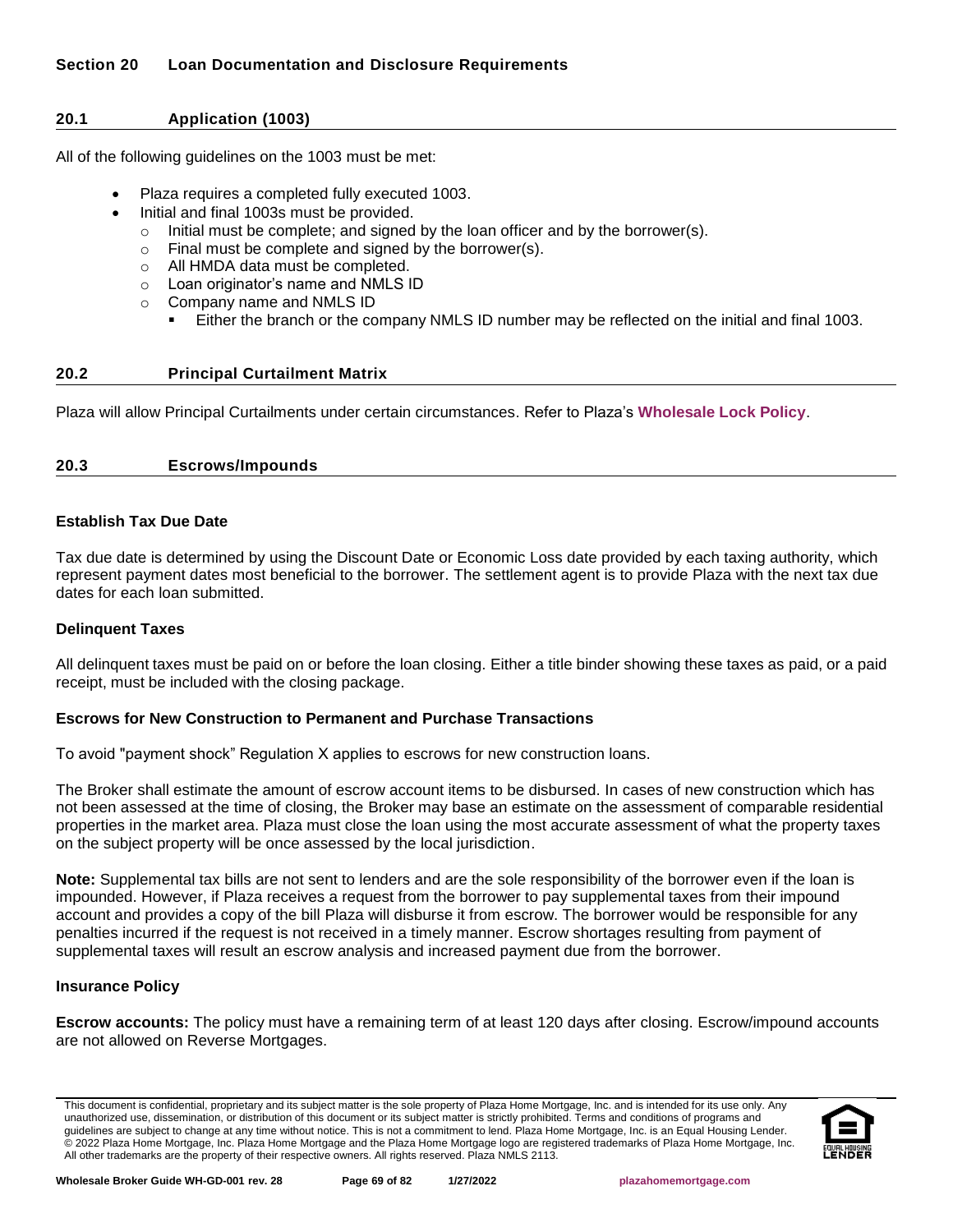**Non-escrow accounts:** The policy must have a remaining term of at least 30 days after closing. If the renewal insurance policy is not available, obtain one of the following:

- Temporary binder from the insurance company
- Offer of renewal from the insurance company
- Quote with underwriting approval from a new company

On an annual basis, each loan is reviewed according to assure compliance with the state requirements.

### **Loan Pricing**

For the purpose of pricing, loans with partial escrow accounts are classified as non-escrow accounts.

**Example:** Property taxes are escrowed and hazard insurance is not collected.

For additional information regarding pricing, please contact the Sales Executive or refer to the Wholesale Lock Policy.

#### **20.4 Buydowns**

**Note**: Temporary Buydowns are unavailable at this time.

### **20.5 State and Federal Disclosures**

The Broker is responsible for providing to the borrower all disclosures required of the broker in accordance with federal or state laws and regulations. The Broker is to provide to Plaza a complete copy of the Broker's loan file, including all disclosures. These disclosures are the broker's responsibility. All disclosures must be in compliance with state, federal and local mortgage lending laws and regulations.

**20.5.1** Plaza will accept loans in which borrowers received initial federal and state disclosures electronically according to the requirements outlined by the Electronic Signatures in Global and National Commerce (E-SIGN) Act of 2000. Refer to Plaza's **[Electronic Delivery & Signature Policy](#page-73-0)**, for more details.

**20.5.2** Plaza may offer accommodation services to the Broker whereby Plaza will provide access to its loan origination system so that the Broker may prepare and deliver to the borrower a set of Broker disclosures intended to satisfy state and federal disclosure requirements of licensed mortgage brokers. However, by providing this service Plaza is not providing legal advice. Broker's use of this service does not relieve it of its responsibilities for compliance with disclosure requirements, including good faith diligence and timing. The disclosures may contain policy or process information that may not necessarily reflect the policies and practices of the Broker. Plaza provides no warranty that broker disclosures generated through Plaza's loan origination system meet all federal or state requirements or reflect the position of the Broker with respect to those disclosures. The Broker must satisfy itself as to the propriety and completeness of the disclosures. If Broker determines that the disclosures available through Plaza do not satisfy all the Broker's disclosure obligations, Broker must either supplement the disclosures with its own or not use Plaza's service. Broker is under no obligation to utilize Plaza's services. Should the Broker choose to use the disclosure service, Broker agrees that generation of the disclosures will constitute submission of the loan request to Plaza.

**20.5.2.1** Following is a list of disclosures available to the Broker through use of Plaza's accommodation service. This list also reflects those disclosure components that are defaulted on the documents and may not be representative of the Broker's policies or practices.

|         | <b>FEDERAL and AGENCY</b>                | <b>Form Default Language</b> |
|---------|------------------------------------------|------------------------------|
| Cx20336 | 929200A / 1802A                          |                              |
| Cx16921 | Anti-Steering Disclosure of Loan Options |                              |
| Cx17903 | <b>Appraisal Delivery Disclosure</b>     |                              |
| Cx22446 | Borrower's Cert and Auth form            |                              |

This document is confidential, proprietary and its subject matter is the sole property of Plaza Home Mortgage, Inc. and is intended for its use only. Any unauthorized use, dissemination, or distribution of this document or its subject matter is strictly prohibited. Terms and conditions of programs and guidelines are subject to change at any time without notice. This is not a commitment to lend. Plaza Home Mortgage, Inc. is an Equal Housing Lender. © 2022 Plaza Home Mortgage, Inc. Plaza Home Mortgage and the Plaza Home Mortgage logo are registered trademarks of Plaza Home Mortgage, Inc. All other trademarks are the property of their respective owners. All rights reserved. Plaza NMLS 2113.

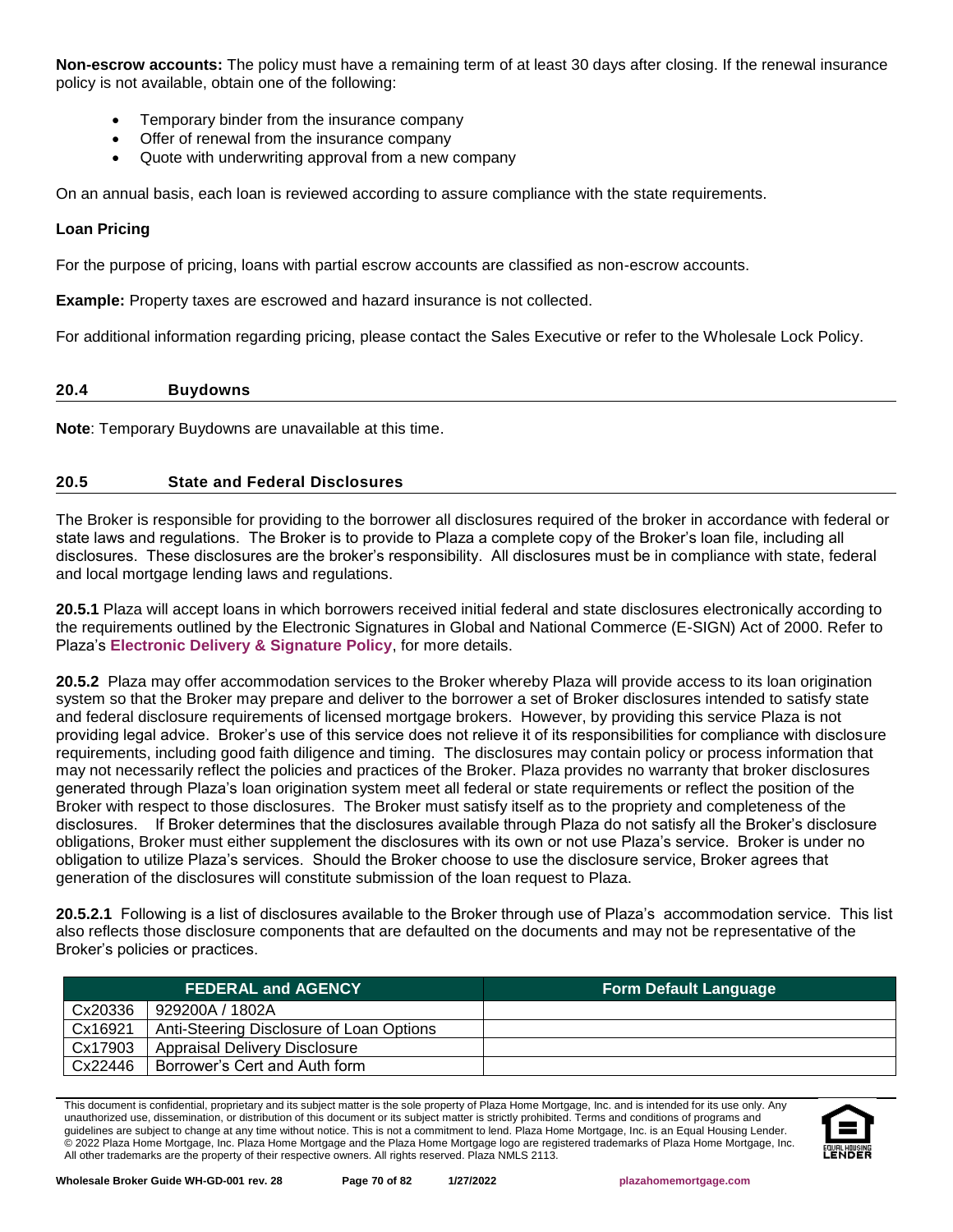| Cx20787          | Demographic Addendum                                       |                                                                                                                                                                                                                                                                                                                                                                                                                                                                                                                                                                                                                                                                                                                                                 |  |  |
|------------------|------------------------------------------------------------|-------------------------------------------------------------------------------------------------------------------------------------------------------------------------------------------------------------------------------------------------------------------------------------------------------------------------------------------------------------------------------------------------------------------------------------------------------------------------------------------------------------------------------------------------------------------------------------------------------------------------------------------------------------------------------------------------------------------------------------------------|--|--|
| Cx4193           | Loan Application                                           |                                                                                                                                                                                                                                                                                                                                                                                                                                                                                                                                                                                                                                                                                                                                                 |  |  |
| Cx18565          | Loan Estimate                                              |                                                                                                                                                                                                                                                                                                                                                                                                                                                                                                                                                                                                                                                                                                                                                 |  |  |
| Cx14766          | <b>USA Patriot Act Disclosure</b>                          |                                                                                                                                                                                                                                                                                                                                                                                                                                                                                                                                                                                                                                                                                                                                                 |  |  |
| Cx22444          | <b>Privacy Policy</b>                                      | Discloses that Broker does not share information except<br>as necessary in connection with the transaction, to<br>respond to court orders and legal investigations, and<br>consumer may not limit that sharing.                                                                                                                                                                                                                                                                                                                                                                                                                                                                                                                                 |  |  |
| Cx20             | <b>Servicing Disclosure</b>                                | Discloses that Broker does not service loans and intends<br>to assign, sell or transfer servicing prior to the first<br>payment due                                                                                                                                                                                                                                                                                                                                                                                                                                                                                                                                                                                                             |  |  |
| Cx19204          | <b>SSPL</b>                                                |                                                                                                                                                                                                                                                                                                                                                                                                                                                                                                                                                                                                                                                                                                                                                 |  |  |
|                  | FHA/VA Addendum to Loan Application                        | Only first two pages will generate; #19: title vesting for<br>VA loans will be blank; #20: Purpose of Loan-for VA<br>loans: 1) "Purchase Existing Home Previously Occupied"<br>- Checked if 1-4 Unit Single Family Purchase; 4)<br>"Refinance" – Checked if Refinance transaction; 6)<br>"Purchase Existing Condo Unit" - Checked if property<br>type is condo and Purchase transaction; 9) "Purchase<br>Permanently Sited Manufactured Home" - Checked if<br>property type is Manufactured Home and Purchase<br>transaction; #22(a) defaults to "no"; #22(e) defaults to<br>"no"; $\#25(2)$ box checked for FHA loans; $\#25(2)$ a: box<br>checked for VA loans; #25(3)b: box checked for all loans;<br>#25(6): box checked N/A for all loans. |  |  |
|                  | <b>Preapplication Disclosures</b>                          | If charging an application fee in advance, enter as POC                                                                                                                                                                                                                                                                                                                                                                                                                                                                                                                                                                                                                                                                                         |  |  |
|                  |                                                            |                                                                                                                                                                                                                                                                                                                                                                                                                                                                                                                                                                                                                                                                                                                                                 |  |  |
|                  |                                                            |                                                                                                                                                                                                                                                                                                                                                                                                                                                                                                                                                                                                                                                                                                                                                 |  |  |
|                  | <b>STATE SPECIFIC</b>                                      |                                                                                                                                                                                                                                                                                                                                                                                                                                                                                                                                                                                                                                                                                                                                                 |  |  |
| Cx4068<br>Cx2783 | AL Mortgage Broker Agreement<br>AZ Advanced Fee Disclosure | Discloses advance fee collected for services = N/A<br>Fees collected in Advance of Closing must be entered as                                                                                                                                                                                                                                                                                                                                                                                                                                                                                                                                                                                                                                   |  |  |
| Cx16084          | CA Advanced Fee/Application Disclosure                     | POC to appear on the disclosure.<br>Fees collected in Advance of Closing must be entered<br>as POC to appear on the disclosure.                                                                                                                                                                                                                                                                                                                                                                                                                                                                                                                                                                                                                 |  |  |
| Cx5188           | CA Financing Law Statement of Loan -<br><b>Brokers</b>     | Applies to CA Finance Lender licensee                                                                                                                                                                                                                                                                                                                                                                                                                                                                                                                                                                                                                                                                                                           |  |  |
| Cx19898          | California REL Supplemental Disclosure                     | Applies to real estate broker licensed by the CA BRE                                                                                                                                                                                                                                                                                                                                                                                                                                                                                                                                                                                                                                                                                            |  |  |
| Cx12873          | Colorado Tangible Net Benefits                             | For Purchase transaction, discloses the new loan will<br>enable borrower to purchase a home or other residential<br>real estate in CO; for fixed rate no cash-out refi,<br>discloses that new loan will have lower monthly<br>payments than the current loan; for cash out refi,<br>discloses that loan proceeds will be used for personal<br>reasons and lists possible reasons; for ARM refi,<br>discloses that borrower has considered length of time<br>before new loan payment amount adjusts and the<br>maximum interest rate.                                                                                                                                                                                                            |  |  |
| Cx3751           | CT Advance fee/Nonrefundablilty form                       | Fees collected in Advance of Closing must be entered as<br>POC to appear on the disclosure.                                                                                                                                                                                                                                                                                                                                                                                                                                                                                                                                                                                                                                                     |  |  |
| Cx24458          | DC Mortgage Broker Service Agreement<br><b>Disclosure</b>  | Discloses the nature of the broker relationship, services<br>provided, and compensation received by the broker.                                                                                                                                                                                                                                                                                                                                                                                                                                                                                                                                                                                                                                 |  |  |
|                  |                                                            | Discloses advance fee collected for services = N/A;                                                                                                                                                                                                                                                                                                                                                                                                                                                                                                                                                                                                                                                                                             |  |  |

This document is confidential, proprietary and its subject matter is the sole property of Plaza Home Mortgage, Inc. and is intended for its use only. Any unauthorized use, dissemination, or distribution of this document or its subject matter is strictly prohibited. Terms and conditions of programs and guidelines are subject to change at any time without notice. This is not a commitment to lend. Plaza Home Mortgage, Inc. is an Equal Housing Lender. © 2022 Plaza Home Mortgage, Inc. Plaza Home Mortgage and the Plaza Home Mortgage logo are registered trademarks of Plaza Home Mortgage, Inc. All other trademarks are the property of their respective owners. All rights reserved. Plaza NMLS 2113.

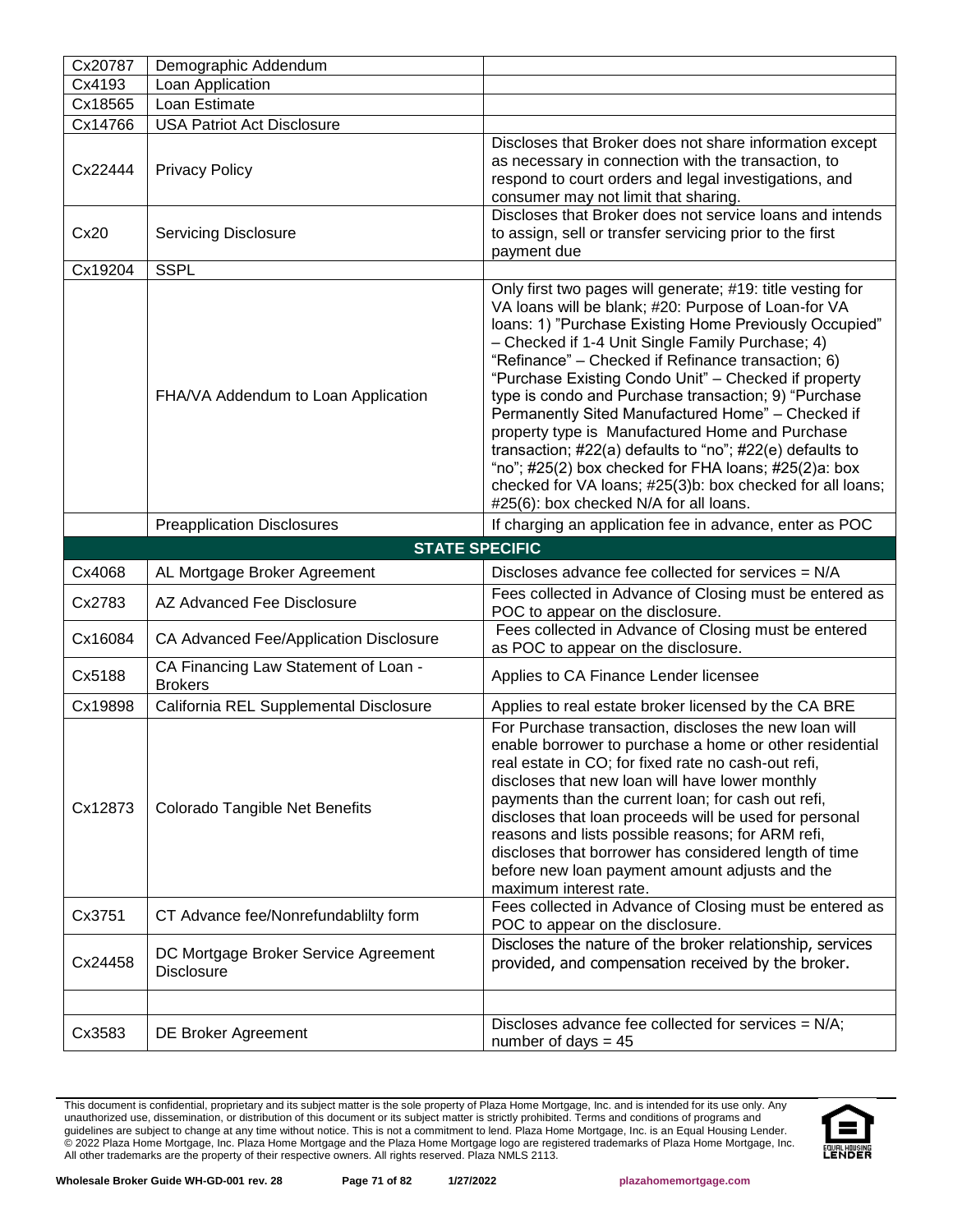| Cx2783   | GA Advance Fee_App Disclosure                          | Fees collected in Advance of Closing must be entered as<br>POC to appear on the disclosure.                                                                                                                                                                                                                                                                                                                                                                                                      |
|----------|--------------------------------------------------------|--------------------------------------------------------------------------------------------------------------------------------------------------------------------------------------------------------------------------------------------------------------------------------------------------------------------------------------------------------------------------------------------------------------------------------------------------------------------------------------------------|
| Cx22577  | ID Licensee Information Disclosure                     |                                                                                                                                                                                                                                                                                                                                                                                                                                                                                                  |
| Cx2783   | IL Advance Fee_App Disclosure                          | Fees collected in Advance of Closing must be entered as<br>POC to appear on the disclosure.                                                                                                                                                                                                                                                                                                                                                                                                      |
| Cx1206   | IL Borrower Information Document                       | Required under the Residential Mortgage License Act of<br>1987 and informs borrower of documents they may<br>receive in connection with their application.                                                                                                                                                                                                                                                                                                                                       |
| Cx1909   | IL Loan Brokerage Agreement                            | Discloses advance fee collected for services = N/A                                                                                                                                                                                                                                                                                                                                                                                                                                               |
| Cx1908   | IL Loan Brokerage Disclosure Statement                 | Discloses current broker name as all names under which<br>the Broker is licensed or has done business during the<br>preceding 10 years; Broker's parent or affiliate = N/A;<br>Broker brokers loans to multiple lenders                                                                                                                                                                                                                                                                          |
| Cx 3828  | IN Loan Brokerage Agreement                            | Discloses advance fee collected for services = N/A                                                                                                                                                                                                                                                                                                                                                                                                                                               |
| Cx 22576 | <b>KS Borrower Acknowledgement</b>                     |                                                                                                                                                                                                                                                                                                                                                                                                                                                                                                  |
| Cx4248   | <b>KS Loan Broker Disclosure</b>                       | Discloses advance fee collected for services - N/A;<br>names under which broker has, does or intends to<br>conduct business = broker name as registered with<br>Plaza; broker parent or affiliate = $N/A$ ; lists loan officer<br>name, title, address; discloses broker in business > 2<br>years; number of loans brokered in past 12 months >5;<br>number of loans brokered to funding in past 12 months ><br>5 and > \$600,000 aggregate; broker may obtain<br>compensation upon loan closing |
| Cx11909  | LA Application Fee Disclosure                          | Fees collected in Advance of Closing must be entered as<br>POC to appear on the disclosure.                                                                                                                                                                                                                                                                                                                                                                                                      |
| Cx4828   | LA Mortgage Loan Origination Agreement                 | Box checked for broker not operating in the past, current<br>or in the future under any other name; broker has no<br>parent, affiliate or subsidiary company that provides<br>settlement services; broker in business > 2 years; other<br>duties, services or obligations = $N/A$                                                                                                                                                                                                                |
| Cx4565   | <b>MD Broker Contract</b>                              | Discloses advance fee collected for services = N/A                                                                                                                                                                                                                                                                                                                                                                                                                                               |
| Cx3764   | ME Disclosure to Consumer                              |                                                                                                                                                                                                                                                                                                                                                                                                                                                                                                  |
| Cx4517   | <b>ME Broker Agreement</b>                             | Discloses advance fee collected for services = N/A;<br>discloses no guarantees extended; unless specifically in<br>writing, once fees and charges collected they are not<br>refundable unless otherwise required by law; broker<br>agreement effective for 30 days; payments made for<br>itemized fees will be made either to the mortgage broker<br>or to third parties whose services are necessary to<br>process the application or close the loan.                                           |
| Cx1907   | MN Residential Mortgage Originator Contract            | Discloses advance fee collected for services = N/A;<br>interest rate subject to loan program chosen and market<br>conditions; percentage of loans funded as result of<br>Broker's services during most recent 12 months = 90%;<br>Broker entitled to disbursement from trust account = N/A                                                                                                                                                                                                       |
| Cx2783   | <b>MO Advanced Fee Disclosure</b>                      | Fees collected in Advance of Closing must be entered as<br>POC to appear on the disclosure.                                                                                                                                                                                                                                                                                                                                                                                                      |
| Cx3328   | MO Loan Brokerage Agreement                            |                                                                                                                                                                                                                                                                                                                                                                                                                                                                                                  |
| Cx2776   | MT Mortgage Loan Origination Disclosure                |                                                                                                                                                                                                                                                                                                                                                                                                                                                                                                  |
| Cx15944  | NC Fee Information From Your Mortgage<br><b>Broker</b> |                                                                                                                                                                                                                                                                                                                                                                                                                                                                                                  |
| Cx1904   | ND Money Broker Contract                               | Discloses advance fee collected for services = N/A;<br>expiration of contract = $60$ days; borrower to pay these                                                                                                                                                                                                                                                                                                                                                                                 |

This document is confidential, proprietary and its subject matter is the sole property of Plaza Home Mortgage, Inc. and is intended for its use only. Any unauthorized use, dissemination, or distribution of this document or its subject matter is strictly prohibited. Terms and conditions of programs and guidelines are subject to change at any time without notice. This is not a commitment to lend. Plaza Home Mortgage, Inc. is an Equal Housing Lender. © 2022 Plaza Home Mortgage, Inc. Plaza Home Mortgage and the Plaza Home Mortgage logo are registered trademarks of Plaza Home Mortgage, Inc. All other trademarks are the property of their respective owners. All rights reserved. Plaza NMLS 2113.

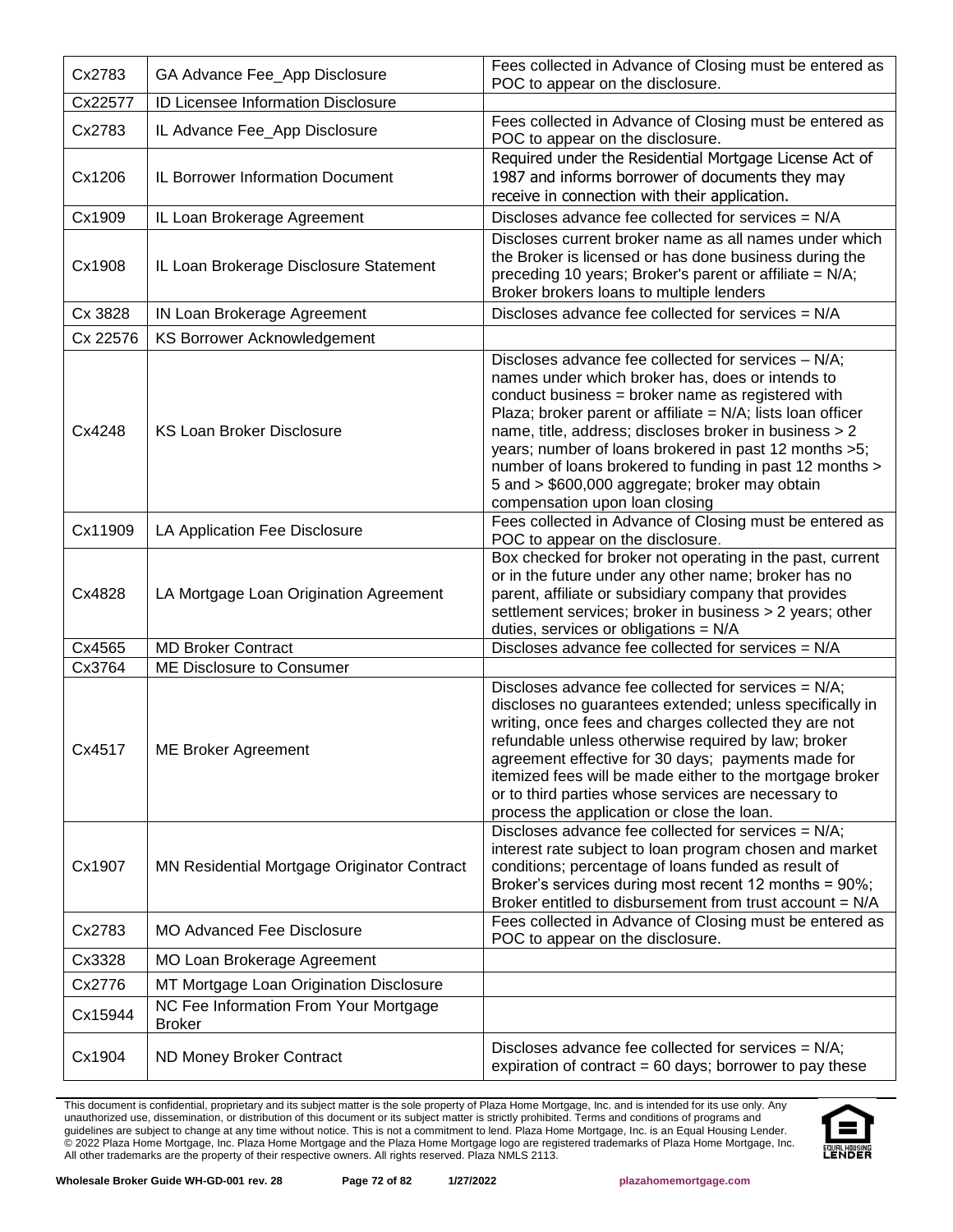|         |                                                                             | fees: if loan not found = credit report fee; is loan not<br>closed = appraisal fee and credit report fee                                                                                                                                                                                                                                                                                                                                                                                                                                    |
|---------|-----------------------------------------------------------------------------|---------------------------------------------------------------------------------------------------------------------------------------------------------------------------------------------------------------------------------------------------------------------------------------------------------------------------------------------------------------------------------------------------------------------------------------------------------------------------------------------------------------------------------------------|
| Cx3444  | NE Loan Broker Disclosure Statement                                         | Discloses that broker has, is currently and intends to do<br>business only under name as registered with Plaza;<br>broker identifies no parent or affiliate organizations; lists<br>only the loan officer name and title as broker's officers<br>and directors, principals for the past 5 years; broker in<br>business > 2 years; broker entered >5 broker<br>agreements in the past 12 months; has not obtained a<br>loan for the prospective borrower within the last 12<br>months' broker entitled to compensation upon loan<br>closing. |
| Cx2783  | NH Advanced Fee/Application Disclosure                                      | Fees collected in Advance of Closing must be entered as<br>POC to appear on the disclosure.                                                                                                                                                                                                                                                                                                                                                                                                                                                 |
| Cx1030  | NJ Authorization of Overnight Delivery<br><b>Services</b>                   | If applicable, Broker must inform borrower of charge,<br>complete the form and instruct borrower to sign                                                                                                                                                                                                                                                                                                                                                                                                                                    |
| Cx17071 | NJ Broker Agreement                                                         | Discloses advance fee collected for services = N/A;<br>Broker places loans exclusively with 3 or fewer lenders =<br>N/A                                                                                                                                                                                                                                                                                                                                                                                                                     |
| Cx2783  | NM Advanced Fee Disclosure                                                  | Fees collected in Advance of Closing must be entered as<br>POC to appear on the disclsoure                                                                                                                                                                                                                                                                                                                                                                                                                                                  |
| Cx14305 | <b>NM Rate Lock Disclosure</b>                                              |                                                                                                                                                                                                                                                                                                                                                                                                                                                                                                                                             |
| Cx2783  | NV Advanced Fee Disclosure                                                  | Fees collected in Advance of Closing must be entered as<br>POC to appear on the disclosure.                                                                                                                                                                                                                                                                                                                                                                                                                                                 |
| Cx23633 | NV Disclosure of Fees Earned by Mortgage<br>Company                         | Disclose all fees earned by the Mortgage Broker; and<br>name of the party who is responsible for the payment.                                                                                                                                                                                                                                                                                                                                                                                                                               |
| Cx3587  | NY Pre-Application Disclosure and Fee<br>Agreement for Licensed Brokers     | Fees collected in Advance of Closing must be entered<br>as POC to appear on the disclosure.                                                                                                                                                                                                                                                                                                                                                                                                                                                 |
| Cx2783  | OR Advanced Fee Disclosure                                                  | Fees collected in Advance of Closing must be entered as<br>POC to appear on the disclosure.                                                                                                                                                                                                                                                                                                                                                                                                                                                 |
| Cx24147 | OR Forbearance Accommodation Disclosure                                     | To provide written notice to all borrowers of their rights<br>for accommodation under OR law.                                                                                                                                                                                                                                                                                                                                                                                                                                               |
| Cx3525  | SC Mortgage Broker Fee Agreement for<br><b>Financial Services</b>           | Discloses advance fee collected for services = N/A;<br>Broker has no agency relationships with others                                                                                                                                                                                                                                                                                                                                                                                                                                       |
| Cx2783  | TN Advance Fee_App Disclosure                                               | Fees collected in Advance of Closing must be entered as<br>POC to appear on the disclosure.                                                                                                                                                                                                                                                                                                                                                                                                                                                 |
| Cx3883  | TX Residential Mortgage Loan Originator<br><b>Disclosure</b>                | Discloses advance fee collected for services $= N/A$                                                                                                                                                                                                                                                                                                                                                                                                                                                                                        |
| Cx2783  | UT Advanced Fee Disclosure                                                  | Fees collected in Advance of Closing must be entered as<br>POC to appear on the disclosure.                                                                                                                                                                                                                                                                                                                                                                                                                                                 |
| Cx3841  | VA Mortgage Broker Agreement                                                | Discloses advance fee collected for services = N/A                                                                                                                                                                                                                                                                                                                                                                                                                                                                                          |
| Cx3594  | VT Broker/Prospective Borrower Agreement                                    |                                                                                                                                                                                                                                                                                                                                                                                                                                                                                                                                             |
| Cx2783  | <b>WI Advanced Fee Disclosure</b>                                           | Fees collected in Advance of Closing must be entered as<br>POC to appear on the disclosure.                                                                                                                                                                                                                                                                                                                                                                                                                                                 |
| Cx14546 | <b>WI Consumer Disclosure Statement</b>                                     |                                                                                                                                                                                                                                                                                                                                                                                                                                                                                                                                             |
| Cx14547 | WI Mortgage Broker Agreement                                                |                                                                                                                                                                                                                                                                                                                                                                                                                                                                                                                                             |
| Cx13452 | WY Mortgage Broker Agreement                                                |                                                                                                                                                                                                                                                                                                                                                                                                                                                                                                                                             |
|         | Not included in packages; if applicable,<br>Broker must provide separately: |                                                                                                                                                                                                                                                                                                                                                                                                                                                                                                                                             |
|         | <b>Dual Capacity Disclosure</b>                                             |                                                                                                                                                                                                                                                                                                                                                                                                                                                                                                                                             |
|         | Affiliated Business Arrangement Disclosure                                  |                                                                                                                                                                                                                                                                                                                                                                                                                                                                                                                                             |
|         | CA Loan Broker Agreement (RMLA licensee)                                    |                                                                                                                                                                                                                                                                                                                                                                                                                                                                                                                                             |

This document is confidential, proprietary and its subject matter is the sole property of Plaza Home Mortgage, Inc. and is intended for its use only. Any unauthorized use, dissemination, or distribution of this document or its subject matter is strictly prohibited. Terms and conditions of programs and guidelines are subject to change at any time without notice. This is not a commitment to lend. Plaza Home Mortgage, Inc. is an Equal Housing Lender. © 2022 Plaza Home Mortgage, Inc. Plaza Home Mortgage and the Plaza Home Mortgage logo are registered trademarks of Plaza Home Mortgage, Inc. All other trademarks are the property of their respective owners. All rights reserved. Plaza NMLS 2113.



**Wholesale Broker Guide WH-GD-001 rev. 28 Page 73 of 82 1/27/2022 [plazahomemortgage.com](http://www.plazahomemortgage.com/)**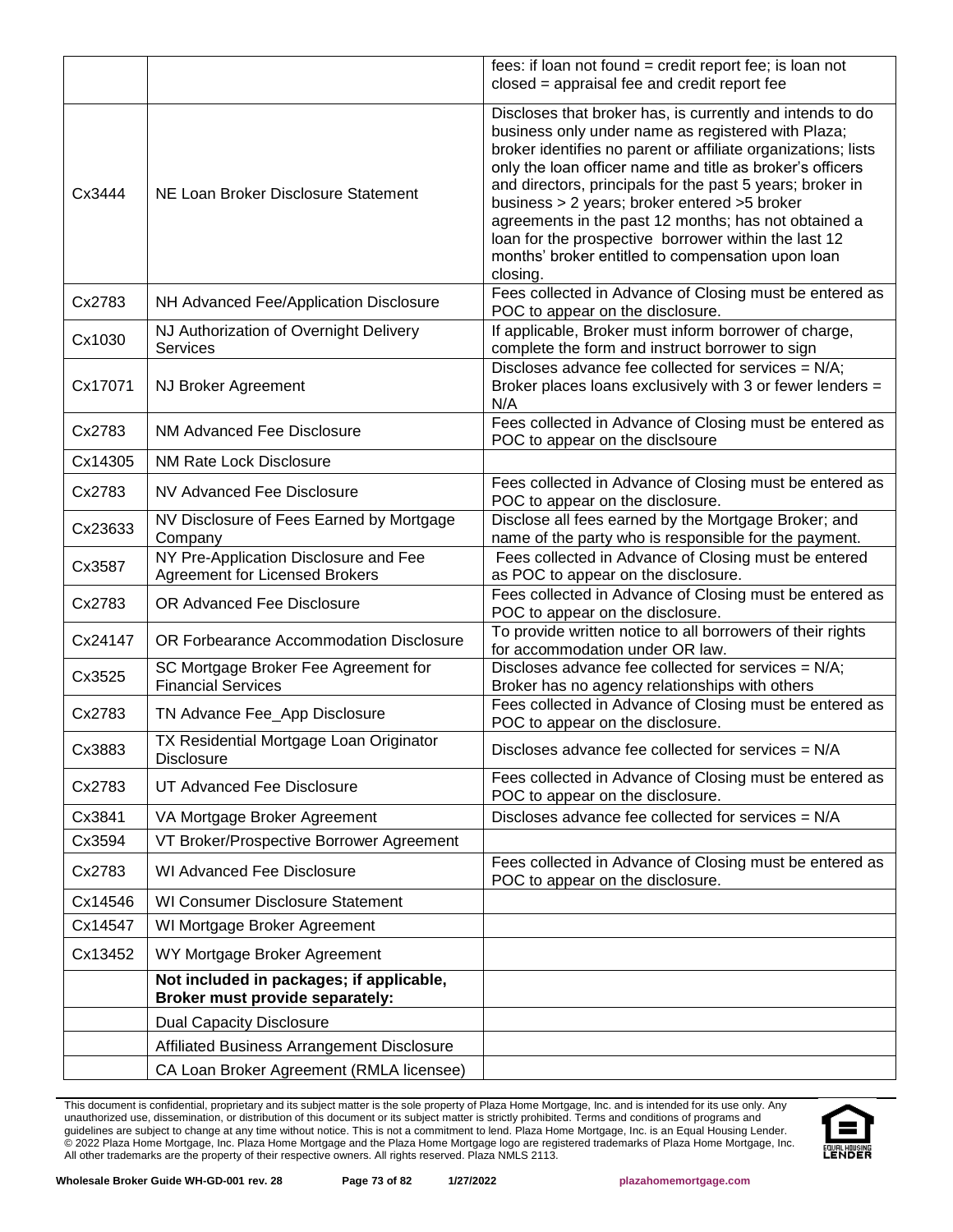#### **20.6 Loan Estimate**

The Broker must provide an initial Loan Estimate (LE) disclosure, as applicable, to the borrower(s) as required by applicable federal, state or local law and Freddie Mac, Fannie Mae or other secondary market investors. The Broker is required to indemnify Plaza for any loss or costs incurred as a result of improper disclosure on the part of the Broker. Plaza is buying consumer credit transactions therefore; business purpose exemptions are not applicable. Investment properties are included in this definition and therefore do not fall under the business purpose exception.

## **Loan Estimate:**

- The Loan Estimate (LE) and Settlement Services Provider (SSP) list
- All subsequent LEs in chronological order, including dates of issue.
- Plaza will require valid change circumstance cover letters with each re-disclosed LE, fully documenting any changed circumstance that led to an increase in one or more fees or charges and the date of such changed circumstance.
- The LE must have all fields completed as prescribed by regulation.
- The LE for a purchase money transaction must have a quote for owner's title insurance.
- The LE must have a quote for the amount of transfer taxes the borrower is expected to pay by law or by custom.
- Brokers may not issue revised LEs after the loan has been submitted to Plaza, but must notify Plaza of any valid change of circumstance.

## **20.7 ECOA Appraisal Delivery Requirements**

Plaza provides a copy of any appraisal report(s) or written valuation(s) concerning the borrower's property promptly upon completion and in any event no less than 3 business days prior to the closing of the loan. Borrowers must receive a copy of the appraisal(s) or written valuations(s) at least 3 business days prior to closing or they may waive their right to receive a copy. The waiver must be obtained at least 3 business days prior to closing.

## **20.8 ECOA Appraisal Delivery Waivers**

Plaza allows waivers in certain circumstances. Appraisal delivery waivers are only to be used in the event that the timing of the appraisal completion conflicts with meeting the required delivery time frame based on the scheduled closing date. The practice of requiring a blanket waiver for the 3 business day delivery requirement on all loans is unacceptable. When the advance delivery requirement is waived by the borrower, a copy of the appraisal(s) or written valuation(s) is still required to be provided no later than closing (as defined in this Section). In all circumstances, the date and method of delivery of each appraisal to the borrower, even if delivered by hand at closing, must be documented in the delivered loan file. The waiver of the advance delivery of appraisals cannot be requested by the borrower at closing and must be acknowledged by the borrower at least 3 days prior to closing. FOR CLERICAL ERRORS ONLY: A borrower may request a waiver anytime up to and including the date of consummation.

The ECOA provision allowing a consumer to waive the requirement that the appraisal copy be provided 3 business days before consummation does not apply to HPML. The consumer of an HPML may not waive the timing requirement to receive a copy of the appraisal.

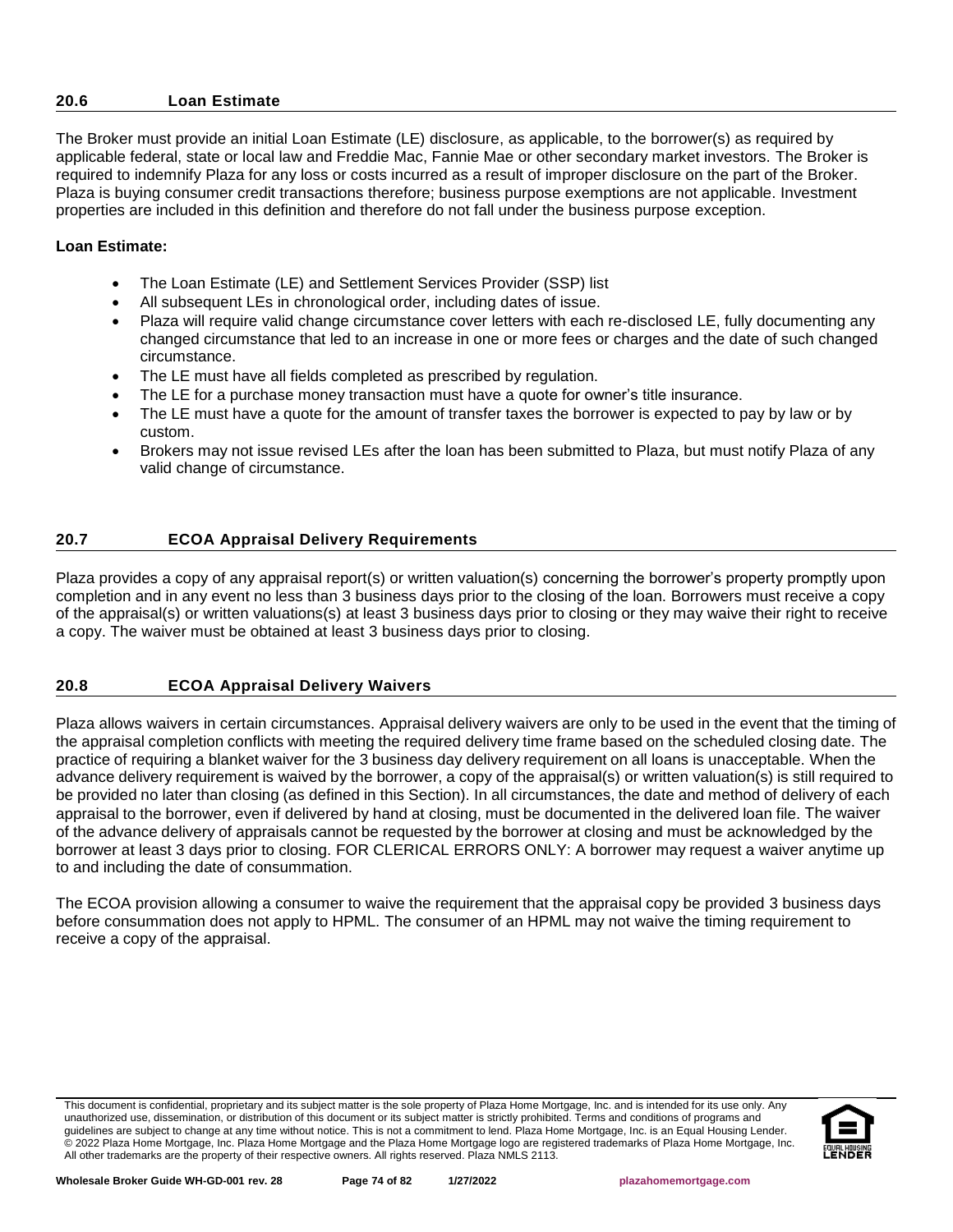## **New York State Consolidation and Extension Modification Agreement (CEMA)**

The State of New York charges a mortgage recording tax whenever a new mortgage or refinance is recorded. To reduce tax liabilities to borrowers, refinances can be transacted by consolidating, extending and modifying the existing loan. Using this method, the borrower pays the recording tax only on any "new money" added to the original loan. In order to accomplish this, instead of the existing liens being paid off, they are effectively assigned and transferred to the new lender who consolidates, extends and modifies the term and structure of the existing loan(s), hence the name CEMA into new documents. Such CEMA activity could encompass multiple loans concurrently, as well as historically. It could be rolling a first and second lien together into a CEMA; it could also be a string of repeat refinances, such that the CEMA is actually modifying numerous liens. This string will continue until such time as there is a new transaction that does not utilize the CEMA process. In addition to refinance transactions, the state of New York allows purchases to be structured as CEMA transactions. Plaza will allow purchase transaction CEMA loans.

## **Ineligible Loan Programs**

The following loan program is ineligible for a CEMA transaction:

• USDA

## **Eligible Borrowers**

Individual borrowers or qualified Inter Vivos Trusts

## **Closing and Closing Attorneys**

Refer to Plaza's **[New York CEMA Guidelines](http://resourcecenter.plazahomemortgage.com/phmidocpublisher.nsf/All/C2D9986E33425F4107257A300067765D?OpenDocument)** for further information.

Plaza requires all CEMA transactions to be closed by one of Plaza's CEMA approved attorneys.

#### **Texas Home Equity Section 50(a)(6)**

Refer to Plaza's **[Texas Home Equity 50 \(A\)\(6\) Guidelines](http://resourcecenter.plazahomemortgage.com/phmidocpublisher.nsf/All/398C9C3CD1AEE982072579CF0070FEBB?OpenDocument)** for more detailed information.

| 20.10 | Appraisal |
|-------|-----------|
|-------|-----------|

Refer to Plaza's program and underwriting guidelines for specific program requirement and required appraisal products.

#### **20.11 Credit Report**

A complete credit report is required on all loans. Refer to Plaza's program and underwriting guidelines for specific requirements based on loan program.

## **20.11.1 Rescoring and Credit Repair**

Plaza prohibits the use of credit repair vendors designed to help a borrower falsely repair their credit profile by intentionally manipulating data to improve their credit score for purposes of loan eligibility, pricing improvement, and/or creditworthiness.

Loans where the borrower utilizes:

• Credit monitoring services

This document is confidential, proprietary and its subject matter is the sole property of Plaza Home Mortgage, Inc. and is intended for its use only. Any unauthorized use, dissemination, or distribution of this document or its subject matter is strictly prohibited. Terms and conditions of programs and guidelines are subject to change at any time without notice. This is not a commitment to lend. Plaza Home Mortgage, Inc. is an Equal Housing Lender. © 2022 Plaza Home Mortgage, Inc. Plaza Home Mortgage and the Plaza Home Mortgage logo are registered trademarks of Plaza Home Mortgage, Inc. All other trademarks are the property of their respective owners. All rights reserved. Plaza NMLS 2113.

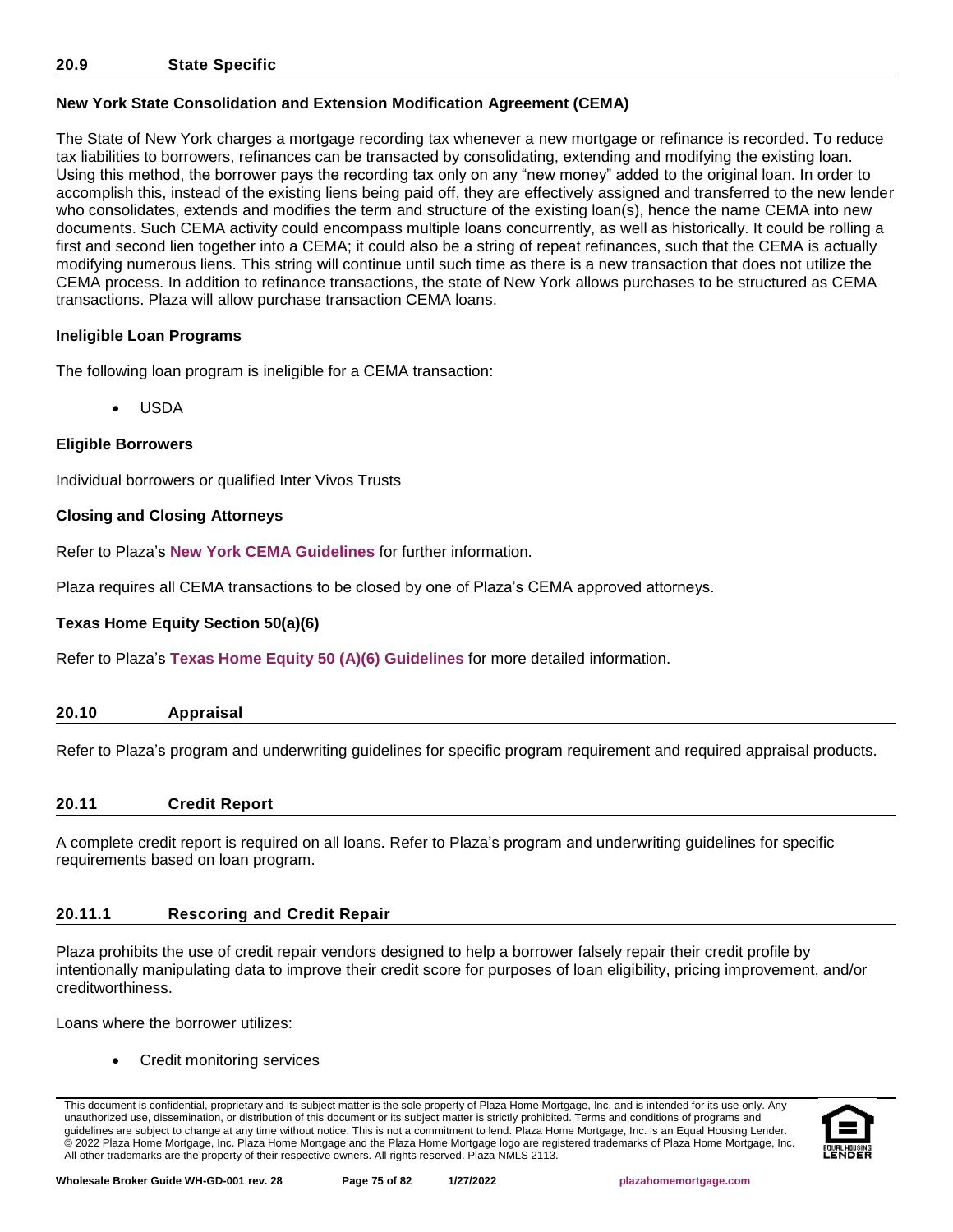- Fraud alerts
- Non-profit credit counseling services, **OR**
- Credit reporting agencies as defined by the Fair Credit Reporting Act are eligible for purchase.

Plaza reserves the right to determine if the credit history and credit scores are legitimate, acceptable and meet guideline requirements. If usage of credit repair services is revealed at any time during the loan process, the loan will be deemed ineligible.

# **20.12 Tax Transcripts**

Plaza requires the execution of the 4506-T on all loans prior to funding, with the exception of VA IRRRLS and non-credit qualifying Streamlines. Transcripts may be required for all borrowers whose income is used in qualifying. Only the years of income used in qualifying the loan are required to be validated with transcripts.

# **20.13 Social Security Number Verification Form**

If verification with the SSA is required, the Authorization for the Social Security Administration to Release Social Security Number Verification, form SSA-89, must be completed by the borrower(s). This form can be found on the SSA website at **<http://www.ssa.gov/cbsv/docs/FormSSA89.pdf>**. Plaza must receive the SSA's response directly through its vendor or the SSA.

# **20.14 Repair Escrow**

Plaza will permit escrow accounts established for postponed improvements provided they comply with Fannie Mae, Freddie Mac, FHA or VA, whichever is appropriate. Either Plaza or a disinterested third party may hold or administer escrow holdbacks. Refer to **[FHA EEM and Repair Escrow Process and Procedures, FM-060](http://resourcecenter.plazahomemortgage.com/phmidocpublisher.nsf/All/03C490350EB14A58072579D600814100?OpenDocument)** for details.

# **Section 21 Natural Disasters**

# **21.1 Federal Emergency Management Agency (FEMA)**

FEMA responds when:

- A disaster overwhelms a state's resources. **AND**
- When a state's governor requests FEMA's assistance.

When a specific county and/or independent city becomes a Federally Declared Disaster Area, FEMA designates if the area is eligible for federal aid assistance for:

- Individuals individuals and households
- Public Sectors state/local governments and certain private non-profit organizations

When natural disasters occur e.g., hurricanes, tropical storms, tornadoes, steps must be taken to assure that the "security" on each loan is protected. A re-inspection or inspection will be required on all properties located in the Federally Declared Disaster Areas if the value of the property was determined prior to the date of the natural disaster. These requirements apply to all loans regardless of processing style or appraisal requirements. Lending Operations will issue a memorandum citing the Federally Declared Disasters Areas and the application date, to help determine which loans must follow this policy.

**Note:** Plaza may define an area as a declared disaster area even if FEMA has not issued an official declaration.

This document is confidential, proprietary and its subject matter is the sole property of Plaza Home Mortgage, Inc. and is intended for its use only. Any unauthorized use, dissemination, or distribution of this document or its subject matter is strictly prohibited. Terms and conditions of programs and guidelines are subject to change at any time without notice. This is not a commitment to lend. Plaza Home Mortgage, Inc. is an Equal Housing Lender. © 2022 Plaza Home Mortgage, Inc. Plaza Home Mortgage and the Plaza Home Mortgage logo are registered trademarks of Plaza Home Mortgage, Inc. All other trademarks are the property of their respective owners. All rights reserved. Plaza NMLS 2113.

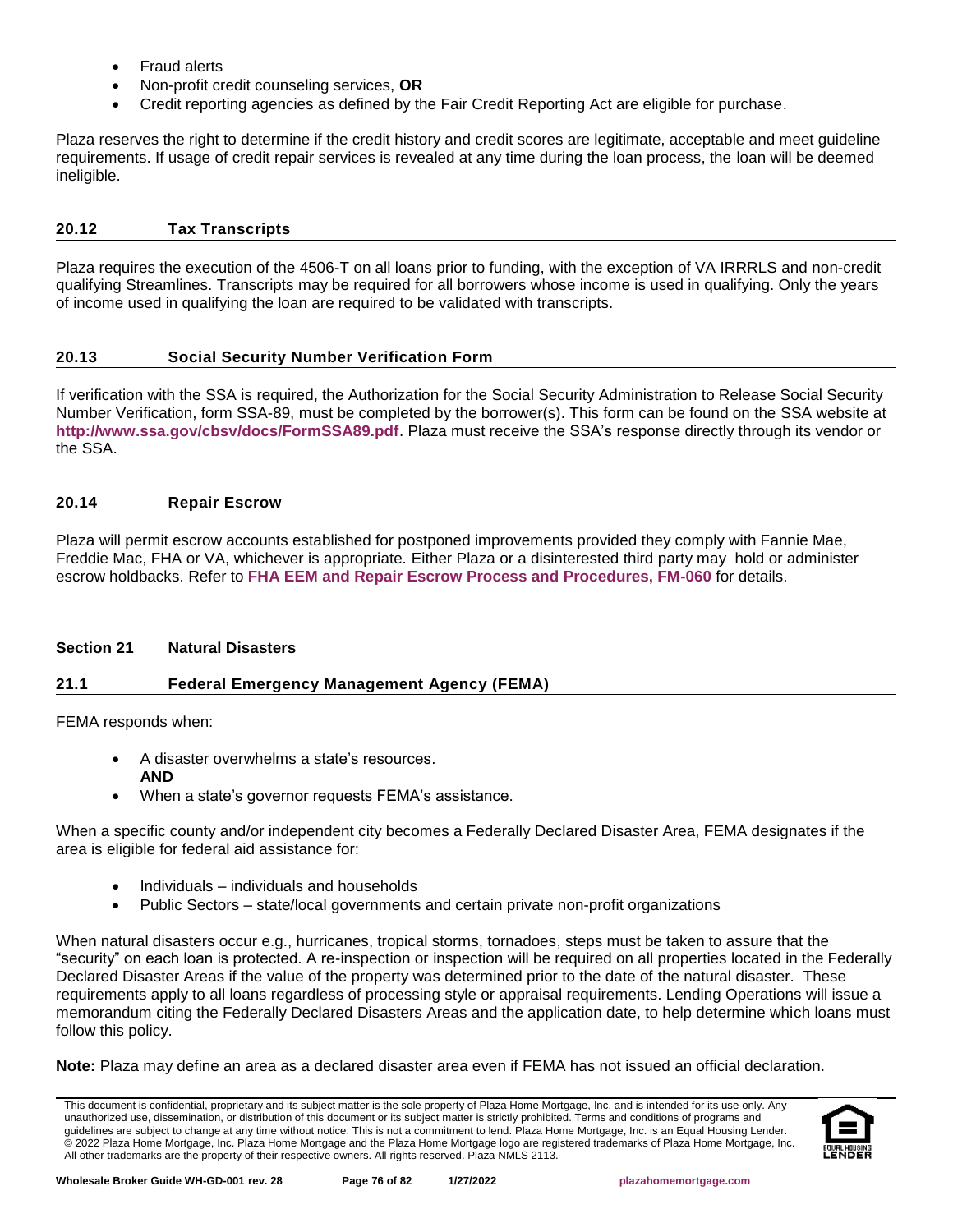#### **21.2 Disaster Policy Classifications**

#### **Standard Procedures**

These areas are subject to the least restrictive requirements as they are:

- Impacted by the disaster, but the impact is not considered widespread throughout the area or zip code.
- Identified as having homes that may be damaged by wind or rain-related issues, some areas of flooding or environmental concerns.
- Identified to have no expected problems for the area and its local economy from a recovery perspective.

#### **Expanded Procedures may be implemented for up to a year after a disaster.**

These areas are subject to the most restrictive requirements as they are:

- Substantially impacted by the disaster.
- Determined to have, with respect to hurricanes, notable amounts of flooding and environmental concerns.
- Identified due to concern that the local economy will suffer to the point that the housing values and area employment may be impacted.

#### **Effective Date of Disaster Policy**

The disaster area policy becomes effective as of the incident period for the disaster/event. FEMA publishes the incident period, including the end date, along with the declaration date once the area is presidentially declared.

Counties eligible for individual assistance must follow the **[Standard Procedures](#page-76-0)** of this Natural Disaster Policy.

#### <span id="page-76-0"></span>**21.3 Standard Procedures**

Properties located in a Federally Declared disaster area will not be permitted to close without prior review and sign-off of the inspection or re-inspection notice by the Underwriter.

|                                                                                                                                                 | <b>Conventional</b>                                                                                                                                                                                                                                                                                                                                                                                                                                                                            |  |  |
|-------------------------------------------------------------------------------------------------------------------------------------------------|------------------------------------------------------------------------------------------------------------------------------------------------------------------------------------------------------------------------------------------------------------------------------------------------------------------------------------------------------------------------------------------------------------------------------------------------------------------------------------------------|--|--|
| <b>Standard Appraisal was</b><br>performed On or Before<br><b>Disaster Incident Date</b>                                                        | Property must be re-inspected by the original appraiser or acceptable inspection<br>source (such as, nationally recognized field company or local professional licensed<br>inspector).                                                                                                                                                                                                                                                                                                         |  |  |
|                                                                                                                                                 | A Property Inspection or Disaster Inspection is required. The appraiser/property<br>inspector must provide the following commentary/evidence:<br>Property is free from damage, and the disaster had no effect on the value or<br>marketability; and provide exterior photos.                                                                                                                                                                                                                   |  |  |
|                                                                                                                                                 | If the re-inspection indicates damage, the extent of the damage must be addressed.<br>Completion of repairs is required as evidenced by:<br>Form 1004D/442, Appraisal Update and/or Completion Report, with photos, prior<br>$\bullet$<br>to the closing or purchase of the loan.                                                                                                                                                                                                              |  |  |
| <b>LPA was issued Prior to</b><br>Disaster Incident Date and<br><b>Returned Appraisal Waiver</b><br>or Non-Standard<br><b>Appraisal Finding</b> | Non-standard appraisals are not allowed and a full appraisal is required prior to the<br>loan being eligible to close.<br>The appraisal must show the property is free from damage.<br>Preferable, all comparables should be post-disaster; however, if sufficient<br>comparables are not available, the appraiser must provide current photos of<br>the subject property and comparables. Multiple Listing Service (MLS) photos<br>or photos used for previous appraisals are not acceptable. |  |  |

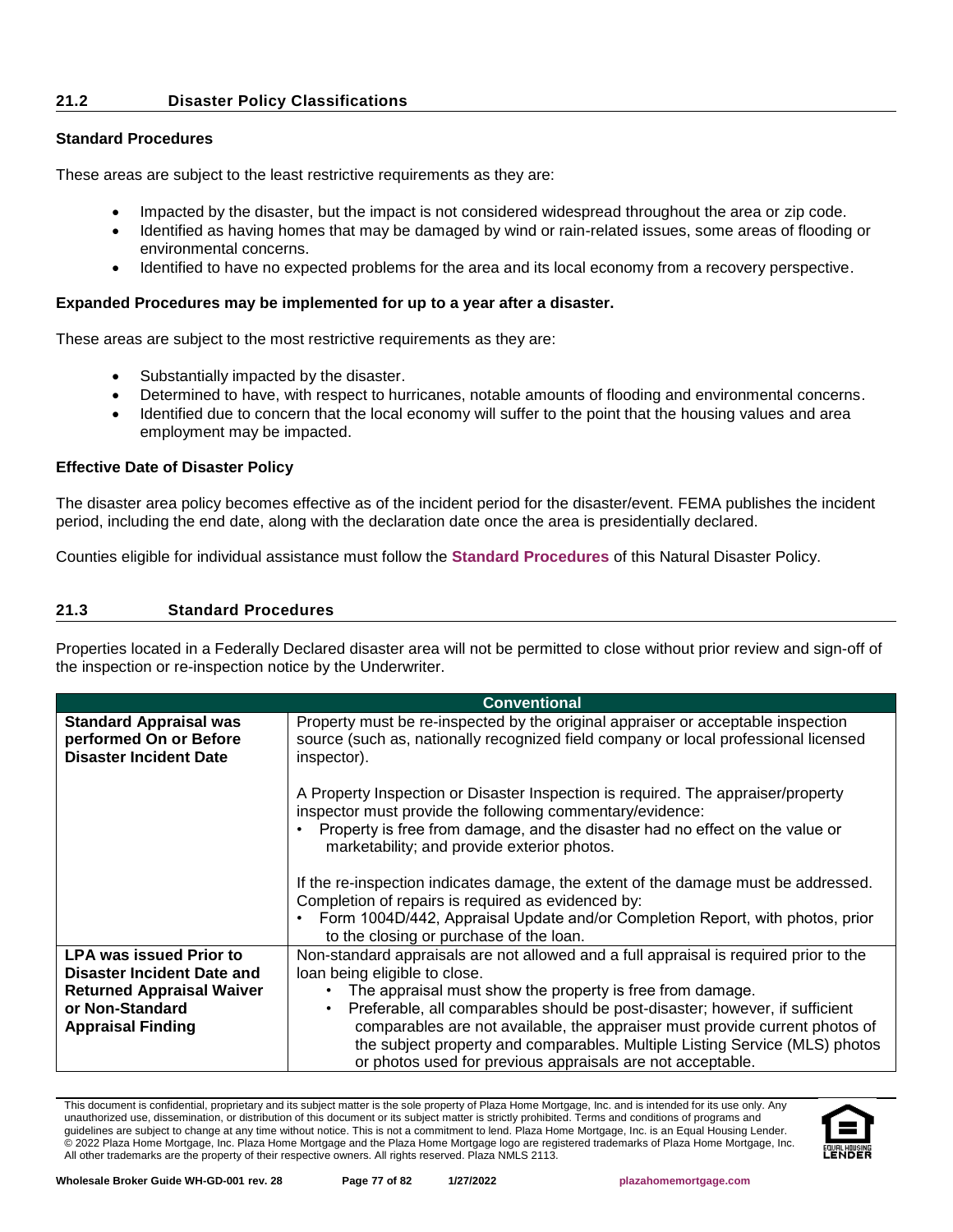| If the appraisal indicates damage, the extent of the damage must be addressed.<br>Completion of repairs is required as evidenced by:<br>Form 1004D/442, Appraisal Update and/or Completion Report, with<br>photos, prior to the closing or purchase of the loan.<br>The appraisal waiver may be exercised on loans in process at the time of the<br>DU was issued Prior to<br><b>Disaster Incident Date</b><br>disaster. A property inspection or disaster inspection is required to be performed<br>post-disaster incident and prior to closing or purchase.<br>and Returned Appraisal<br><b>Waiver Finding</b><br>If the property was damaged and the damage does not affect the safety,<br>$\bullet$<br>soundness, or structural integrity of the property and the repair items are<br>covered by insurance,<br>The loan may be closed or purchased,<br>$\circ$<br>Must obtain documentation of the professional estimates of the repair<br>$\circ$<br>costs, and<br>Ensure that sufficient funds are available for the borrower's benefit to<br>$\circ$<br>guarantee the completion of the repairs.<br>If the property was damaged and the damage is uninsured or the damage<br>affects the safety, soundness, or structural integrity of the property, the<br>property must be repaired prior to closing or purchase.<br>When an appraisal is completed after a disaster incident, it must reflect the following:<br><b>Standard Appraisal</b><br><b>Performed After Disaster</b><br>The appraisal must show the property is free from damage.<br><b>Incident Date</b><br>Preferable, all comparables should be post-disaster; however, if sufficient<br>comparables are not available, the appraiser must provide current photos of<br>the subject property and comparables. Multiple Listing Service (MLS) photos<br>or photos used for previous appraisals are not acceptable.<br>If the appraisal indicates damage, the extent of the damage must be addressed.<br>Completion of repairs is required as evidenced by:<br>Form 1004D/442, Appraisal Update and/or Completion Report, with<br>photos, prior to the closing or purchase of the loan.<br><b>DU/LPA was issued After</b><br>Non-standard appraisals are not allowed for 90 days after the incident period.<br>the Disaster Incident Date<br>A full appraisal is required and must reflect property is free from damage.<br>and Returned Appraisal<br><b>Waiver or Non-Standard</b><br>All comparables should be post-disaster; however, if sufficient comparables<br>$\bullet$ |  |  |
|----------------------------------------------------------------------------------------------------------------------------------------------------------------------------------------------------------------------------------------------------------------------------------------------------------------------------------------------------------------------------------------------------------------------------------------------------------------------------------------------------------------------------------------------------------------------------------------------------------------------------------------------------------------------------------------------------------------------------------------------------------------------------------------------------------------------------------------------------------------------------------------------------------------------------------------------------------------------------------------------------------------------------------------------------------------------------------------------------------------------------------------------------------------------------------------------------------------------------------------------------------------------------------------------------------------------------------------------------------------------------------------------------------------------------------------------------------------------------------------------------------------------------------------------------------------------------------------------------------------------------------------------------------------------------------------------------------------------------------------------------------------------------------------------------------------------------------------------------------------------------------------------------------------------------------------------------------------------------------------------------------------------------------------------------------------------------------------------------------------------------------------------------------------------------------------------------------------------------------------------------------------------------------------------------------------------------------------------------------------------------------------------------------------------------------------------------------------------------------------------------------------------------------------------------|--|--|
|                                                                                                                                                                                                                                                                                                                                                                                                                                                                                                                                                                                                                                                                                                                                                                                                                                                                                                                                                                                                                                                                                                                                                                                                                                                                                                                                                                                                                                                                                                                                                                                                                                                                                                                                                                                                                                                                                                                                                                                                                                                                                                                                                                                                                                                                                                                                                                                                                                                                                                                                                    |  |  |
|                                                                                                                                                                                                                                                                                                                                                                                                                                                                                                                                                                                                                                                                                                                                                                                                                                                                                                                                                                                                                                                                                                                                                                                                                                                                                                                                                                                                                                                                                                                                                                                                                                                                                                                                                                                                                                                                                                                                                                                                                                                                                                                                                                                                                                                                                                                                                                                                                                                                                                                                                    |  |  |
|                                                                                                                                                                                                                                                                                                                                                                                                                                                                                                                                                                                                                                                                                                                                                                                                                                                                                                                                                                                                                                                                                                                                                                                                                                                                                                                                                                                                                                                                                                                                                                                                                                                                                                                                                                                                                                                                                                                                                                                                                                                                                                                                                                                                                                                                                                                                                                                                                                                                                                                                                    |  |  |
|                                                                                                                                                                                                                                                                                                                                                                                                                                                                                                                                                                                                                                                                                                                                                                                                                                                                                                                                                                                                                                                                                                                                                                                                                                                                                                                                                                                                                                                                                                                                                                                                                                                                                                                                                                                                                                                                                                                                                                                                                                                                                                                                                                                                                                                                                                                                                                                                                                                                                                                                                    |  |  |
|                                                                                                                                                                                                                                                                                                                                                                                                                                                                                                                                                                                                                                                                                                                                                                                                                                                                                                                                                                                                                                                                                                                                                                                                                                                                                                                                                                                                                                                                                                                                                                                                                                                                                                                                                                                                                                                                                                                                                                                                                                                                                                                                                                                                                                                                                                                                                                                                                                                                                                                                                    |  |  |
|                                                                                                                                                                                                                                                                                                                                                                                                                                                                                                                                                                                                                                                                                                                                                                                                                                                                                                                                                                                                                                                                                                                                                                                                                                                                                                                                                                                                                                                                                                                                                                                                                                                                                                                                                                                                                                                                                                                                                                                                                                                                                                                                                                                                                                                                                                                                                                                                                                                                                                                                                    |  |  |
|                                                                                                                                                                                                                                                                                                                                                                                                                                                                                                                                                                                                                                                                                                                                                                                                                                                                                                                                                                                                                                                                                                                                                                                                                                                                                                                                                                                                                                                                                                                                                                                                                                                                                                                                                                                                                                                                                                                                                                                                                                                                                                                                                                                                                                                                                                                                                                                                                                                                                                                                                    |  |  |
|                                                                                                                                                                                                                                                                                                                                                                                                                                                                                                                                                                                                                                                                                                                                                                                                                                                                                                                                                                                                                                                                                                                                                                                                                                                                                                                                                                                                                                                                                                                                                                                                                                                                                                                                                                                                                                                                                                                                                                                                                                                                                                                                                                                                                                                                                                                                                                                                                                                                                                                                                    |  |  |
|                                                                                                                                                                                                                                                                                                                                                                                                                                                                                                                                                                                                                                                                                                                                                                                                                                                                                                                                                                                                                                                                                                                                                                                                                                                                                                                                                                                                                                                                                                                                                                                                                                                                                                                                                                                                                                                                                                                                                                                                                                                                                                                                                                                                                                                                                                                                                                                                                                                                                                                                                    |  |  |
|                                                                                                                                                                                                                                                                                                                                                                                                                                                                                                                                                                                                                                                                                                                                                                                                                                                                                                                                                                                                                                                                                                                                                                                                                                                                                                                                                                                                                                                                                                                                                                                                                                                                                                                                                                                                                                                                                                                                                                                                                                                                                                                                                                                                                                                                                                                                                                                                                                                                                                                                                    |  |  |
|                                                                                                                                                                                                                                                                                                                                                                                                                                                                                                                                                                                                                                                                                                                                                                                                                                                                                                                                                                                                                                                                                                                                                                                                                                                                                                                                                                                                                                                                                                                                                                                                                                                                                                                                                                                                                                                                                                                                                                                                                                                                                                                                                                                                                                                                                                                                                                                                                                                                                                                                                    |  |  |
|                                                                                                                                                                                                                                                                                                                                                                                                                                                                                                                                                                                                                                                                                                                                                                                                                                                                                                                                                                                                                                                                                                                                                                                                                                                                                                                                                                                                                                                                                                                                                                                                                                                                                                                                                                                                                                                                                                                                                                                                                                                                                                                                                                                                                                                                                                                                                                                                                                                                                                                                                    |  |  |
|                                                                                                                                                                                                                                                                                                                                                                                                                                                                                                                                                                                                                                                                                                                                                                                                                                                                                                                                                                                                                                                                                                                                                                                                                                                                                                                                                                                                                                                                                                                                                                                                                                                                                                                                                                                                                                                                                                                                                                                                                                                                                                                                                                                                                                                                                                                                                                                                                                                                                                                                                    |  |  |
|                                                                                                                                                                                                                                                                                                                                                                                                                                                                                                                                                                                                                                                                                                                                                                                                                                                                                                                                                                                                                                                                                                                                                                                                                                                                                                                                                                                                                                                                                                                                                                                                                                                                                                                                                                                                                                                                                                                                                                                                                                                                                                                                                                                                                                                                                                                                                                                                                                                                                                                                                    |  |  |
|                                                                                                                                                                                                                                                                                                                                                                                                                                                                                                                                                                                                                                                                                                                                                                                                                                                                                                                                                                                                                                                                                                                                                                                                                                                                                                                                                                                                                                                                                                                                                                                                                                                                                                                                                                                                                                                                                                                                                                                                                                                                                                                                                                                                                                                                                                                                                                                                                                                                                                                                                    |  |  |
|                                                                                                                                                                                                                                                                                                                                                                                                                                                                                                                                                                                                                                                                                                                                                                                                                                                                                                                                                                                                                                                                                                                                                                                                                                                                                                                                                                                                                                                                                                                                                                                                                                                                                                                                                                                                                                                                                                                                                                                                                                                                                                                                                                                                                                                                                                                                                                                                                                                                                                                                                    |  |  |
|                                                                                                                                                                                                                                                                                                                                                                                                                                                                                                                                                                                                                                                                                                                                                                                                                                                                                                                                                                                                                                                                                                                                                                                                                                                                                                                                                                                                                                                                                                                                                                                                                                                                                                                                                                                                                                                                                                                                                                                                                                                                                                                                                                                                                                                                                                                                                                                                                                                                                                                                                    |  |  |
|                                                                                                                                                                                                                                                                                                                                                                                                                                                                                                                                                                                                                                                                                                                                                                                                                                                                                                                                                                                                                                                                                                                                                                                                                                                                                                                                                                                                                                                                                                                                                                                                                                                                                                                                                                                                                                                                                                                                                                                                                                                                                                                                                                                                                                                                                                                                                                                                                                                                                                                                                    |  |  |
|                                                                                                                                                                                                                                                                                                                                                                                                                                                                                                                                                                                                                                                                                                                                                                                                                                                                                                                                                                                                                                                                                                                                                                                                                                                                                                                                                                                                                                                                                                                                                                                                                                                                                                                                                                                                                                                                                                                                                                                                                                                                                                                                                                                                                                                                                                                                                                                                                                                                                                                                                    |  |  |
|                                                                                                                                                                                                                                                                                                                                                                                                                                                                                                                                                                                                                                                                                                                                                                                                                                                                                                                                                                                                                                                                                                                                                                                                                                                                                                                                                                                                                                                                                                                                                                                                                                                                                                                                                                                                                                                                                                                                                                                                                                                                                                                                                                                                                                                                                                                                                                                                                                                                                                                                                    |  |  |
|                                                                                                                                                                                                                                                                                                                                                                                                                                                                                                                                                                                                                                                                                                                                                                                                                                                                                                                                                                                                                                                                                                                                                                                                                                                                                                                                                                                                                                                                                                                                                                                                                                                                                                                                                                                                                                                                                                                                                                                                                                                                                                                                                                                                                                                                                                                                                                                                                                                                                                                                                    |  |  |
|                                                                                                                                                                                                                                                                                                                                                                                                                                                                                                                                                                                                                                                                                                                                                                                                                                                                                                                                                                                                                                                                                                                                                                                                                                                                                                                                                                                                                                                                                                                                                                                                                                                                                                                                                                                                                                                                                                                                                                                                                                                                                                                                                                                                                                                                                                                                                                                                                                                                                                                                                    |  |  |
|                                                                                                                                                                                                                                                                                                                                                                                                                                                                                                                                                                                                                                                                                                                                                                                                                                                                                                                                                                                                                                                                                                                                                                                                                                                                                                                                                                                                                                                                                                                                                                                                                                                                                                                                                                                                                                                                                                                                                                                                                                                                                                                                                                                                                                                                                                                                                                                                                                                                                                                                                    |  |  |
|                                                                                                                                                                                                                                                                                                                                                                                                                                                                                                                                                                                                                                                                                                                                                                                                                                                                                                                                                                                                                                                                                                                                                                                                                                                                                                                                                                                                                                                                                                                                                                                                                                                                                                                                                                                                                                                                                                                                                                                                                                                                                                                                                                                                                                                                                                                                                                                                                                                                                                                                                    |  |  |
|                                                                                                                                                                                                                                                                                                                                                                                                                                                                                                                                                                                                                                                                                                                                                                                                                                                                                                                                                                                                                                                                                                                                                                                                                                                                                                                                                                                                                                                                                                                                                                                                                                                                                                                                                                                                                                                                                                                                                                                                                                                                                                                                                                                                                                                                                                                                                                                                                                                                                                                                                    |  |  |
|                                                                                                                                                                                                                                                                                                                                                                                                                                                                                                                                                                                                                                                                                                                                                                                                                                                                                                                                                                                                                                                                                                                                                                                                                                                                                                                                                                                                                                                                                                                                                                                                                                                                                                                                                                                                                                                                                                                                                                                                                                                                                                                                                                                                                                                                                                                                                                                                                                                                                                                                                    |  |  |
|                                                                                                                                                                                                                                                                                                                                                                                                                                                                                                                                                                                                                                                                                                                                                                                                                                                                                                                                                                                                                                                                                                                                                                                                                                                                                                                                                                                                                                                                                                                                                                                                                                                                                                                                                                                                                                                                                                                                                                                                                                                                                                                                                                                                                                                                                                                                                                                                                                                                                                                                                    |  |  |
|                                                                                                                                                                                                                                                                                                                                                                                                                                                                                                                                                                                                                                                                                                                                                                                                                                                                                                                                                                                                                                                                                                                                                                                                                                                                                                                                                                                                                                                                                                                                                                                                                                                                                                                                                                                                                                                                                                                                                                                                                                                                                                                                                                                                                                                                                                                                                                                                                                                                                                                                                    |  |  |
|                                                                                                                                                                                                                                                                                                                                                                                                                                                                                                                                                                                                                                                                                                                                                                                                                                                                                                                                                                                                                                                                                                                                                                                                                                                                                                                                                                                                                                                                                                                                                                                                                                                                                                                                                                                                                                                                                                                                                                                                                                                                                                                                                                                                                                                                                                                                                                                                                                                                                                                                                    |  |  |
|                                                                                                                                                                                                                                                                                                                                                                                                                                                                                                                                                                                                                                                                                                                                                                                                                                                                                                                                                                                                                                                                                                                                                                                                                                                                                                                                                                                                                                                                                                                                                                                                                                                                                                                                                                                                                                                                                                                                                                                                                                                                                                                                                                                                                                                                                                                                                                                                                                                                                                                                                    |  |  |
|                                                                                                                                                                                                                                                                                                                                                                                                                                                                                                                                                                                                                                                                                                                                                                                                                                                                                                                                                                                                                                                                                                                                                                                                                                                                                                                                                                                                                                                                                                                                                                                                                                                                                                                                                                                                                                                                                                                                                                                                                                                                                                                                                                                                                                                                                                                                                                                                                                                                                                                                                    |  |  |
|                                                                                                                                                                                                                                                                                                                                                                                                                                                                                                                                                                                                                                                                                                                                                                                                                                                                                                                                                                                                                                                                                                                                                                                                                                                                                                                                                                                                                                                                                                                                                                                                                                                                                                                                                                                                                                                                                                                                                                                                                                                                                                                                                                                                                                                                                                                                                                                                                                                                                                                                                    |  |  |
|                                                                                                                                                                                                                                                                                                                                                                                                                                                                                                                                                                                                                                                                                                                                                                                                                                                                                                                                                                                                                                                                                                                                                                                                                                                                                                                                                                                                                                                                                                                                                                                                                                                                                                                                                                                                                                                                                                                                                                                                                                                                                                                                                                                                                                                                                                                                                                                                                                                                                                                                                    |  |  |
|                                                                                                                                                                                                                                                                                                                                                                                                                                                                                                                                                                                                                                                                                                                                                                                                                                                                                                                                                                                                                                                                                                                                                                                                                                                                                                                                                                                                                                                                                                                                                                                                                                                                                                                                                                                                                                                                                                                                                                                                                                                                                                                                                                                                                                                                                                                                                                                                                                                                                                                                                    |  |  |
| <b>Appraisal Finding</b><br>are not available, the appraiser must provide current photos of the subject                                                                                                                                                                                                                                                                                                                                                                                                                                                                                                                                                                                                                                                                                                                                                                                                                                                                                                                                                                                                                                                                                                                                                                                                                                                                                                                                                                                                                                                                                                                                                                                                                                                                                                                                                                                                                                                                                                                                                                                                                                                                                                                                                                                                                                                                                                                                                                                                                                            |  |  |
| property and comparables.                                                                                                                                                                                                                                                                                                                                                                                                                                                                                                                                                                                                                                                                                                                                                                                                                                                                                                                                                                                                                                                                                                                                                                                                                                                                                                                                                                                                                                                                                                                                                                                                                                                                                                                                                                                                                                                                                                                                                                                                                                                                                                                                                                                                                                                                                                                                                                                                                                                                                                                          |  |  |
| Multiple Listing Service (MLS) photos or photos used for previous appraisals<br>$\bullet$                                                                                                                                                                                                                                                                                                                                                                                                                                                                                                                                                                                                                                                                                                                                                                                                                                                                                                                                                                                                                                                                                                                                                                                                                                                                                                                                                                                                                                                                                                                                                                                                                                                                                                                                                                                                                                                                                                                                                                                                                                                                                                                                                                                                                                                                                                                                                                                                                                                          |  |  |
| are not acceptable.                                                                                                                                                                                                                                                                                                                                                                                                                                                                                                                                                                                                                                                                                                                                                                                                                                                                                                                                                                                                                                                                                                                                                                                                                                                                                                                                                                                                                                                                                                                                                                                                                                                                                                                                                                                                                                                                                                                                                                                                                                                                                                                                                                                                                                                                                                                                                                                                                                                                                                                                |  |  |
|                                                                                                                                                                                                                                                                                                                                                                                                                                                                                                                                                                                                                                                                                                                                                                                                                                                                                                                                                                                                                                                                                                                                                                                                                                                                                                                                                                                                                                                                                                                                                                                                                                                                                                                                                                                                                                                                                                                                                                                                                                                                                                                                                                                                                                                                                                                                                                                                                                                                                                                                                    |  |  |
| If the appraisal indicates damage, the extent of the damage must be addressed.                                                                                                                                                                                                                                                                                                                                                                                                                                                                                                                                                                                                                                                                                                                                                                                                                                                                                                                                                                                                                                                                                                                                                                                                                                                                                                                                                                                                                                                                                                                                                                                                                                                                                                                                                                                                                                                                                                                                                                                                                                                                                                                                                                                                                                                                                                                                                                                                                                                                     |  |  |
| Completion of repairs is required as evidenced by:                                                                                                                                                                                                                                                                                                                                                                                                                                                                                                                                                                                                                                                                                                                                                                                                                                                                                                                                                                                                                                                                                                                                                                                                                                                                                                                                                                                                                                                                                                                                                                                                                                                                                                                                                                                                                                                                                                                                                                                                                                                                                                                                                                                                                                                                                                                                                                                                                                                                                                 |  |  |
| Form 1004D/442, Appraisal Update and/or Completion Report, with photos,                                                                                                                                                                                                                                                                                                                                                                                                                                                                                                                                                                                                                                                                                                                                                                                                                                                                                                                                                                                                                                                                                                                                                                                                                                                                                                                                                                                                                                                                                                                                                                                                                                                                                                                                                                                                                                                                                                                                                                                                                                                                                                                                                                                                                                                                                                                                                                                                                                                                            |  |  |
| prior to the closing or purchase of the loan.                                                                                                                                                                                                                                                                                                                                                                                                                                                                                                                                                                                                                                                                                                                                                                                                                                                                                                                                                                                                                                                                                                                                                                                                                                                                                                                                                                                                                                                                                                                                                                                                                                                                                                                                                                                                                                                                                                                                                                                                                                                                                                                                                                                                                                                                                                                                                                                                                                                                                                      |  |  |

| <b>FHA/Rural Housing</b>                                                                      |                                                                                                                                                                                                                                                                                                                                                                                                     |  |
|-----------------------------------------------------------------------------------------------|-----------------------------------------------------------------------------------------------------------------------------------------------------------------------------------------------------------------------------------------------------------------------------------------------------------------------------------------------------------------------------------------------------|--|
| <b>Appraisal Inspection completed</b><br><b>Prior To the Disaster Incident</b><br><b>Date</b> | Property must be re-inspected by the original appraiser or any licensed FHA<br>roster appraiser after the incident end date. Plaza may close or purchase a loan<br>inspected after the incident date and prior to the end date; those loans are<br>uninsurable until either HUD issues a waiver or FEMA publishes an end date and<br>an additional inspection is made after one of those two dates. |  |
|                                                                                               | The appraiser must include the following:<br>Interior/Exterior inspection with photos<br>A statement as to the dwelling habitability                                                                                                                                                                                                                                                                |  |

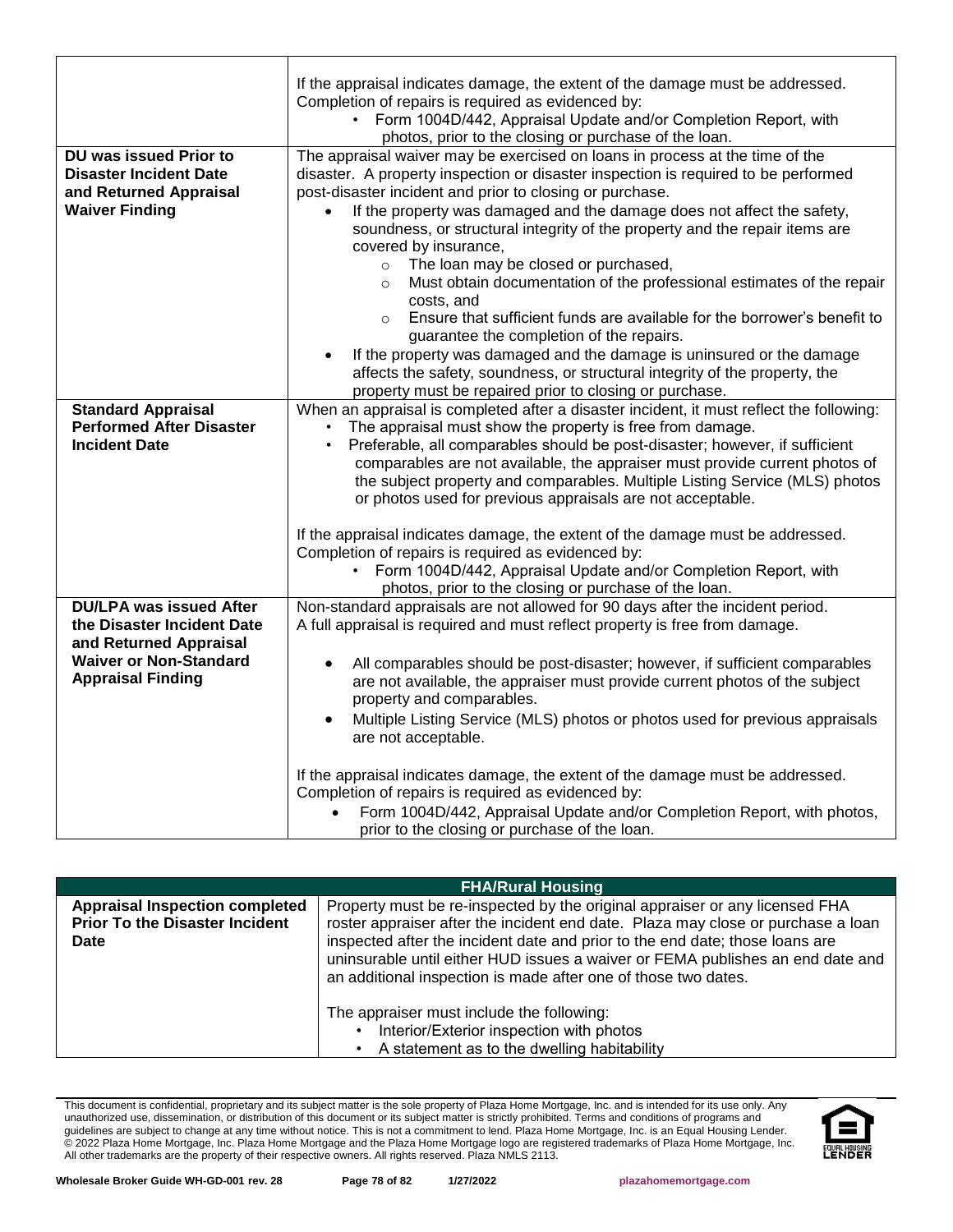|                                       | • Property is free from damage and has not sustained any flooding and/or                                                                                      |
|---------------------------------------|---------------------------------------------------------------------------------------------------------------------------------------------------------------|
|                                       | windstorm damage.<br>A statement as to whether sustained damage is above or below \$5000.                                                                     |
|                                       |                                                                                                                                                               |
|                                       | If the re-inspection indicates damage below \$5000 and the property is habitable,<br>must meet one of the following prior to closing or purchase of the loan: |
|                                       | A re-inspection showing that repairs have been completed, or<br>$\bullet$                                                                                     |
|                                       | Established repair escrow (Refer to Plaza's policy for Repairs Escrows).                                                                                      |
|                                       | If the re-inspection indicates damage above \$5000 or the property is not                                                                                     |
|                                       | habitable, the following must be meet prior to closing or purchase of the loan:                                                                               |
|                                       | An interior/exterior re-inspection showing that the repairs have been<br>completed.                                                                           |
|                                       | • Appraiser must state that the property is habitable.                                                                                                        |
| <b>Appraisal Inspection completed</b> | Full appraisal with interior/exterior inspection required. Appraiser must address                                                                             |
| On or After Disaster Incident         | the physical condition of the site and improvements as well as the impact of any                                                                              |
| <b>End Date</b>                       | damages to the property value and marketability if the inspection occurs within 90                                                                            |
|                                       | days of the incident end period.                                                                                                                              |
|                                       | The appraiser must include the following:                                                                                                                     |
|                                       | Interior/Exterior inspection with photos                                                                                                                      |
|                                       | A statement as to the dwelling habitability                                                                                                                   |
|                                       | Property is free from damage and has not sustained any flooding and/or<br>windstorm damage.                                                                   |
|                                       | • A statement as to whether sustained damage is above or below \$5000.                                                                                        |
|                                       |                                                                                                                                                               |
|                                       | If the inspection indicates damage below \$5000 and the property is habitable,<br>must meet one of the following prior to closing the loan:                   |
|                                       | • A re-inspection showing that repairs have been completed, OR                                                                                                |
|                                       | Established repair escrow (Refer to Plaza's policy for Repairs Escrows).                                                                                      |
|                                       |                                                                                                                                                               |
|                                       | If the inspection indicates damage above \$5000 or the property is not habitable,<br>the following must be meet prior to closing the loan:                    |
|                                       | • An interior/exterior re-inspection showing that the repairs have been                                                                                       |
|                                       | completed. Appraiser must state that the property is habitable.                                                                                               |
| <b>FHA Limited without Appraisal</b>  | Exterior inspection performed by an FHA approved appraiser or compliance                                                                                      |
| <b>Transaction</b>                    | inspector is required if the disaster occurs prior to closing or the disaster end date<br>occurred within the 90 days prior to the application date.          |
|                                       |                                                                                                                                                               |
|                                       | Appraiser or inspector must address the physical condition of the site and                                                                                    |
|                                       | improvements as well as the impact of any damages to marketability.                                                                                           |
|                                       | The following is required:                                                                                                                                    |
|                                       | Property inspection or Disaster Certification Inspection                                                                                                      |
|                                       | Inspector to indicate if the property is free from damage.                                                                                                    |
|                                       | If the inspection indicates damage, the extent of the damage must be addressed.                                                                               |
|                                       | Completion of repairs is required as evidenced by:                                                                                                            |
|                                       | • Form 1004D/442, Appraisal Update and/or Completion Report, with                                                                                             |
|                                       | photos, prior to the closing of the loan.                                                                                                                     |

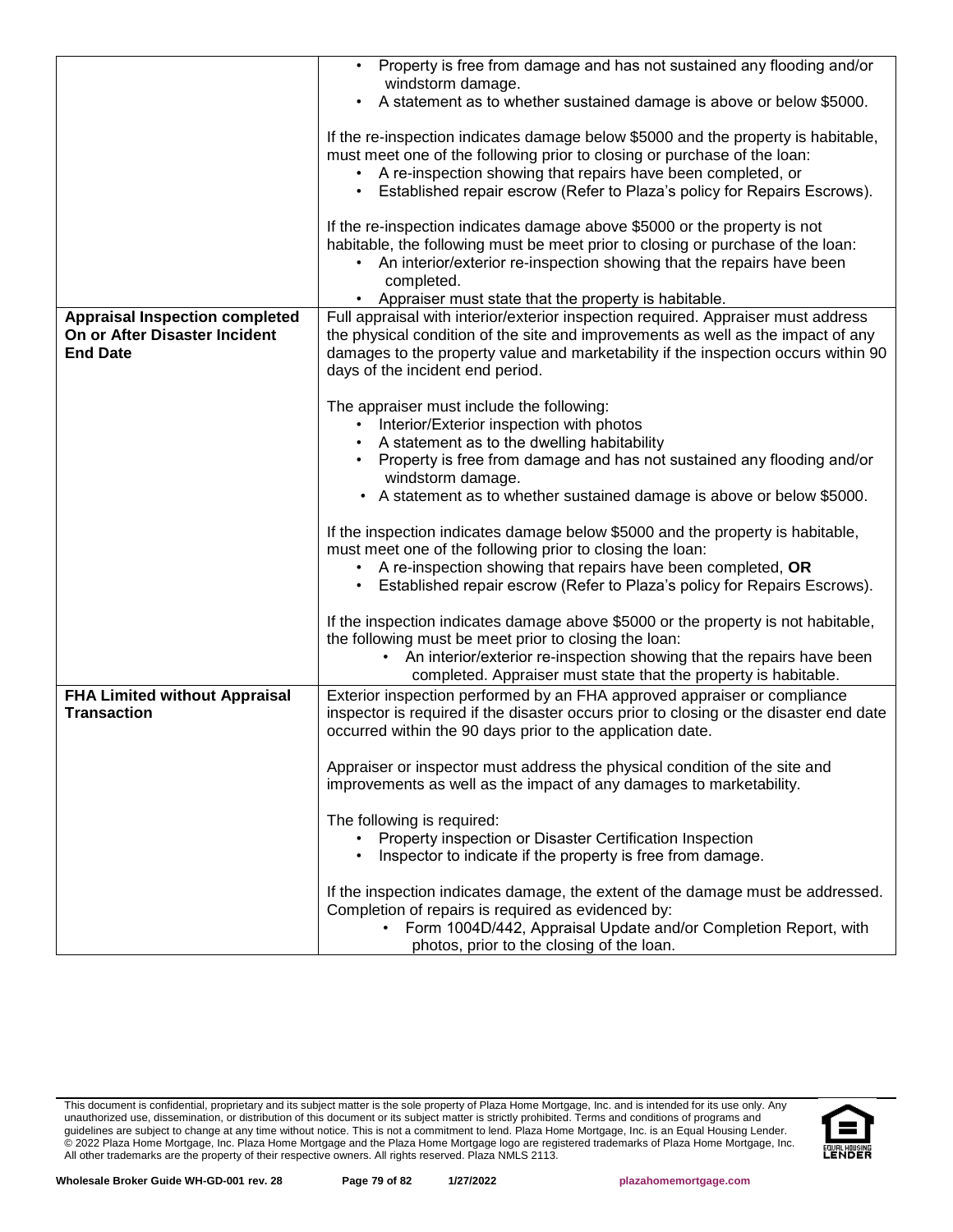| <b>VA</b>                                                                                                                                 |                                                                                                                                                                                                                                                                                                                                                               |                                                                                                                                                                                                                                                                                                                                                                                   |  |  |
|-------------------------------------------------------------------------------------------------------------------------------------------|---------------------------------------------------------------------------------------------------------------------------------------------------------------------------------------------------------------------------------------------------------------------------------------------------------------------------------------------------------------|-----------------------------------------------------------------------------------------------------------------------------------------------------------------------------------------------------------------------------------------------------------------------------------------------------------------------------------------------------------------------------------|--|--|
|                                                                                                                                           | <b>Non IRRRL Transactions</b>                                                                                                                                                                                                                                                                                                                                 | <b>VA IRRRL Transactions</b>                                                                                                                                                                                                                                                                                                                                                      |  |  |
|                                                                                                                                           |                                                                                                                                                                                                                                                                                                                                                               | (with or without appraisal)                                                                                                                                                                                                                                                                                                                                                       |  |  |
| <b>Appraisal Inspection Completed</b><br><b>Before Disaster Incident Period</b>                                                           | Exterior inspection performed by a<br>VA-approved appraiser is required.<br>Appraiser must address the physical<br>condition of the site and<br>improvements as well as the impact<br>of any damages to the property<br>value and marketability and if<br>damage is noted an interior<br>inspection must also be performed.<br>Veteran to complete and sign a | Exterior inspection, with photos<br>performed by a licensed appraiser or a<br>professional licensed inspector is<br>required. Appraiser/inspector must<br>address the physical condition of the site<br>and improvements as well as the impact<br>of any damages to the property and<br>marketability and if damage is noted an<br>interior inspection must also be<br>performed. |  |  |
|                                                                                                                                           | Veteran Disaster Certification prior to<br>disbursement of funds.                                                                                                                                                                                                                                                                                             | Veteran to complete and sign a Veteran<br>Disaster Certification prior to<br>disbursement of funds.                                                                                                                                                                                                                                                                               |  |  |
| <b>Appraisal Inspection Completed</b><br><b>After Disaster Incident Date</b><br>and Within 90 days From the<br><b>Disaster Occurrence</b> | Full appraisal with interior and<br>exterior inspection required.<br>Appraiser must address the physical<br>condition of the site and<br>improvements as well as the impact<br>of any damages to the property<br>value and marketability if the<br>inspection occurs within the 90-days<br>of the disaster end period.<br>Veteran to complete and sign a      | Exterior inspection, with photos<br>performed by a licensed appraiser or a<br>professional licensed inspector is<br>required. Appraiser/inspector must<br>address the physical condition of the site<br>and improvements as well as the impact<br>of any damages to the property and<br>marketability and if damage is noted an<br>interior inspection must also be<br>performed. |  |  |
|                                                                                                                                           | Veteran Disaster Certification prior to<br>disbursement of funds.                                                                                                                                                                                                                                                                                             | Veteran to complete and sign a Veteran<br>Disaster Certification prior to<br>disbursement of funds.                                                                                                                                                                                                                                                                               |  |  |

## **21.4 Inspections**

The property inspection should be performed by the original appraiser, whenever possible. If the original appraiser is not available, another licensed appraiser is acceptable. The individual who performs the inspection should review the original appraisal report and be able to certify that the personal inspection of the property and neighborhood revealed no indication of significant disaster related damages. The inspector must address the physical condition of the site and improvements as well as the impact of the damages to the property value and marketability. If the condition of the property is acceptable, Plaza will accept the value conclusion made prior to the disaster.

## **Written Inspection Certification Statement**

Plaza requires a written statement from all parties that perform property inspections, including the appraiser. The certification should be on company letterhead, bearing an original signature. The statement is required to contain text similar to:

*"Having reviewed the original appraisal report and personally inspected the exterior of the property located at (subject*  address) and surrounding neighborhood on (date), I hereby certify that, to the best of my knowledge and belief, the *inspection revealed no indications of moderate to significant physical damage to the property or neighborhood, needed*  repairs to the site or the improvements other than those that were noted in the original appraisal report and that the *marketability and value of the property has not been adversely affected.* 

• *This inspector did not previously inspect this property for purposes of a real estate appraisal.* 

This document is confidential, proprietary and its subject matter is the sole property of Plaza Home Mortgage, Inc. and is intended for its use only. Any unauthorized use, dissemination, or distribution of this document or its subject matter is strictly prohibited. Terms and conditions of programs and guidelines are subject to change at any time without notice. This is not a commitment to lend. Plaza Home Mortgage, Inc. is an Equal Housing Lender. © 2022 Plaza Home Mortgage, Inc. Plaza Home Mortgage and the Plaza Home Mortgage logo are registered trademarks of Plaza Home Mortgage, Inc. All other trademarks are the property of their respective owners. All rights reserved. Plaza NMLS 2113.

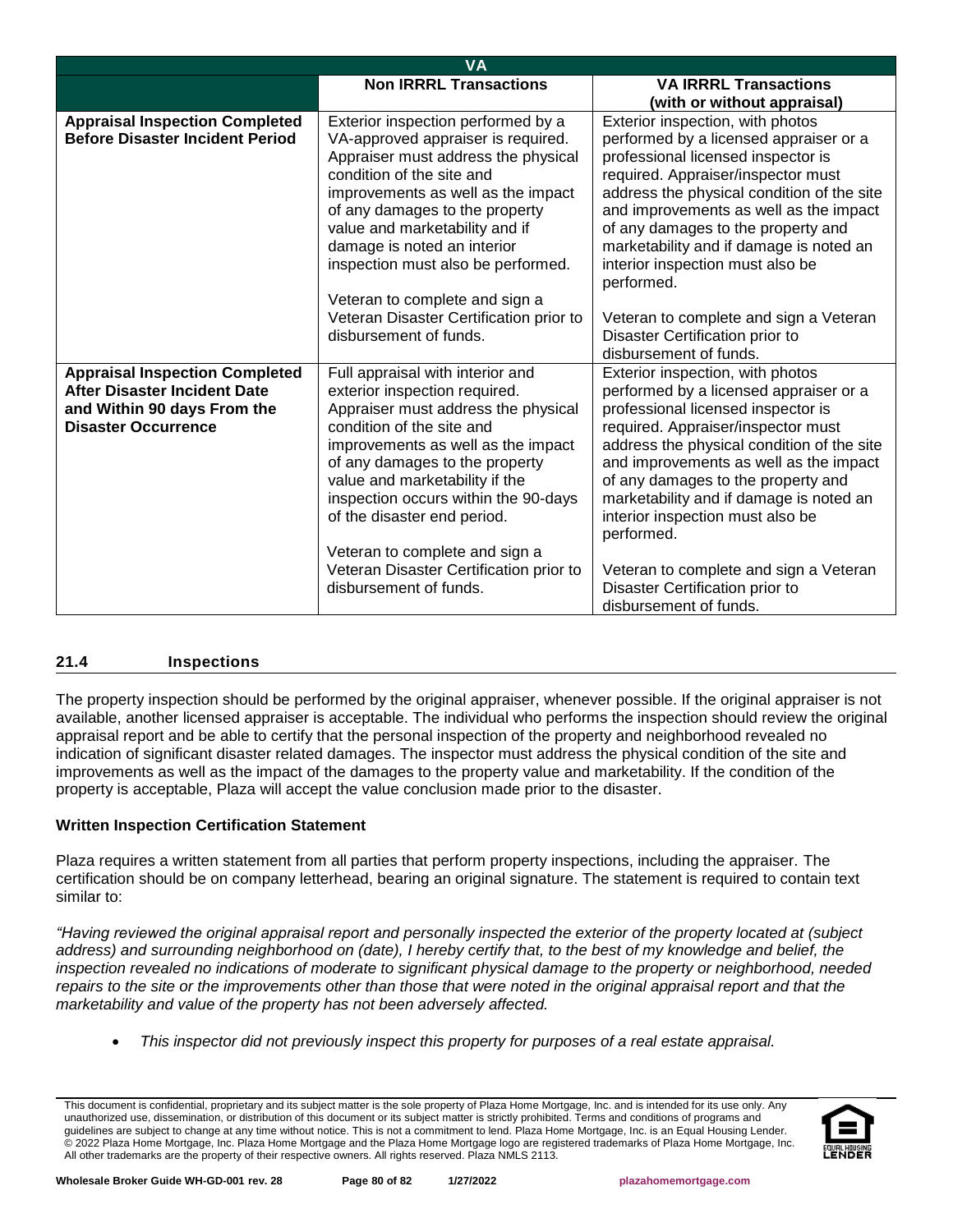• *This inspector did previously inspect this property for the purposes of a real estate appraisal and the condition of the interior is assumed the same as that noted in the original appraisal report."* 

## **Property Damage**

## **Properties with Significant Damage**

If the property was significantly damaged and/or the damage affects the structural integrity or livability of the property, the property must be re-inspected by a qualified home inspector, architect or engineer to assess the nature and degree of the damage, if the original re-inspection was performed by an appraiser. A significantly damaged property must be repaired before the loan is closed, as determined by a qualified home inspector, architect or engineer. A final 1004 will be required after completion of repairs.

## **Properties with Minor Damage**

Plaza will not require a property with minor damage that does not affect the structural integrity or livability of the property to be repaired before closing the loan, as long as an adequate escrow holdback is arranged to guarantee the completion of the repairs. Appropriate steps must be taken to assure that accurate assessments of the costs are obtained for repairing the damages.

- Conventional: Escrow holdback must be 150% of the estimate provided by the appraiser, architect, engineer or home inspector for all damages. A final 1004D will be required after of completion of repairs.
- FHA, VA or Rural Housing: Escrow holdback must be 110% of the estimate provided by the appraiser, architect, engineer or home inspector for all damages. A final 1004D will be required after completion of repairs.

## **Section 22 Required Documents**

## **22.1 Standard Submission Package**

The following is not a complete list and Plaza reserves the right to ask for additional documentation:

- 4506-T current form, must include ISAOA after third parties company name on line 5
- Loan Estimate of closing costs (initial and any re-disclosed)
- Fee Worksheet or Itemization
- Any re-disclosed LEs must have a corresponding COC
- Settlement Service Provider list
- Net Tangible Benefit worksheet (if applicable)
- Credit Authorization
- Credit Score Disclosure
- Federal Equal Credit Opportunity Act Notice (ECOA)
- Preliminary Title Report
- Loan Application (1003) (signed and dated by the loan originator and borrower accordingly)
- Invoices for all third party services
- Loan Options Disclosure

## **22.2 VA Loans**

- VA Interest Rate Reduction Refinancing Worksheet (IRRRLs only)
- VA Loan Comparison (Old vs. New Worksheet) (IRRRLs only)
- Addendum to URLA (VA 26-1802a) all necessary fields must be complete.
- VA Federal Collection Policy Notice

This document is confidential, proprietary and its subject matter is the sole property of Plaza Home Mortgage, Inc. and is intended for its use only. Any unauthorized use, dissemination, or distribution of this document or its subject matter is strictly prohibited. Terms and conditions of programs and guidelines are subject to change at any time without notice. This is not a commitment to lend. Plaza Home Mortgage, Inc. is an Equal Housing Lender. © 2022 Plaza Home Mortgage, Inc. Plaza Home Mortgage and the Plaza Home Mortgage logo are registered trademarks of Plaza Home Mortgage, Inc. All other trademarks are the property of their respective owners. All rights reserved. Plaza NMLS 2113.